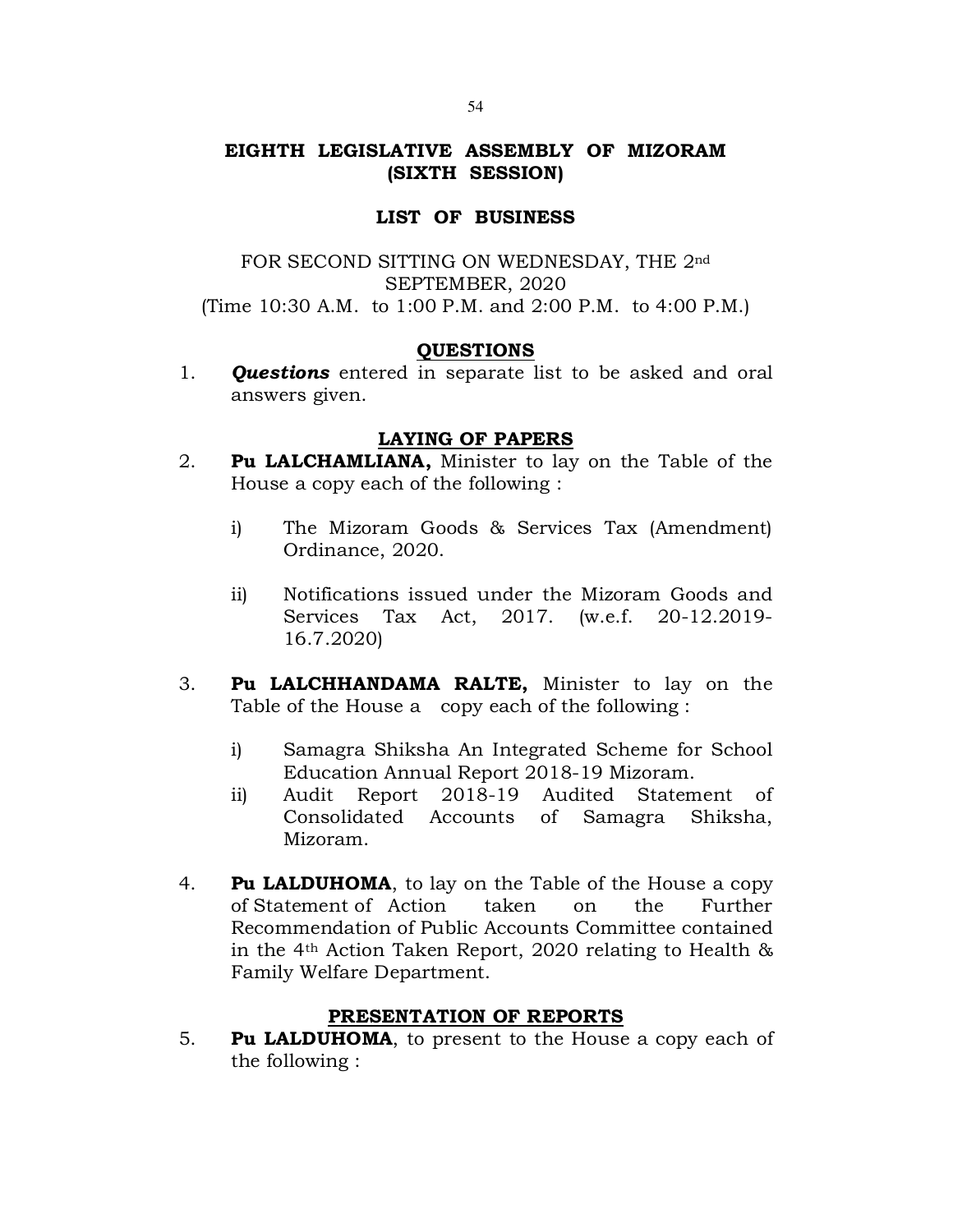- i) Fifth Report on Actions taken by the Government against the Recommendations contained in the Second Report of Public Accounts Committee for the years 2014-2015 and 2015-2016 relating to Food, Civil Supplies and Consumer Affairs Department.
- ii) Sixth Report on Actions taken by the Government against the Recommendations contained in the First Report of Public Accounts Committee for the years 2011-12, 2012-13, 2013-14, 2014-15 and 2015-2016 relating to Taxation Department.
- iii) Seventh Report on the Report of Comptroller & Auditor General of India for the year 2014-15 relating to Labour, Employment, Skill Development and Entrepreneurship Department.

## LEGISLATIVE BUSINESS

Bill for introduction, consideration and passing

6. Pu LALCHAMLIANA, Minister to beg leave of the House to introduce "The Mizoram Goods and Services Tax (Amendment)Bill, 2020."

### ALSO

# to introduce the Bill to move that the Bill be taken into consideration AND to move that the Bill be passed.

7. Pu LALCHAMLIANA, Minister to beg leave of the House to introduce "The Mizoram Goods and Services Tax (Fourth Amendment) Bill, 2020."

#### ALSO

to introduce the Bill to move that the Bill be taken into consideration AND to move that the Bill be passed.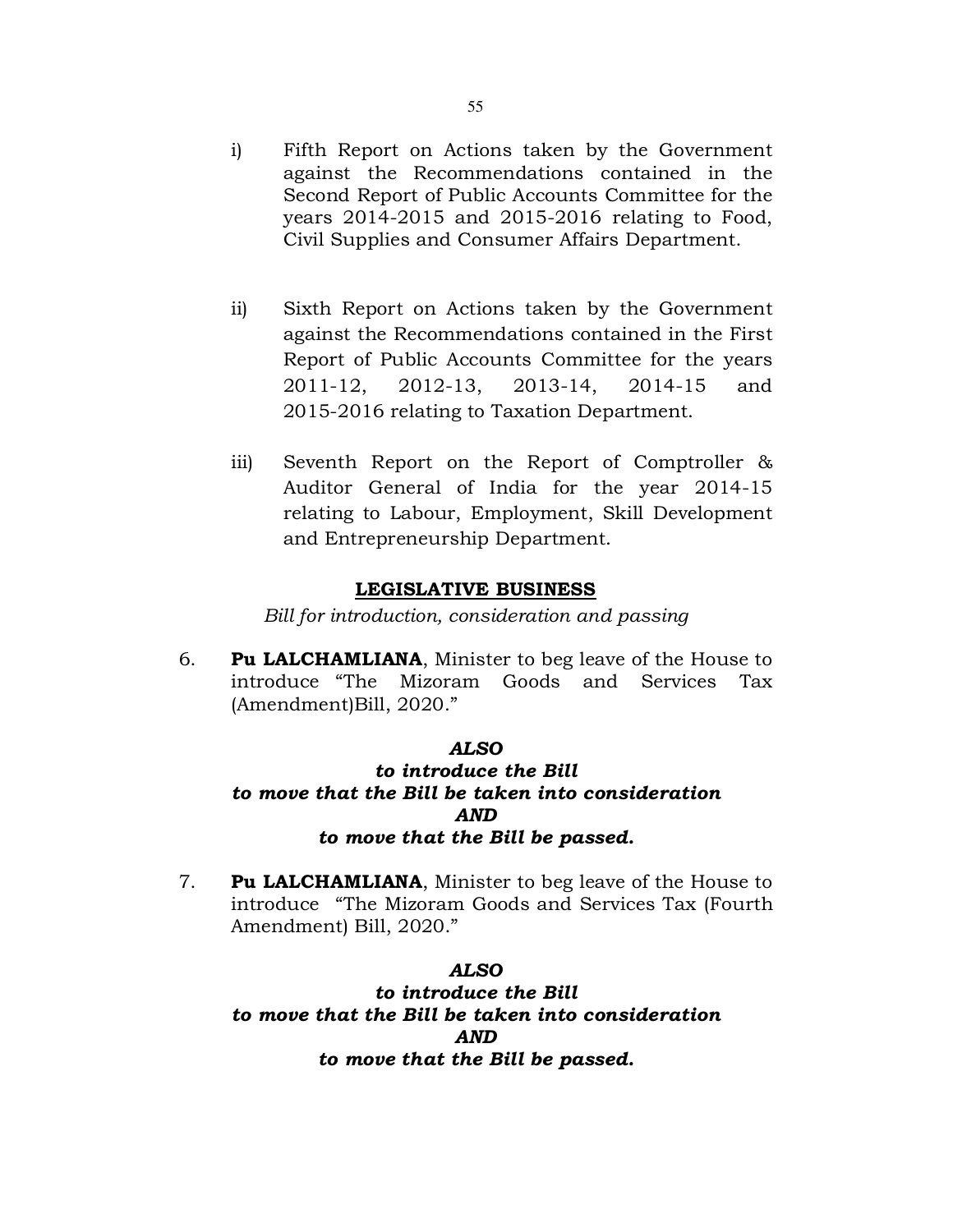## ALSO

Conditions of Service) (Amendment) Bill, 2020."

# to introduce the Bill to move that the Bill be taken into consideration AND to move that the Bill be passed.

9. Pu ROBERT ROMAWIA ROYTE, Minister to beg leave of the House to introduce "The Mizoram State Sports Council (Amendment) Bill, 2020."

#### ALSO

# to introduce the Bill to move that the Bill be taken into consideration AND to move that the Bill be passed.

…….

# H. LALRINAWMA

Commissioner & Secretary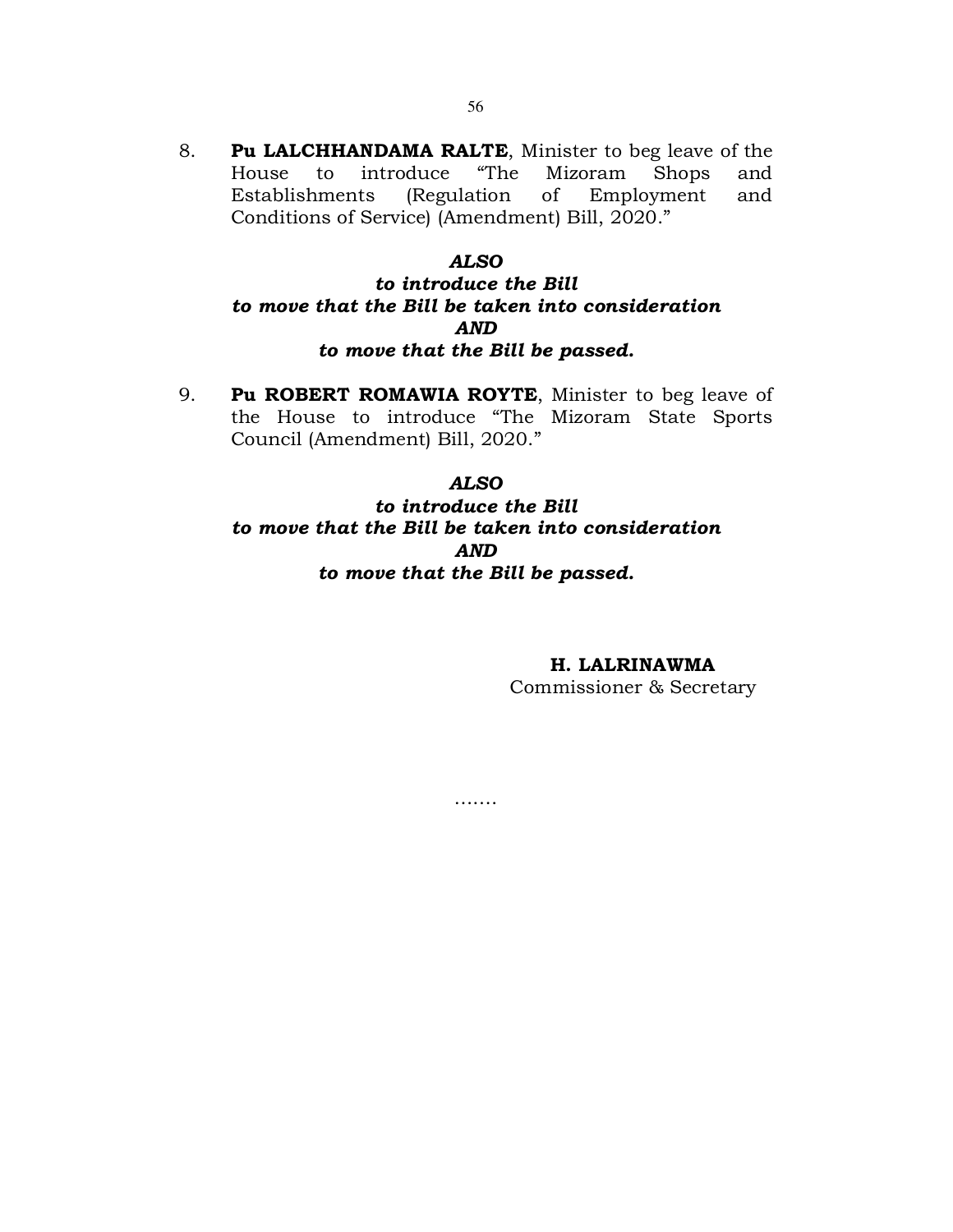**SPEAKER** : I rilru-ah thinur hmanhmawh suh, Mi a te tanglaiah a cham thin, thinurna hi. Thuhriltu 7:9 cham thin, thinurna hi.

 Zawhna leh chhannaah kan lut ang a. Starred Question No. 21 zawt turin member zahawm tak Pu Vanlalhlana i lo sawm ang.

PU VANLALHLANA : Pu Speaker, ka lawm e. Power & Electricity Minister zahawm tak chhan atan -

(a)Electric power-ah hian Mizoram kan intodelh thei em?

(b) Intodelh turin sorkarin eng angin nge hma a lak?

SPEAKER : Chhang turin Minister zahawm tak Pu R. Lalzirliana i lo sawm ang.

PU R. LALZIRLIANA, MINISTER : Pu Speaker, member zahawm tak Pu Vanlalhlana zawhna chhanna chu -

- a) Intodelh thei e.
- b) Hydro-Electric Project eng emaw zat siam tawh a ni a. Tunah hian siam mek leh siam tura hmachhawp eng emaw zat awm bawk a. Chubakah solar power project eng emaw zat din tura hma lak mek a ni bawk.

SPEAKER : Member zahawm tak Pu Lalchhuanthanga i lo sawm ang.

PU LALCHHUANTHANGA : Pu Speaker, ka lawm e. Power phailam atanga kan lei hian kan hman sen loh power man pek a awm thin em? Awm ni se engzat nge kan pek thin? Pahnihnaah chuan, power leina kan pek tlai avanga interest kan chawi belh hi nikum khan engzat nge?

SPEAKER : Zawhbelna zawt turin member zahawm tak Pu R. Lalrinsanga Ralte sawm ila.

PU LALRINSANGA RALTE : Pu Speaker, ka lawm e. Receptionist ang deuhin ka thu niin ka hria a, zunram thiar tur pawh khan kan phalna tel lo chuan rawn chhuak vak lo se, (SPEAKER: Ka duh sak che u alawm tlar hnunglam kha.) Pu Speaker, hei hi ka zawhna a ni e. Power & Electricity Minister zahawm tak chhan atan :

- 1) Bukpui to North Hlimen, 11 kV line hi major repair theih a ni em?
- 2) Sentlang atang khuan North Hlimen thleng khuan line a kal a. Khumi ni tawh lo khuan Saiphai Sub-Station atang khuan pawhlet thei tawh a ni ang em?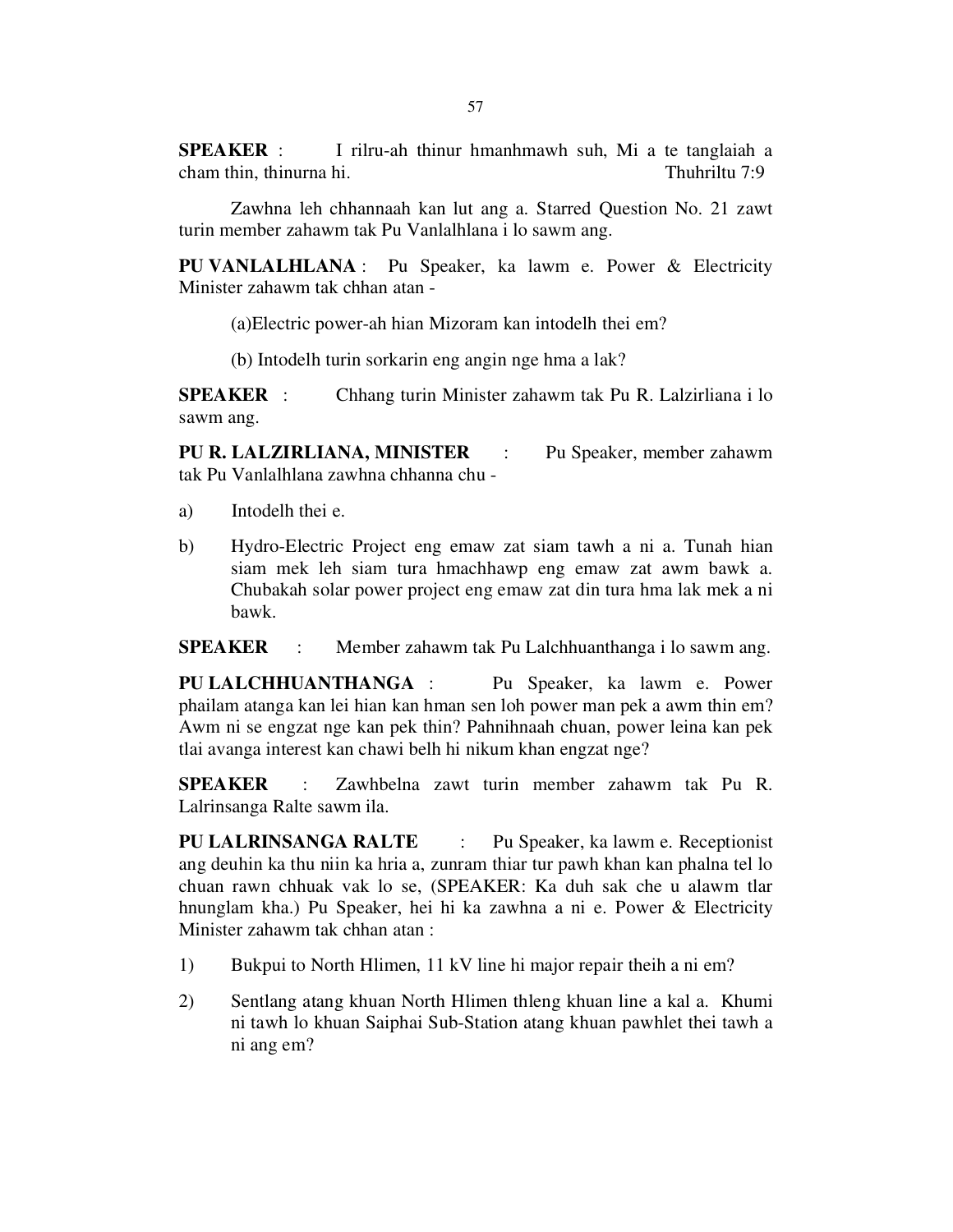3) Tuirini Hydel Project hi eng chen nge hma lak anih tawh? Engzat mega watt tura hma lak nge a nih?

SPEAKER : Zawhna neitu member zahawm tak Pu Vanlalhlana kan sawm e.

PU VANLALHLANA : Pu Speaker, ka lawm e. Minister zahawm tak chhanna kha a lawmawm ka ti a. Mizoram hi power-ah kan intodelh thei a ni tih a lang a. Amaherawhchu, manifesto-ah te a han tel a, manifesto mai bakah SEDP buah te, hetiang hian a inziak a, "Mizoram hi power-ah kan intodelh mai bakah thawn chhuah nei thei turin hma lak kan tum ang" tih te, "Project lian hydel power project te, natural grass atanga power siam chhuah te, chubakah, solar leh wind hmang kawp thei plant, Wind Hybrid Technology siam a ni ang" tih te a ni a. A technology kha eng nge a ni tih kha kan hre lo a. Amaherawhchu Mizoram hi power kan intodelh thei a ni tih a chiang a. Chutianga hma an lak chuan kum hnih dawn sorkarah kan hmu tawh a. Power a intodelhna hmalakna hi a beitham hlein ka hria a. Hydel project te tak te te siam ai chuan major hydel project, mega watt 100/200 tichhuak thei te hi siam tum se, chutiang siam tumna chu awm reng em tih ka zawt a.

 Tunah hian kan mamawh hi mega watt 120 vel a ni a. Chu tih laiin kan siam chhuah hi mega watt 20 vel a ni . Mega watt 100 tel a hi kan lak luh ani a, chuvangin power ah hian kan intodelhna tur hian major Hydel Project siam tur hian kan sorkar in eng angin nge hma a lak, tih kha ka han zawt a ni e.

**SPEAKER** : A theih ang ang a chhang turin Minister zahawm tak, Pu R. Lalzirliana ka sawm e.

PU R. LALZIRLIANA, MINISTER : Pu Speaker, ka lawm e. Member zahawm tak takte zawhbelhna kha ka han chhang ang a. Pu Chhuana, member zahawm takin phailam atanga power kan lak hi pek tlai avanga interest pek a awm em a tih kha a awm thin a, mahse tun Ministry-ah hi chuan kan pawisa min pek dan hi tihdanglam deuh a nih avangin a interest chawi kan nei tawh lo. A dang kha eng nge ni kha?

PU LALCHHUANTHANGA : Phailam atanga power kan lei hian pawisa sen a awm em tih niin ka hria a.

Pu R. LALZIRLIANA, MINISTER : Phai lam atanga power kan lak hian a peak hour-ah hi chuan kan hman san ber chu mega watt 120 hi a ni mai a. Chu bak a lo awm a nih chuan zan rei ah, zan dar 2-ah te, dar 4 dar 5 thlengin, kan department-a thawktu ten thahnemngai takin sorkar tan revenue lo lakluh ve tumin an lo hralh ve thin a. Chuvangin chawi belh ai mahin kan lei sa kha an hralh a, sum kan lakluhna tha tak a ni ve a. Tun financial year tawpah pawh khan crore 220 bawr vel chu revenue kan thehlut ve a, department thehlut hnem pawl tak kan ni nghe nghe a ni.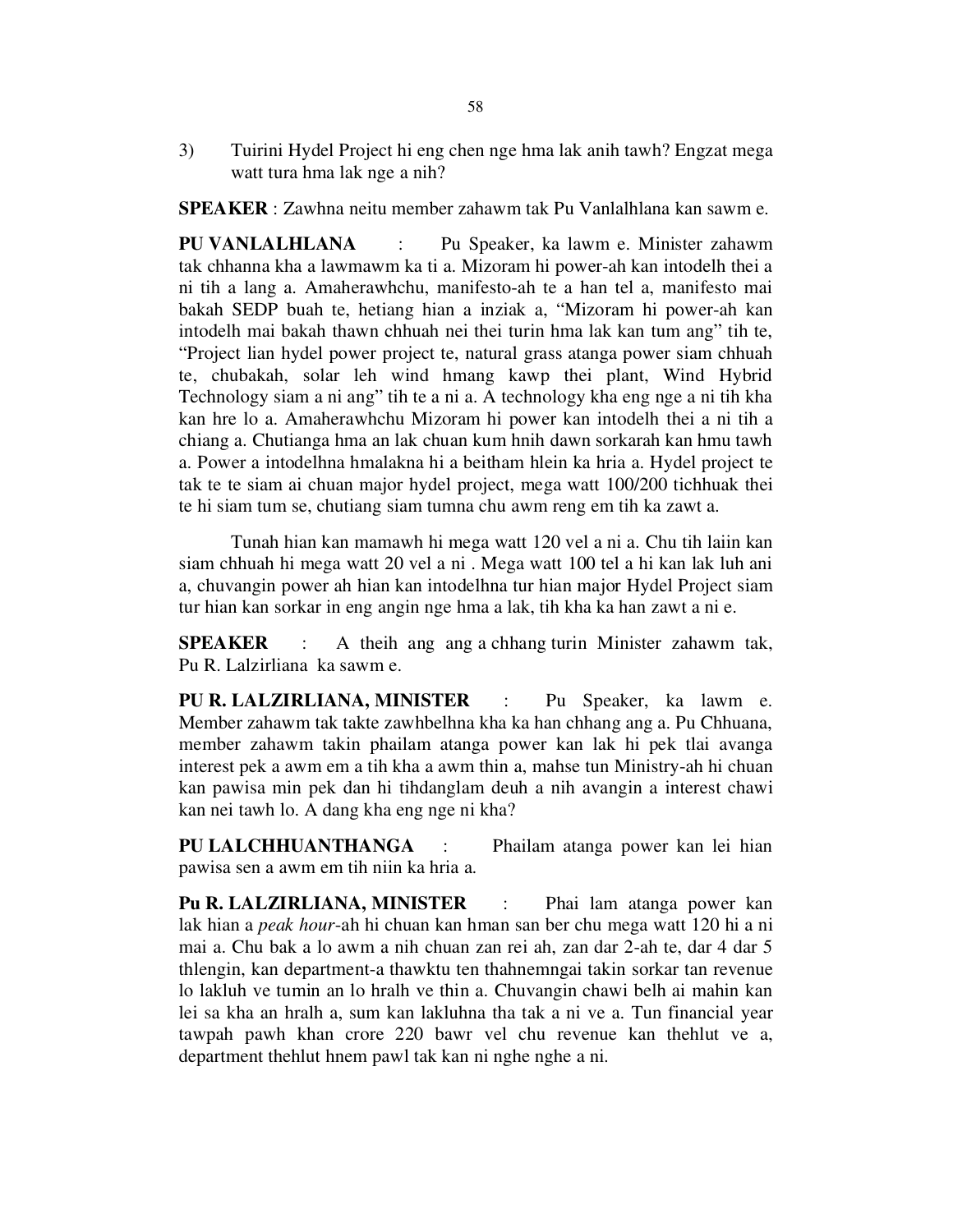PU R. LALZIRLIANA, MINISTER : Tin, member zahawm tak Pu Rinsanga'n Bukpui - North Hlimen inkar hi major repair tih theih a ni ang em tih kha a rawn zawt a. Major repair chu tih theih tehreng mai a, amaherawhchu sum leh pai kha major repair ti tur khan a pawimawh thin a. Khulai khu engemaw current han dikloh zeuh zeuh kha a tam khawp mai a. Chutiangah chuan hmanlai atangin Electric department hi an chak thin a, mipui chhawr te a lo ni bawk a, sorkarin a lo ngaihtuah em em thin a. An department hna hi maintenance ngai reng mai a ni a, repair te pawh a ngai khawp mai tih kan hria a. Sorkar pawhin theihtawp a lo chhuah ang a, a lo enzui dawn a ni. Amaherawhchu sum leh pai hi kan hriat theuh angin Covid-19 avangin kan nei lo a ni tih kan hria a.

 Tin, Saiphai-Thingthelh inkarah hian a pawh let theih dan a awm mai lo maw tih kha a pawh let theih dan chu a awm ang a. Amaherawhchu a that zawk na tur kha kan engineer leh technical miten an zirchian hmasak phawt a ngai dawn a ni.

 Tin, Tuirini Hydel Project hi mega watt 34 pe chhuak thei tura duan a ni a. Chungah chuan thui tak sorkar a kal a, Finance department pawhin vaibelchhe 93 lai kum li chhungin hemi atan hian kan pe ve thei ang tiin phalna min pe vek

tawh a. Chung zawng zawngte nen chuan loan kan dil a, loan kan dil te pawh chu min pek an tum nghe nghe a.

 Heng zawng zawng hi Covid avang leh thil dang vang nge ka hre lova, Finance department vek atangin hetiang hi a tih theih leh loh a ni tih an rawn sawi a. Chief Minister hnenah ka kal a, file pawh thui tak ka ziak a. Chutah chuan nakinah hun hi tlem han thawl deuh sela kan la ngaihtuah tha leh dawn nia tiin beisei takin tunah hian min thlah mek a ni. Hei hi tunah a hmin awl ber tura kan ngaih a ni a, hemi kan tih loh hi chuan a dang, a lian Pu Hlana zawhbelhna ang te pawh kha tunah ti turin Tuivai te, Chhimtuipui te leh hmun dang dang te DPR siam tura tihsa an awm a. Amaherawchu a kum sawm tel te hengho hian an ngaihtuah lova, an siam lova. Midang tha zawk te kan hmuh leh theih beiseiin tun sorkar hi chuan chung a ti lo te pawh kan cancel deuh vek tawh a ni. Chutiang chuan hma thar lak tum a ni tih ka han sawi a ni.

 Tin, thil dang hmathar han lak nan hi chuan hydro electric project hi ram a tichhe duh a, ngaihtuahna tam takah hi chuan a tha lem lo a ni. Compensation te tam tak a lo awm thin bawk nen. Kan ram kut hnathawk mi te lo neihna tur, ei leh bara intodelh kan ngaihtuah pui ber te zing ami a ni a, chumi chu a su buai ve deuh a ni tih te ngaihtuahnaah a awm a.

 Amaherawhchu chutih rual chuan thil dang hi kan ram atan hian a tha ber hranpa lem lova. Heng natural gas atanga han siam chhuah theih te chu ni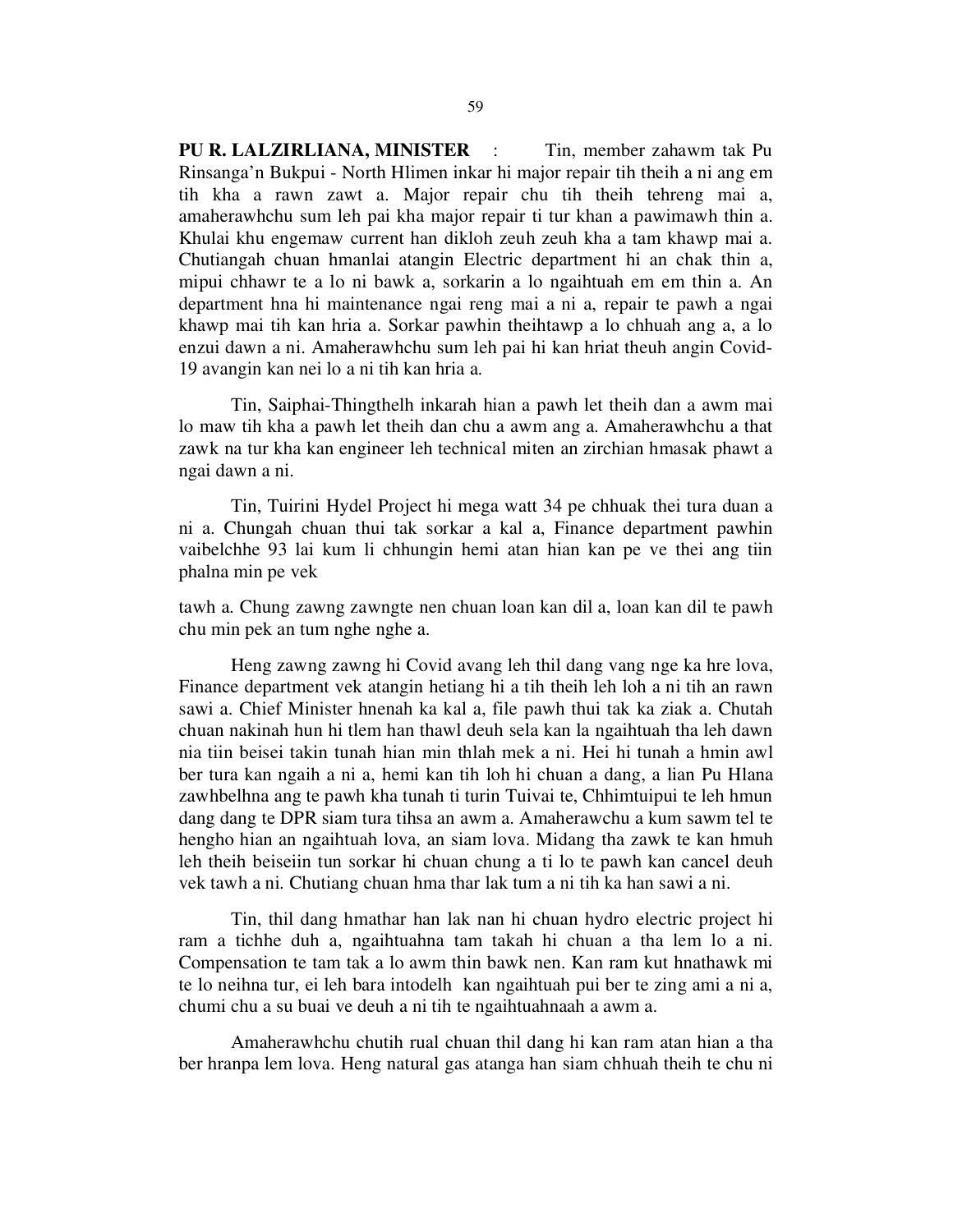se duhthusam a ni a. Amaherawhchu hetiang siam chhuak tur hian keiniho helaia kan awm chhung hian electric power hi kan siam chhuak ang em aw? Khawi ami nge gas hi kan hman ang, tih te hi chu kei mimawl tak chuan ka ngaihdanah chuan a la khua rei thil deuh dawn a ni. Tuna chak tawha thlam bang pin la nghah tih ang deuh a ni a. Zankhat kan thim pawhin kan phun a ni si a, chuvang chuan a tih theih ang ang hi chu kan tih zel a thain ka hria a.

 Chung atan chuan solar te pawh hi kan han ti a, tunah hian Vankal mega watt 20 leh Tlungvel mega watt 2 te kan han ti a. Chutiang chuan a dangah mega watt 10 tur tender kan ko mek a, kan hawng tawh a. Tunah hian a rate te negotiation ti turin kan ti a. Hengte pawh hi kan pek leh hunah chuan tlem chuan kan intodelh chho ve deuh tur a ni.

 Member ten in hriat chak tho ka ring a, a vaia tuna kan han thawhchhuah ve hi a tlem khawp a. Mega watt 36 leh tlem hi kan pe chhuak ve thei ngawr ngawr chauh a ni. Chu chu ni mai rawh se. Ka lawm e.

SPEAKER : House Leader zahawm tak i lo sawm ang.

Pu ZORAMTHANGA, CHIEF MINISTER : Pu Speaker, member te information ah engemaw han belh ve hlek ka duh a.

 Power hi kan hre theuh a, kan mamawh em em mai a. Hetah hian kawng hnailam atanga lei hi chu thukhat a ni a, keimahniin kan siamchhuah ve a ngai a. Chuta tan chuan tunhmaa kan rilrua awm ber chu hydel power/tuikhuah hi a ni a. Khuah pawh kan han khuap nual a, amaherawhchu, tuikhuah hautak zia kan hria a. Pakhatnaah chuan forest clearance ringawt pawh hi beih a buaithlak lutuk a, chutah compensation hi a tam em em mai bawk a. Keimahniin kan khuah chuan crore za tel emaw, sang tel, a tuikhuah a len phei chuan, khawi ami emaw a baa kan puk a ngai a. Chumi rulh ngat ngat chu a ngai bawk a. Tin, chutih rualin midang hetah company lian dang kan khuahtir ang han tih khan annin a tam ber kha an share a ni si a. Kan khuah tir khan 12% vel te kan han chang a. Tuirial-ah pawh mega watt 60 a peak hour-ah han ti mah ila, a lean hour-ah chuan mega watt 30 tha pawh ni manglo. A chawhrual khan mega watt 40 a tling mang lova. Chumia kan chan 12% han tih chuan mega watt 3 te, mega watt 4 te kan nei a. Kan ram luiruam tha zawng zawng kan mipuite neih tur kha tuiin kum za chhung deuhthaw kha a chim a, min chhuhsak bawk si a. Chuvangin state dang hi en ila, lui luang ram tha pangngai khuah hi tuman an phal tawh lo ti ila a dik ang. Amaherawhchu, Himalaya tlangpanga lui khawkrawk pui pui hmantlak mang loh chim turah chuan an khuap a ni. Chuti tih loh ah chuan mi hian an khuap duh tawh lova. Solar-ah te, gas-ah te. (Pu VANLALHLANA : Pu Speaker, khawngaihtakin, ACDP-ah te, an manifesto ah te Mizoram Hydel Project siam turin mipui min tiam a. Tunah hian a khuah theih loh leh a harsatzia leh ram uihawm zia min hrilh leh bawk si a, engnge ni a awmzia le?) Pu Speaker,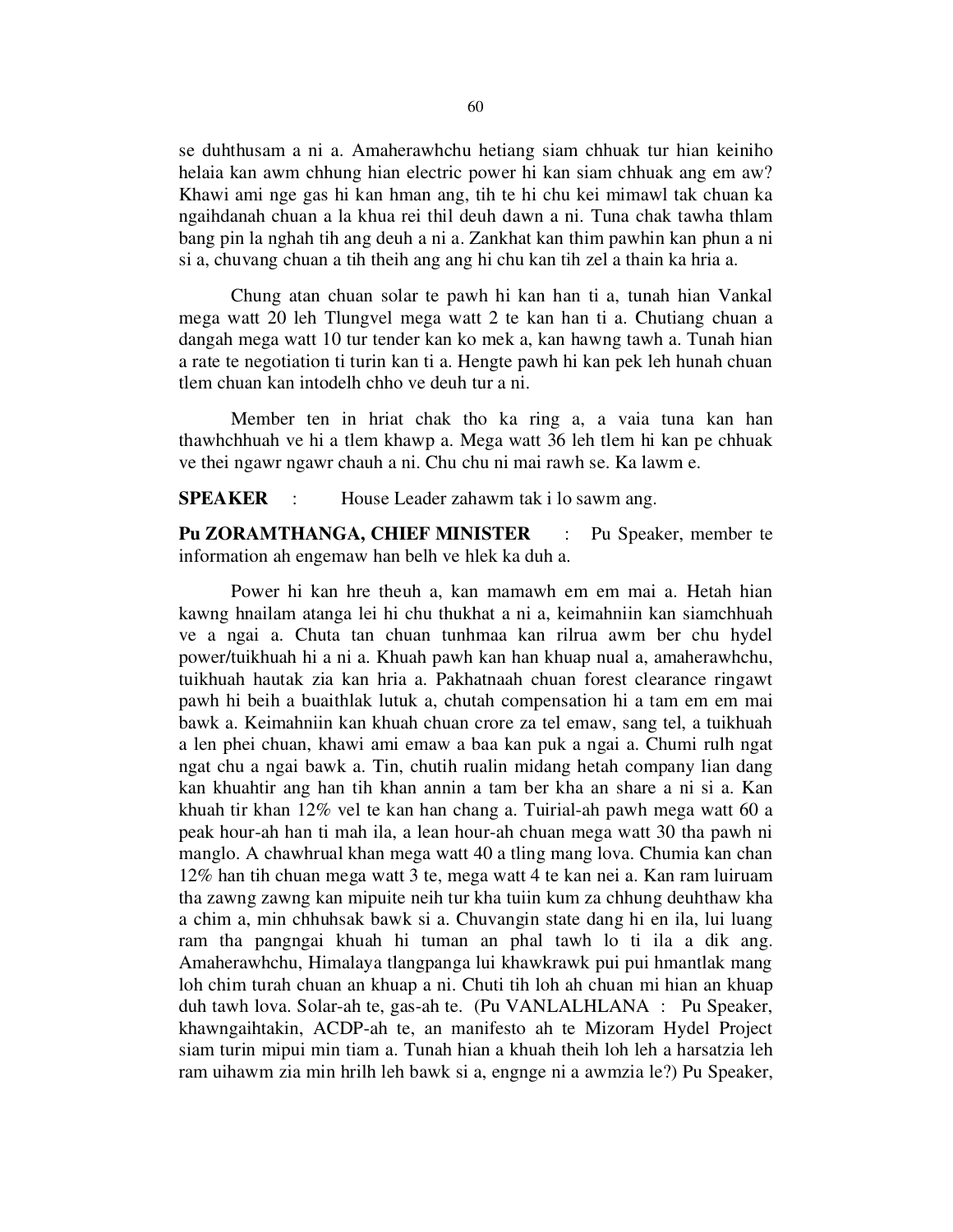kan chhang ang a. Keini ah pawh entirnan, Chhimtuipui lam te chu a chim chhiata kha a uihawm lova, a tam tham a. Chuvangin khangte kha kan paih chuang lova. Hydel Project pawh kan mausam lo. Amaherawhchu, a hlawk zawk te pawh kan zawng bawk a ni.

 A bik takin tunah chuan miin an uar chu gas a ni a. Tunah pawh ONGC nen kan inbia a, kan sawi a. Meidum bulah gas an hmuchhuak a, mahse khu khu chu a tlem a. A piahah hian Hortoki nena an inkar hi a prospect a tha ber a. Hei hi kan rilru zawng zawnga kan ngaihtuahna a ni an ti a, kawng a awm lova. Chuvangin a piah thui vakloah sawn verhna tur kan dah a, kan identify a. Kawng i ngaihtuah teh ang u, keimahni ringawt chuan kan thei si lo an ti a. Chumi avang chuan NABARD loan la chungin kawng kan lai ta a.

PU ZORAMTHANGA, CHIEF MINISTER : Tunah khuan an lai mup mup a. Thui vak lovah nakinah ONGC-te, mi dang pawh hi kan Covid-in min tihbuaina a reh chuan rawn verh nghal turin lo chhoh an tum a. Chumia a kalah chuan a pakhat an hmuhna bulah, hei hi kan gas prospect Mizoramah a tha em em mai a. Hei hi Tripura pawhin an hman sen loh an siam chhuahna a ni a. Pahnih lehnaa Gas hoin min tih chu, Tripura, Zawlnuam chhak zawn thlang deuh, a hmun ka hre ta lo a, khuta tang leh Silchar bul helai hmun atangin gas pipeline hi Aizawl lam rawn target-a tih, pipeline rawn phum tumin gas company hian an bei a. Nawr chak rawh u, chumi chu a hnaivai a lo thlenah power atan chuan a awlsam ber ang tiin min advise a. Amaherawhchu khang zawng zawng kha kan Covid hian min tibuai ta a. engpawh ni se kan theih tawpin gas hi chu nasa taka tih kan tum a. Tin, remchang leh hlawk a nih chuan tuikhuah pawh kan tlansan chuang lo va. Solar hi nasa taka tih kan tum bawk tih kha kan information-ah ka han sawi tel lawk a ni. Pu Speaker, ka lawm e.

**SPEAKER** : Starred Question No. 22-na zawt turin member zahawm tak Pu Lalduhoma i lo sawm ang.

PU LALDUHOMA : Pu Speaker, Environment, Forest & Climate Change Department changtu Minister zahawm tak chhan atan:

- a) Mizorama maute state pawn lama tawlh chhuak thinte hian phalna an nei em? An neih chuan phalna pekte chu tute nge?
- b) Phalna lova tawlh chhuak an nih chuan action lak a ni em?

S P E A K E R : Chhang turin a changtu Minister zahawm tak Pu TJ Lalnuntluanga i lo sawm ang.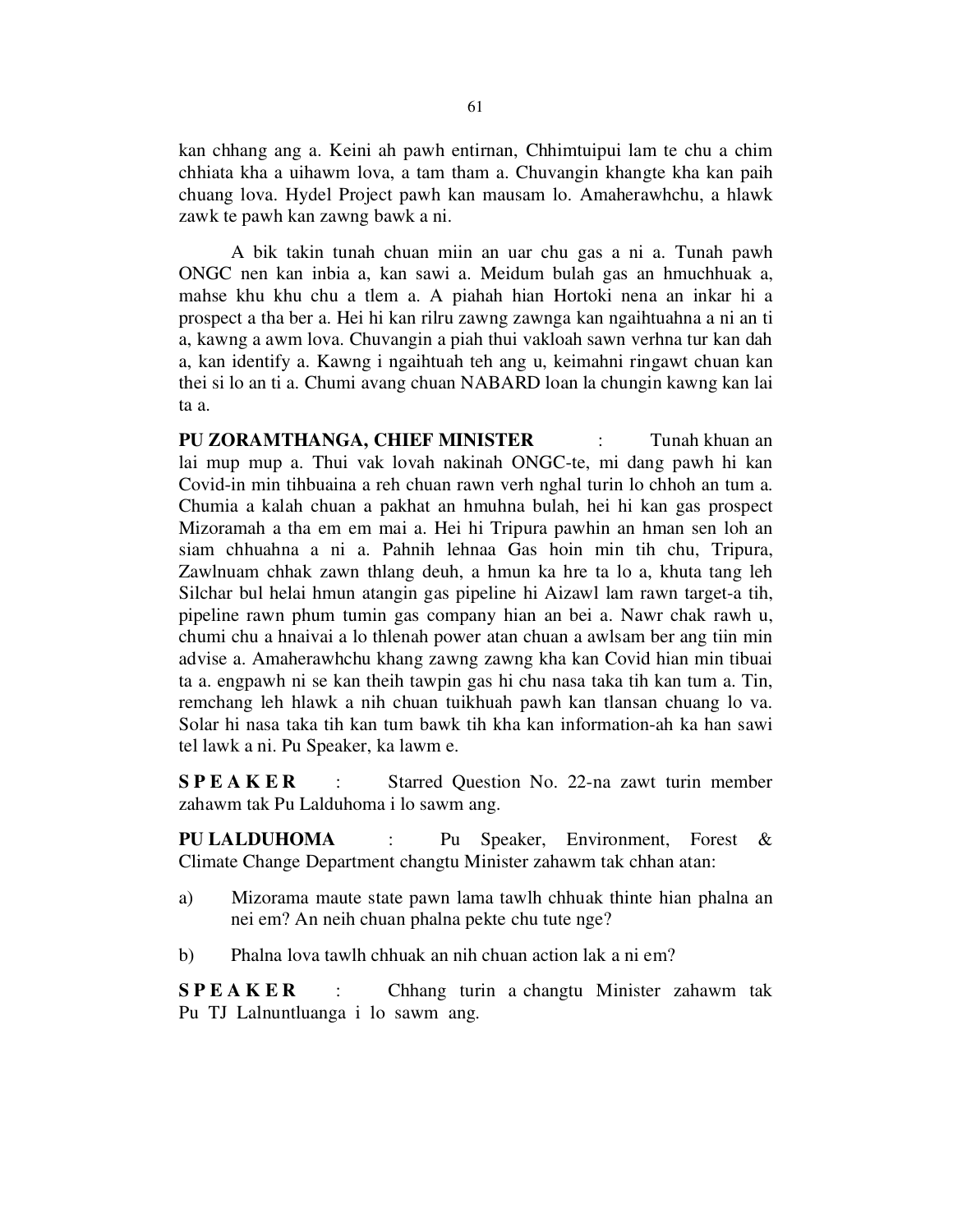- a) "Mizorama maute state pawn lama thawn chhuak thinte hian phalna an nei tlangpui a. Mahse, phalna nei lova thawn chhuah tumte pawh an awm ve leh zeuh thin a. Kumin 2020-a phalna pekte chu:
- 1. Pu Lalnunzira, Bawrai

chu –

- 2. Pi Lalkimi, Zawlnuam
- 3. Pu H. Lallungmuana, Bawrai.
- 4. Pu Lalthanfawna, Bawrai
- 5. Pu Lalrawngbawla, Bawrai
- 6. Pu Hmunparvula, Bawrai
- 7. Pi Lalhmangaihi, Lengpui
- 8. M/s Zonun Mat-ply (Pvt) Ltd., Lengpui
- 9. Pu Lalmuansanga, Khamrang
- 10. Pu P. Roliana, Kawnpui
- 11. Pu Benjamin-a, Kawnpui
- 12. Pu T. Rosangliana, Bilkhawthlir
- 13. Pu Ajmol Hussein, Notosora
- 14. Rinzuala, Bairabi
- 15. Ngurthansanga Sailo, Bairabi
- 16. Lalnghakliana, Bairabi te an ni.
- b) Phalna lova tawlh chhuak emaw, tawlh chhuah tum hriat leh man an nih chuan action lak a ni thin.

S P E A K E R : Zawhbelhna zawt turin member zahawm tak Pu Lalduhoma, i lo sawm ang.

PU LALDUHOMA : Pu Speaker, ka zawh belh duh pakhatna chu: Phalna pek zingah khan hnam dang hming a lo lang a, kha kha a address min hrilh thei em?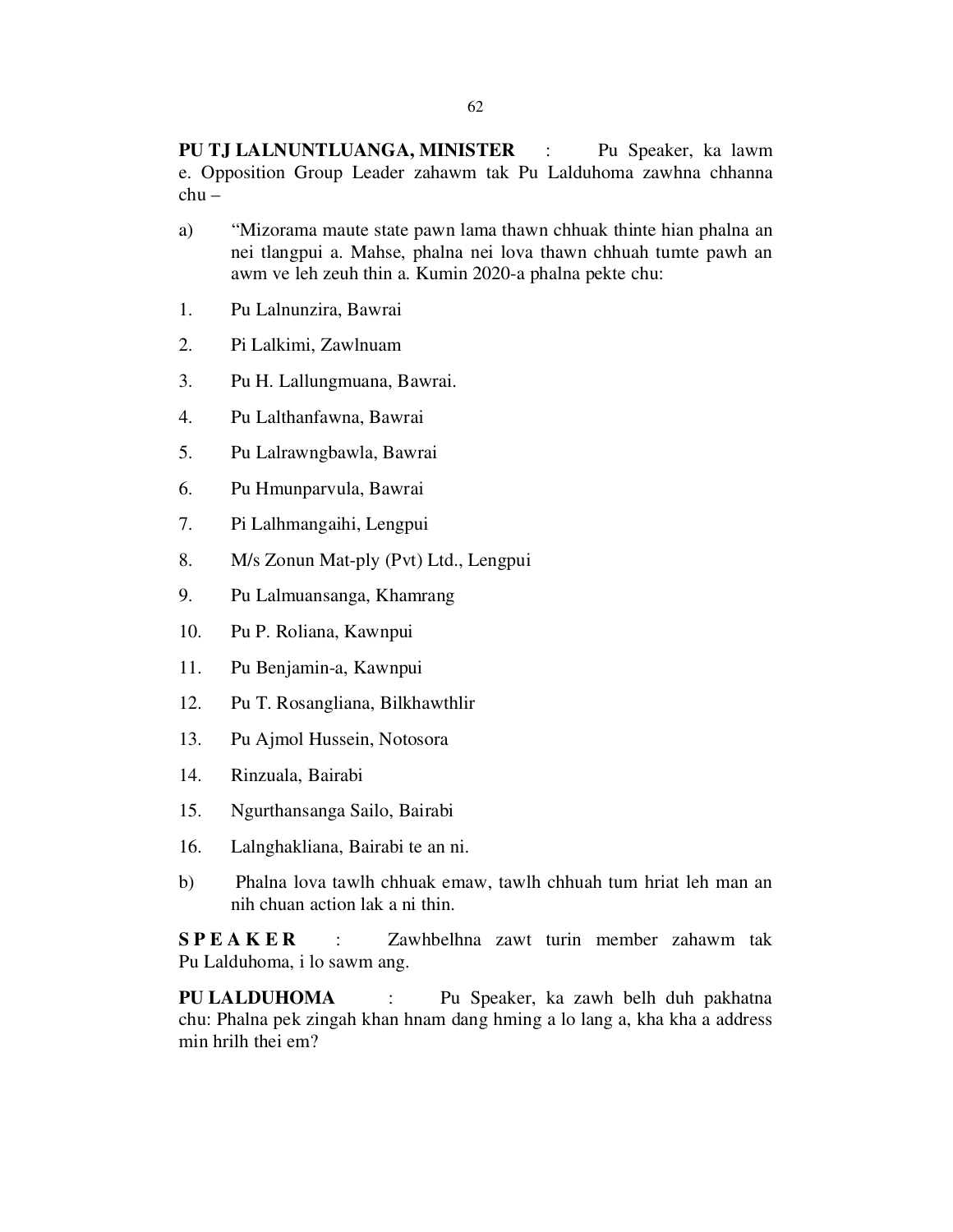Tin, heng phalna neia mau satte hian an pawng sah vak mai a, a hmatiamin, tuai leh tuai lo pawh zuah lovin. Hei hian a tichereu duh em em mai a. Awmze nei deuhin an sah dan tur hi ruahman sak a ni lo em ni tih ka zawt duh bawk a.

 A dang lehah chuan mahni huana mau te, thing te, eng pawh a ni ang chu, mahni mimal huan ami kan lo phur duh ta a; hemi atan hian permit lak kher a ngai em? Mahni ta na na na chu permit la lovin a phurh ve theih mai em tih ka zawt duh bawk a.

 Tin, kan ram maute hi hetia tawlh thla liam vek lo hian a aia hlawk zawka hman tangkai dan tur a tam hlein a lang a. Mau sawngbawl dan chi hrang hrang, ti riral tawh lova a rang lama buatsaih tumna sorkar hian a nei em? Entirnan: A tuai thlengin. Kuminah pawh NEC chuan mau tuai processing kan ramah a rawn ti a. Khawthlang lam ram eng emaw zatah chuan mautuai an process mek tihte pawh kan hria a. A tuai te, a kung te manage dan tha zawk, hetia thawn chhuak hum hum ngawt lova tih tum dan hi sorkarin ruahmanna a nei em tih ka zawt a ni e.

S P E A K E R : Member zahawm tak Pu Ramthanmawia kan sawm leh e.

PU RAMTHANMAWIA : Ka lawm e. Heng mau kan han sawi atang hian royalty eng zat nge kan hmuh tawh tih leh saw mill pek tumna a awm em tih ka han zawt belh ang e.

S P E A K E R : A theih ang anga chhang turin Minister zawhawm tak, a changtu ni bawk Pu TJ Lalnuntluanga i lo sawm ang.

PU TJ LALNUNTLUANGA, MINISTER : Pu Speaker, member zahawm tak zawhna zawttu Pu Lalduhoma zawhna, phalna pek zinga hnam dang hming lang kha khatianga phalna pek a nih chuan address pek theih a ni em tih kha, Notosora kha a address nghal a lo nih chu. Tikhan a lo chiang nghal mai zawk a nih chu.

 Awmze neiin kan mau lak dan chungchang hi a tih thwih em tih hi a veiawm khawp mai a. Keini pawh hi Covid ni lo sela chuan engemaw lai khan heng Langkaih dung te, Tlawng dung te, Khawthlangtuipui te kan Forest Officer-te nena kal kual kan lo tum a. Chutianga kan lo vei mek lai chu a ni a. Heng hi chu kan hruaitu tam tak, kan hotu tam takte pawhina an vei a nih avangin helai hi awmze nei zawka kal chhoh pui kan tum mek a ni tih kha kan chhanna ni ta se.

 Tichuan pathumna, mahni huana mau kan chinte phalna lak a ngai em tih lai kha mahnin kan mamawh ang chi kha chu phalna lak hran a ngai lo va. Amaherawhchu, helaiah hian kan hriat theuh angin nikum May thla kan session ni tain ka hria, kan session hnuhnungah khan tree definition atang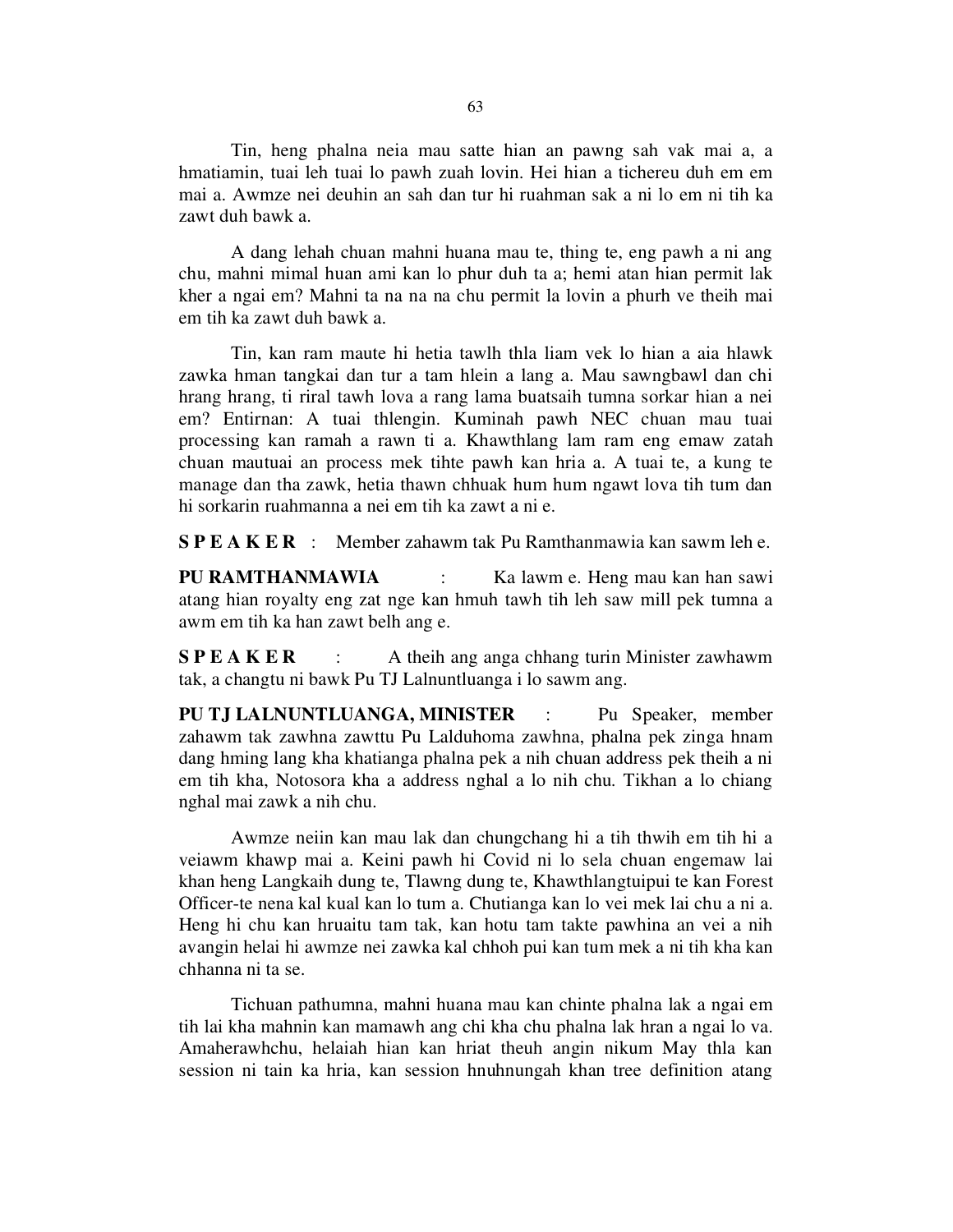khan bamboo kha lak chhuah a ni ta a. Tunah chuan Horticulture Department lamah dah a ni ta a. Chulaiah chuan keimahnin kan mamawh ang chi helai zawhna palinate nen pawh khan a inzul chho awm e. Food processing lam atan te leh thil dang dang keimahni flagship programme atan te pawh hian Zoramin hmasawnna kan neihna turin mau hi tangkai takin hman theih turte pawh a ni a. Chutiangah chuan sorkar pawhin hma lak tumin kan SEDP-ah te pawh kan sawi uar hle a ni tih kha ka chhanna ni se.

 Chutih ruala ka han sawi leh duh erawh chu, heng mau private-a kan rama kan lak ho hi ram dangah, state pawnah thawn chhuakte kan awm thin a. Chung chu Assam lamte khuan an lo man ve leh a. Khamiah khan hetianga lo thawn chhuah tur ang chi ah chuan phalna lakte pawh hi a that hmel a. Helaiah hian House-in kan lo hriat atana ka duh chu royalty kan tih ang chi te, a kihna ang chi khatiang fee chawi ang chi kha a ngai chuang lo va. Transit pass atan khalai kha ni ta se la. Tin, House information atan hrim hrim, working plan-hi siam thin a ni a. Maute Mizorama a lo tam chhoh zelna atan leh a lo ngelngheh zel theihna turin kih thawl theih tur chin hi working planah dah thin a ni a. Chu chu Regional Office, Shillong-ah khuan an lo approvea, chumi chin chu phalna pek thin a ni tihte pawh kha he House-ah ka sawi lang ve hrim hrim duh a ni.

 Tichuan, member zahawm tak Pu Ramthanmawia zawhna royalty chhun zat kha vawiin hian ka lo inring mai lo a, nakinah la hriat theih mai turah ka ngai a. Kan Forest area ami reserve forest chhung ami kha Forest-in a enkawl a ni a, reserve forest area lo ami erawh kha chu private-a kan mamawh lakna atan khan royalty a ngailo kan tih tawh kha. (SPEAKER : Ngawi rawh aw, kha kha kum a zawt lo a, a kum pawh kha zawh deuh a ngai ang a. Royalty kha a zawt tawp a, kum engzat chin nge tih kha. I chhan dawn chuan kum 5 chin i ti mai ang aw. Dan kan neih deuh kha aw.) Royalty kha tunah hi chuan kan inring nghal mai lo a, remchangah lo buatsaih kan tum dawn nia.

 Tin, saw mill chungchang kha Saw mill license a ni ber turah ka ngai a, kha kha pek tumna a awm em tih zawhna chu pek tumna a awm e. Sorkar kan inbuatsaih mek e tih kha ka chhanna ni se. Ka lawm e.

S P E A K E R : Starred Question 23-na zawt turin member zahawm tak tak kan nei a, tunge zawt hmasa ang? Dr. K. Pachhunga zawt turin kan sawm e.

Dr. K. PACHHUNGA : Pu Speaker, ka lawm e. Hon'ble Minister for Horticulture Department chhan atana kan zawhna chu- Covid-19 avanga hun rei tak lockdown harsatna karah mipui leh kuthnathawktute hmakhaw ngaiin vegetable supply chain tha tak kalpui a ni a. Hei hi kalpui zel chi a ni em? Harsatna kan tawk em tih a ni e.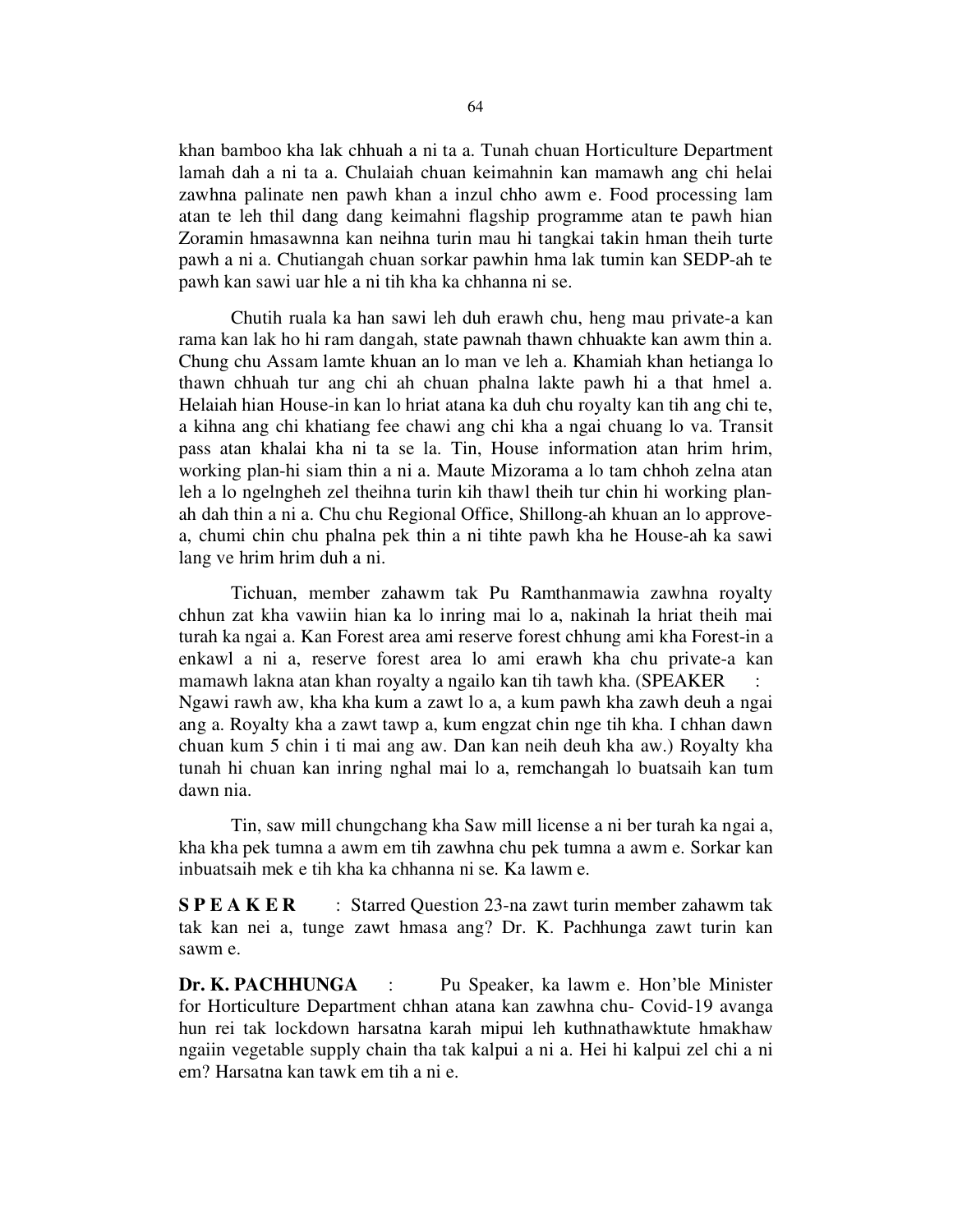SPEAKER : Chhang turin Chief Minister zahawm tak, Horticulture Department changtu Pu Zoramthanga i lo sawm ang u.

PU ZORAMTHANGA, CHIEF MINISTER : Pu Speaker, member zahawm tak 2 Dr. K. Pachhunga leh Pu Zothantluanga-te zawhna chhanna chu- Covid-19 lockdown avanga thei leh chawhmeh/thlaia mipuite harsatna sukiang tura siam Vegetable and Fruit Supply Chain hi mipui mimir bakah kuthnathawktute tan a tangkai em avangin kalpui zel chi ah kan ngai a. Amaherawhchu, Agriculture marketing subject hi Allocation Of Business Rules-ah Horticulture Department hnuai a nih loh avang leh regulated market mumal tak a awm loh avangin harsatna tam tak tawh a ni a. Harsatna zualpui erawh chu Commerce and Industries Department leh MIZOFED-te puihnain chinfel zel a ni tih a ni e.

S P E A K E R : Zawhbelhna zawt turin member zahawm tak Dr. Vanlalthlana a phar hmasa ber e, i lo sawm ang.

Dr. VANLALTHLANA : Pu Speaker, ka lawm e. Ka zawt tam lutuk dawn lo a, amaherawhchu ka zawh hmain thil sawi lawk duh ka nei a. Horticulture Department-ah hian zawhna siam tumin ka inbuatsaih a, Environment Forests & Climate Change-ah zawhna ka zawt bawk a. July ni 10 khan zawhna ka zawt tawh a, July 22-ah Department-in lehkha an rawn tichhuak tawh a. Amaherawhchu, tun session atana question thehluh theih hnuhnung ber ni 14 tlai dar 4 dawnah khan a chhanna ka dawng chauh mai a. Horticulture pawh zawhna ka zawt thei lo a, a chhan chu National Bamboo Mission a hma in Forest Department-in an lo lak tawh avangin pawh kawp ka tum a.

 Tin, Finance Department-ah ni 10 July khan zawhna ka zawt leh a, ka inbuatsaih a he session atan hian. Ni 14 hmain ka duh a nia ka ti thin a, ni 17 ah ka dawng chauh a, zawhna ka zawt thei ta lo bawk a. Hei hi chu Department lam hian lo hria sela, MLA ten zawhna kan zawh chuan ni 15 chhungin acknowledgment an pe tur a ni a, chumi atang chuan ni 15 chhungin chhanna hi kan dawng tur a ni. Tuna kan Horticulture Department hi ka fak viau thung a, min rawn pe zat zat zel a. Chu chu ka rawn sawi chhuak bawk duh a, kan Speaker pawh khan lo note se a thain ka hria. Kan inbuatsaihnate a tithuanawp thin a, a pawi khawp mai.

 Ka zawhna chu hei hi a ni e. National Bamboo Mission revised guidelines section 10, point 2-naah khan sumdawnna atana mau pawimawhte chin dan tur, plantation tihna turin heng mau te hi chin ni se an ti a, Brandisii leh Latiflorus hi a lang miah lo a. Amaherawhchu a sap tawng takin indigenous species, a hmuna awmsa mau te farmer-ho in an duh a nih loh pawhin industry tana pawimawh tur a nih chuan tihbelh theih a ni ang tih a awm ta a, chu chu ka zawt a Department-ah pawh. Department chu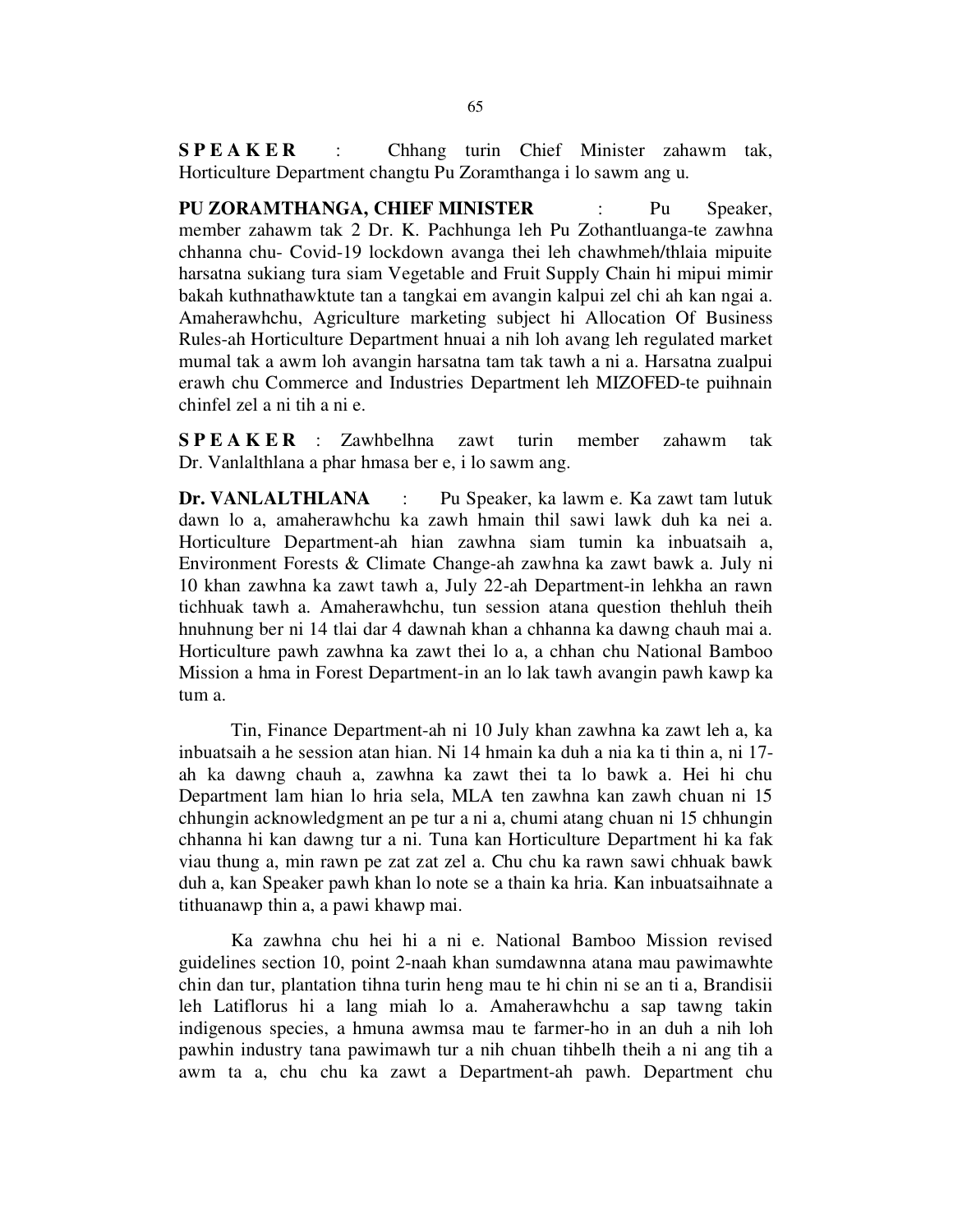'indigenous species a nih avanga in tih a ni em? Engtinnge indigenous species a tihna document hi min pe rawh u', ka ti a, department-in min pe thei lo a.

 Chuvang chuan kan Chief Minister zahawm tak Horticulture Department changtu ni bawk hian indigenous species a nihna dan kha min hrilhfiah thei se ka duh khawp mai. Ka lawm e.

S P E A K E R : Zawhna neitu zing ami member zahawm tak Pu Zothantluanga ka sawm e.

PU ZOTHANTLUANGA : Pu Speaker, ka lawm e. Kan hriat angin Covid avangin Mizoram kan buai a, lockdown hun rei tak a awm a. Khawpui ami ten vegetable kan hmuh theihna tur atan Vegetable and Fruit Supply Chain an siam kha a lawmawm hlein ka hria a. Amaherawhchu, lockdown a nih avang khan a then chu hlui deuh tawh lo lutte a awm a, a then erawh chu la thar tha tak tak ten kan ei thei a. Kha programme kha a bik takin Aizawl mipuite tan hian a tangkai hlein ka hria a. Chuvangin tunah pawh hian tih chhunzawm zel, a aia changkang zawk, inruahmanna tha zawk nen tih theih ni sela Mizoram mipuite hian kan va chhawr tangkai dawn em tih kha ka sawi duh chu a ni a.

 Tin, a buatsaihtute khan a chhiat avanga han loss zawkte pawh a awm a ni maithei. Amaherawhchu, kan kuthnathawktute erawh chu khatia sorkar-in a buatsaihnaah khan an hlawk a, kan lo hloh a nih pawhin sorkar khan subsidize zel ila, kalpui zel ila tih hi kan ram tan hian a tha dawnin ka hria a. Chuvang chuan tih chhunzawm zel emaw, a aia changkang zawk leh inbuatsaihna tha zawk nena tih chhunzawm zel hi a tih theih ang em tih kha ka zawt belh a ni e.

SPEAKER : Member zahawm tak Dr. Thiamsanga sawm leh i la.

Dr. ZR. THIAMSANGA : Pu Speaker, ka lawm e. Ka zawhbelh duh chu- Horticulture division thar hi hawn belh tumna a awm em? Hawn belh tur ni ta se, Champhai Sub-division khi kan tel ve dawn em tih leh Champhai leh Hnahlan khi mi tam takin grape hi an eizawnna a ni a, kum tam tak sorkar hmasate hlamchhiah a lo ni tawh a. Amaherawhchu, tunah khian tuai thar leh a ni a, chuvang chuan Champhai leh Hnahlan winery khi tihchangtlun tumna a awm em tih kha ka zawh belhna a ni e. Ka lawm e.

**SPEAKER** : Thu a inpersan viau nain a theih ang ang chhang turin Chief Minister zahawm tak sawm ang.

PU ZORAMTHANGA, CHIEF MINISTER : Pu Speaker, a subject kha a inpersan a, amaherawhchu a tlangpui thu chuan a chhan theih tho a. Pakhatnaah member zahawm tak Pu Thlana zawhna National Bamboo Mission-in indigenous, an rua leh mau hriat kha an rawn tlar vak mai a,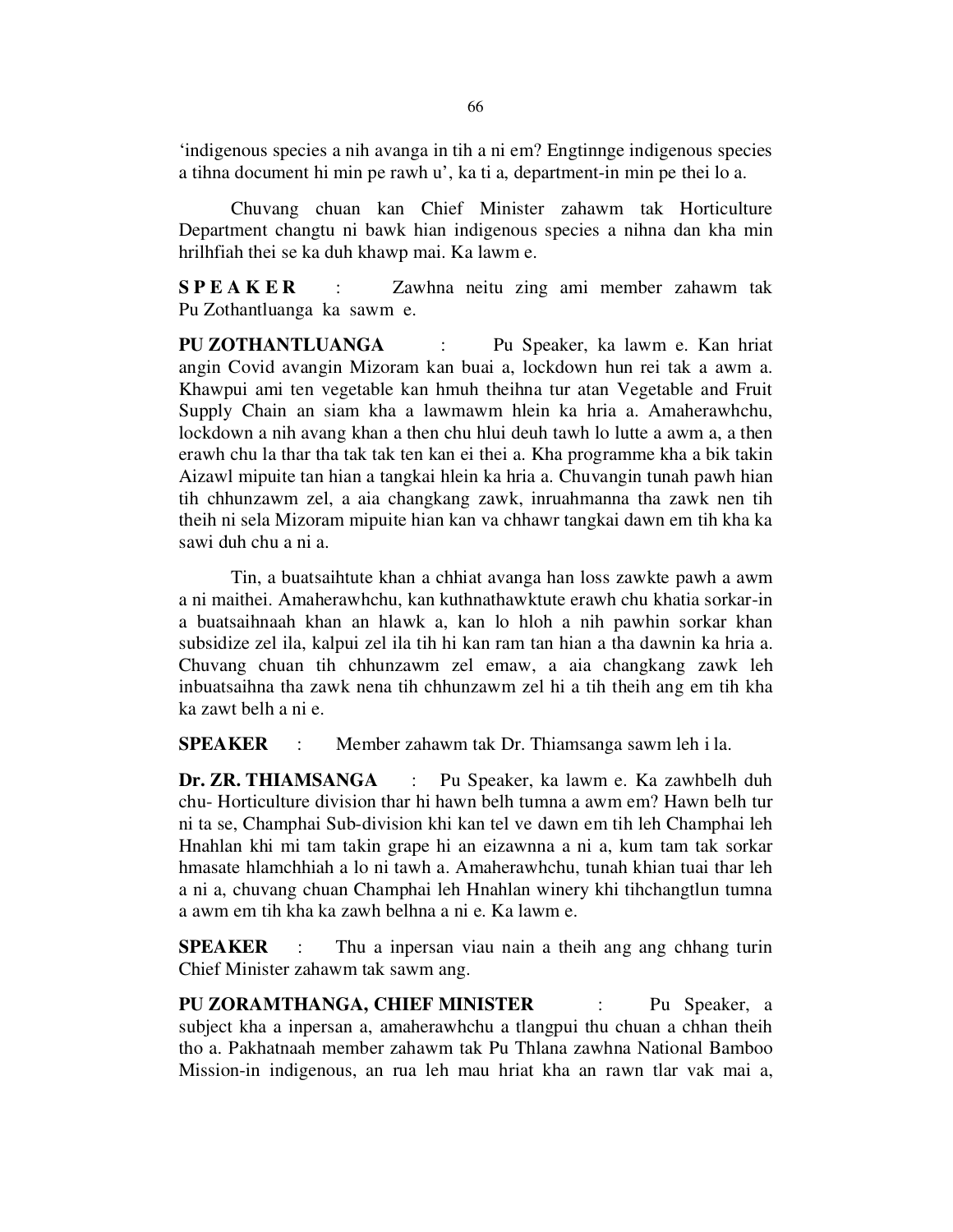hengte hi ni se an ti a, a bakah pawh ama rama lo to ve, indigenous a nih chuan chung pawh chu a rem ang an ti a. Heng hi a hmunah a titute ka sawipui tam em em mai a. Dik tak chuan khang a order siamtu ho kha chu Secretary level-ah phei chuan an hre lo em em mai a, forest leh eng ilo ah khan a hming chu an hria a ni mai a, keini pawhin kan hre kim lo nasa em em a. Engpawh ni se anni pawhin an tih chu, 'a tha in hmuh apiang lo ti u la a ni mai alawm', tih vek kha a ni a.

 Chuvangin Mizoramah thing in phun tur chu heng hi a ni an tih tlar zingah khan (interruption). Bamboo Mission pawh hi an guideline rawn tihah khan ka sawi ang khan a titute nen pawh hian vawi tam Delhi-ah kan sawiho a. A tha chi dang dang pawh anni pawhin in hmuh theih chuan lo ti rawh u, an ti a. Engpawh ni se, ka sawi ang khan an hriat list chu an rawn dah a. A bakah khan khatia an zuk sawi mai loh rua/mau tha kha a la awm dawn a ni tih hria in indigenous khata rama awm, thaa in hriat chu lo telh rawh u tih kha tuna kan ngaihthlak ang khan an rawn telh a ni. Tichuan indigenous tih pawh kha, a laiking mei zuih tanna tur hi a vang em em a ni. Entirnan – brandisii pawh hi khutah South India Coorg district-ah a awm tanna chu kum 100 chuang kal tawhah khan British-in Burma ami an hmu a, tha an ti em a, a bul karin an la thla a. Coorg district-ah an phun a, chuta tanga rawn awm chu a ni a. A bul hi khawi berah nge tih kha zawn zawn pawh a ngai lo a. Khami rama awm, a tha a nih chuan kan phun mai a. Tichuan keini pawh kan latiforus chite hi Nagaland-ah khian a tha em em, Manipur lamah te pawh a awm. Tunah kan ramah ngei pawh a awm. Kan huan ah pawh khian kum 20 deuhthaw a ni tawh a kan phun a, a tha em em a. Kan rama awmah kan ngai tawh a ni. kum 10/20 te a lo nih tawh chinah chuan.

 Congress sorkar tawp lam 1998, 99, 2000 chhoah khan kan Forest Department-in hei hi a tha em mai an ti a, an phun teuh a kan ramah hian. Kum 20 deuhthaw a ni tawh a, a awm a, a tha em em mai a, latiforus te pawh. Chuvangin, kan indigenous angin keini chuan kan ngai tawh a. Tin, brandisii pawh kum 10 aia tam kaltaah kan phun a, a tha hluah mai a kan ramah a awm a. Chuvangin, Delhi-in indigenous kan tihah khan a tello tia min rawn paih sak hi kan hlau lo reng reng a. [(Interruption) Pu LALDUHOMA : mithiam rual an ni a. Chu chuan India rama chin tlak list an siam a, chu chu chin ve mai awm a ni a. A list-ah pawh tello, tualto tih talh hi chu a dik lo a ni. Brandisii hi khawchhak lam atanga Karnataka vela an lak thlak a ni. Kum 100 chuang an ching tawh. Tha ni se National Bamboo Commission hian an listah an telh em em ang. Chuvangin chin tawh sa tuna a han sawi te pawh kha kung khat mah an la hralh lo. Chu chu a ni zawk a. Chuvang chuan indigenous list-a tel lo keinin heta phuahchawpa indigenous kan tih ringawt hi National Bamboo Commission-in a phalin ka ring chuang lo a. Kan chin luih erawh chuan le min khap lo a ni chauh a ni.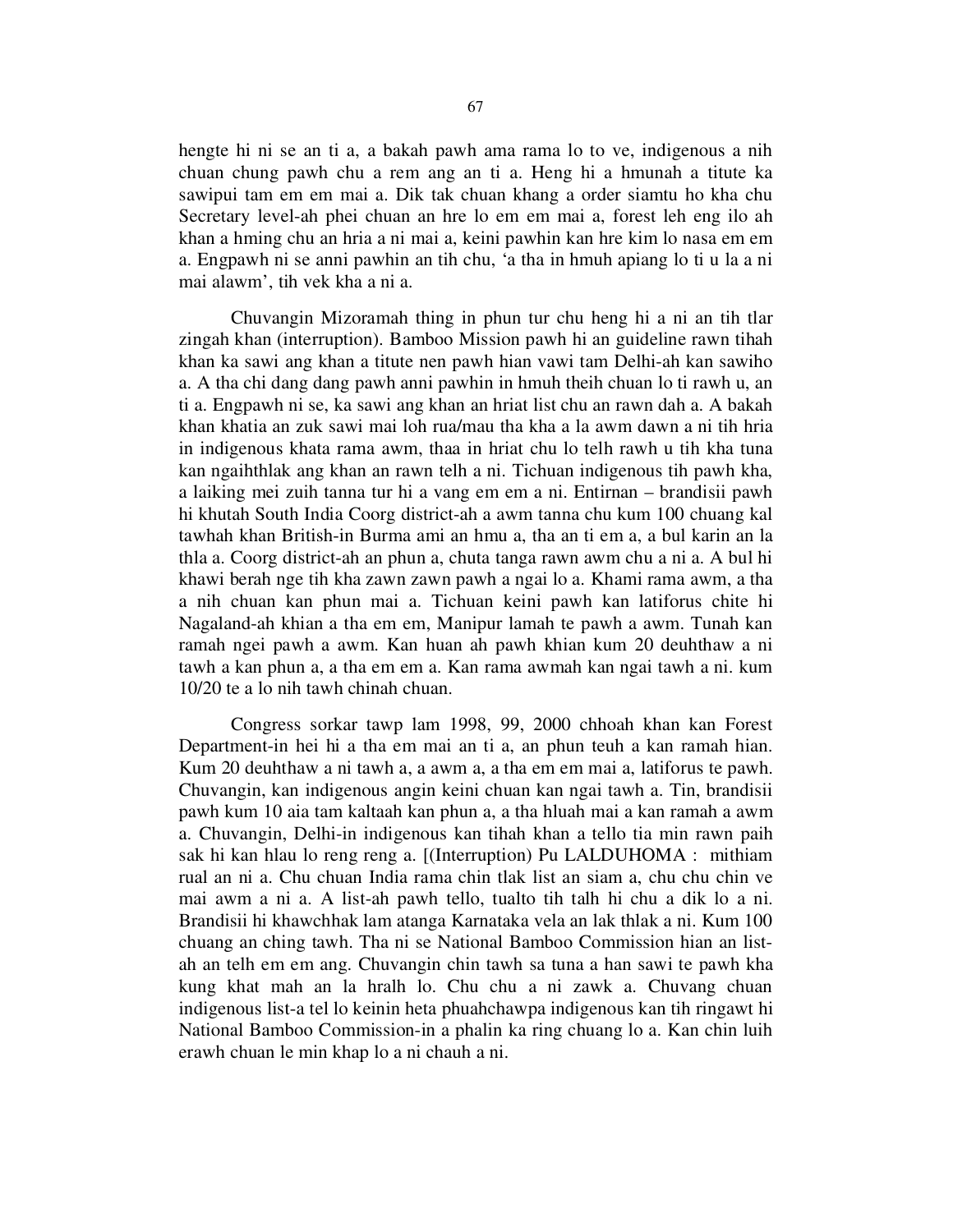[(Interruption) Dr. VANLALTHLANA : niin ka hria a, meeting minutes pawh ka en a. Consultation neihah khan Mizoram sorkar atangin an lo dil tawk lo nge tih te rilruah a awm a. Tin, kan tel lo bawk, indigenous species a ni lo bawk a, chuvang chuan min hrethiam mai rawh u tiin lehkha te hi kan thawn tawh em tih kha rilruah a awm a. Hei hi kan ti dawn tho tho niin a hriat a. Khulam zuk dawr ni ts se a thain ka hria a. Hei kan ti dawn a, National Bamboo Mission hnuaiah pawisa kan dawng teh a. Tin, indigenous species kha University lam leh keini College PUC lama Botany lam te ka zawt kual a. A definition kha ka zawng viau a ni. Tun ami kan mau pahnih hi chu a ni lo tlat mai.

Pu ZORAMTHANGA, CHIEF MINISTER : Pu Speaker, engpawh ni se khalam chu sorkar kengtu mawhah dah ila. Khulamin hei hi chu kan ziak list-ah a tel kher lo em mai ti a min rawn ban sak kha chu kan hlau lo khawp mai. A tha tih kan hmu a, a chi siam thiam an awm a, chu chuan min rawn supply a. A dang gigantia te pawh a lian tha ber a ni. Mahse a chi tam thama siam thiam kan hmu si lo va, chuvangin kan ching thei lo va. Anni pawhin khutah Niti Aayog a an Vice Chairman te pawh vawi tam kan sawi dun a. Heng hi ka sawi duh a, in hmuh theih apiang lo ching ringawt mai rawh u, heng hi chu a tha chu an ti a. Chuvangin, kha kha chu a tha ngei ni a kan hriat chu dik takin Delhi-ah khuan chuti vaka hetilam rawn tuipui kha a hotu lian lamah khuan an la awm loh avangin keini kan tui si a, kan zuk sawipui nasa a. Chuvangin, helam hi chu an list-ah khan a tel chiah lo tih lam kha chu sorkar hian risk kan la ang e, lo engto suh se kan ti a ni.

 A dawt lehah chuan Pu Zothantluanga zawhnaah khan he kan programme hi chhunzawm theih ni se tih kha kan supply chain an tih hi a tha kan ti a, theihtawp a tih kan tum ang a. Amaherawhchu tlemin a marketing titute leh MIZOFED lam te nen pawh tang dunin kawng chi hrang hrangin tunah Covid te hi a la kal zel bawk a, kan thlai supply chain hi chu puih kan duh a. Amaherawhchu, tlema kan boruak a ziaawm chinah hi chuan a zia pawh a ziaawm chho ve zel a. Puih lutuk ngai lovin anmahni pawhin an ti thei a. Sorkar kan inrawlh hi a tha a, kan pui tur a ni a. Amaherawhchu, inrawlh tam lutuk hian tlemin a buaithlakna lai te, kan tlin loh chin a awm ve thin a. Engpawh ni se, a principle-in he chain system hi chu harsatna karah phei chuan tha kan ti khawp mai.

 Tin, MLA zahawm tak Dr. Thiamsanga'n Champhai lamah Horticulture Division emaw Sub-Division te in hawng ang em, a ti a. A bik takin Horticulture te, Agriculture te hi chu kan ram hnukpui, agro-forest basea kan economy pawh kal a nih avangin heng hi chu tihchangtlun kan duh a. Agriculture te, Horticulture te leh a pawimawh zual dang te hi chu District headquarter-ah hian a remchang angin Division headquarter emaw, Sub-Division headqurter emaw chu a theih ang angin kan sum leh pai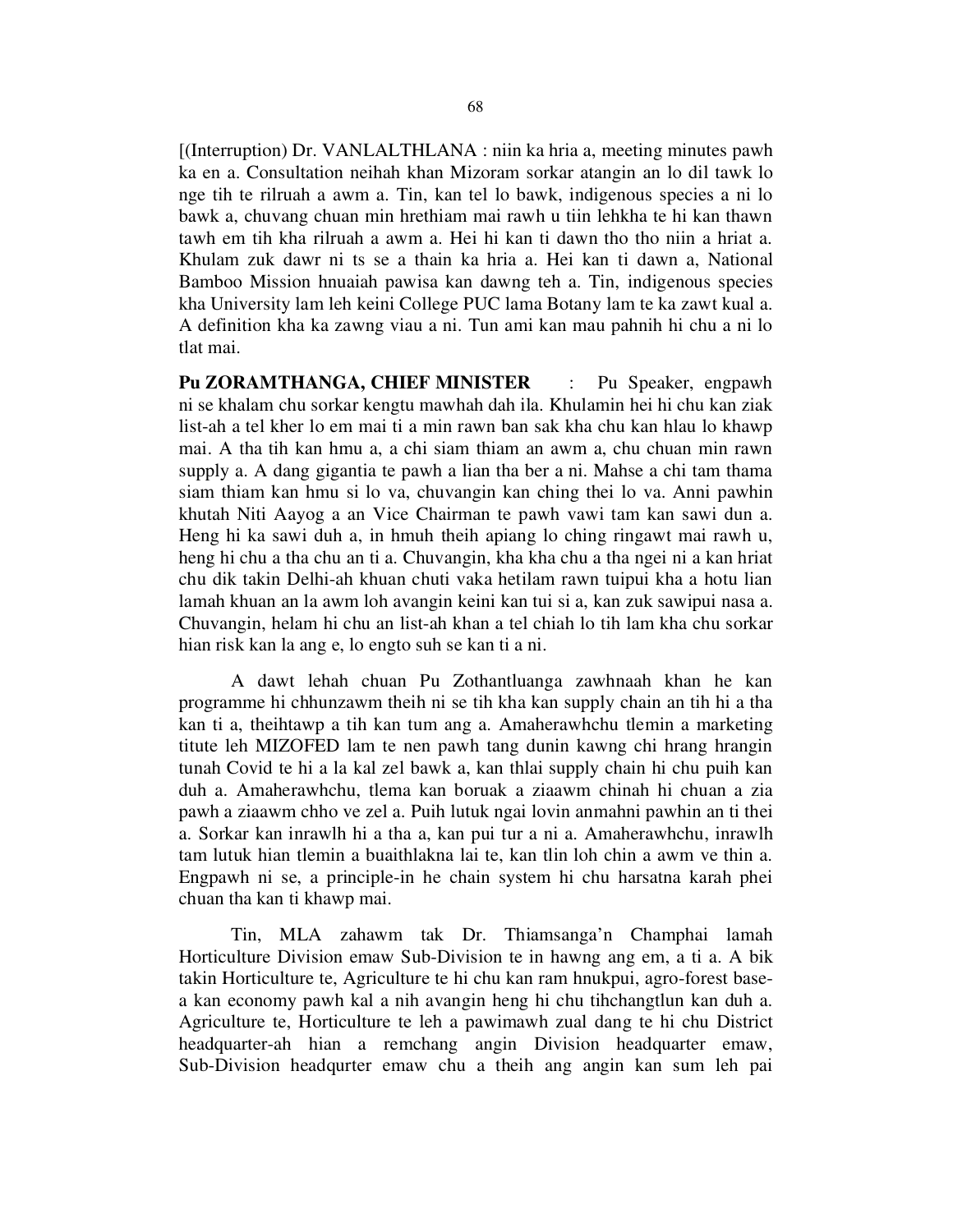dinhmun leh Covid boruakin ziaawm lam a rawn pan chho zel turah ngai ila, hawn belh zel kan tum e.

 Chu lo lehah chuan winery hi a subject hi a buaithlak khawp mai a. A leh lamah chuan a wine kha sacrament-ah kan duh ber bawk a. Leh lamah chuan a alcoholic content a san lutuk chuan zu zingah a tel kha a hlauhawm bawk si a, helai hi kan en lai mek a ni a. An thar chhuah grape a tha bawk si a. Leh lamah zu zawrh khapna nena a inkalh lohna turin a alcoholic content te sang lutuk lo va accept theih chinah a tih dan a awm em tih te kan en vel mek a ni.

SPEAKER : Mau hi kan CM zahawm tak nikum khan ka zawt ve tawh a. 'Sawi a tam si a, kan tifuh ang em aw! ka pu eng nge i rilru dik tak' ka ti a. 'Ka dawn dan leh ka hriat dan hi a chiang si a, kan risk ang e, thaa kan hriat angin kan kalpui phawt tur a ni', a ti a. Min hneh khawp mai.

 Starred Question No. 24-na zawt turin member zahawm tak Pu C.Ngunlianchunga i lo sawm ang u.

PU C.NGUNLIANCHHUNGA : Pu Speaker, ka lawm e. Ka zawhna Starred Question No. 24 chu hei hi a ni –

- a) Mampui hatchery ( Ar note awpkeuna) hi tunah a function em?
- b) Function tir ni ta se arnote engzat nge keu tir a nih?
- c) Function tir ni lo ta se engnge a chhan?

 A awmzia chu sorkar hmasa khan arnote awpkeuna hatchery hi Article 275 atangin siam a ni a, chu chu tun sorkar-ah hian function tir a ni em? Helai ziak kha a mumal ta lo deuh tlat mai a, nge office lam tih dik loh, a hrethiam tho in ka ring, chu chu Pu Speaker, ka zawhna a ni e.

S P E A K E R : A nihna ang anga chhang turin a changtu Minister zahawm tak Dr.K.Beichhua kan sawm e.

Dr.K.BEICHHUA, MINISTER : Pu Speaker, ka lawm e. Member zahawm tak Pu C.Ngunlianchunga zawhna chhanna chu :

- a) Function e.
- b) Ar note 2500 thla tin a keu thei ang.
- c) Power supply hi duh anga a that tawk loh vang a ni.

S P E A K E R : Zawhbelhna zawt turin member zahawm tak Pu H.Biakzaua ka sawm e.

PU H.BIAKZAUA : Pu Speaker, PRRS leh African swine fever outbreak a awm em? Awm ta se sorkarin engtinnge hma a lak tih hi ka zawhna pakhatna a ni a. Pahnihnaah chuan Animal check gate engzatnge siam a nih tawh tih ka zawh belh e.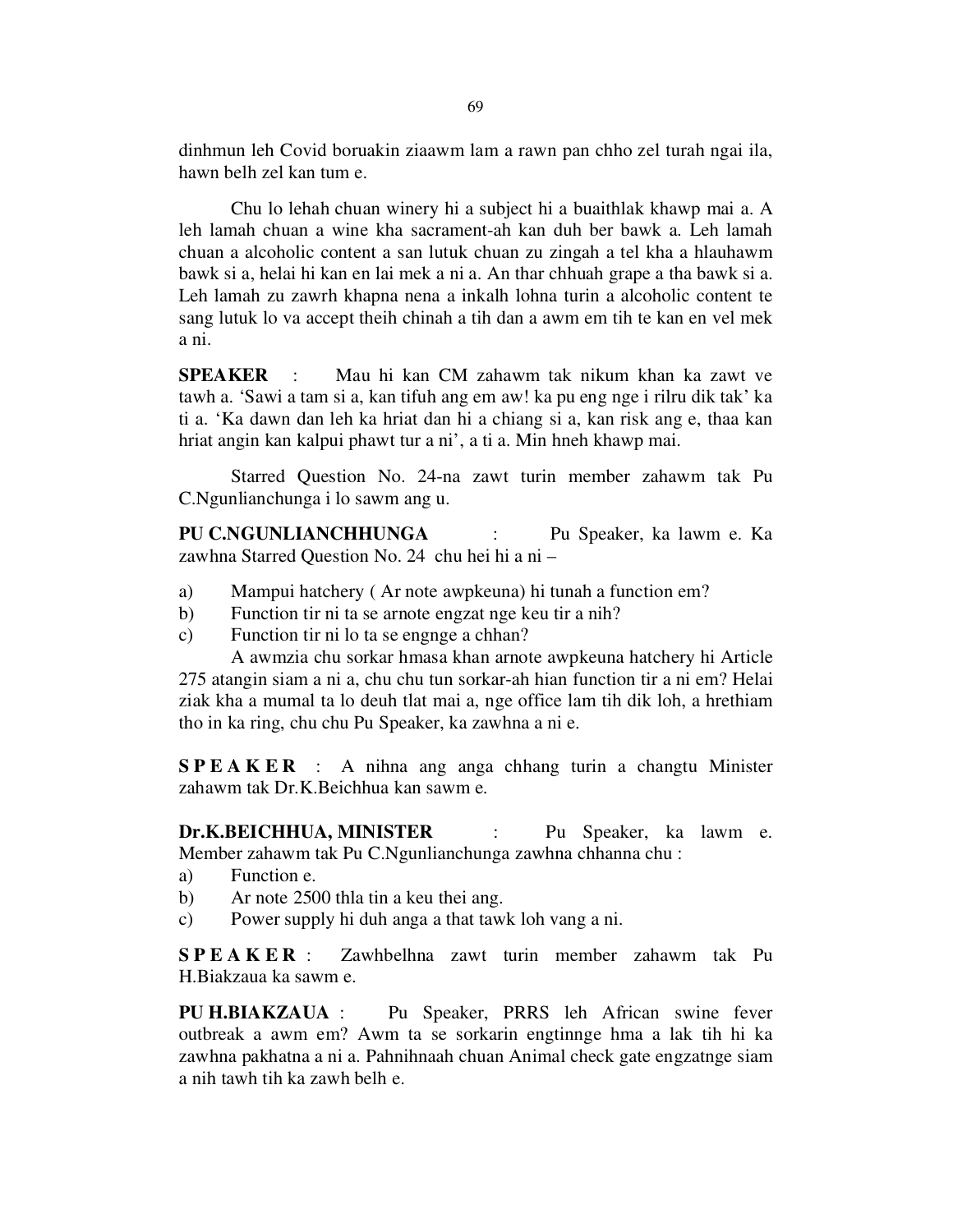S P E A K E R : Zawhna neitu member zahawm tak Pu Ngunlianchunga kan sawm e.

PU C.NGUNLIANCHUNGA : Pu Speaker, ka lawm e. Kan Minister khan function tir a ni e, a ti a. He House zahawm takah hian thudik sawi a va tha ve. Arnote 2500 awp keu tir a ni, a ti a, tunah hian keimah ngei pawh a hmunah ka kal a, Pu Speaker, he sorkar thar lo pian hnu hian Mampui ah arnote awpkeuna hi a function lo hrim hrim a ni.

 Tin, power supply tih chungchangah khan kan hun ve laia kan lo ruahman te a ni a, power supply a awm that loh pawha khami tanpuitu atan generator lian pawh lei a ni a, dah a ni. Pu Speaker, khalai kha kan Minister zahawm tak khan min enthat pui deuh ka duh khawp mai. Sorkar thar lo pian hnu hian sorkar hmasain kan ram mamawh hma a lo lak vena te kalsana a awm hi a mawilo khawpin ka hria.

 Ka zawh leh duh chu PMC an ti a, vawk vulhna tur atan Mampui khu ruahman a ni a, vanduaithlak takin PRRS a luh tak hlauh avangin sorkar hmasa tawp lamah khan tih rem titih a ni a, khata vawk hralhna man pawisa kha engzatnge hmuh a nih? Tin, kha lai PMC kha a building te pawh tha tak tak ruahman a ni a, kalpui tir leh tumna a awm em? Nge tikhuan Mampui farm khu a rem mai dawn? Pathumnaah Mampui farm-ah khuan Department hotute nen thawhhona, khawtlang hotute nen thawhona in dil tha tak siam a ni a. Vety. Department-a thawk ten Mampui farm-a dil an bomb a, sangha kha hralh a ni em? Engtia tih nge, khalai dil bomb tute chungah khan eng anga hmalak nge a nih tih ka zawh belh e.

S P E A K E R : Zawhbelhnate chhang turin a changtu Minister zahawm tak Dr.K.Beichhua i sawm ang u.

Dr. K.BEICHHUA, MINISTER : Pu Speaker, ka lawm e. Member zahawm tak Pu C.Ngunlianchunga zawhna kha ka chhang phawt ang a. Mizoram hian artui kan mamawhna a sang khawp mai a, tuna kan production hi vaibelchhe 4.18 chauh a ni. Chutihlai chuan kan demand hi vaibelchhhe 231 a ni a, kan production hi a tlem em a, nasa taka hma lak pawh a ngai hle a ni. Tin, member zahawm tak Pu C.Ngunlianchunga khan Mampui hluihlawn tur ang khan a rawn sawi deuh a. Mampui saw Pathian leh mipui zara hetia i dinglama kan han thut ve a, Minister nihna ka han chelh a, sawlai saw ka bial ka kal pah khan ka tlawh nghal a, chutah chuan sawlaia vawk lo awm chu PRRS kai vek kha an ni a, a dang dah belh ngam chi a ni lo a, chutiang chuan hma kan han la chho a. Chu PRRS kai vawk te pawh chu a hri in nasa taka a suasam avangin tihrem ni se ka ti ta a. Tin, tuna kan hatchery saw tuna ka chhanna atang khan a hriat thiam ka ring a, ar note 2500 thla tin keu tir theih a ni ang tih a ni. Keu tir theih a ni ang tih a ni, a function na lai a kha. Tunah hian a khawl saw a tha a, functional a ni a, chutih lai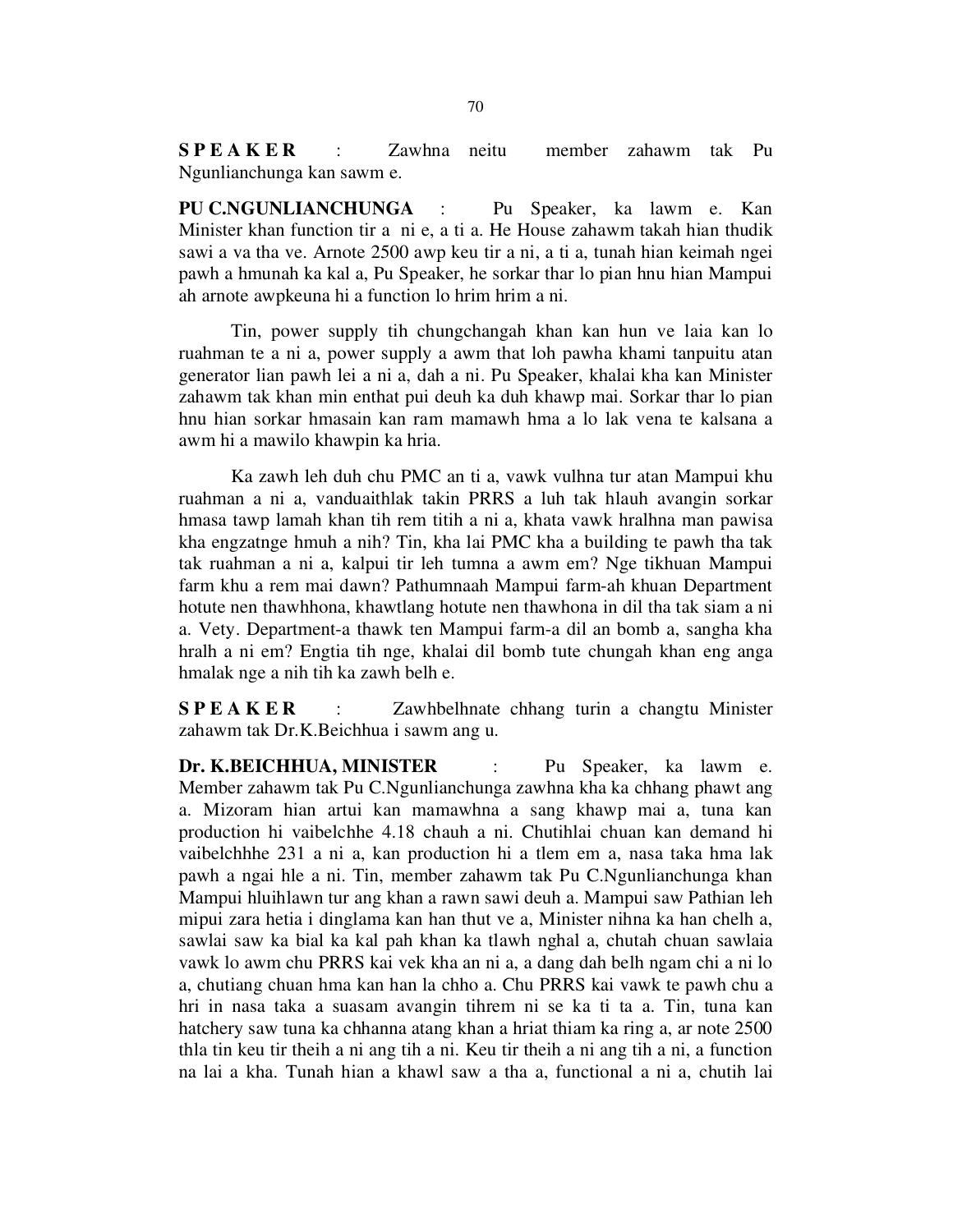chuan tuna kan keu tir theih loh nachhan chu power supply zawk vang a ni a. ( Pu C.NGUNLIANCHUNGA : a awmlo reng lo) a tha tawk lo a. Tin, power supply hi tun dinhmunah chuan Pu Speaker, Lunglei District lam atanga lak a ni a, chuvang chuan kan indaihlo em em a ni. Chumi chu kan ngaipawimawh a, a bik takin sawlai saw Lawngtlai District leh Siaha District tan thil pawimawh tak a nih avangin theihtawp chhuaha hma lak kan tum chho zel a, Chumi avang chuan power supply hi sub-station Lawngtlai atang sawn lak luh tumin hma kan la mek a, sawmi kan zawh chuan sawlai kan hatchery pawh saw a nihna angin kan function tir thei ang tih kha ka chhanna ni se.

Pu C.NGUNLIANCHUNGA : Lawngtlai power house atangin RSBY atang khan a line hran Vety farm pe tur khan sorkar hmasaah khan a lo kal tawh a ni. Vety farm sawn a hranin line hran a nei a ni.

Dr.K.BEICHHUA, MINISTER : Tuna kan dinhmunah chuan ruahmanna lo kal tawh kha a la puitling lo a nih ka ring a, chuvang chuan substation Lawngtlai atang sawn hma kan la mek a ni tih kha ka rawn chhanna a ni a. Tin, saw Mampui farm saw hluihlawn kan tumlo hrim hrim, theihtawpin tunah sawn hma kan la chho zel a, CVO hona hnuaiah a thawktute pawh an awm vek a ni.

**SPEAKER** : Ngawi rawh aw, i chhan dan kha, member zahawm tak Pu Ngunlianchunga rawn sawi kha a dik tlat mai a, 'function e', tiin i chhang a. 'Function tir ni lo ta se, engnge a chhan', a ti a. Power supply hi duh anga a that tawk loh vangin i ti leh bawk si a, kha chu sawi fiah chu a ngai deuh.

Dr.K.BEICHHUA, MINISTER : Ni e, tunah a khawl hi a function a Pu Speaker, kan keu tir thei reng a, chutihlai chuan kan problem chu power supply duh tawk kan neih loh vang sawn…

Pu C.NGUNLIANCHUNGA : Function tih lai kha khawngaihtakin Mizo tawngin min hrilhfiah teh se a. Function a nih chuan 2500 keu tir thei, pakhat pawh awpkeu tir si lo kha engnge a awmzia le.

Dr.K.BEICHHUA, MINISTER : Khawl lo kha thil dang function tur Pu Speaker, a awm lo, khawl kha a function chuan a function a ni, mahse tunah hian power supply avangin diesel ringawt chuan production cost a tam dawn lutuk a, chuvang chuan kan keu tir lo a ni mai.

Pu C.NGUNLIANCHUNGA : Pu Speaker, kan Minister khan a hrechiang lo lutuk kha, a thlahthlamna chu tun kum hnih kal dawn tawhah hian engmah hmalakna a awmlo a ni, member ka nih angin a hmunah ka kal a ni.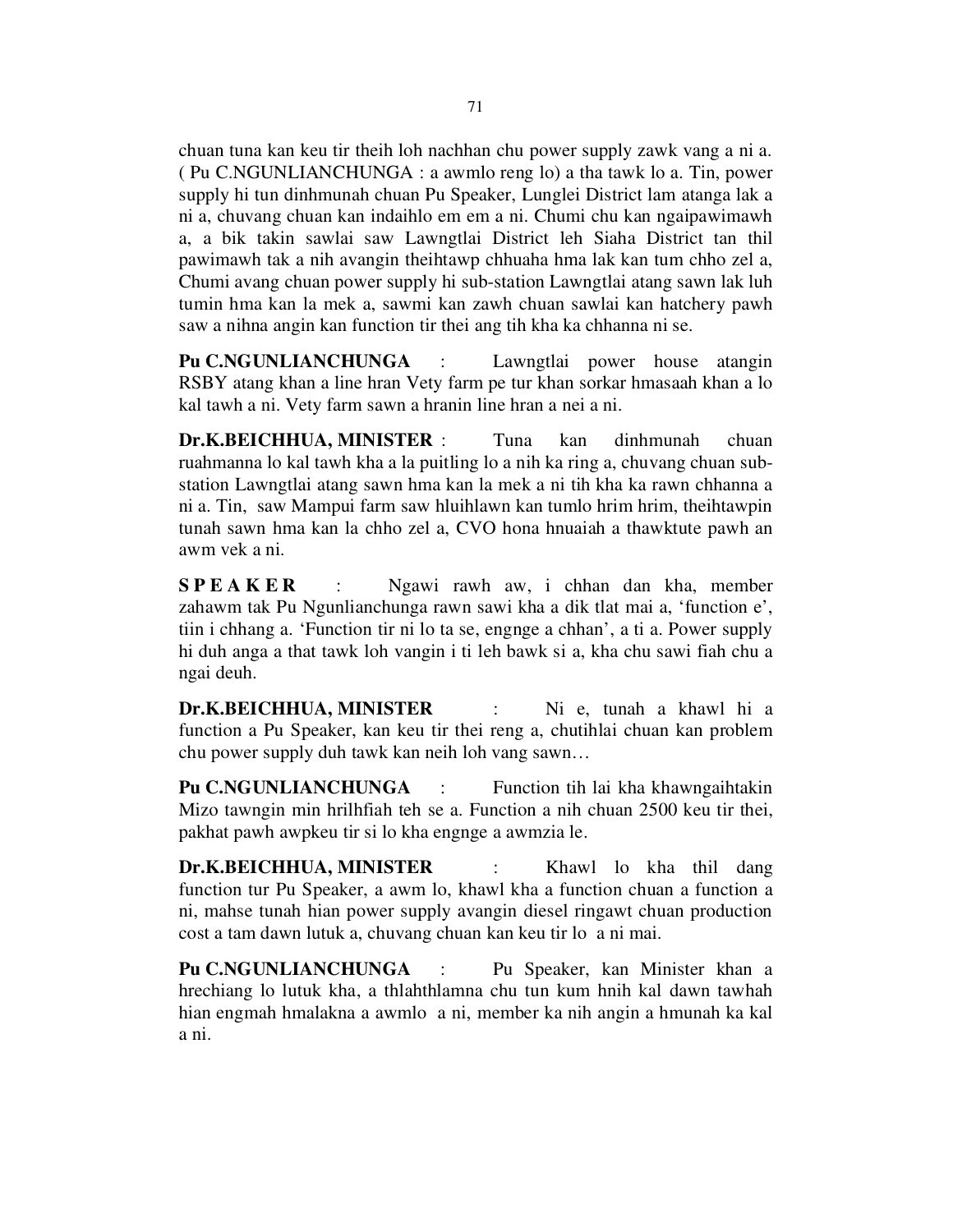Dr. K.BEICHHUA, MINISTER : Pu Speaker, function tih ah khan khawl chu a function alawm (Pu C.NGUNLIANCHUNGA: A function chuan arnote chu a awpkeu tur a ni dawn lawm ni?) Mahse operate-na tur power supply a that si loh chuan a awpkeu thei lo tihna a ni mai a. (Pu C.NGUNLIANCHUNGA: Chuti a nih si chuan engnge function chu ni si ta ang Pu Speaker? Function a nih si chuan arnote 2500 kha a keu tur a ni.) Function, malfunction leh non-functional awmzia kan hriat hran a ngai ang. (Pu C.NGUNLIANCHUNGA: Pu Speaker, a nihna takah chuan kan Minister zahawm tak hian 'thlahthlam kan tum lo a' tih rual hian Minister a rawn nih atang hian sawlai undivided Chhimtuipui atana vawk note ah te, artui ah te kan intodelh na tura sorkar hmasa-in hma a lo lakna te kha a kalsan fai tawp zawk a ni. Pu Speaker, power line pawh kha MNF sorkar hmasa din lai tawh khan RSBY atangin Lawngtlai Power House atanga Vety. Farm-ah power line hran theuh kalpui tawh a ni zawk a ni.)

 Pu Speaker, vanduaithlak takin he sorkar hian PRRS tam deuh kha kan chhawm tlat mai a.( SPEAKER: Aw, a dik.) Chung avang chuan saw saw kan hluihlawn hauh lo. Tunah pawh hian hri hi tuman kan sawi lawk theilo. Fel fai taka sawlai saw kan enkawl theih hunah chuan hma pawh kan la chho zel ang Pu Speaker. (SPEAKER: Pu Nguna pawh vawi kua ngawt i ding nawn a nia.)

 Tin, Pu Speaker, member zahawm takin a rawn sawi ang khan sawlai saw December 2016 khan hawn a ni a. Khang hunlai khan artui 700 awptir a ni a, a keu zat hi 147 a ni, a percent a chhut chuan 21% awp keu tir a ni a. Ni 15.2.2017-ah khan 580 awptir leh a ni Pu Speaker, chutah chuan 240 a keu a ni. (Pu ZODINTLUANGA RALTE: Kum 2 chhungin engzatnge a awp keu?) Tichuan 2019-ah 1050 kan awptir a ni. (Pu C.NGUNLIANCHUNGA: A function a nih chuan chuti a nih chuan.) Function e, function tiin ka chhang reng alawm. (SPEAKER: Sawi zawh tir rawh u, sawi zo phawt rawh se.) Function lo tiin ka chhang reng reng lo. Tichuan 26.4.2019-ah khan kan sorkar-ah chuan artui 1050 kan awp tir, a keu zat chu 630 a ni. A hma aiin a tam daih Pu Speaker, 60% lai a ni. Sorkar hlui leh sorkar thar performance chutah chuan a hriattheih ang Pu Speaker. Kha kha member zahawm tak Pu C.Ngunlianchunga zawhna chhanna chu ni ta se. (SPEAKER: Ngaw rawh aw, zawhna leh chhanna hun a tawp a, chhang zo law law mai se tiraw? Kan ti mai dawn em? A laklawh bawk a chhang zo rawh se aw. Sawizawm rawh le.)

 Pu Speaker, member zahawm tak Pu H.Biakzauva zawhna ka chhang ang a. PRRS leh African Swine Fever outbreak hi Pathian zarah a la awm lo. Tin, animal check gate pariat kan nei a ni tunah hian tih kha ka chhanna a ni e.

SPEAKER : Zawhna leh chhanna hun a lo tawp ta a.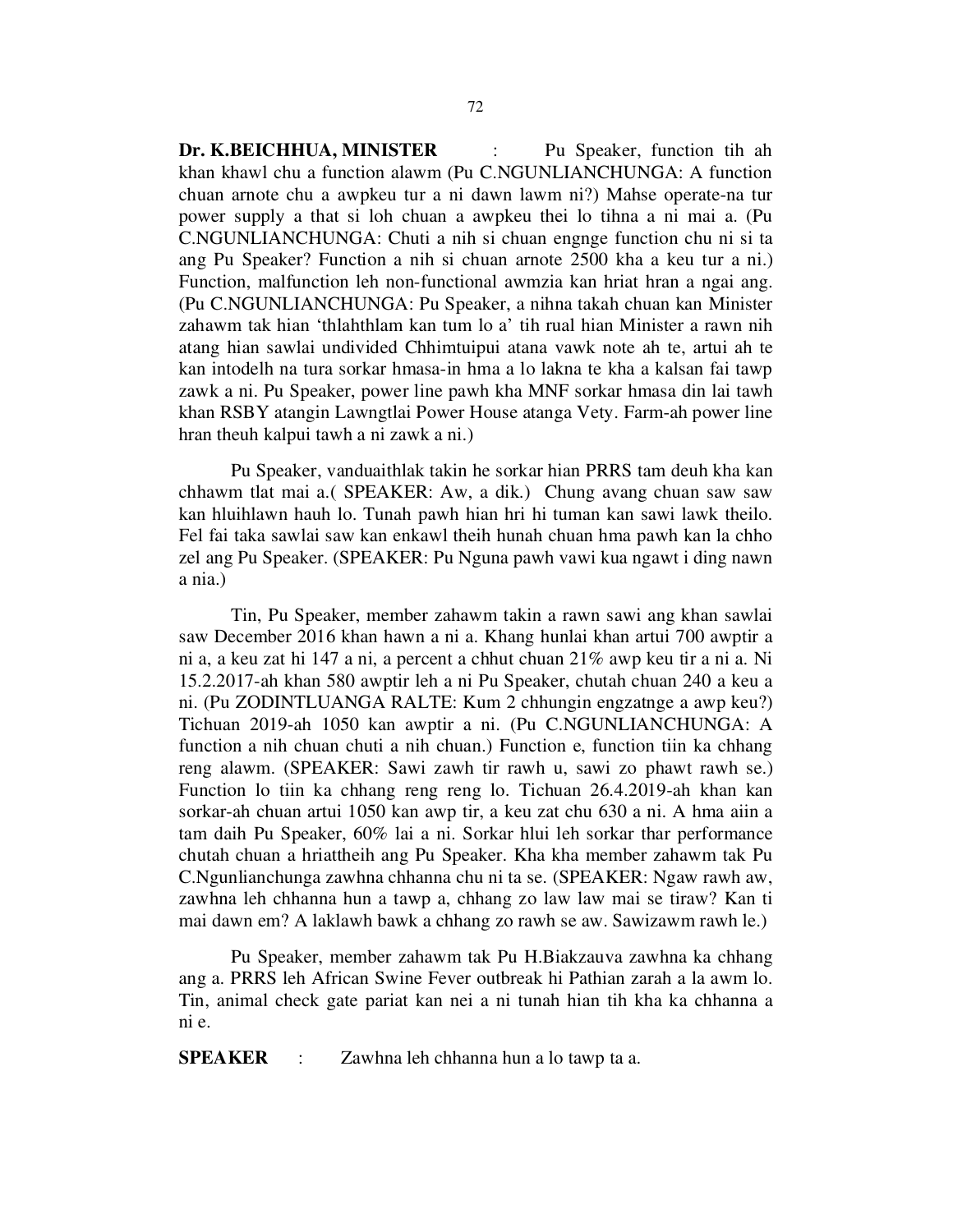(Pu C.NGUNLIANCHUNGA : Vawk an hralhna man pawisa engzatnge tih kha. Kan hunlai khan vawk kha 60, 70 vawkpui tur khan kan dah a. PRRS kha a lut ta hlauh a, pawi pawh kan ti a. Amaherawhchu, loh theih lohin vawk kha hralh a ngai ta a. Kha an hralhna pawisa kha engtinnge an tih? Kum hnih dawn a ni tawh a, hri chu a lo awm a nih pawhin a kiang deuh tawh ve ang a kum hnihah hi chuan. Hmalak tumna te a awm em? Kha pawisa kha engzatnge hmuh a nih a, engtia dah nge a nih le tih kha ka zawhbelhna a ni.

 Tin, dil an bomb te pawh kha sangha te kha kg sawm dawn te a awm a ni awm a, an hralh ta nge engtia tih nge a nih le aw? Sorkar property a nih angin a thawktu ten duh duha an tih kha a va him awm lo ve aw ka ti a ni.)

S P E A K E R : Hri hi a hlauhawm bakah kan haw tlang a nih hi ti mai ang u aw.

 Tunah chuan Laying of Papers ah kan kal ang a. Pu Lalchamliana, Minister zahawm takin heng 'The Mizoram Goods & Services Tax (Amendment) Ordinance, 2020' leh 'Notifications issued under the Mizoram Goods and Services Tax Act, 2017 (w.e.f. 20.12.2019 – 16.7.2020) te House dawhkan-ah rawn lay se, i lo sawm ang.

Pu LALCHAMLIANA, MINISTER : Pu Speaker, ka lawm e. I phalna leh he House zahawm tak remtihnain heng 'The Mizoram Goods & Services Tax (Amendment) Ordinance, 2020' leh 'Notifications issued under the Mizoram Goods and Services Tax Act, 2017 (w.e.f. 20.12.2019 – 16.7.2020) te hi he House zahawm takah hian ka rawn lay e.

#### **SPEAKER** : A copy kha han sem ula.

 Kan chan kim chuan Pu Lalchhandama Ralte, Minister zahawm takin heng 'Samagra Shiksha An Integrated Scheme for School Education Annual Report 2018-19 Mizoram' leh ' Audit Report 2018-19 Audited Statement of Consolidated Accounts of Samagra Shiksha, Mizoram' te hi House dawhkanah rawn lay se, i lo sawm ang u.

Pu LALCHHANDAMA RALTE, MINISTER : Pu Speaker, i phalna leh he House zahawm tak remtihnain 'Samagra Shiksha An Integrated Scheme for School Education Annual Report 2018-19 Mizoram' leh ' Audit Report 2018-19 Audited Statement of Consolidated Accounts of Samagra Shiksha, Mizoram' te hi he House zahawm takah ka rawn lay e.

S P E A K E R : A copy kha sem ni se. Kan chang kim em? Kan chan kim chuan member zahawm tak Pu Lalduhoma, Chairman, Public Accounts Committee in Statement of Action Taken on the Further Recommendation of Public Accounts Committee Contained in the 4<sup>th</sup> Action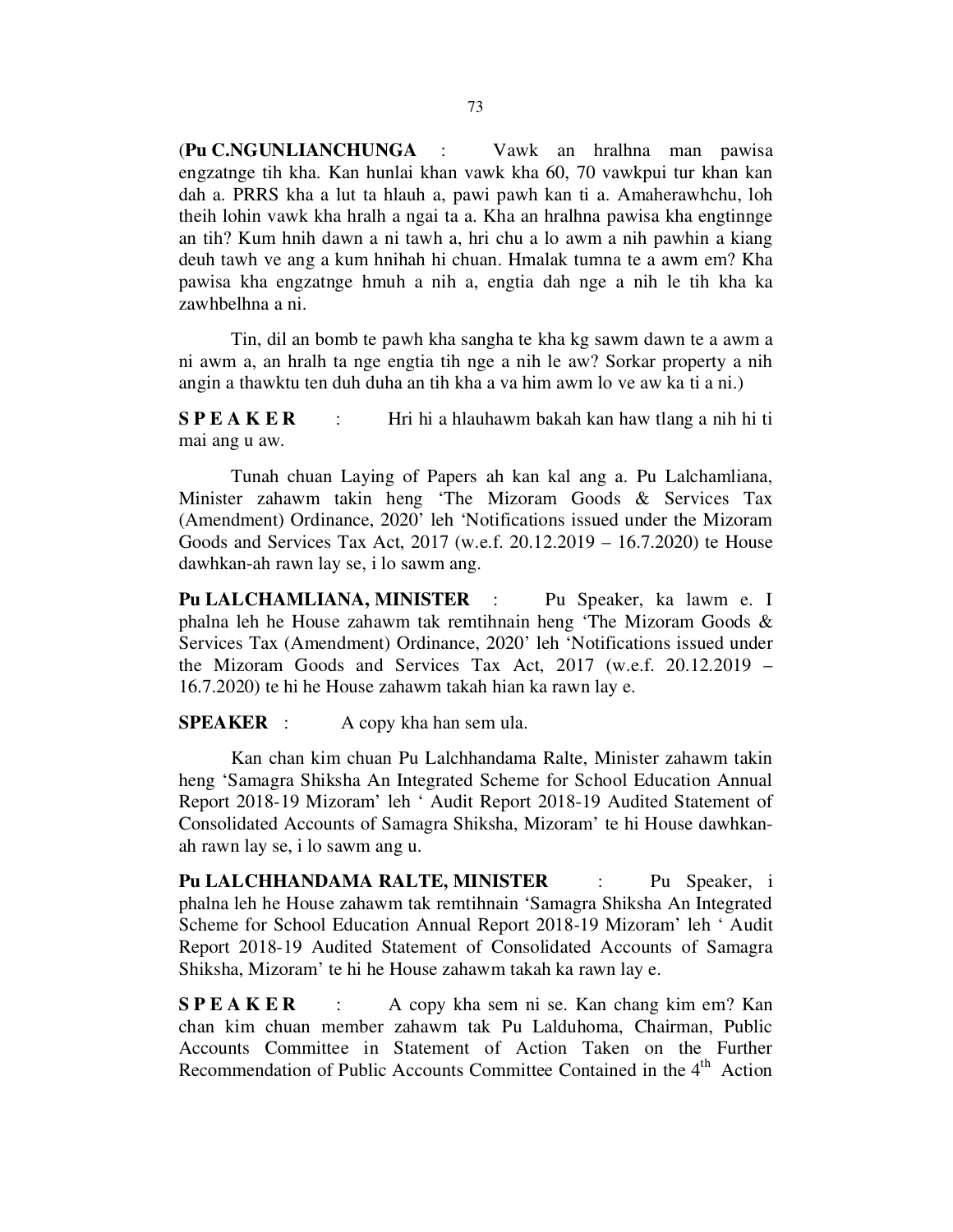Taken Report, 2020 relating to Health & Family Welfare Department hi House dawhkanah rawn lay se. I lo sawm ang.

PU LALDUHOMA : Pu Speaker, i phalna leh he House zahawm tak remtihnain he "Statement of Action Taken on the Further Recommendation of Public Accounts Committee Contained in the 4<sup>th</sup> Action Taken Report, 2020 relating to Health & Family Welfare Department" hi ka rawn lay e.

 $S P E A K E R$  : A copy kha han sem leh ula.

 Kan chang kim em? Kan chan kim chuan member zahawm tak Pu Lalduhoma, Chairman, Public Accounts Committee-in report pathum:

1. Fifth Report on the Action Taken by the Government Against the Recommendations contained in the Second Report of Public Accounts Committee for the years 2014-2015 and 2015-2016 relating to Food, Civil Supplies and Consumer Affairs Department.

2. Sixth Report on Actions taken by the Government against the Recommendations contained in the First Report of Public Accounts Committee for the years 2011-12, 2012-13, 2013-14, 2014-15 and 2015-2016 relating to Taxation Department.

3. Seventh Report on the Report of Comptroller & Auditor General of India for the year 2014-15 relating to Labour, Employment, Skill Development and Entrepreneurship Department te hi House dawhkanah rawn lay se. Kan sawm e.

PU LALDUHOMA : Pu Speaker, i phalna leh he House zahawm tak remtihnain heng report-te hi ka rawn present e:

1. Fifth Report on the Action Taken by the Government Against the Recommendations contained in the Second Report of Public Accounts Committee for the years 2014-2015 and 2015-2016 relating to Food, Civil Supplies and Consumer Affairs Department.

2. Sixth Report on Actions taken by the Government against the Recommendations contained in the First Report of Public Accounts Committee for the years 2011-12, 2012-13, 2013-14, 2014-15 and 2015-2016 relating to Taxation Department.

3. Seventh Report on the Report of Comptroller & Auditor General of India for the year 2014-15 relating to Labour, Employment, Skill Development and Entrepreneurship Department.

 $S P E A K E R$  : A copy kha sem leh ula.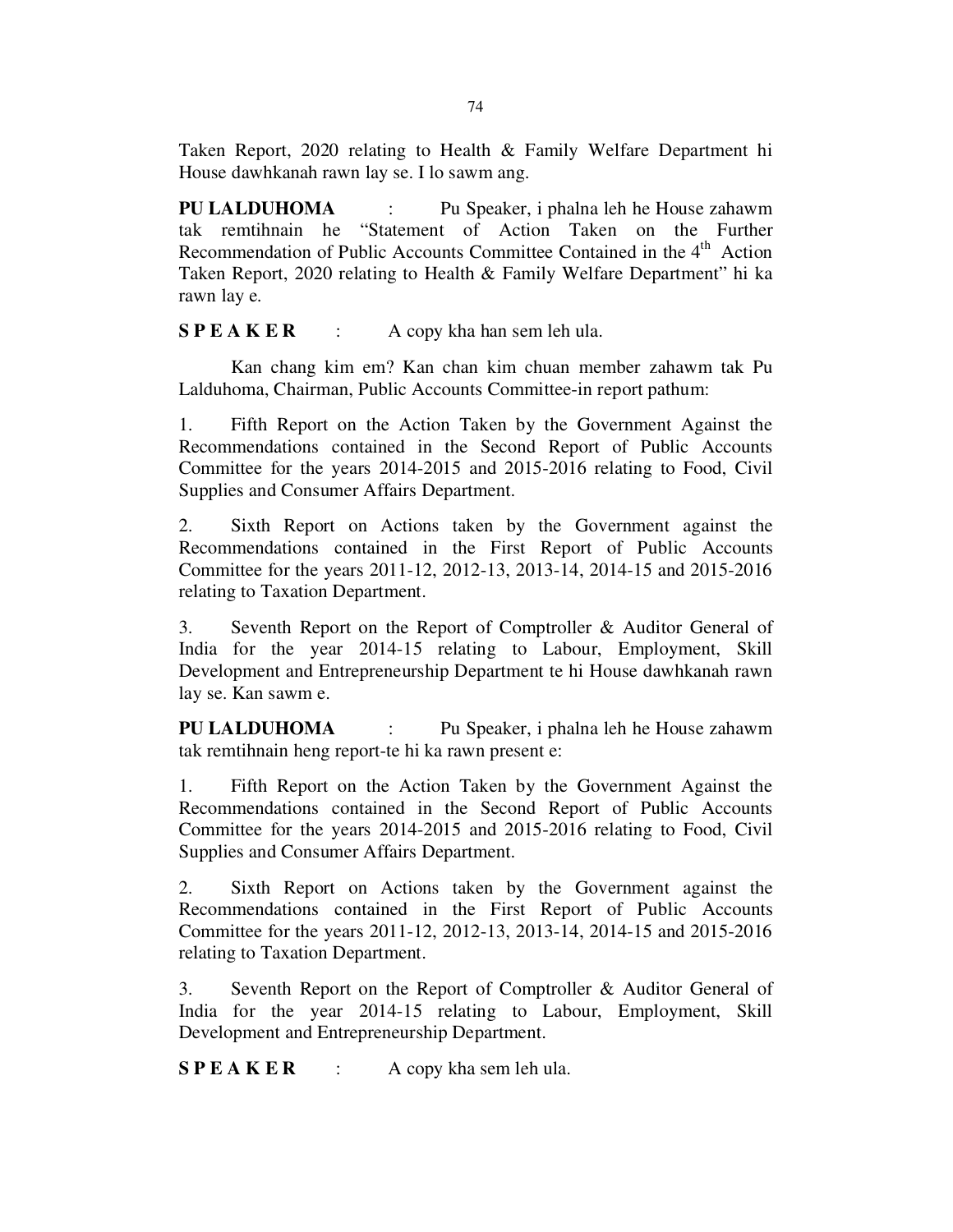PU LALDUHOMA: Pu Speaker, niminah ka zawhna 12-naah khan Survey of Agricultural Land, Serchhip Constituency bik ami ka zawt a. "Zawh fel a nih tawh chuan a copy min pe thei em?" ka ti a. "Survey Reports pawh pek chhuah theih a ni," ti ringawtin min chhang a, min pe chuang lo va. Member zahawm tak dangte hian an duh ve vakin ka ring lo va, sawlai kan bial bik thil a ni a. Hei hi ka duh a, min pe thei se ka duh hle mai. Kimchang lovin min chhang a. Tin, PWD-in min chhanna, ka question 16-na, "PWD-in a enkawl kawngte engte nge?" ka ti a, min chhang lo va, a thui zawng chauh min hrilh a. "BRTF-ten an enkawl kawngte eng nge?" ka ti a, a thui zawng chauh min hrilh leh a, a kawng hming min hrilh lo va. Heng kimchang lo taka zawhna inchhan thin hi member zahawm takte privilage-te pawh a khawihin ka hria a. Hei hi ka zawh ang ngei hian chhanna ka duh hi min rawn pe thei se ka duh hle mai.

SPEAKER : Ni e, department-te pawh fimkhur lehzual turin kan lo inhriattir dawn nia. Tin, Revenue kha, "Theih e," tih a ni a. Theih a nih chuan a tha mai lawm ni? (PU LALRUATKIMA, MINISTER : Pu Speaker, kan lo pe ang e.) Assurance pawh a nih tawh loh chu. Aw, an rawn pe dawn che a nih chu. Kan Minister-in kan rawn pe ang e a ti a nih chu. A lawmawm e.

 Vawiinah hian sorkar Bill, Government Bill hi pali sawiho tur kan nei a. Bill copy-te hi kan hriat angin member-te kan rawn pe theuh tawh che u a nih kha. A hmasa berin tunah "The Mizoram Goods and Services Tax (Amendment) Bill, 2020" kan la hmasa ber ang a. A department changtu, a Bill neitu Pu Lalchamliana, Minister zahawm takin House-ah introduce phalna lo dil se. I lo sawm ang u.

PU LALCHAMLIANA, MINISTER : Pu Speaker, i phalna leh he House zahawm tak remtihnain "The Mizoram Goods and Services Tax (Amendment) Bill, 2020" hi introduce ka rawn dil e.

SPEAKER : Introduce a rawn dil a. Kan remti em? kan remti a, rawn introduce nghal se.

PU LALCHAMLIANA, MINISTER : Pu Speaker, ka lawm e. He Bill hi thil ho te (i ti mai ang) a ni a. Nichina ordinance copy, Gazette copy ka rawn lay kha a ni mai a. Han en thuak hian Bill No. hi a awm lo va. Hei hi engtiziange maw ni le tih kha member zahawm takte rilruah a awm maithei a. Keini pawh proposal kan siamah Fifth Amendment turin kan ziak a. Mahse Law Department-in, "Hetiang zawk tur hi a ni ang," tiin min lo tihdanglam sak ta a.

PU LALCHAMLIANA, MINISTER : Chuvang chuan amendment engzahnange a awm lova. An sawi dan chuan India ramah hian Constitution amendment chauh hi amendment engzahnange a nih tihlan a ni thin a. Bill,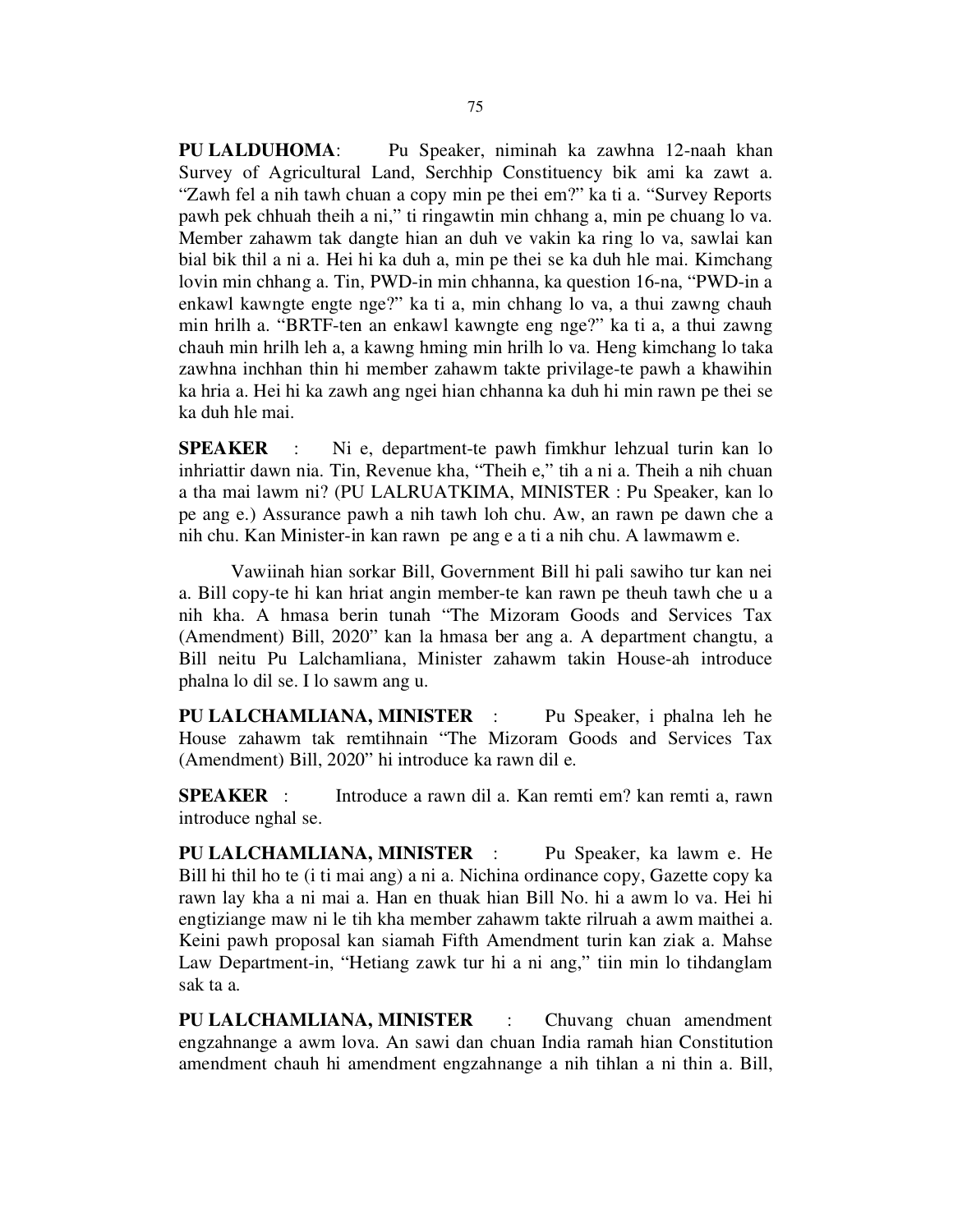Act dang amendment a awmin a Act number leh kum kha an ti lang thin a, chuvangin hei hi eng amendment nge a nih tihlan a ngailo e, tun hnuah chuan hetiang hi kan kal dan tur a ni ang tiin min chhang a. Chuvang chuan, eng amendment nge a awm lova, nakinah he House in min pass sak hnuah chuan Act Number a la nei turah kan ngai a, chutatang chuan a refer theihin ka ring a.

 Thil ropui tak a ni chiah lova, a awmzia tak chu Covid hripui leng hian hmun tinah harsatna min siam a, chuvang chuan kan Dan dinglaia chumi hun chhung tih turte, khang ang bituk kha tihdanglam a lo ngai ta a. Chhiah pek chungchanga thil pawimawh tihfel hmanloh a awm pawhin state in extension a pe thei ang tih kha a ni mai a. A sap tawng hi ka han chhiar ve leh reng reng ang a. Mizoram Goods & Services Tax Act, 2017 kumin kum tira amendment thleng khan a huam a. Chutah chuan section 168-ah khan (a) belh a ni ta a, hetiang hian ziak a ni. Power of government to extend time limit in special circumstances –

i) "Notwithstanding anything contained in this Act, the government may, on the recommendation of the Council by notification extend the time limit specified in or prescribed or notified under this Act in respect of action which cannot be completed or complied with due to force majeure" a ti a.

Force majeure tih hi hrilhfiahna a awm leh ta a, a awmzia chu, indona avangte emaw, epidemic emaw, flood emaw, draught emaw, kangmei emaw, cyclone emaw, lirnghing emaw leh, "any other calamity caused by nature or otherwise affecting the implementation of any of the provision of this Act" tih a ni a. Ka thlir mai mai dan chuan, thil hote anih avang hian sawiho ngai turah ka ngai lem lova, kha kha ka rawn sawi theih tlangpui chu a ni e. Ka lawm e.

SPEAKER : Minister-in sawiho turin a introduced a, a rawn moved nghal a. Kan sawiho ang a, minute engzahnge kan inpek ang? Minute 5 ti leh mai ang aw? Memberte minute 5 kan inpe ang a, tunge sawi hmasa ang? Member zahawm tak Pu Lalduhoma i lo sawm ang.

PU LALDUHOMA : Pu Speaker, ka lawm e. Heng hi chu lohtheihloh thil a ni a, ram pumin harstana a tawk a, hun pawhseite a ngai a, central lama an lo tih ang zulzuiin kan tih ve te a ngai a. Kei chuan tihian pass theih mai ah ka ngai a. Amaherawhchu, force majeure tih kha eng tawng nge maw ni reng reng le tih te kha min han hrilhfiah se. Tin, hemi rual hian kuminah Covid 19 avang hian GST kan hmuh hi a tlahniam em, eng nge kan an tih te pawh House bengvar nan min han hrilh nghal thei se. Kan GST hi thenkhat sawi dan chuan Guwahati lam dawr lianah tuten emaw bungrua an lei a, GST zawng zawng kha Assam sorkarah a lut vek a, keinia lut si lovin. A bungrua kha hetah an lo zuar leh si a, Mizoram pum puiah. Checkgate a awm tawh bawk si lova, a check hleihtheih tawh bawk si lova, GST kan chan tur tam tak, Mizoram mipuiin kan suma kan lei ni si hi a hlawkna Assam sorkarin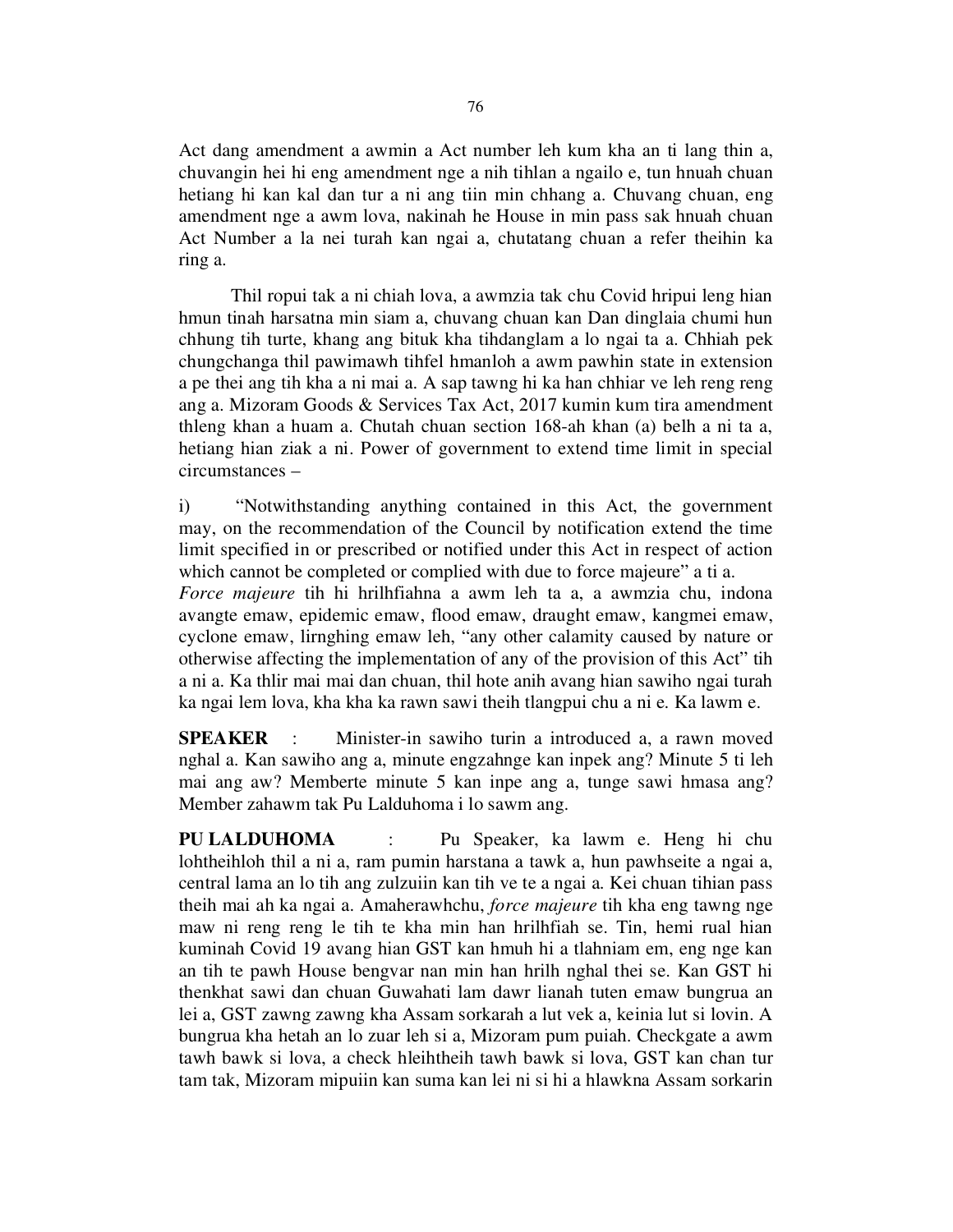a tel a ni tih te a awm bawk a, chungte pawh chu min hrilhfiah chiang thei se tih ka ngen tel a ni.

SPEAKER : Tunge sawi leh tur? Member zahawm tak Pu Zaithanzama sawm ila.

PU ZAITHANZAMA : Pu Speaker, sawi thui vak tur a awm lova, thil tul a ni a, hripui leng vangin harstana kan tawk a, he kan harsatna tawh avang hian Taxation Department pawimawihna a rawn langsar leh zual ta niin ka hria a. 2019-20 chhung khan revenue target 145 crore chuang hretin an khum a, mahse hripui leng avang hian harsatna kan tawk chho ta zel a. Hripui len hnu pawh hian 166 crore zet he department hian an thawkchhuak a ni. Chuvangin, he department hi a pawimawh tawlh tawlh dawn niin a lang a, chumi avang chuan Pu Speaker, kam hnih khat lek, chak leh zuala hna an thawh theih nan rawtna han siam ka duh a.

 Session hmasaah pawh khan ka sawi tawh a,a bik takin GST appellate authority kha an mamawh ngawih ngawih a ni. Mamawh tam tak an neih zinga an mamawh ber, bill siam kher lova tih mai theih a ni a. Department hotute ka han zawhin he thilah hian proposal vawi 2 an thehlut tawh a, vawi 2 turned down a ni tawh a. Hei hi anmahni chang ni lovin Mizoram sumdawng leh contractor-te mamawh ngawih ngawih a nih avangin tihsak theih ni se tih ka han sawi tel a.

 Chubakah he department-a sum kan hman hi expenditure ni lovin investment a ni a, department dang an ang lova. Chuvangin district pathum hawn tharah pawh hian an officer awmsa atang hian he department hi dah ve phalsak ni ta se an sum thawhchhuah a pun sawt ka ring a. Hnathawk thei tura kan duh ang ngei hian, an sum thawhchhuah pung zel turin district thar pathuma Taxation department dah leh appellate authority pek hi tul niin ka hria a, hei hi a theih em tih Minister zahawm tak kha ka han zawt nghal e. Ka lawm e.

 $SPEAKER$  : A tamlo bawk a, tha kan ti mai a va ang ve, Minister kan sawm mai dawn em ni? A nih leh a changtu Minister zahawm tak Pu Lalchamliana sawm ila, pass rawn dil nghal se.

PU LALCHAMLIANA, MINISTER : Pu Speaker, a lawmawm e. Group Leader zahawm tak khan force majeure hi eng tawng nge a ti a, French tawng a ni awm e. Tin, tax collection hi kan hriat tlante pawh a tha a. Covid hi kan tuar viau mai a, GST bikah hian April-ah khan kan hniam fal em em a, ₹ 1,248,30,154 kan hmu a, May-ah tlem kan kang leh deuh a, ₹ 1968,15,586 kan hmu a. Tin, June-ah khan tlemin kan tha leh deuh a  $\bar{\tau}$  3,58,876,586 kan hmu a, July thla ah  $\bar{\tau}$  4,67,862,857. August thla ah hian kan hniam leh deuh a, July thla kan pha lova,  $\overline{5}$  3,63,395,836 a nia a. Tichuan kumin thla nga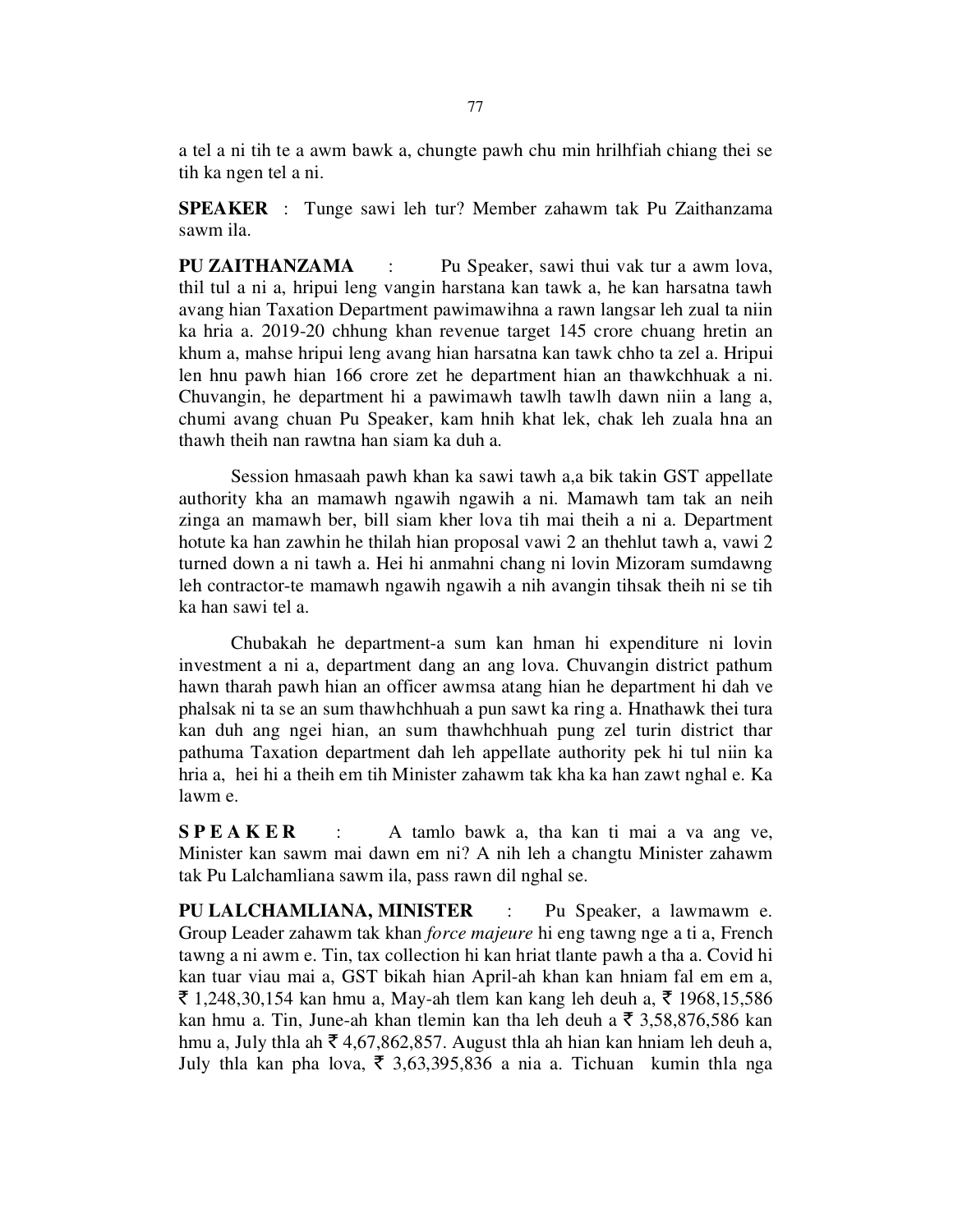chhunga kan hmuh tawh hi  $\bar{\tau}$  15,11,784,019 a ni. Sorkar hian GST bakah professional tax leh sales tax hi a la bawk a, a vaia belhkhawm hi kumin thla nga chhungin  $\bar{\tau}$  22,04,582,150. Tun August thla thleng leh nikum August thla thleng khaikhinin crore 37 velin nikum kan phalo a ni, a period inangah.

 Member zahawm tak Pu Zaithanzama'n Taxation Department hi min veipui em em a, lawmawm ka ti thin a, lawmthu ka sawi a. Chhiah pe tha duhlo te chungchang hi central sorkarin ngaihtuah tur bika siam ngai a ti a. Chutah chuan Appellate Commissioner ti mai ila, Addl. Commissioner rank hi a hranpain awm se tih a ni a, kan CM beng hriatah pawh kan sawi tawh a, ani pawhin a ngaipawimawh a, 'tih kan tum dawn nia', a ti a. Mahse Covid avang hian thil a kal muang leh ta a, kan la nei thei lova. Covid boruak hi han reh deuh se chu kan nei thei ngei turah kan inbeisei a ni.

 Pu Speaker, thil tul mamawh tak, ho ang reng tak, mahse pawimawh zet si a nih avangin he thil hi kan rawn pulut a ni a, memberten pass mai tha min tihpui hi lawmawm ka ti a, he House zahawm tak hian min pass pui turin ka rawn ngen a ni e.

S P E A K E R : Minister zahawm takin, "The Mizoram Goods & Services Tax Amendment Bill, 2020" chu House pass pui turin a rawn ngen a, kan buk ang a. "The Mizoram Goods & Services Tax Amendment Bill, 2020" chu pass remtiin 'Remti' ti rawh u le. (MEMBERS : Remti) Remtilo kan awm chuan 'Remtilo' ti ula. Remtilo kan awm lova, "The Mizoram Goods & Services Tax (Amendment) Bill, 2020" chu House-in lungrual takin a passed e. (PU LALCHAMLIANA, MINISTER: Pu Speaker, ka lawm e.)

 Tunah a pahnihnaah kan kal ang a, Minister zahawm tak Pu Lalchamliana tho kan sawm leh ang a, "The Mizoram Goods & Services Tax (Fourth Amendment) Bill, 2020" chu House-ah introduce rawn dil se, i lo sawm ang u.

PU LALCHAMLIANA, MINISTER : Pu Speaker, i phalna leh he House zahawm tak remtihnain, "The Mizoram Goods & Services Tax (Fourth Amendment) Bill, 2020" hi House-ah introduce ka rawn dil e.

SPEAKER : Introduce a rawn dil a, House-in kan remti em? House-in kan remti a, Bill neitu Minister zahawm tak Pu Lalchamliana'n rawn introduce sela, sawiho turin rawn move nghal bawk se, i lo sawm ang.

PU LALCHAMLIANA, MINISTER : Pu Speaker, ka lawm e. Kan hriat theuh angin India ram pumah July, 2017 atangin GST, central sorkar leh state sorkar ten an hmang tan a. Central sorkar hian "The Mizoram Goods & Services Tax Act, 2017" a kengkawh a. State leh UT ten mahni state theuhah "Goods & Services Tax Act, 2017" chu mahni thuneihna huam chhung theuhah kan lekkawh ve thung a ni.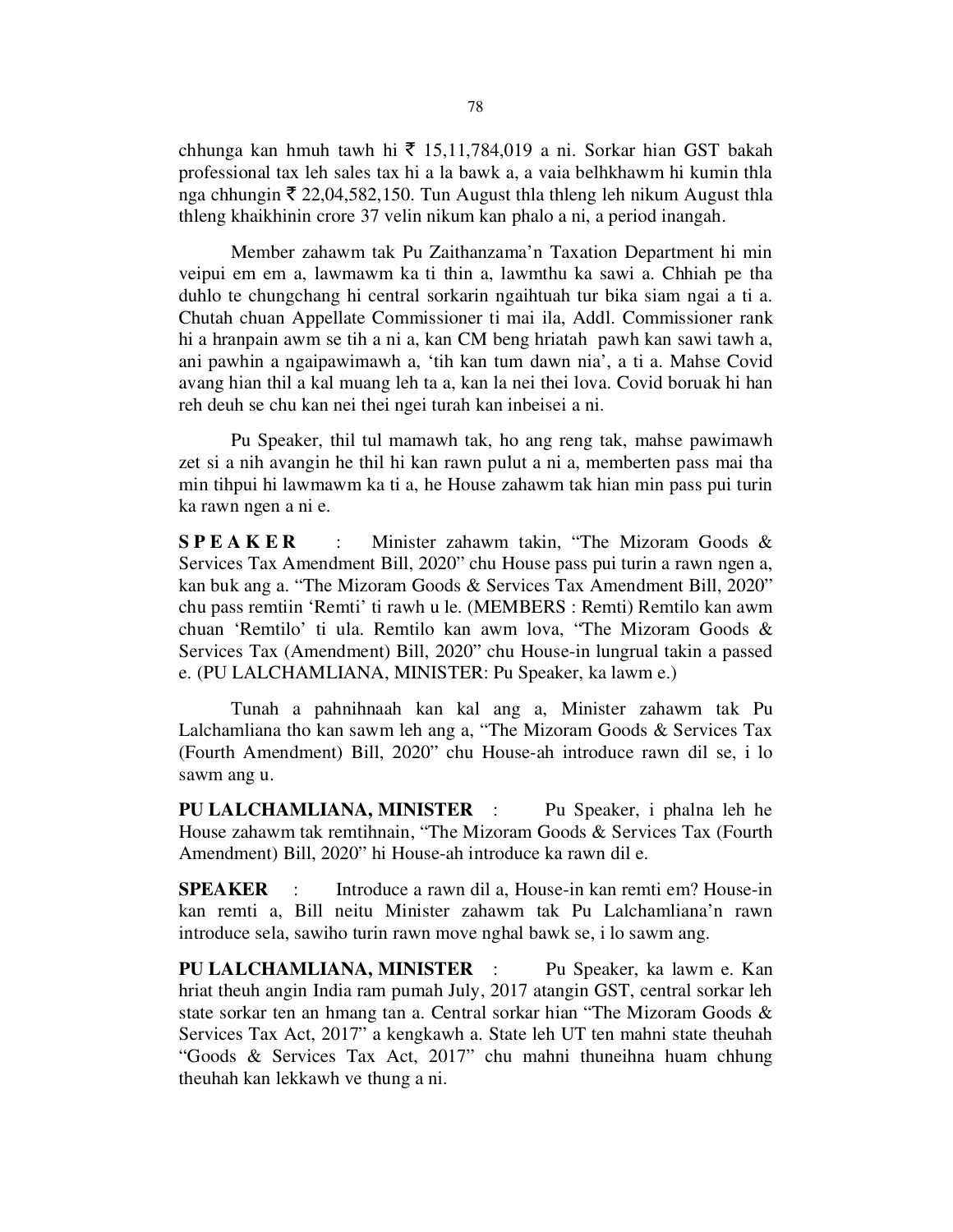Kumin March, 27 khan India sorkarin Finance Act, 2020, chu chu Act 12 of 2020 a passed a. He Finance Act hian "The Central Goods & Services Tax Act, 2017" pawh a amend nghal bawk a ni. Hetia central GST Act amend a han nih takah chuan, state leh UT ten an GST theuhte chu he amendment mila kan amend ve a ngai ta a. Amaherawhchu, Covid 19 avangin state hrang hrangah lockdown puan a ni a. Keini pawhin kan state Assembly kan nei lawk thei lova, tunah hian kan rawn pharh ta a ni. He amendment hian "The Mizoram Goods & Services Tax Act, 2017"-a siam tawh kha section 11 lai, hmun 11-ah a rawn tidanglam ta a. Chu chu a tlangpuia sawi ka han tum ang a.

 Section 11 bakah khan schedule pakhat a rawn khawih tel a. Pakhatnaah chuan section 2-naa Union Territory te a hrilhfiahnaah khan Ladakh kha 2017-ah khan a la awmloh avangin tunah hian Ladakh a rawn tel thar a. Tin, section 10-naa composite scheme hmanga tax pek chungchang a rawn tidanglam bawk a. Chutah chuan composition scheme-a "goods" ti chauh kha ni tawh lovin "Goods & Services" tih kha a rawn belh ta a ni. Composite scheme hi, thil hi a buaithlak thin a, a technical neuh neuh hi a tam a. 'Composite Scheme' an tih hi sumdawng tenau turn over kum khata 70 lakh tlinglo tan remchanna leh awlsamna siamsakna a ni a. Sumdawngah chuan turn over 20 lakh atanga 70 lakh thleng khawih thin te leh contractor-ah chuan 10 lakh atanga 70 lakh, chumite chuan composite scheme-a telna an dil thei a, phalsak an nih chuan 70 lakh hnuai lama sumdawng leh contractor te chuan GST an pe tlem ta a ni. 1% chauh pe thei turin composite scheme-ah hian tih a lo ni ta a. Chumi hnuaiah chuan 'goods' chauh ni tawh lovin service chi hrang hrang kha telh a lo ni ta a ni.

 Tin, section 16-naah chuan input tax credit claim theih hun chungchang a rawn tidanglam a, financial hluia ITC claim tur reng reng chu financial year kal mek, September return file hun due date ral hma ngeiin emaw, annual return file hun hma ngeiin emaw an claim hman ngei ngei tur tih a ni. Entirnan, nikumah Input Tax Credit (ITC) claim a duh a. ITC pawh hi sawifiah ka han tum ang a.

 Sumdawngin Guwahati ah bungrua a zul lei ta a, a bungraw lei kha help neia hralh leh a duh ta a. Chutah chuan GST a pe a, a hlep tur eng emaw zah nen khan a hralh ta a. ITC kha a claim chuan a bungraw leinaa GST a pek kha a claim let leh thei ta a. ITC a zuk claim ta a, sundawng khan GST kha a chawi ta lova, a chawitu tak chu a bungrua Aizawl emaw a lo leisaktu kha a ni. Chuvang chuan he Dan pawh hi tihdanglam a lo ni ta a, financial year tawp hnu thla 6 chhung September thla thleng emaw khan a claim thei dawn tihna a ni.

PU LALCHAMLIANA, MINISTER : Tin, section 29-na hnuaiah khan GST Act hnuaia registration nei cancel chungchang a rawn tidanglam a.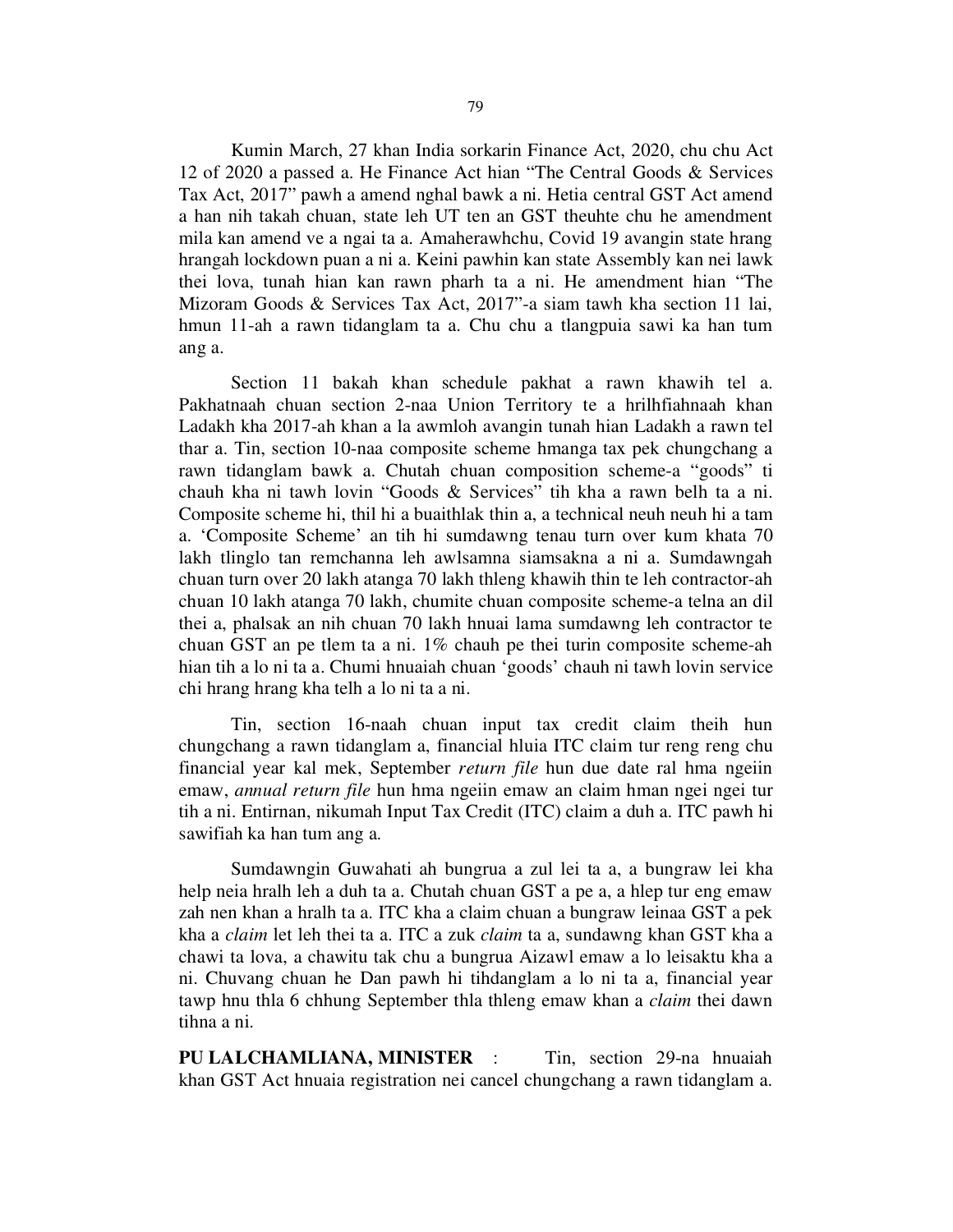GST Act hnuaia registration nei thei lo emaw, voluntary registration nei te emaw hi cancel theih turin thuneihna pek an ni ngai lo a. Mahse he amendment hi chuan proper officer, chu chu Act official tihna a ni a, he amendment hian thuneihna a pe ta a ni.

 Tin, section 30-naah hian GST registration cancel tawh hnu revoke/tinung leh turin Act official te thuneihna a rawn pe bawk a ni.

 Section 31-naah hian tax invoice chungchangah Dan fel taka siam a ni a. Chu chu bungrua bikah chuan thil harsa a awm lem lo a. Amaherawhchu taxable service an tih heng Banking sector te, Insurance te, Goods Transport Agency te, Cinema ticket-ah te hian invoice pek chhuah dan chungchangah harsatna eng eng emaw a awm thin a. Chuvang chuan he amendment hian taxable service-ah tax invoice pek chhuah dan tur chiang zawkin a rawn sawi a. Tah hian invoice pangngai ni lo pawh a pawm theih a ni. Tihian a inziak a 'any other document issued in relation to the supply shall deemed to be a tax invoice' a ti ta a. Chuvang chuang heng hi taxable service amite tan awlsamna a rawn siam ta a ni.

 Tin, section 51-naah hian tax deduction at source chungchang a awm a. Dan pangngaiah chuan source a Deductor khan ni a ral hma ngeiin Deductee hnenah deduction certificate a issue ngei ngei tur a ni tih a ni ta a. Mahse tun amendment-ah chuan hei hi a buaithlak e a ti ta a. Tichuan, ni 5 chhunga a pek hman loh chuan deduction certificate kha file a nei dawn ta a Deductor khan, ni khatah  $\bar{\xi}$ 100, maximum-ah  $\bar{\xi}$ 5000. Kha kha tun Dan siamthar turah hi chuan deduction certificate issue loh vanga late fee awm thin kha tihbo a ni ta a. Deductor khan late fee ni 5 chhunga certificate a pek hman lo pawhin late fee a chawi dawn ta lo a ni.

 Tin, section 122-na tihdanglam hret a ni a. Hei hi penal provision a ni a. GST Act siam laia awm chiah lo, invoice diklo hmanga ITC claim thin tam tak an lo awm tak avangin chutiang ho chu a hranpaa hremna dan mumal tak siam a lo ni ta a ni. Mihring hi kan mak khawp a, diklo taka ITC lo claim te an lo awm thin a nih chu, chumite hrem theihna Dan a ni a. Section 132-na pawh hi chumi ang deuh tho chu a ni. ITC dik lo taka claim te hremna tur.

 Section 140-na amendment-ah hian transitional credit claim theih hun chhung a lo awm hauh lo mai a. Tun tum amendment-ah hian time limit a rawn siam ta a. Hei hi retrospective effect July, 1, 2017 atanga hman tur a ni. Transitional credit hi GST hman hma Dan hmasa VAT te, SenVAT te a tax credit nei GST hman hnua la claim hman lo te an ni a. A claim theih hun chhung hi GST Act-ah hian a awm lo a, chu chuan harsatna a siam thei tih hmuchhuakin tun amendment-ah hian time limit a rawn siam sak ta a ni.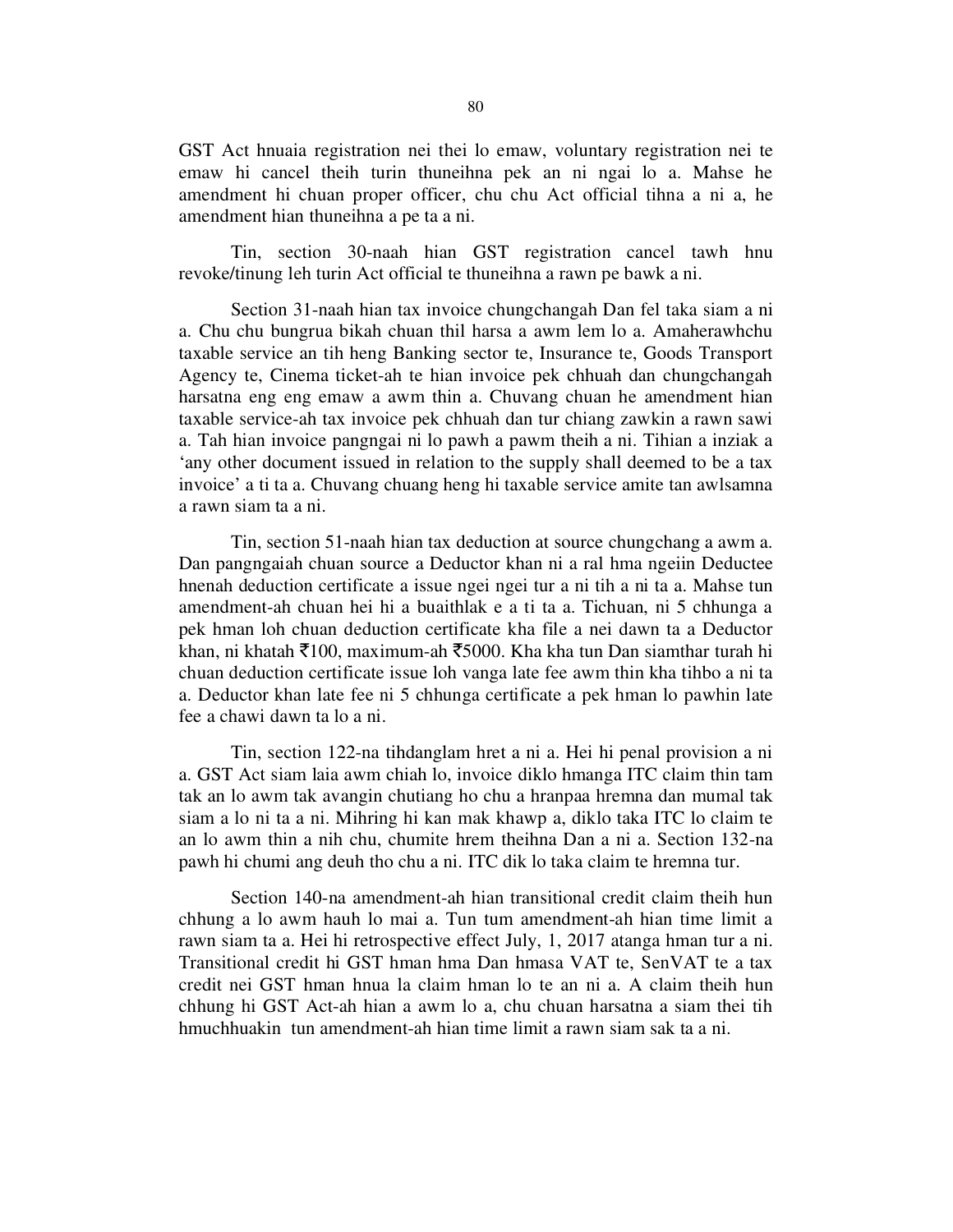Tichuan, section 172-na hi a hnuhnung ber a ni a. GST Act kenkawh chungchanga hriat lawk loh harsatna a lo awm changin removal of difficulty order issue thin a ni. Hetiang order hi GST Act hman atanga kum 2 chhungin issue theih a ni ang tih thin kha pawtseiin tunah chuan GST Act hman atanga kum 5 chhungin issue theih a ni ang tih a ni. Removal of difficulty order siam thei tura kum 2 chhung hun pek kha pawhsei a ni a, kum 5 a lo ni ta a ni.

 A dawt lehah chuan Schedule II-na tlemin tihdanglam a ni. Schedule II-naah hian business activity hrang hrang supply of goods emaw, supply of service emawa ngaih tur te a sawi a. He amendment-ah hian transfer of business asset a sawina chungchangah a hmaa 'whether or not for consideration' tih wording chu a paih ta a ni.

 Chu lo lehah chuan thil pakhat la awm leh chu 'retrospective exemption from or levy or collection of state tax in certain cases'. Hei hi July, 1, 2017 atanga September, 30, 2019 inkarah fish meal-ah GST lak a ni lo vang. Hei hian hemi hun chhunga GST lo lak tawh chu refund a ni lo vang tih a sawi tel a. July, 1, 2017 atanga December, 31, 2018 inkarah agriculture machinery atanga pulley, wheel leh part dang te atanga GST lak thin chu 6% SGST a ni ang a. Hemi hun chhunga GST lo lak tawh chu refund a ni lo vang. Sangha chaw ni awm tak a ni fish meal tih hi. Hengah hian GST lak loh tur a ni a, mahse lo lak tawh chu refund kher loh tur a ni. Tin, agriculture hmanruaah pulley te, wheel te leh part dangah te GST a rawn tihniam bawk a, chu chu 6 % a ni a.

 Khang kha Bill-in a ken tlangpui a ni a. A fiah zawh pawh ka ring chiah lo a. Han chhiar neuh neuh pawh hian a phek dang nena keua khatia tih tih ngai kha a ni a. Chuvangin kan thiam ang tawka kan tihna kha min pawmsak tur leh min ngaihtuah sak turin House zahawm tak hi ka rawn ngen a ni e. Ka lawm e.

S P E A K E R : Minister zahawm takin Bill chungchang a rawn sawifiah a, a rawn move a. Kan sawiho ang a, minute eng zat nge kan inpek leh ang le? Minute 5-ah kan kal zel dawn em ni? A tui deuh in awm leh ni e, kan in pel deuh ang a ti raw. Minute 5 ti leh mai ang aw. Tunge sawi hmasa ber leh ang le ? A hnung lamah an phar hmasa e. Member zahawm tak Dr. Vanlalthlana i lo sawm ang.

Dr. VANLALTHLANA : Pu Speaker, ka lawm e. A hma chiaha kan pass pawh kha sawi a chakawm na a, han din double em em chu kan ti deuh a. False major hi annual maintenance contract-ah hian dah thin a ni a. A tangkai khawp mai a, company lian phei chuan an dah ngei ngei a. Eng emaw thut awm thei kha a ni a. Act-ah kan han nei ta hi lawmawm ka ti a. Sorkarin mipuite a va venpuina thil a ni a. Sawi duah lo ila, a lawmawm ka ti khawp mai.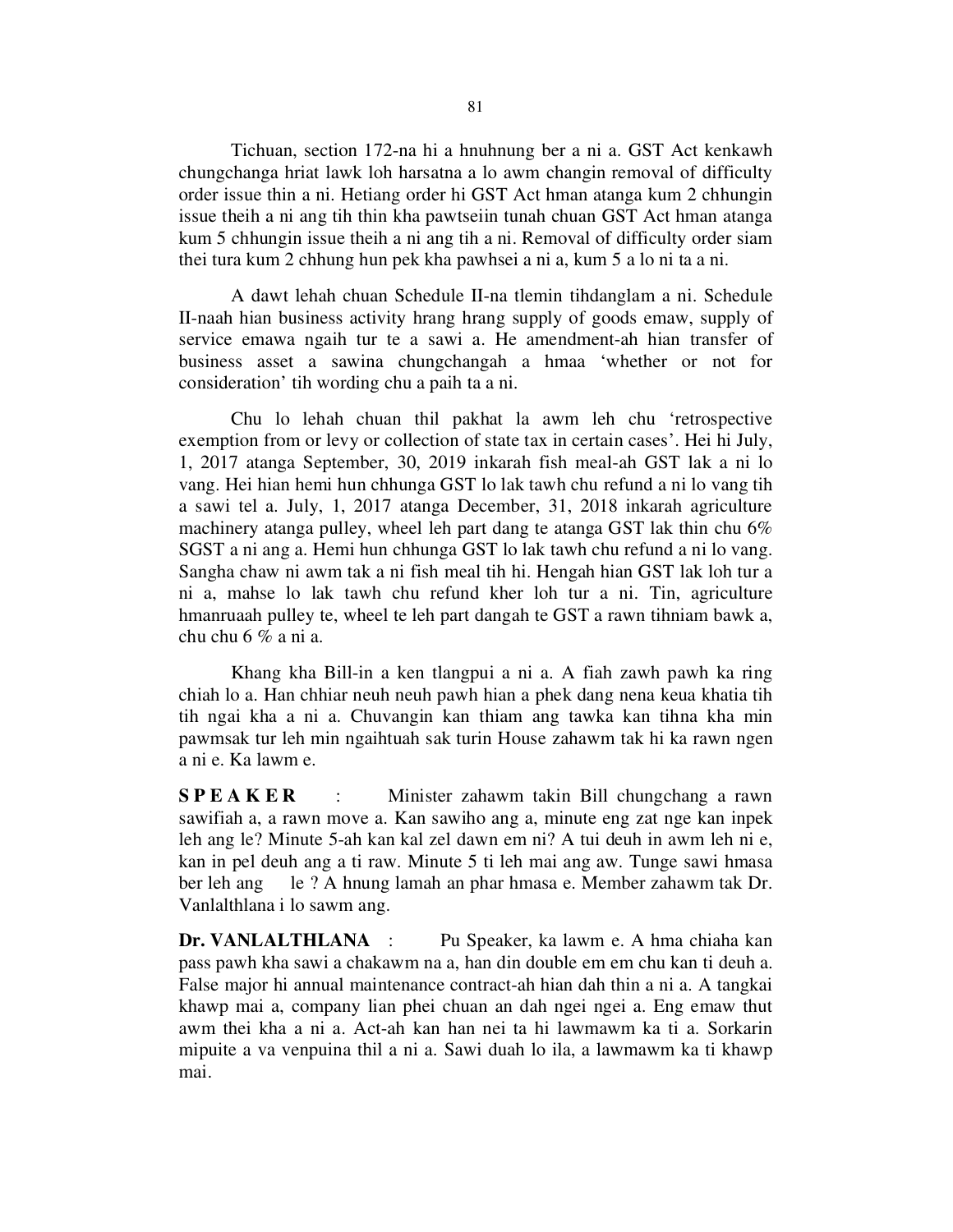Tin, section 2-na tuna GST Bill-ah khan Ladakh tih a ni a, J & K te kha telh belh leh tur nge, UT thar tho a ni si a tih kha rilruah a awm a. Amaherawhchu, a Act puiah khan other territories tih kha a lo lang a, khatah khan a tel tawh mai turah ngai ila.

 Tin, nichinah section 172 na difficulties/harsatna a awma GST tihdanglam theih kha kan Minister khan an ziah sual niin ka hria a, kum 2 a rawn ti a. A Act-ah hian kum 3 atanga kum 5 tihdanglam tih kha a ni a. An pekah khan an tisual a ni mai thei e.

 Taxation hi nichina member zahawm tak Pu Zaithanzama rawn sawi ang khan investment, sum tihpunna lam thil a ni a, a pawimawh khawp mai a. Keini lam zirna atang phei chuan kan ngaihven leh zual a, Department-ah te pawh hmanniah ka zuk kal a, thil te ka zawt chiang a. An indaihlo ve nasa khawp mai a. Covid 19 vang phei hi chuan kan mamawhna a sang leh zual a. Nikum ACDP nuai 65,000/- allocation siamah khan kan Minister zahawm tak hian a Department chan zawng zawng nena teh pawhin 0.31% chauh a chang a. Kha kha kuminah phei chuan hei taxation lampang te pawh ngaihtuah belh sakin dawn tam dan te pawh a awm tawh ang a tih rilruah a awm a. Taxation Deparment ang pawhin thuam chak an ngai tih ka rawn sawi ve lawk a ni e.

SPEAKER : Member zahawm tak Pu Lalduhoma i lo sawm ang.

PU LALDUHOMA : Pu Speaker, GST regime-a kan han luh tirh khan kan buai deuh nak nak na a, tunah hi chuan zone-ah te kan han inthen fel a, kan hmang thiam ta viau in a lang a. A system hrim hrim hi chu India ram pum huap anga ngaihtuah chuan system thar tha tak ni pawhin a lang a. Amaherawhchu rilrua awm reng chu online te tih a lo ni a, kan ramah nontribal te kan dang thei ta lova, kan special provision 371 G te pawh hian min hum him zo ta lo niin a lang a. Hun kal zelah chuan economic assimilation hmanrua tur a ni ang tih a hlauhawm khawpin ka hria. Chuvang chuan hnam rilru ang zawnga han ngaihtuah chuan a la pawi thui viau ang a tih te rilruah a awm lo thei lo a, tihngaihna kan hre chuang si lo a. Tunah chuan central sorkar leh state sorkar sum hnar lian ber a lo ni ta a. Amendment atana rawn rawt te hi chu tha ka ti a, pass mai pawh kei chuan ka duh a. Nichina a hmasaa ka han sawi hmun dangah Mizoram pawnah firm lianah te GST an pe a, chumi an pekna hnu bungrua chu Mizoramah an rawn zuar ta a, a tax kha kan state-ah lut si lo in a bungrua rawn lut siin tih lai kha Minister zahawm tak khan a rawn react lo a, kan ngaipawimawh lemlo nge, kan thatpui zawk zaw mah tho alawm, hei chu i maimitchhin hnan ang kan ti deuh nge, helaiah hian sorkar ngaihdan hriat a chakawm hle in ka hria a. Check gate te a awm tawh bawk si lo a, khatiang kha kan ngaimawh a nih chuan engti zawnga chet han lak chi nge tih kha chu min rawn react thei se a lawmawm khawp ang.

S P E A K E R : Member zahawm tak Dr.Vanlaltanpuia kan sawm leh e.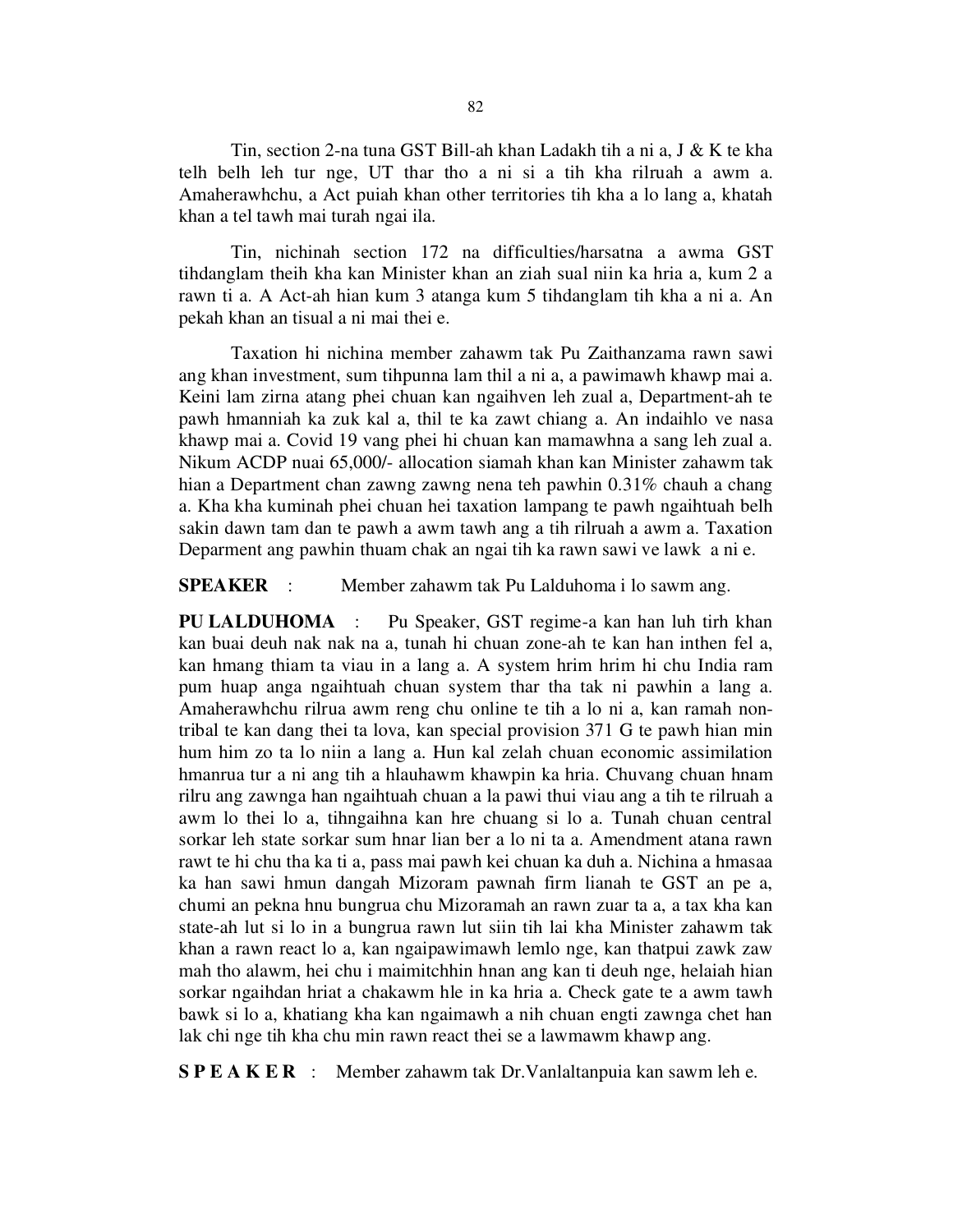Dr.VANLALTANPUIA : Pu Speaker, ka lawm e. A sawitu an tam vaklo in ka hria a, han sawi ve lawk tulin ka hria a. Kan ram sum dinhmun enin kan sum pai hmuhna, source pawimawh ho chu budget te pawh kan han pharh ve thin naa, central lam atanga kan pawisa hmuh tur ho, tax kan collect na atanga kan hmuh tur ang mil deuh zel hi a lo ni a, share of taxes-ah te, post devolution revenue deficit grant te, state own tax revenue tih te kha kan source lian ho a lo ni a. Chuvang chuan vawiina kan Bill amendment hi a pawimawh hle a. Pu Speaker, i remtihnain he Bill-in a tum ho te kha kan chhiar lawk ang e. He Amendment hi – in lines with the Central Goods and Services Tax Act, 2017 in respect of definitions, compositions levy, eligibility and conditions for taking input tax credit, cancellation of registration, revocation of cancellation of registration. Tax invoice, TDS, penalty for certain offences leh a dangte tih ho kha a awm ta a. Heng ka han chhiar nachhan chu he kan amendment hi a zau khawp mai a, keinin kan hriat piah lamah hian tax collect dan tur fel zawk te, penalty zawng zawng te kha a tel a ni tihte a rawn sawi a. Minister zahawm tak khan a rawn introduce lai khan amendment bik lai te leh a hrang hrang te kha a rawn point out a. Ka sawi duh chu GST Council khan tun hnaiah hian a rawn phal tak loh chu check gate siam te kha a ni a. Vairengte-ah check gate kan neih thin ho te kha kan lo remti ta chiah lo a. Amaherawhchu sorkarin thahnemngaihna avangin hei Data Collection Centre te pawh kha kan la nei niin ka hria a. Hei hian efficient tax collections kha a ti awmze nei viau thin a. A chhan chu vairam atanga truck lo kal hote khawilai emawa lo bibo mai mai te, mumal taka rawn chhunglut lem lo, tumlo hote kha mumal taka check-na a lo awm ta a ni. Chuvangin kan Minister zahawm tak pawh khan min han chhan sak se, hei hi kalpui zel kan la tum em? Tin, Burma lam atanga bungraw rawn lut tam tak, tun hnaiah pawh kuhva phur te an tam em em a. Tin, bungraw dang phur lut te pawh an tam em em a, an ding nghek nghuk thin a. Khing laiah khian Data Collection Centre-te kan din phei chuan a tha zual dawnin ka hria a. Chungte pawh chu khi lamah khian tih kan tum em tih te pawh min sawi chian sak se la. Vairengte lam chauh ni lo, Burma lamah pawh Data Collection Centre nei thei ila. A chhan chu kan state hi kan hria a, kan retheih avangin chhiah lak hi a pawimawh em em a. Amaherawhchu kan Minister-in a sawi ang khan tunah pawh (April tih loh chu) kan collection pawh a la ziaawm viau a ni tih te a rawn sawi a.

 Tin, lockdown period lai hian GST-ah hlawkna tam tak kan lo nei a, foreign goods te a rawn luh tlem hian kan tax claim a that leh thin avangin, tunah pawh hian kan state chhungah circulation a nasa a, kan tax pawh a pung a ni tih te pawh kha mipui hian hre ta ila.

 Vawiina kan Bill putluh hi tha ka ti a, kan state-in nasa taka revenue kan hmuh theihna atan hlawkna kan neih theih ngeina tur tha tak a nih avangin ka rawn thlawp e.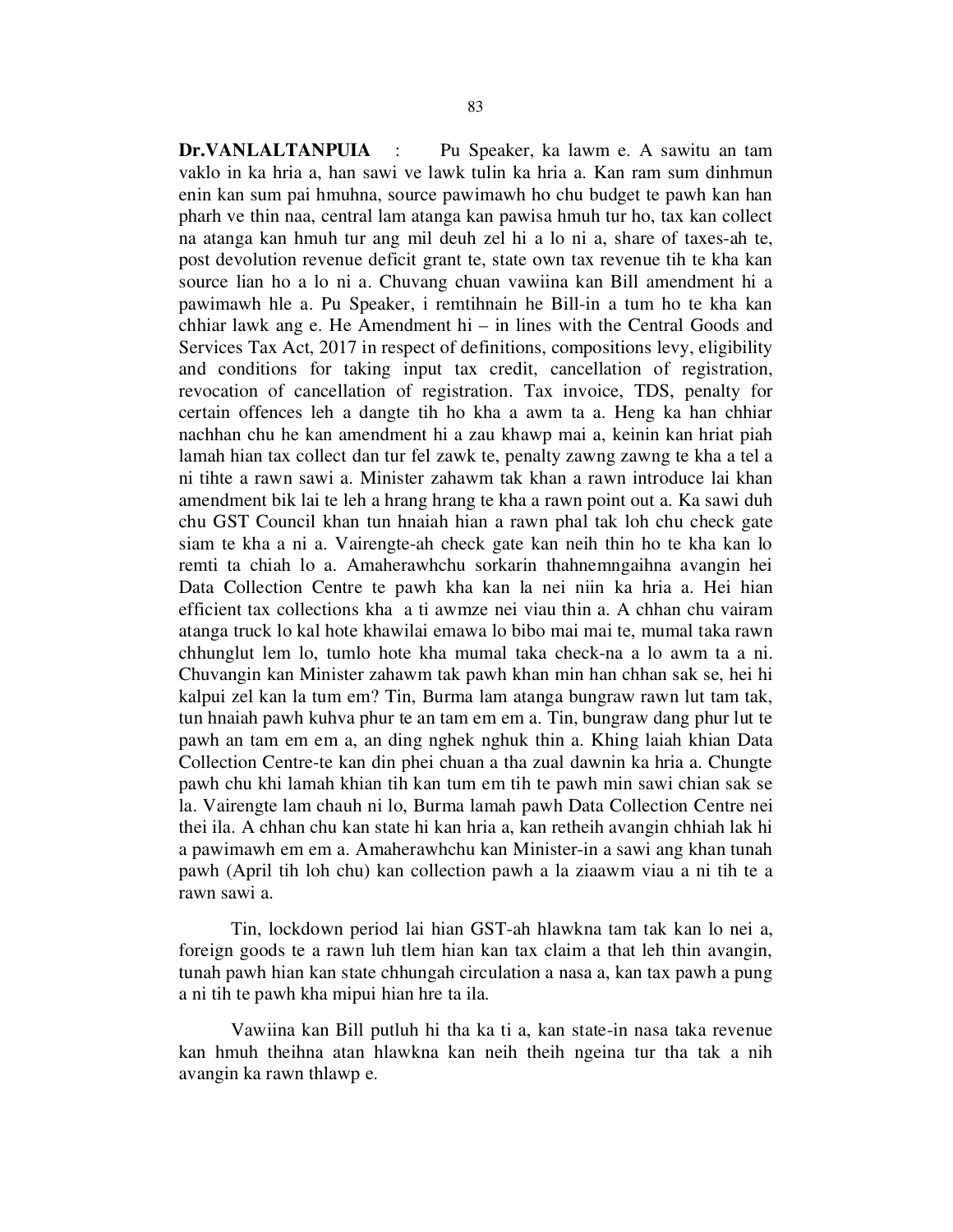S P E A K E R : Sawi tur kan la awm em? Minister sawm mai ang aw? Kan han sawiho laih laih a, Minister zahawm tak Pu Lachamliana'n sawihona rawn wind up se, pass rawn dil nghal bawk se, amah i lo sawm ang.

PU LALCHAMLIANA, MINISTER : Pu Speaker, a lawmawm e. A hnuhnung lama member zahawm tak Pu Tanpuia rawn sawi ang khan GST awm hnuah hian Highway-ah checkgate siam phalloh an ti bur mai si a, chuvangin check gate angin kan function thei ta lova. Amaherawh chu tax evasion a awm thin nia kan hriat vangin Taxation department official hoten rem hre takin data collection an ti a, Way Bill te an nei em, EY bill te an nei em tih zawng zawng lo enfiahna hmun kha Vairengte-ah khuan kan nei a, hei hian nasa takin tax collection a tanpui niin kan hria a.

 Tin, Champhai lamah khian hetiang deuh hi siam ve tha kan ti a, siam phalna pawh department hian a nei tawh a, mahse tun thleng hian a takin hma lak theih a la ni rih lo a ni.

 Tin, Dr. Vanlalthlana han sawi kha a dik e. Section 172-naa 'kum 2' tia ka sawi kha ka lo sawi sual palh a ni a, kum 3 kha kum 5 atana pawhsei a ni tih ka sawi duh a ni.

Pu LALCHAMLIANA, MINISTER : Tin, kan group leader zahawm tak Pu Duhoma sawi kha a eng ber hi nge dik dawn ni tih kha hriat a har khawp a. Kan Dan section 22-naah hian Bengal Eastern Frontier Regulations, 1837-na anga phalna a pek loh te chu register an ni lo ang tih kha sorkar hmasa khan an lo dah a ni. An ti tha hlein ka hria a. He Dan 2017-a siam section 22-na tlawhchhan hian ILP nei lo kha chu kan tax official te chuan an lo reject ve hmak hmak a. Chuvang chuan limited deuh takin registration hi a theih chin apiangah an pe ve a ni.

 Tin, state dang ami bungrua kan lei a, a hlawkna kha kan zu leina state ah a kal tih kha a dik famkim chiah lova. State danga bungrua kan lei kha engkim chhinchhiah vek a ni, chu chu IGST an tih bik India sorkarin a enkawl bikah khan state sorkar leh IGST khan an insem a ni tax kha. Keini pawh hian tun August thla khan crore 30 lai kan hmu kir a ni IGST settlement atang hian. Kan chan famkim lo ve, chan ve tawk kan nei zel a ni tih kha ka sawifiah theih dan a ni e, IGST cross utilization proceudre hnuaiah khan.

 Pu Speaker, a technical thei angreng thin a, chuvang chuan sawi tam lutuk tur kei pawhin ka hre bik hauh lo mai a. A nihna ang angin ka thiam ang tawkin ka rawn sawi a ni e. Hun rei tak hmang lovin wind up min phalsak a ka lawm e.

 Tunah chuan he Mizoram GST Amendment 4-na, 2020 hi he House zahawm tak hian min pass sak turin ka rawn ngen e.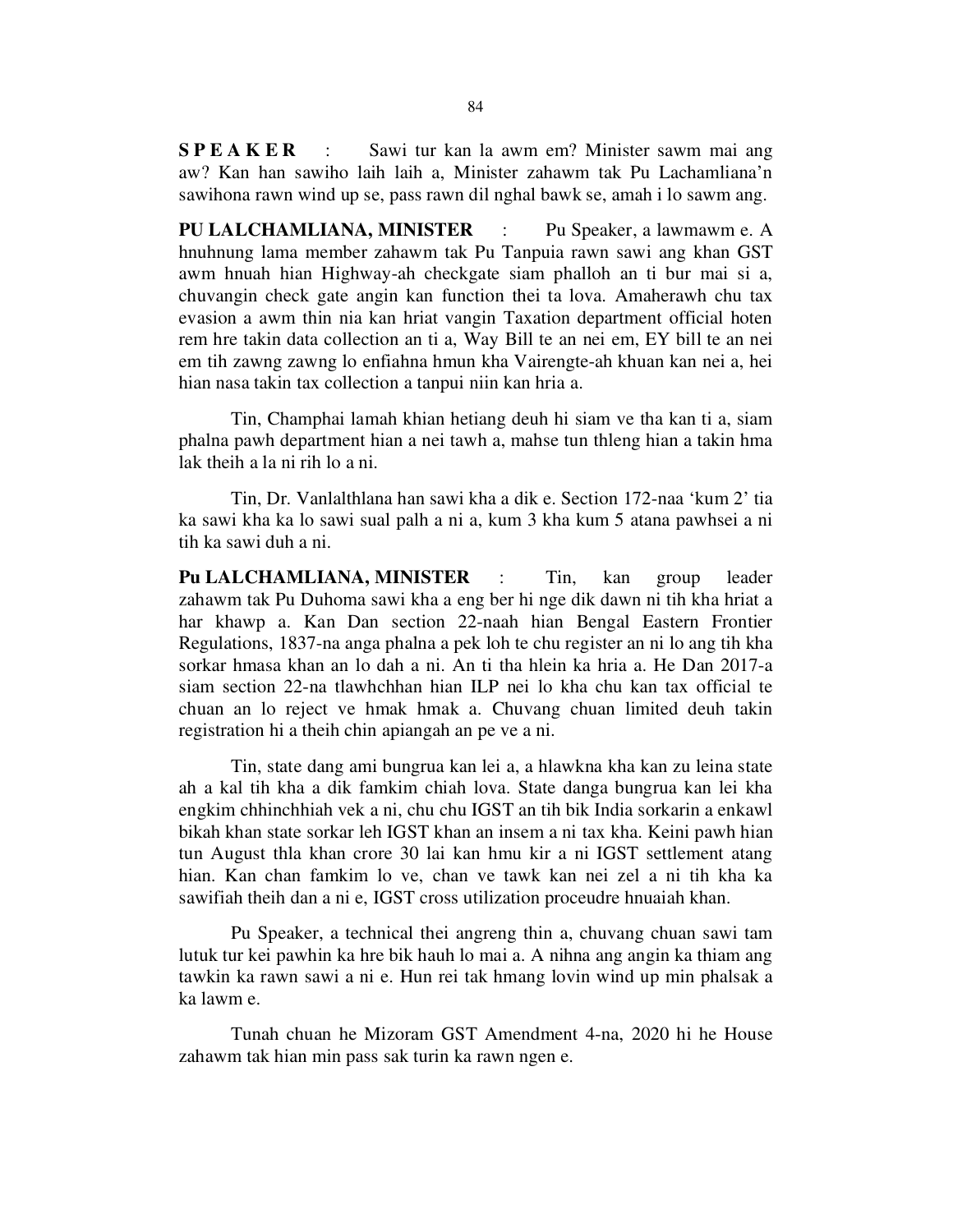S P E A K E R : A changtu Minister zahawm takin a rawn wind up a, sawifiah ngai te a rawn sawifiah a, pass a rawn dil ta a. Kan buk ang a. 'The Mizoram Goods & Services Tax  $(4<sup>th</sup>$  Amendment) Bill, 2020' hi pass remti apiangin 'Remti' ti rawh ule. (MEMBERS: Remti) Remtilo kan awm chuan 'Remtilo' ti ula. Kan awm lova.

'The Mizoram Goods & Services Tax  $(4<sup>th</sup>$  Amendment) Bill, 2020' chu he House hian lungrual takin a pass ta a ni.

#### Pu LALCHAMLIANA, MINISTER : Pu Speaker, ka lawm e.

 Bill dangah kan kal leh ang a, pathumnaah "The Mizoram Shops and Establishments (Regulation of Employment and Conditions of Service) (Amendment) Bill, 2020" chu Bill neitu Minister zahawm tak Pu Lalchhandama Ralte House-ah introduce dil turin i lo sawm ang.

Pu LALCHHANDAMA RALTE, MINISTER : Pu Speaker, i phalna leh he House remtihnain "The Mizoram Shops and Establishments (Regulation of Employment and Conditions of Service) (Amendment) Bill, 2020" hi he House zahawm takah introduce ka rawn dil e.

S P E A K E R : Introduce a rawn dil a, kan remti em? (MEMBERS: Remti) Kan remti a, Minister zahawm takin rawn move se, sawiho turin rawn chhawpchhuak nghal se, i lo sawm ang.

Pu LALCHHANDAMA RALTE, MINISTER : Pu Speaker, ka lawm e. Vawiinah ka department enkawl Labour Employment, Skill Development and Entrepreneurship hnuaia kan Bill "The Mizoram Shops and Establishments (Regulation of Employment and Conditions of Service) (Amendment) Bill, 2020"-in a tum ber chu sumdawnna hmuna thawktute hamthatna tur te, hnathawkte a ruaitu ten duh hun huna an ban mai loh nan te, minimum wage nen inmillo lutuka inchhawr chungchang te, harsatna an neih pawha chawlh an lak ve theihna tur chungchang te leh thil tam tak vawiina kan Bill hian a keng tel a.

 Kan hriat angin India ramah hian Labour Law hi 44 hman lai a awm a, chung zingah chuan Mizoram ah bik hian Labour Law hi 18 kan enforce ve mek a. Chung kan enforce zingah chuan dan ang thlapa he House-a kan pass bikah chuan "The Mizoram Shops and Establishments Act, 2010" hi kan State Act neihchhun a ni. Chu chu tuna kan neihlai kan kalpui mek a ni a.

 He Act hnuaiah hian notification te pawh sorkarin hemi bawhzuina hi a siam a. Kan hriat angin kan department hi department pawimawh tak a nih rualin thawktute hi kan la tam tawk loh avangin tun hunah kan establishment leh keimahniin kan Dan te kan enforce theihna chhun hi Aizawl, Lunglei,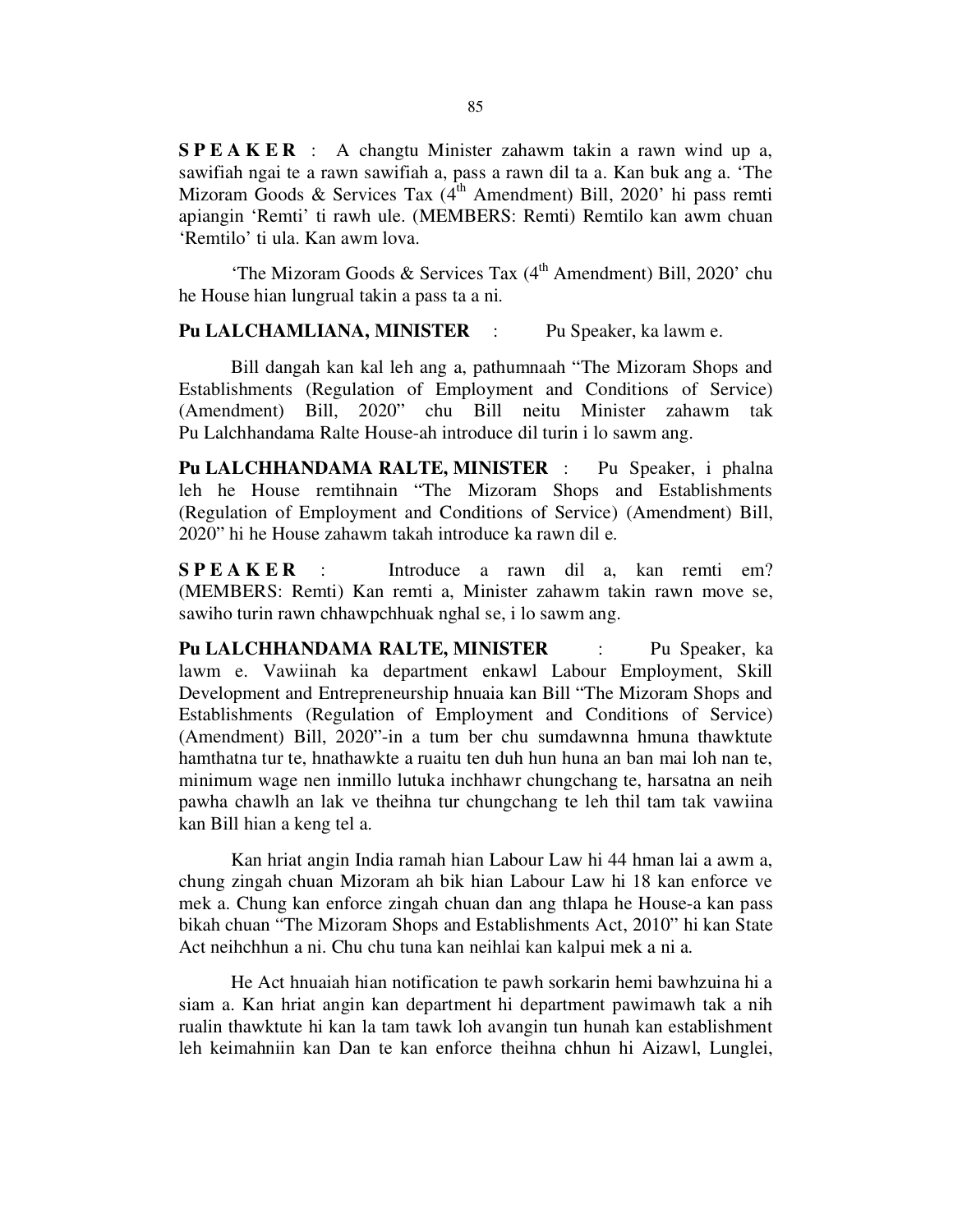Siaha leh Champhai a ni tlangpui a. District Office kan neihna hmun te a nih avangin he Act hi kan hmang tlangpui a ni.

 Chung hnuaiah chuan Mizoram pumah hian dawr 3000 zet registered kan nei a. Chung dawr hnuaiah chuan thawktu, registered workers hi mi 3380 kan nei a ni. Chu chu tuna kan awmdan tlangpui a ni a. India ram state hrang hrang te hian hetiang Act hi State Act a nih angin anmahni remchan dan angin an lo siamin an lo nei thin a ni. Sumdawnna kawngah tunlai khawvel changkan tawhnaah inkalpawhna te engkim a tha a, chung kan inkalpawhna tha karah chuan state hrang hrangah kan sumdawnna dan hman a inan loh em avangin central sorkar lu pawh a hai a. Chumi avang chuan 29.6.2016 khan Union Cabinet chuan state tin ten inang tlanga sumdawnna kan kalpui theihna turin 'Model Shops and Establishments (Regulation of Employment and Conditions of Service) Bill, 2016' a siam ta a ni. Chumi a siam hmang chuan state hrang hrang ten chu Ministry of Labour, Government of India-in model Bill a siam hmang chuan keimahni state-ah a tul anga kan lo bawhzui turin a duh chuan model Bill an adopt in an state milin an her rem thei a ni. Chumi chu kan state tana him tur leh kan zawh tawka tha tur nia hriain tunah hian "The Mizoram Shops and Establishments (Regulation of Employment and Conditions of Service) (Amendment) Bill, 2020" hi he House ah hian kan lo pulut ta a ni.

 He Bill-ah hian kan sawi ang khan 2010 a Act kan lo pass tawh atang khan a model-te nen han ena danglam hi a awm nual a. A langsar zual hi chu 10 bawr vel a awm a. Kan Bill-a hi a copy kan lo sem tawh avangin memberten in zir nual tawhin ka ring a. A langsar zualah chuan Section 1, Sub-Section 2-ah khan lo lang chu India ram hmun dangah chuan dawr lian pui puite an awm a. Mi 10 aia tam chhawr thei chinten heng ang chi hi an hman tur angin Danah khan a awm a. Amaherawhchu, Mizoramah chuan mihring kan la tam lo va, kan sumdawnna hmunte, hnathawktute pawh kan la chhawr tlem avangin mi 5 aia tam chhawrten an hman tangkai theih tur chinah hei hi model-in a rawn ruahman 10 aiin keini chuan kan state milin mi 5 chinah kan han titlem chhin a.

 Tunah hian kan information hrim hrimah hian dawr 3000 vel registration kan neih lai hian mi 10 aia tam chhawr thei dawr hi 70 vel chiah Mizoramah hian a awm e kan ti a. Tuna kan han tlak hniamtira 5 chin chhawr thei kan tih hi chuan he hamthatna chhawr thei tur hi tam zawk kan awm dawn a ni. Tin, Section 3-ah khan (k) thleng a awm a. Belhna te reuhte (l) siamin chumiah chuan RBI hnuaia office eng pawhin model bill, exemption an tih theihna turte tih tel a ni a. Tin, chu lovah chuan Section 20-ah khan 20 (a) (b) (c) (d) tih telhin hnathawktute hamthatna tur hrang hrangte hemi hian a rawn keng tel a.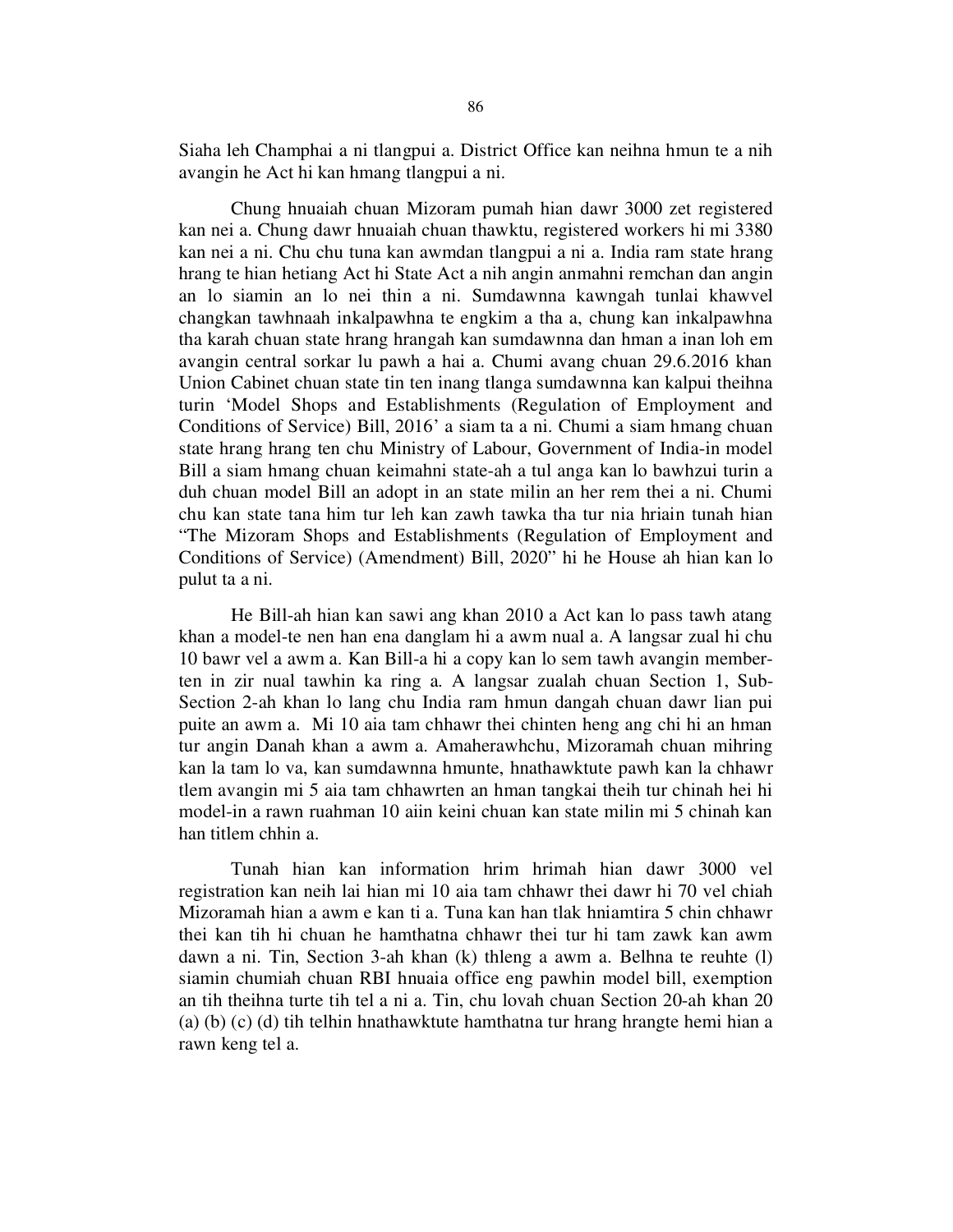Chu lovah chuan Section 24-ah khan substitute dang rawn neiin 1 leh 2 a rawn belh a. Chumiah chuan he kan Dan zawm lotu, bawhchhiate hremna chungchang, a hmaa model-a lo kalah kha chuan a na lo deuh hlek a; an registration fee ai mah khan a hremna pawisa chawi tur kha a tlem mah mah em aw a tih theih deuh avangin na zawka penalty-te pawh a awm theihna turte pawh siam a ni.

 Tin, Section 24-ah khan 1 leh 2 kha insert thar a ni a. Chumiah chuan he Dan, kengkawhtu tur kan Inspector-te tihchakna tur, anmahni thlavang hauhna tur ang chi te a awm bawk a. Chutiang chuan Section 27 (a) leh 27 (b)-te pawh insert a ni a. Chumiah chuan heng ang chia in-register turte, inregister duh lote hremna tur dante pawh siam a ni. Chutiang chuan vawiina kan bill bikah hian "Mizoram Shops and Establishments (Amendment) Bill, 2020 hian a bik takin sumdawnna hmuna hnathawktute an employer-ten an chhawrna kawnga an hamthatna tur an hmuh lohte thlavang hauhna tur thil tam tak a awm a. Chung chu a tlangpuiin Pu Speaker, he House-ah ka han sawi hawn hmasak theih ni se, a bak chu nakinah House member zahawm tak takten an sawi hnuah a tul angin khaikhawmnaah te zawhnate a awm a nih leh kan sawi ang a, chung chin chu, Pu Speaker, ka rawn introduce theihna a ni e. Ka lawm e.

**SPEAKER** : Kan Minister zahawm takin a rawn introduce a sawiho turin a rawn move a. Sawihona kan nei zui leh ang a. Minute engzat nge kan tih leh ang? Kan House Leader hi in rawttir zel a, midangin rawt ve teh u. A nih leh minute 5 ti leh mai ang aw. Kan sawiho ang a, tunge sawi hmasa ang le? Member zahawm tak Pu Vanlalhlana i lo sawm ang.

PU VANLALHLANA : He Bill hi kan dawng hma angreng a, a lawmawm ka ti a. Ngun takin kei pawhin ka han chhiar a, a tha hlein ka hria a. Dan hi a awm tih pawh ka lo la hriat ngai loh a ni a. The Mizoram Shops and Establishments (Regulation of Employment and Conditions of Service), sumdawngtuten mi chhawrte kan nei a, mi chhawrte an nei thin a. Chung an welfare-te chu a ni a. Dan hian hnathawktute hi a humhalh tha hle mai a. Tin, dawrkai hote hian dawr hi an hawng ringawt emaw ka ti a, a lo ni lo va. Kar khatah ni khat hi chawl ngei ngei tur an ni a. Sunday a nih avanga chawl mai emaw ka lo ti a, a lo ni lo a. Dan hian kar khat, seven days chhung hian ni khat hi chu chawlh hi a lo puansak a. Tin, hnathawktute pawh hi a dimdawiin Dan hian a humhalh tha hle mai a, tha ka tiin pass mai pawh ka duh a.

 Point pahnih lek han tarlan ka duh erawh chu kan Dante hi a tlangpui thuin pakhatnaah, 'Short title, extent and commencement' tih a ni thin a, Dan hming leh extent, 'is an extent to the whole of Mizoram' tih ang te. Tin, commencement, hman tan hun tur ang te, notification chhuah tur a nih thu te a awm thin a. Tuna kan Danah hian short title a awm a, commencement a awm a, extent chu a lang lo va. Amaherawhchu, hemi amendment proposal-ah hian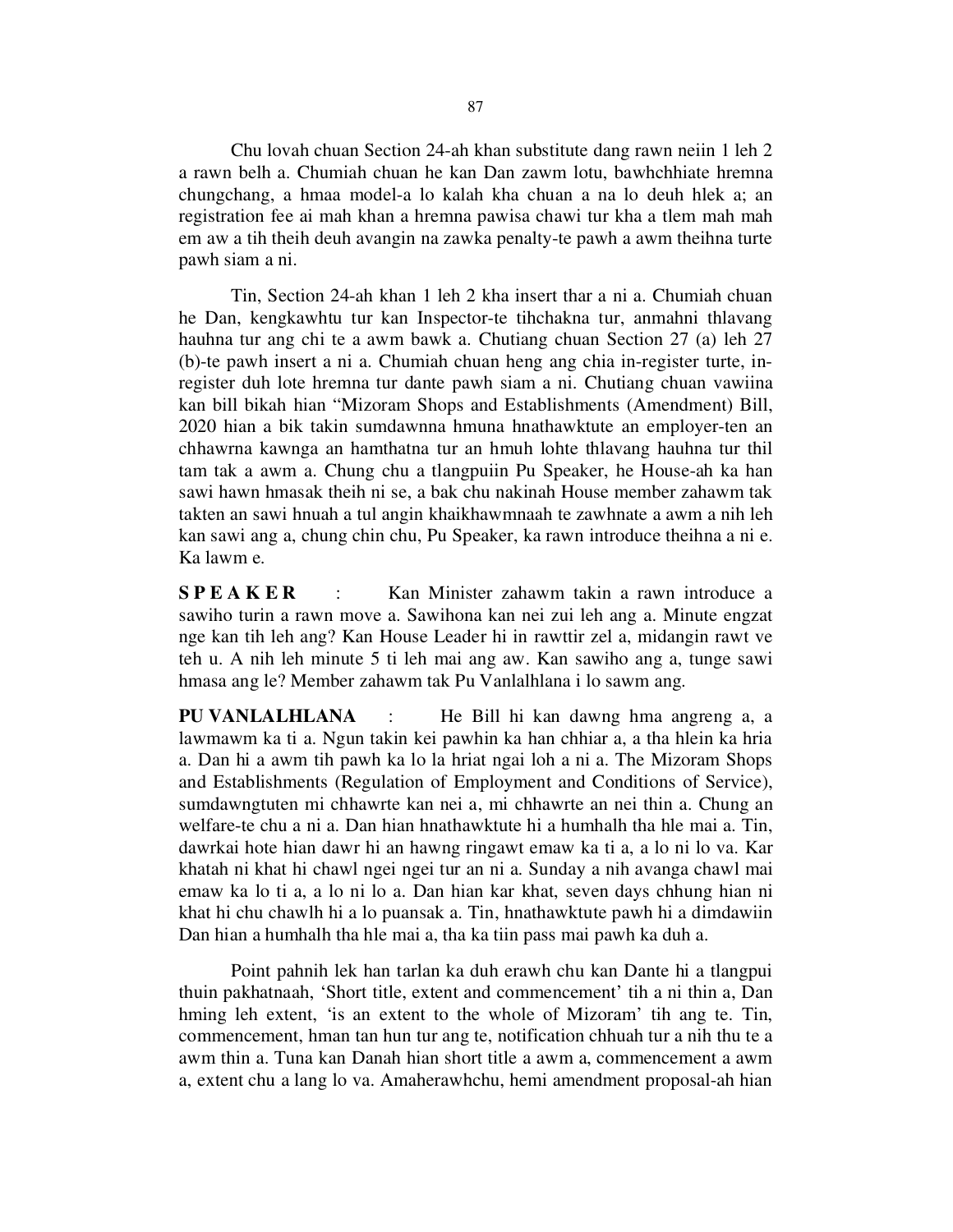Sub-Section 2 of Section 1 tihah hian dah luh tur a tih chu, "It shall apply to the shops and establishments employing five or more workers' tih a ni ta a. Heti hian a tha zawk ang em aw ka ti a. Pakhatnaah short title-ah hian a Dan hming a awm ang a. Pahnihnaah, 'It shall extent to the whole of Mizoram,' a pathumnaah hian commencement, Gazette-a a lan atangin a effective ang tih ni ta se. Hemi amendment tur taka, 'It shall apply to the shops and establishments employing five or more workers tihah hian heti lai Section 3 ah hian 'This Act shall not apply to tih hi a awm tho a. Dan hmang lo tur te hi. Chutah chuan a, b, c, d, list a pe thla a, l-ah chuan 'Any office of the Reserved Bank of India tih a ni a. (m)-ah hian "Shops and establishments less than five numbers" tih ni mai se. A application, a awmna lai hi a dik zawk ang em tih lai kha ka ngaihtuahnaah a awm a. Hetah short title a ni a, commencement a ni a, a awmna lai hi, 'it shall apply' he Dan hmangtute awmna lai hi, a provision hmangtute awmna lai hi a dik em aw tih ka ngaihtuahnaah a awm a, chu chu ka han tarlang ni se.

 A dawt lehah chuan kan Minister zahawm tak khan ka hriat duh thenkhat chu zawh ngai loin a rawn sawi tawh a. 'Statement of Object and Reason' tihah hian, a last sentence-ah hian he Danin a tum chu, 'improving the working condition of workers' a ti a, a dik reng mai a. Hna han siamsak kawng kha a kawk vak lo. An dikna leh an zahawmna humhalh kawng kha chu a kawk viau a. 'Creating more job' tiin a rawn sawifiah a, kha kha ka rawn tarlan theih a ni e.

SPEAKER : Deputy Chief Minister zahawm tak Pu Tawnluia i lo sawm ang u.

PU TAWNLUIA, DEPUTY CHIEF MINISTER : Pu Speaker, vawiina kan Bill hi a pawimawh hle mai a. Department-ten an han buatsaih a, Minister-in hetia kan hnathawktu, inhlawhfa, nitin ei zawng chawpte himna leh an security-te him zawka vawn dante an rawn buatsaih hi a tha hlein ka hria a. Kan sorkar, pu Zoramthanga kaihhruai mipuite zara a bul kan han tan chhoh mekah hian sorkarin a ngaihpawimawh em em pakhat chu nitina inhlawhfa harsa tak tak te hi an ni a. Chu bakah chuan sorkar-ah regular appointment te, contract tih te eng eng emaw a awm chho a, chuta a hnuai ber ah chuan MR kan tih, Master Role-a thawkte hi an ni a. Chungte chuan kum 30 chuangte an thawk a, kum 60 a upa an loh nih chuan an mai par thlawn tawp mai thin a.

 A kul a taia thawktute an nih angin ngaihtuahna thui tak neih hi Cabinet-ah te sawiho a ni thin a. Chutiang chuan DP&AR atang pawhin MR te facility ti mai ila, hanthatna tha zawk siam belh dante ngaihtuah a ni a. Chutiang chuan sorkar pawhin MR ti tawh lo in 'provisional employee' tiin engagement order pawh mumal deuhin a tir atangin siam ni se, chawlhte pawh hi nei ve thei tawh se,casual leave-te pawh nei ve se. Tin, MR bill-te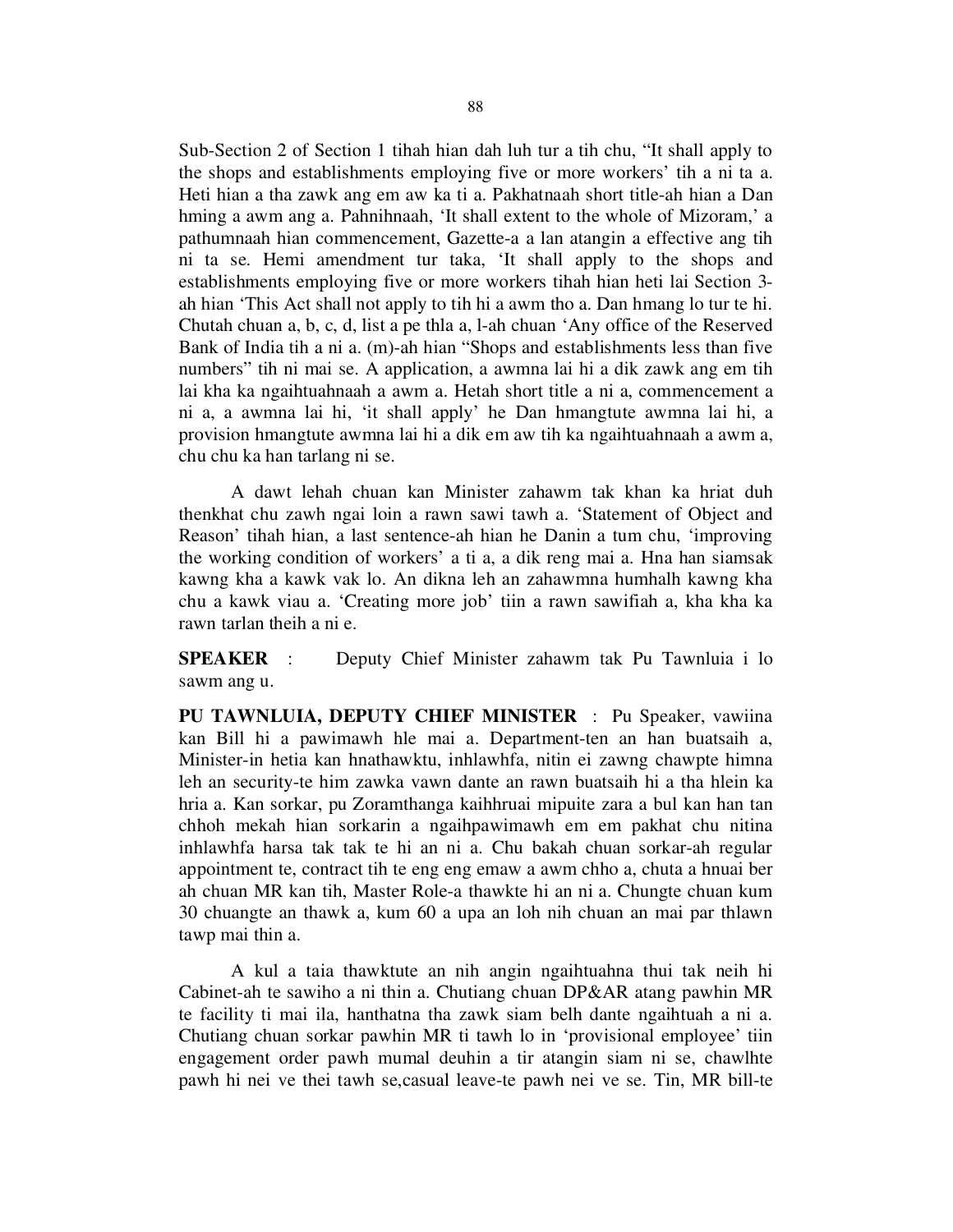pawh an hlawh atanga percentage eng emaw zat kha siam ni se tiin an tana hamthatna siam kha tha a ti a. Chu bakah overtime allowance te pawh an thawh tur aia tam darkar an thawh chuan pek ni se a ti a, tlemin facility siam sak ni se tihte a ni chho a.

 Hemi dungzui hian vawiina kan Bill-ah hian dawr-a thawktute mi 5 aia tlemlo tihte kan huam a, mi 7-10 dawn han ruai thei pawh dawr 70 bawr vel kan nei tihte kha kan hmu a. Tichuan, workers hrang hrang khati zat kha kan nei ta a. Chapter 3-a an thawh hun chhung tur, 'hours of work' ni 1-a darkar 8 aia tam an thawh chuan overtime allowance-te pawh pek ni ta se tih kha a tha hlein ka hria a. Chutiang chuan holiday-te pawh hapta 1-ah ni khat tal nei ve rawh se tih te kha a tha hle mai a ni.

 Chubakah leave pawh kum khatah thla khat, ni 30 te chu siam rem sak ve ni se tih Chapter 5-ah khan a awm chho a. Heng kan hnathawktu, nitina inhlawhfa-a mi hnuaia thawk te humhalhna leh security siam that hi a pawimawh a. Vawiina kan Bill-a amendment awm te pawh kha a improvement, he Dan tih changtlunna zel niin ka hria a. Tin, sorkar hnathawk regular te chu thlatin hlawh neiin, security neiin MR-bill te an nei a, leave-te, pension-te mumal deuhin a awm sa a. Amaherawhchu, dawr-a thawkte leh industry-a thawkte anmahni ruaitu ten an duh duha chhawr theih ni lo in sorkar-in an rawih dan tur mumal kan siam sak hi a pawimawh em em a ni. Hetianga Labor & Employment, Skill Development & Entrepreneurship Department-in vawiina Bill an rawn putluh hi tha ka ti khawp mai a, ka thlawp thu Pu Speaker, ka rawn sawi ve duh a ni e. Ka lawm e.

SPEAKER : Member zahawm tak Dr. ZR. Thiamsanga i lo sawm ang.

Dr. ZR. THIAMSANGA : Pu Speaker, ka lawm e. Tuna amendment Bill rawn putluh hi ka han chhiar ka han chhiar hian a lawmawm ka ti khawp mai a. Employee-te tan zunram thiarna pawh hi kan nei lo a nia tam takah hian, zun a chhuah chang pawhin hmun hla tak kal ngaite a lo ni a. Tunah hian felfai takin ruahmanna a rawn siam a, a bikin hmeichhia leh mipate tan pawh a hranpa ngata ruahmanna han siamte pawh hi a tha ka ti a. Tin, ka ngaihpawimawh em em mai First Aid facilities provide tur a tihte hi a lawmawm khawp mai a, dawr nghahnaah te pawh thisen lo sang thut te leh eng emaw lo awm thei a ni a. Chuvang chuan he Bill hi tha ka ti a, pawm mai keipawhin ka rawn rawt a ni e. Ka lawm e.

SPEAKER : Member zahawm tak Prof F. Lalnunmawia kan sawm le hang.

Prof. F. LALNUNMAWIA : Pu Speaker, ka lawm e. Vawiina kan Minister zahawm tak Labor Employment, Skill Development & Entrepreneurship Department changtu in he Bill a rawn chhawp chhuah "The Mizoram Shops and Establishments (Regulation of Employment and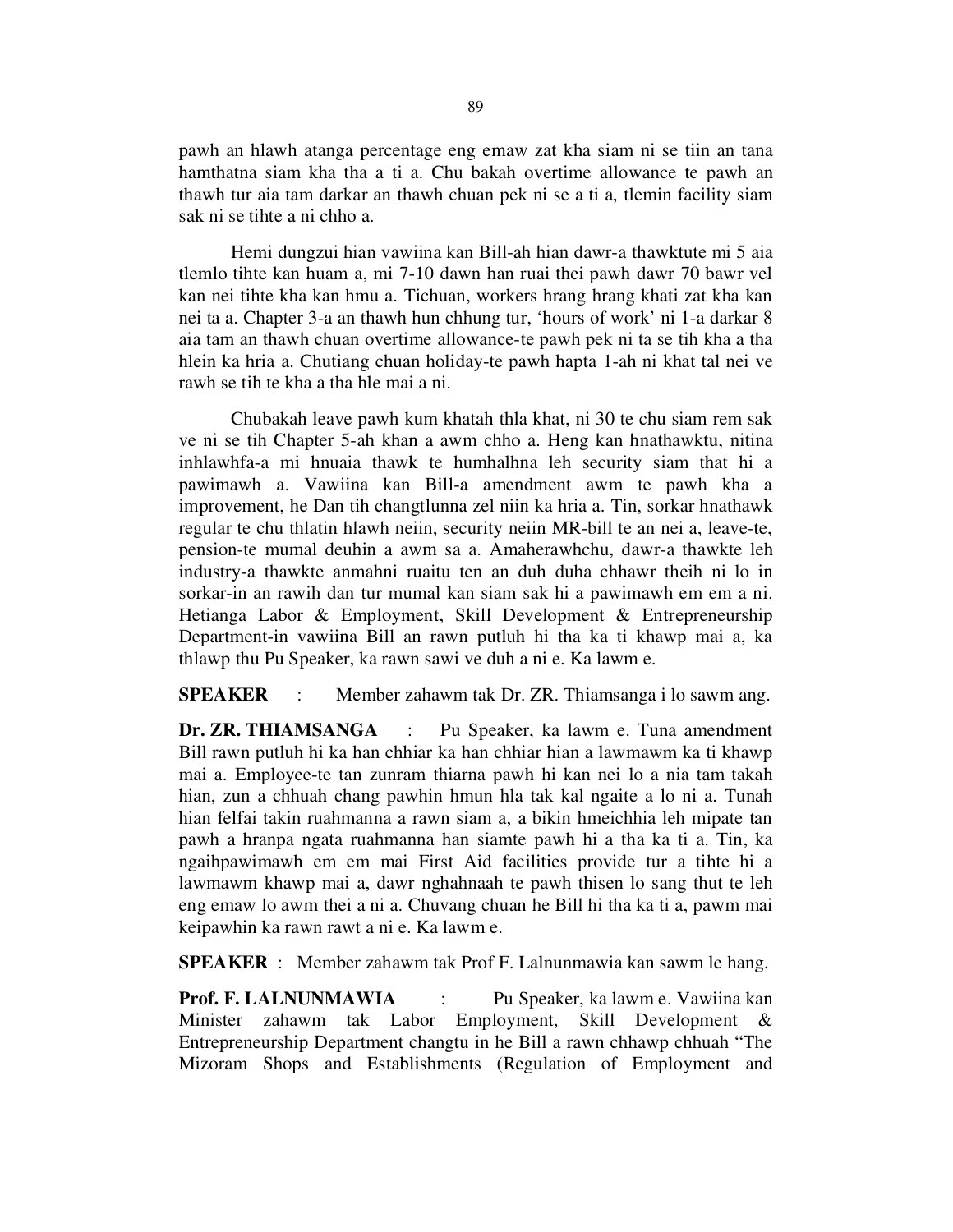Conditions of Service) (Amendment) Bill, 2020" hi a lawmawm hlein ka hria a, mimal tak pawha ka lo vei ve thin a ni a. Mizoram-ah hian sorkar hnathawk chu a population-a chhutin tlemte kan ni a, mi nawlpui chu mahni kea intungdinga eizawng an ni a. A bik takin unemployment problem hi a zual zel a, Mizoram-ah lehkhathiam hna nei lo tam tak an chhuak mek a. A bik takin Pu Speaker, tun Covid-19 boruakah te Mizorama hna neih loh avanga ram danga thawkte pawh, state danga eizawnnaa kalte pawh thawk chhunzawm theiloin an rawn haw a. Heng ho te pawh hi kan chhawmdawl a, theih ang anga an eizawnnate pawh kan dap sak chhoh hi a tul hlein ka hria.

 Mizoram-a kan College leh University-ah hian BA leh MA pass tawh pawh mi dawr-a inhlawh hi thahnem fe an awm a ni. Ka chhut ru thin a, lehkhathiam MA pass ang chite pawh hi private dawrah te, private school-ah te, private hospital-ah te hlawh tlawm te te in mi thahnem tak an thawk a ni. Heng ho tan hian hmalam hun hi a chang chuan a eng lo hle te pawh hian ka hre thin a. Amaherawhchu, vawiinah kan sorkar, kan CM zahawm tak Pu Zoramthanga kaihhruaina hnuaiah sorkarin anni lam hawia an hamthatna tura hma a la chho mek hi a thlamuanthlak hlein ka hria a. A bik takin a changtu Minister zahawm tak leh a department-te hetiang ruahmanna tha amendment tha tak mai an han chhawpchhuak hi an chungah pawh lawmthu ka sawi a ni.

 Tin, kan sorkar flagship programme SEDP-ah pawh kan dah kha a ni a, kan ngaipawimawh a. Lehkhathiam hna nei lo leh thalai eizawnna mumal nei lote chhawmdawla, a bik taka ngaihsak an nih tur thute kan lo dah tawh a, a pawimawh hlein ka hria a. Hmun tam takah private eizawnnaa inhlawhte a thawktu ten an duh hun huna inban ang chite kha heng hian a rawn ven dawn avangin a lawmawm hlein ka hria a. Job security-te pawh a rawn pe ang a, Mizoram thalai tam tak zingah heng eizawnna nghet nei loh avanga nupui pasal pawh nei ngam lo hi thahnem tak an awm a ni. Engtinnge ka nupui fanaute chawm thei loa nupui ka neih ngam ang tih ang chite, a pasal fanaute chawmna tur nei loh avanga pasal nei ngam lo ang chite pawh hi an awm chho ve zel a ni.

 Chuvangin heng ho lam hawia sorkar-in ruahmanna a siam hi a tha hlein ka hria a. Sorkar hna hi a awm belh hleithei tawh si lo a, lehkhathiam leh mihring kan pun chak dan ngaihtuahin hna a pung hleithei tawh si lo a. Chuvang chuan, mahnia eizawng tura entrepreneurship lam kan hawi a, heng lama tan kan lak leh zual hi a tul hlein ka hria a. Chumi lam hawia he department-in ruahmanna an han siam chho hi ka lawm hle a hei hian thalai tam takte pawh a thlamuanin phurnate pawh a pein ka ring a ni. A bik takin khawsak harsa zual, weaker section kan tih ho te pawh mi hnuaia inhlawhfa hote pawh harsa taka eizawnga indap ve te pawh an awm a ni. Chungte tan chuan job security a rawn siam ang a, an tan beiseina nasa tak, an hmalam hun atan thlamuanna te pawh a pe chho zelin ka ring a ni. Chuvangin he Bill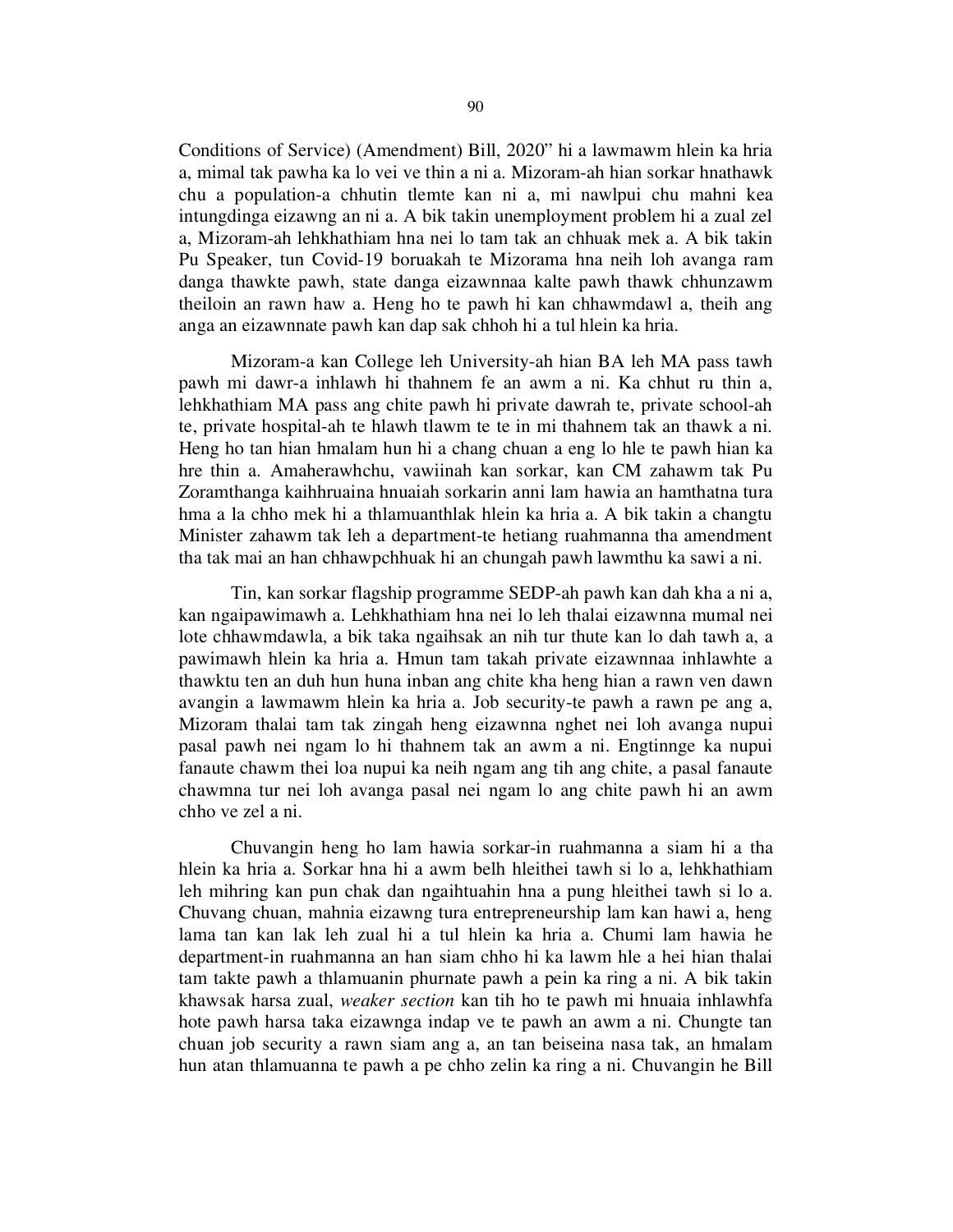an rawn ngaituah chhuak hi lawmawm ka ti em a, Pu Speaker, vawiinah hian he Bill hi ka thlawp a, pass pui ngei ka rawn rawt a ni. Pu Speaker, ka lawm e.

SPEAKER : Dar khat a ri tep a, nimin khan kan pel thui deuh a. Opposition group leader zahawm tak Pu Duha hian minute 10 vel hun a nei ang a, thingpui in law law mai ang u aw, tha in ti mai em? Wind-up nen chuan kan pel tho tho mai dawn a. Bill dang kan la nei bawk a, i chawl mai ang u aw? Nimin khan kan pel thui em mai a, hriselna a inang lova, thil ei lova buaichhe mai tur te kan awm a nia an sawi danin. A nih leh i chawl phawt mai ang u aw? Dar 2-ah kan lut leh dawn nia.

### RECESS TILL 2:00 PM

#### 2:00 PM

SPEAKER : Member zahawm tak Pu Lalduhoma kan sawm leh nghal e.

PU LALDUHOMA : Pu Speaker, ka lawm e. Tuna kan amend tur dan hi kan hriat tawh ang khan 2010, October ni 28-ah khan notified niin, a Rules pawh hi 2012, January-ah khan notified a ni tawh a. Amaherawhchu, nichinah khan kan hman tawhna pui deuh deuh kha kan hre tak na a, mipui hian an hrelo khawp mai a, he dan awareness hi a awm lo hlein ka hria a. Heng dawra an employee te right chi hrang hrang he Danah hian a chuang tak nain, dawrkaite pawhin hre vak lo, an employee te pawhin hre vak lo, hre lo leh hre lo hi a tam ber chu an la inchhawr a nih hmel hlein ka hria a. Chuvang chuan hlawh chungchangah te pawh inbiakremna ang ang a la ni mai in a lang a. Tin, inban tir te pawh duh hun huna inban tir mai mai leh leave chungchang te leh he Dana an hamthatna, an right chuang reng reng pawh khatiang right an nei tih pawh hre lo, a dawn pawh dawng lo hi kan ramah hian tam tak an la awm ni hian a lang a. Chuvangin hetiang dan hi a awm a ni tih awareness hi department hian hei aia nasa hian mipuiah thehdarh thei se a tha hlein ka ring.

 Tin, an hlawh chungchang hi cheng chuti zat an hlawh ang tih fixed-na lai hi Danah hian ka hmu miah lo mai a. Hei hi a fuh dawn em maw ni aw ka ti a. Section 2 sub-clause (25)-naah khan wages tih chu Minimum Wages Act, 1948-in a sawi ang hi a ni tih te chauh kha a chuang a. A definition mai a ni, a hrilhfiahna mai a ni. Wages hrilhfiahna mai kha a ni a, he mi dungzui hian hlawh an pe thin ang tih kha a awm miah lo a ni, ka hresual a nih loh chuan. Chuvang chuan eng zah chiah hi nge hlawh te pawh an inpek? Dan leh hrai tlawhchhan a awm reng em ? Heng te pawh hi enfiah a thain ka hria.

 Tin, registration tih tur a ni a. Chu registration an tih naah chuan dawrkai hoin dan angin a form hmang a dil tur a ni a. Chutih rual chuan Aizawl Municipal Corporation hian Licensing Regulation 2012 kha an nei ve tho mai a. Khami hnuaiah khan an in register ve tho mai si a. A mihringa hi chu a ngai te pawh an nih hmel si a. Helai kal dun dan hi hriatthiam har ka ti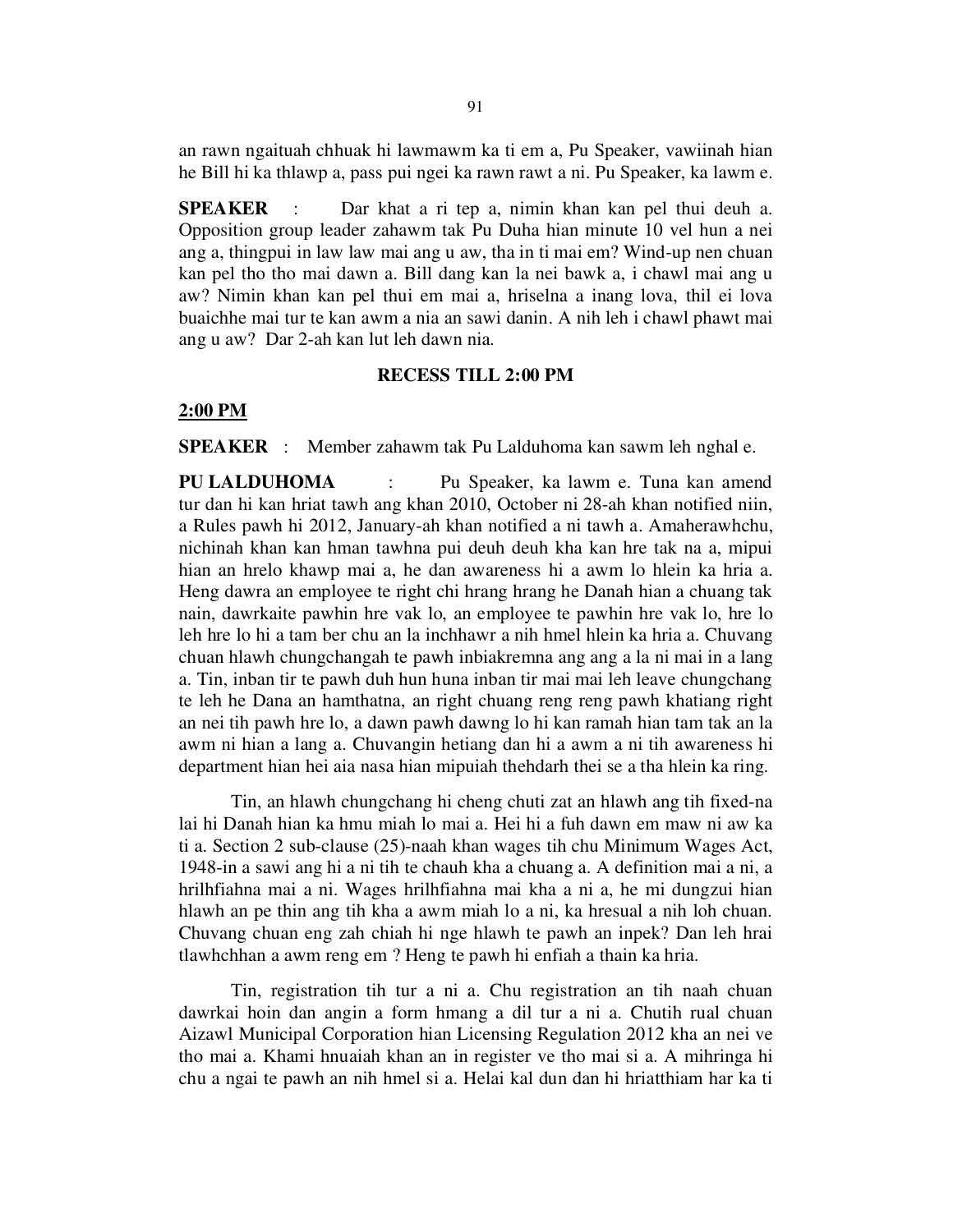a. Nakinah Minister zahawm takin pass a dil hunah min hrilhfiah sak sela. Licensing Regulation kan nei bawk, helamah Dan hran kan lo nei bawk, a hranpaa in register ngai ve tho si karah kan dawrkaite hi an cheng a ni a. Chuvangin, hei hi eng angin nge a kalkawp, a tangdun nge a inkalh theihna lai a awm em tih hi hriatfel a ngai hlein ka hre bawk a. Tin, in register lo dawrkai kha a awm theih a ni. Chumite chu an in register tur a ni tih ringawt a ni a. Lo in register lo se engtia tih tur nge? A penal provision hi a awm miahlo in ka hria a. Section 7 kha lo enchian ni se, Section 7-ah khan in register lo te chungchang a sawi a, kha sentence kha awmzia a awmin ka hre lo a. Chutiang in register lo te chutiang khatianga tih tur a ni tih kha a awm leh chuang si lo va. A sap tawnga a sentence hrim hrim kha a kim lo, incomplete a ni. Hei hi enchian a tha hlein ka hria a. Tuna kan neih ang ang hi chuan mi in register lo mahse an chungah action zuk lak dan kha kan va neih loh hmel ve! Section 7 hian eng nge maw sawi a tum ber le? A va chiang lo ve tih ka sawilang duh bawk a.

 Tin, hemi han sawi pah hian hmanni lawkah cement buk dik lo nasa takin zawn chhuah a ni a. Mizo bik ten cement dawr an neih leh Mizo hming hmang si vai hmanga cement leh iron-rod zuar tuten an buk dik loh zia, a size thlenga a dik loh zia, man tlawm zawk anga lang si kha a tak takah chuan a lo to zawk a ni tih kha LPS atang te khan kan hmu a. Kan dawrkaite hi Mizo hming ni si kan hnam chimrala a awm theihna tura hnam dang chhawr si, hnam dangin an tih deuh vek ni si, a hming deuh chauh leh eng emaw lo ei ve, chutiang chauh mai kan chan hi a tam hian a lang a. Hei hi sorkar mawh a ni a, sorkar tih tur a ni a. Kan NGO te hi heng laka min humhim tur hian kan hmatheh tam mah mah emaw tih tur a ni a. A nihna takah chuan NGO tih tur a ni lo, sorkar tih tur a ni a. Heng kawngah te pawh hian sorkar hian tan la sela. Hetia kan ngampat zela Mizo hming ni si a taka hnam dang ni si in kan ram khawpui dawr tam zawk an luah hi chuan nakin zelah thangthar tan a la pawi em em dawn a ni. Tunah pawh hian chinfel a har tan tawh a ni a. A har lutuk hma hian hma lak vat te pawh a tha hlein ka hria a ni.

 He bill hi pass a tha ka tih pahin chung chu ka han sawi tel a ni e. Ka lawm e.

SPEAKER : Member zahawm tak Dr. Vanlalthlana sawm leh ila.

Dr. VANLALTHLANA : Pu Speaker, ka lawm e. "The Mizoram" Shops and Establishments (Regulation of Employment and Conditions of Service) (Amendment) Bill, 2020" a rawn lut hi a lawmawm ka ti khawp mai a. Mizoramah hian Dan neuh neuh hi a awm a. A kenkawh hi a thenah chuan a hnathawktute tan a har viau thin a. Section I –ah kan han tih belh ta a, mi 5, five or more workers tih a ni a. Five or more workers tihah khan hnathawk atana chhawr tih kha a ni deuh tawp a. EPF chungchangah pawh mi 20 aia tam an nih chuan EPF tih sak tur an ni tih dan te a awm a. A thenah hian keini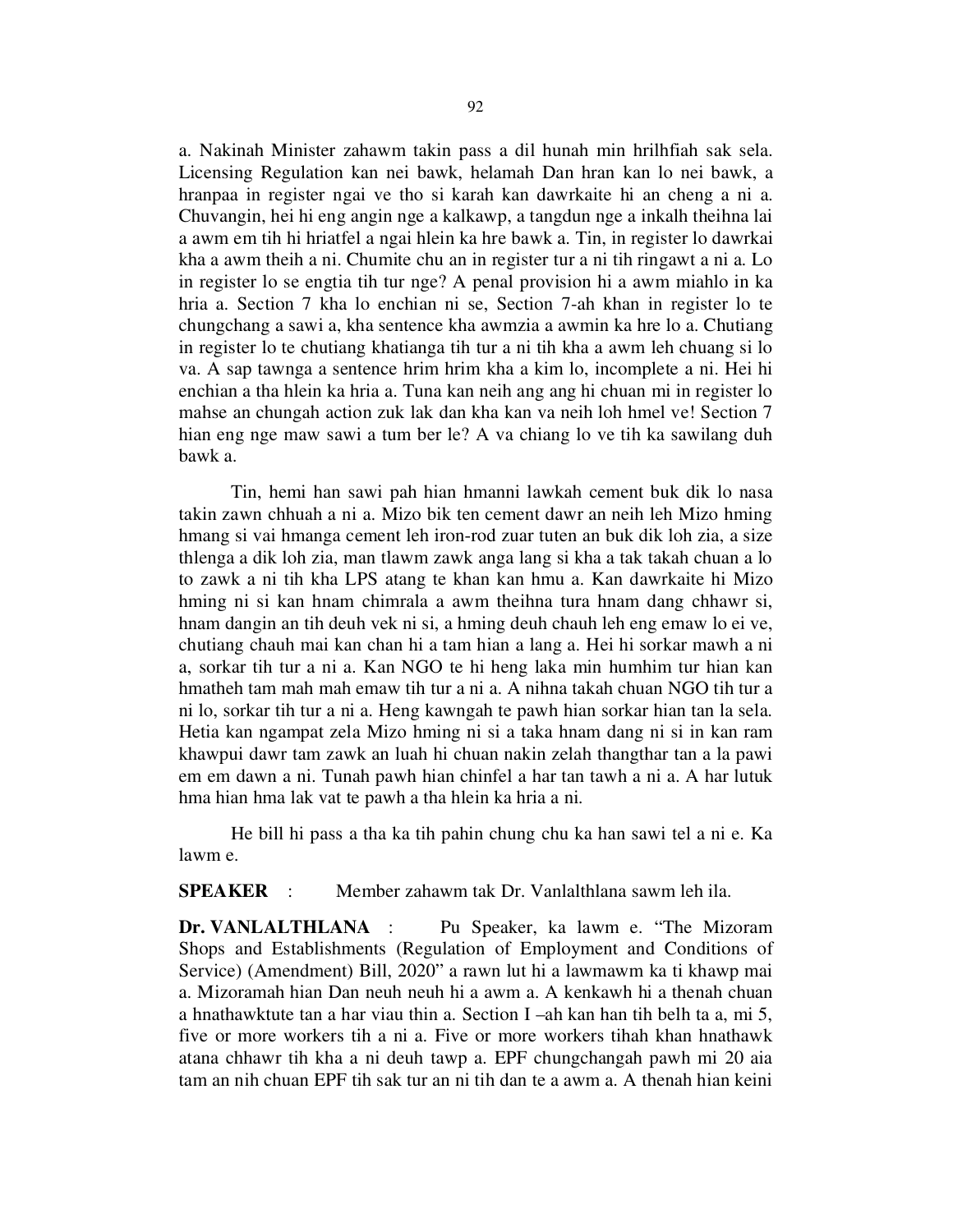kan hnathawhna lam nena a inzawm avangin, 'engtinnge, engati nge in tih loh'? kan han tih hian, 'hei chu kan lak mai mai a ni', tih kha a ni ta a. A regular lo a, tikhan chhuanlam tam tak a awm thin a. Helaiah pawh hian chiang deuhhleka tih dan a awm ang em aw ka ti a. He thil hi a model, a draft central lam atanga awmah pawh khan a awm lem lo in ka hri. Mizoramah hian kan chai ve deuh a ngai te pawh a nih ka ring.

 A Act hrim hrim hi a tha a, kan hriat a ngai. Ka hma chiaha Pu Duhoma'n a sawi ang khan awareness kan neih a ngai a. Workmen's Compensation Act te, Factory's Act tih te, Maternity Benefit Act tih te, thil chi hrang hrang hi mipuiten kan hriat a ngai khawp mai a, labour cess chungchangah te pawh. Keini bialah chuan booklet kan buatsaih mek a. Bankah  $\bar{\xi}$  330-a nuai 2 insurance tih dan te,  $\bar{\xi}$  12 lek-a insurance tih dan te Mizo tawngin kan ti a. Bank atang te in kan dil a, kan la khawm a, heng lamah te pawh hian a soft copy inthehchhuah theih a ni tawh a, a awlsam tawh a. Department hian mipuiin kan hriat tur awm chi vel hi a app pui pui ni lem lo a pawimawh lai te tarlan theih ni ta se a lawmawm khawpin ka ring a. Entirnan Chapter V, section 15, clause -1 ah te khan privilege leave te kha a awm a ni. Kum khat, thla 12 chawl loa an thawh tawh chuan ni 15 privilege leave, khami ni 15 chhung kha hlawh an la dawn bawk a, khatiang te kha he Act hian a pe a. Tin, kumtluanin an thawk a, casual leave ni 8 kha an dil ve thei a, sick leave pawh ni 12 an la ve thei a. Khang hrang hrang kha he Act hian a pe a ni, tuna amendment-a rawn lang lem lo kha ka han tarlang lawk a ni. Tin, mahniin duh duhin a inban thei lo va, thil an ti sual viau te a nih loh chuan. A nih loh chuan thla khat hmaa inhrilhlawk te a ngai a, hengah hian hnathawk thenkhat chuan harsatna tam tak an tawk thin, sawi tur a tam mai. Tunah hian nau awmna tur te siam a ni tawh dawn tih te a ni a. He thil hi a pawimawh khawp mai a, chhangchhenu hnathawh a ngai a, in lamah naupang awm tur an lo awm bawk si a, dawr neituten an rawn ko tawh a, anni tan hna thawh loh theih a ni lo a, in lam ngaihtuah nen an rilru a hah thin khawp mai a. Tin, first aid chungchang a awm hi a lawmawm khawp mai. Sawi tur a tam viau na a tikhan ka duhtawk mai ang a. He Bill hi pass turin ka rawn thlawp e.

SPEAKER : Member zahawm tak Er.Lalzirliana sawm leh ila.

Er.LALZIRLIANA : Pu Speaker, ka lawm e. Ka ding lo ang ka ti zet naa vawiina kan Bill hi a pawimawh em in ka hria a. Hei Mizo te hi professionalism ah hian kan la hniam hle mai a. Vawiina kan Bill hi a pawimawh a, Mizoramah hian 70/100 bawr vel chu private sector kan ti mai ang a, kut hnathawka eizawng te leh dawr leh eng emaw hrang hranga inhnangfak te kan ni a. Chuvang chuan he Bill hi a pawimawh a, he Act hi a pawimawh a ni. Labour Law a awm a, chumi hnuaiah chuan Act hrang hrang a awm a, Minimum Wages Act te, Factories Act te, Remuneration te, Bonus Act te leh chi hrang hrang a awm a ni. Nakinah Minister zahawm takin a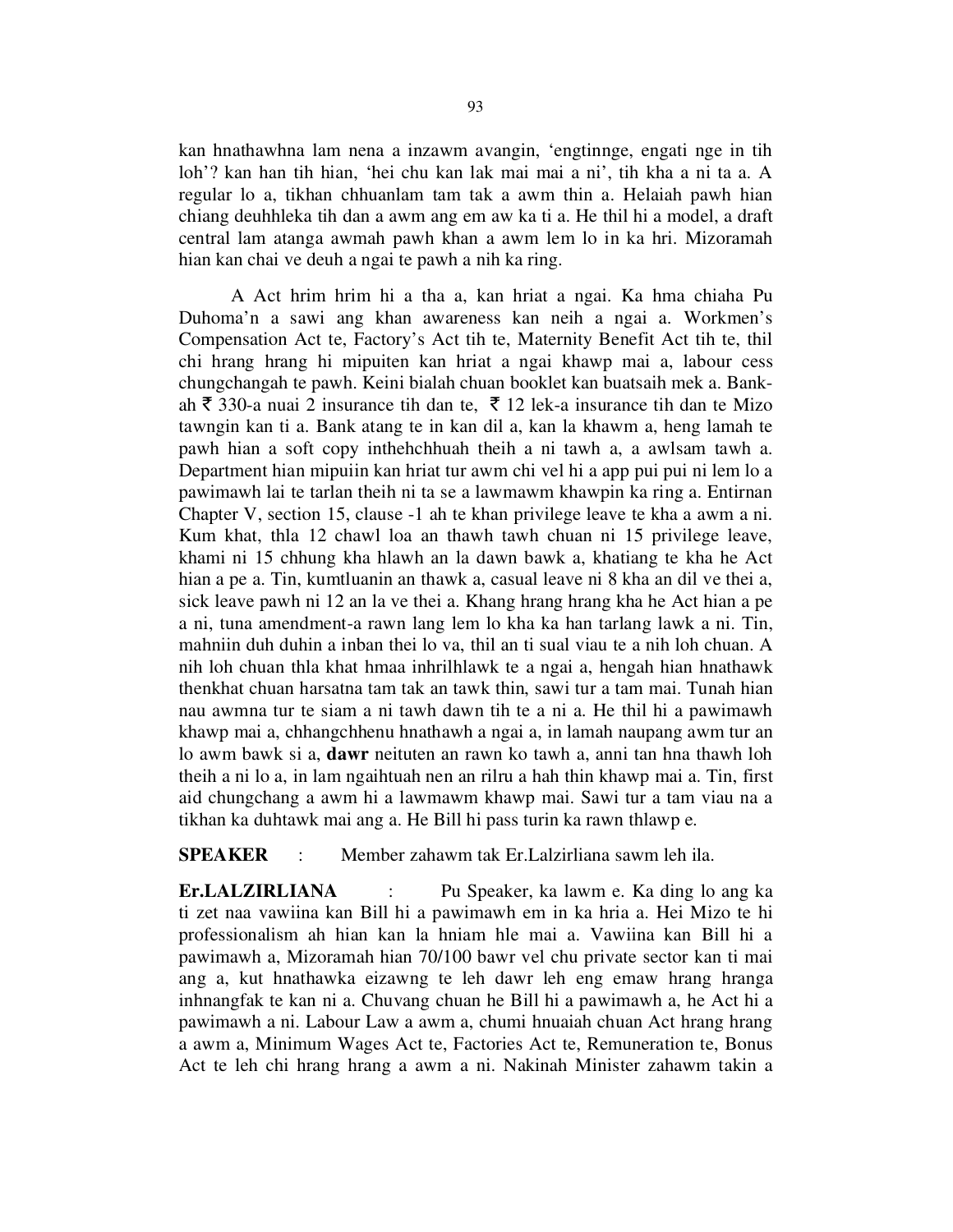wind-up naah min rawn hrilh se ka duh chu. Factories Inspector te hi Mizoramah kan nei ve reng em? Engzah nge kan neih tih leh shops and establishment vel inspecting agency kan neih dan min rawn hrilh theih chuan ka lawm hle ang. Factories inspector te industry-ah chuan an awm a, inspection an neih dawn chuan kan lo inbuatsaih nasa thin em em a, kan hupurh thin a ni. Kan lo inring nasa em em thin a, chutiang chuan an pawimawh a ni. Vawiinah pawh hian Dan kan nei a, kan Dan hi a implementation-ah hian kan chaklo hle a, nichina member zahawm tak ten an sawi ang khan awareness hi kan tlachham tlang vek mai a ni. Mizoramah hian thil awm theia ka rin loh a lo awm nasa mai a, aikal lak tih ang chi te hi phal ni chiah lo mahse engemaw chen chu kan pawmzam ni hian a hriat a. Hetiang chungchangah te duh ang zat zat inpek te,  $\bar{\xi}$  4000 -  $\bar{\xi}$  5000 a inchhawr chi te kha tam tak a awm a. Chuvang chuan he Dan hi Zoram mipui tam zawk te min protect tu leh he Dan hnuaiah hian benefit kan hmuh theihna tur thil a nih avangin a bik takin a pawimawh ka ti a. Tin, kan Minister zahawm takin min chhang leh tura ka duh chu district tinah hian Labour & Employment Office te hi dah theih a ni em tih te hi min chhan theih chuan a lawmawm khawp ang. A pawimawh a, kan hrelo tlang em em a, a pawimawhna pawh kan hriat loh nachhan chu kan inhnim hnailo ang reng a ni. Hengte hi thil pawimawh tak a niin ka hria a, tih theih dan awm se, district tinah hian Labour & Employment office te hi awm thei se tih te kha ka sawi duh a ni. Vawiina kan Bill hi a phurawm a, tha ka ti a, pass ngei tur pawhin ka thlawp a ni e. Ka lawm e.

S P E A K E R : Minister kan sawm tawh mai dawn em ni? Member zahawm tak Pu H.Biakzaua sawm leh ang.

PU H.BIAKZAUA : Pu Speaker, ka lawm e. 'The Mizoram Shops and Establishment (Regulation of Employment and Conditions of service) (Amendment) Bill, 2020' Minister-in a rawn pharh hi a lawmawm ka ti khawp mai a. Kan ngaihthlak tawh angin ram changkang vak lo leh ram rethei kan nih avangin sorkar hna in min daih lo a, chuvangin mimal hnena inhlawhfakna zawng leh hnathawk hi kan tam tan ve tawh a, chung mite an himna tur leh an security te ngaihven sak na tur Dan a ni hi a thlamuanthlak ka ti a. Tin, heng Dan-in a huam chiah loh tur te pawh hi a hma lamah Dan mumal tak kan neih chhoh te pawh a tul hlein ka hria a, private firm kan tih ang chite pawh hi private sector-a mi tam takin innghah duhna thinlung an neih theihna tur kan buatsaih chhoh zel hi a tul tak zetin ka hria a ni.

 Tin, school leh private hospital-ah te pawh lo ni ta se, thil hrang hrang, mi hausa leh awmthei ten eizawnna tur atana commercial thil an buatsaihah te hian kan mite tam tak hi sorkar hna thawh tum kher loin helamah an kal duh dawn niin a hriat theih a, chuvang chuan he amendment Bill kan siam tur hian mipuiah min fuih tharin min cho thar dawn niin ka hria a.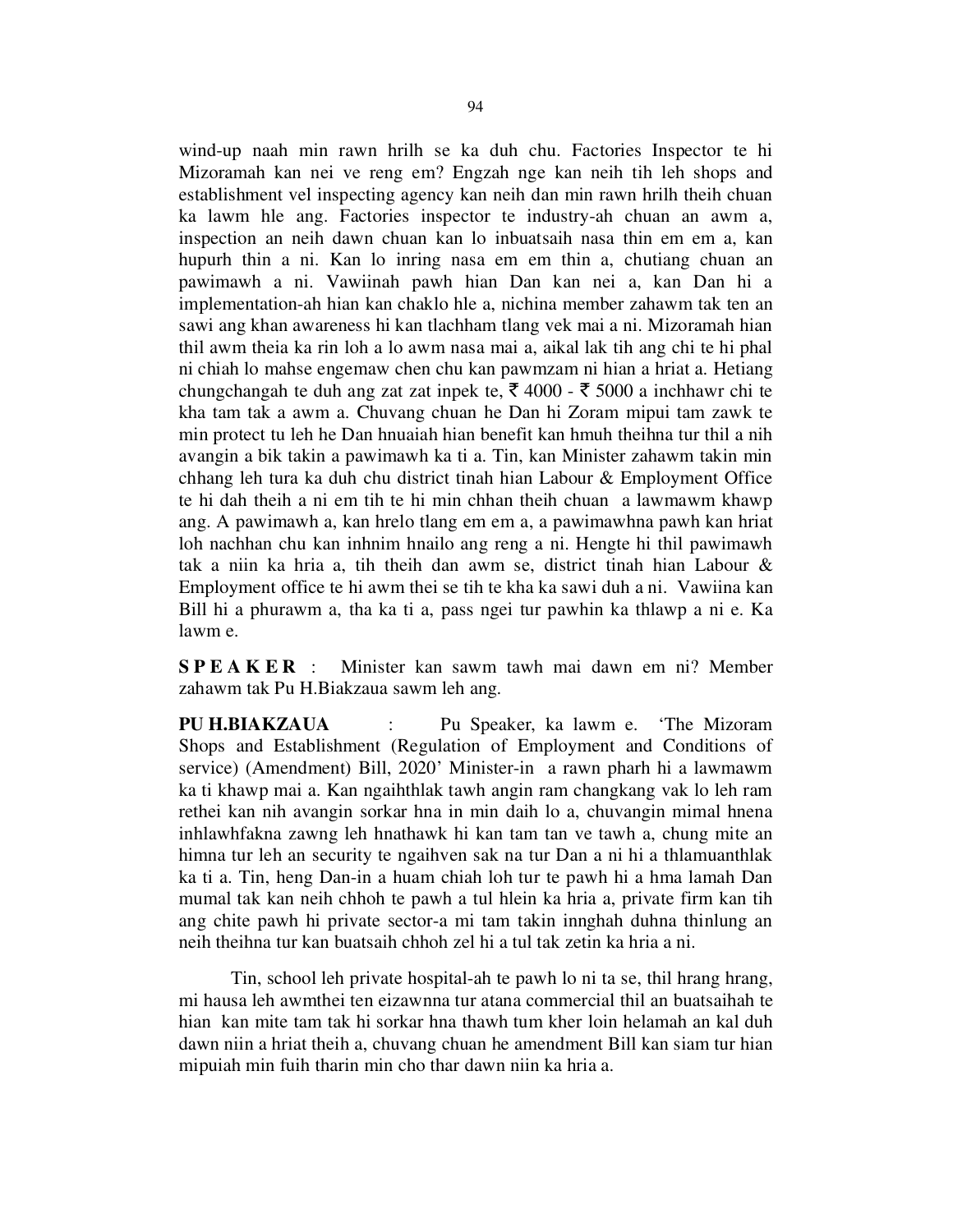Tin, objects and reason han en hian a lungawithlak hle pawhin ka hria a, hnathawktute himna tur leh hnathawktu tam zawkin tui taka an hnathawhna apiangah professional anga an awm theihna tur thil hei hian a keng tel dawn niin ka hria a. Chuvangin he Bill hi a tha thlawtin ka hria a Pu Speaker, pass chakawm tak ni pawhin ka hria a, chu chu ka sawi duh a ni e. Ka lawm e.

S P E A K E R : Sawi duh kan la awm em? Member zahawm tak Pu C.Lalmuanpuia sawm leh ang le.

PU C.LALMUANPUIA : Pu Speaker, ka lawm e. 'The Mizoram Shops and establishment, (Regulation of Employment and Conditions of service) (Amendment) Bill, 2020' hi han thlawpa tlema zawng han sawi ve hrim hrim ka duh a. Hetianga Dan mumal tak kan han nei chho zel tur leh kan hnathawktute leh labour te himna tur kawng a rawn inhawng chho hi a lawmawm hlein ka hria a. Tun Covid-19 hrileng karah pawh hian ka bialah phei chuan state danga hna thawk ten harsatna an tawk nghe nghe a, chungte pawh chu ka sawi chhuak duh a. Andaman and Nicobar Island-a ka bial mi hna thawk te pawh he hrileng vang hian he Danin a huam tho leh hengin a humhalh tho karah ban te an ni a, kan inbuaipui nawk nawk a, kan in-phone a, sorkar lam kan CS te thleng thlengin kan inhriattir a ni a. Vawiinah Mizoram ngeiah hetiang himna tur Dan mumal tak kan ruahman thei hi a ruahmantu kan department te, kan Minister leh Chief Minister zahawm tak te kaihhruai he sorkar hian mi nawlpui te hnathawh tur kawng ruahmanna fel tak a rawn chhawpchhuak hi vawiinah hian sawilo thei niin ka inhre lova, ka han sawi chhuak ve a ni.

 Nichin khan kan hotu thenkhat te, member zahawm tak tak te khan licensing regulation te pawh kha an rawn sawi chhuak a. Khang te pawh kha hriatpawlh theih tak te pawh a niin ka hria. Licensing regulation khan a tum nia ka hriat chu dawr hrim hrim registration tih kha a tum niin ka hria a. Mumal zawka khawpui chhunga dawr te inenkawlna tura ruahmanna a niin ka hria a. Hemi bik in a tum ni a ka hriat chu labour bik te himna tur leh an hamthatna tur kha a rawn ngaihtuah niin ka hria a.Hlawh chungchangah te pawh sorkar-in minimum rate pangngai kan nei a. Hemite pawh hi a theih hram chuan heng te hi an zawm chho niin ka hria a.

 Chuvang chuan he Dan hi mumal taka kan kalpui theih chuan kan hnathawktu te hian provident fund te pawh nakinah chuan an enjoy theiin ka ring a. Tunah hian a bul kan tan chauh a ni a. Heng amendment lo kal ah te pawh hian felfai zawk leh ruahmanna tha zawkin hmathlir thui tak min neih tir niin ka hria a.

 Dan hi siam a tul hlein ka hria a. He Dan-in a kaihhnawih ni miah lo han kai hram ka duh a. Rent control act te pawh hi kan mamawh hle mai tih vawiinah hian ka sawi lang talh duh a. He Dan tha tak hian thil dang te pawh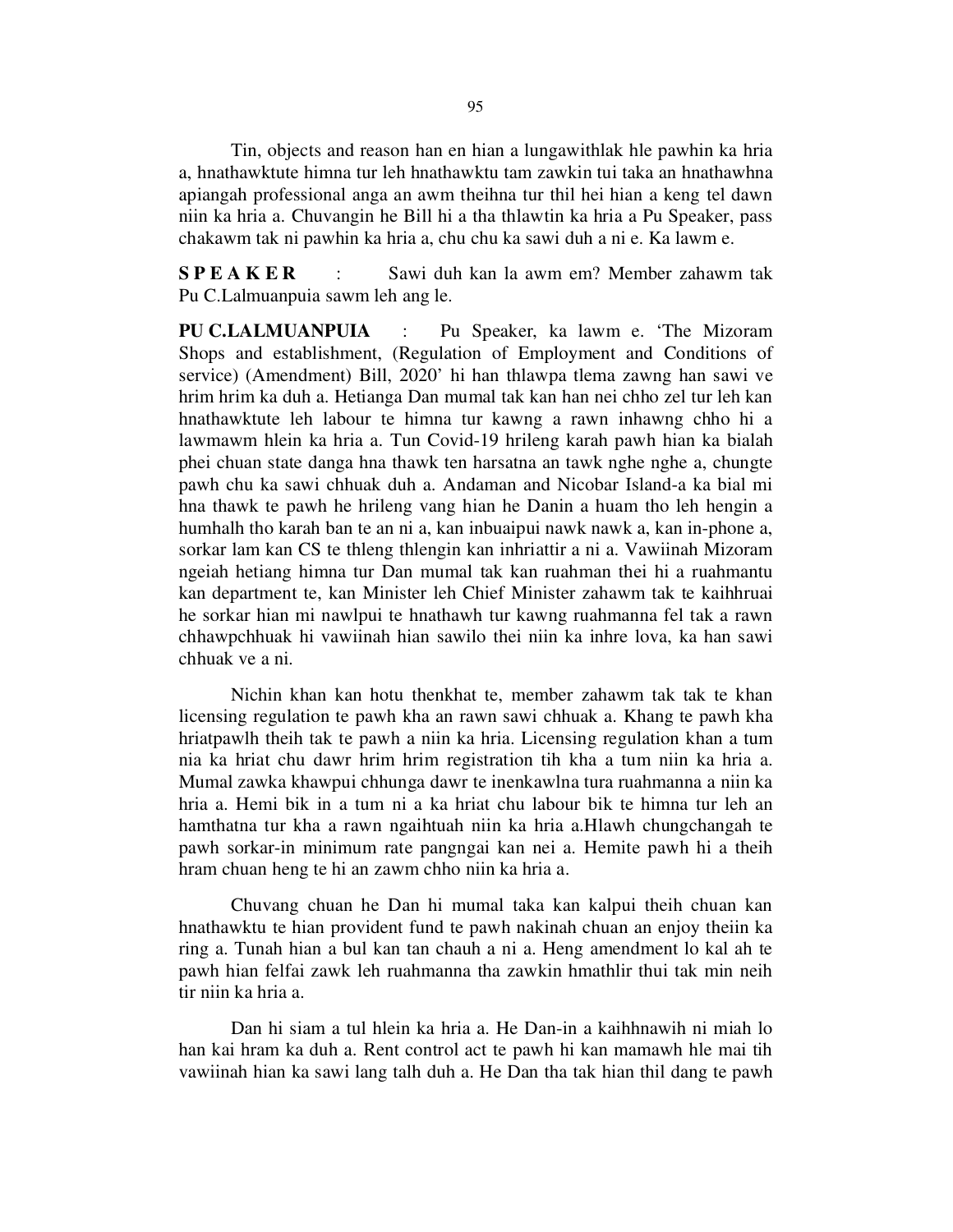a kaihhnawih zel niin ka ring a. Chuvangin he Dan tha tak hi thui tak sawi tur chu ka nei a, ka sawi tawh lo mai ang a. Ka thlawp a, pass ngei ni se ka duh tih ka han sawi ve a ni e, Pu Speaker. Ka lawm e.

S P E A K E R : Minister sawm tawh mai ang aw. Tunah chuan Bill neitu Minister zahawm tak Pu lalchhandama Ralte sawm ila. Rawn wind up se, House-ah pass rawn dil nghal bawk se, i lo sawm ang.

Pu LALCHHANDAMA RALTE, MINISTER : Pu Speaker, ka lawm e. Vawiinah hian "The Mizoram Shops and Establishments (Regulation of Employment and Conditions of Service) (Amendment) Bill, 2020" House ah kan sawihona boruak ngaihthlak a nuam hle mai a. I dinglam leh veilama thu te lungrual taka ram tana tha tur te, labour te tana hamthatna tur te kan han infinchhuahna tawngkam te; tin, tuna Bill-in a rawn ken chhung ami ah famkim tawk lo te a awm em tih ang chi han sawi belh te leh hriatfiah ngai kan han sawi belh te kha kan lo chhinchhiah a.

 Thenkhat te hi chu nakinah rules-a tarlan tur chi te pawh a awm ang a. Tin, tum khata Bill han siam te hian famkim tawk lo te pawh a awm thin a. Tuna kan han sawi takah te khan famkimlo a lo awm a nih pawhin remchangah amendment te pawh la tih theih hun a la awm zel ang a.

 Vawiina kan han pharh ho erawh hi chu min lawmpuina te a lawmawm ka ti a. Chutih rual chuan member thenkhat ten an sawi te kha han react tul awmin ka hria a.

 Tuna kan Bill bik hi chu opposition group leader zahawm tak Pu Duhoma rawn sawi AMC Licensing Regulations te nen hian a inkalh thei em tih lai kha chu AMC Licensing Regulations hi chu dawr hawn phalna lam kaihhnawih kha a ni a. Keini chu dawr hawn tawh saa thawktu an chhawrte hamthatna lam a ni. Dawr hawn phalna lam kha chu kan purview a ni lo a, inhnaih deuh si, thil tum hrang daih a ni tih kha a hmasain ka sawi duh a.

 Chu lo lehah chuan Er.Lalzirliana zawhna Factory Inspector te hi kan nei tawh em tih leh district hrang hranga a enzui dan turah hian eng nge ruahmanna kan neih tih kha ka han chhang ang a. Factory Inspector hi sorkar hian nikum lam khan kan nei ve tawh a. Factory Act hnuaiah hian factory 5 ngawt kan in registered ve tawh a ni Mizoram-ah hian. Chu chu central-in a duhthusam angin anmahni pawh inspecting procedure mumal tak nen en turin Inspector pawh kan nei tawh a ni.

 Tin, tuna Dan kan pass thar tur hi implement turin Inspector tur te pawh labour officer district hrang hrang ami te authorised order pawh siamsa 2010 bikah khan kan nei a. Hemi kan pass pawhin dan angin kan authority ten an lo umzui dawn a ni.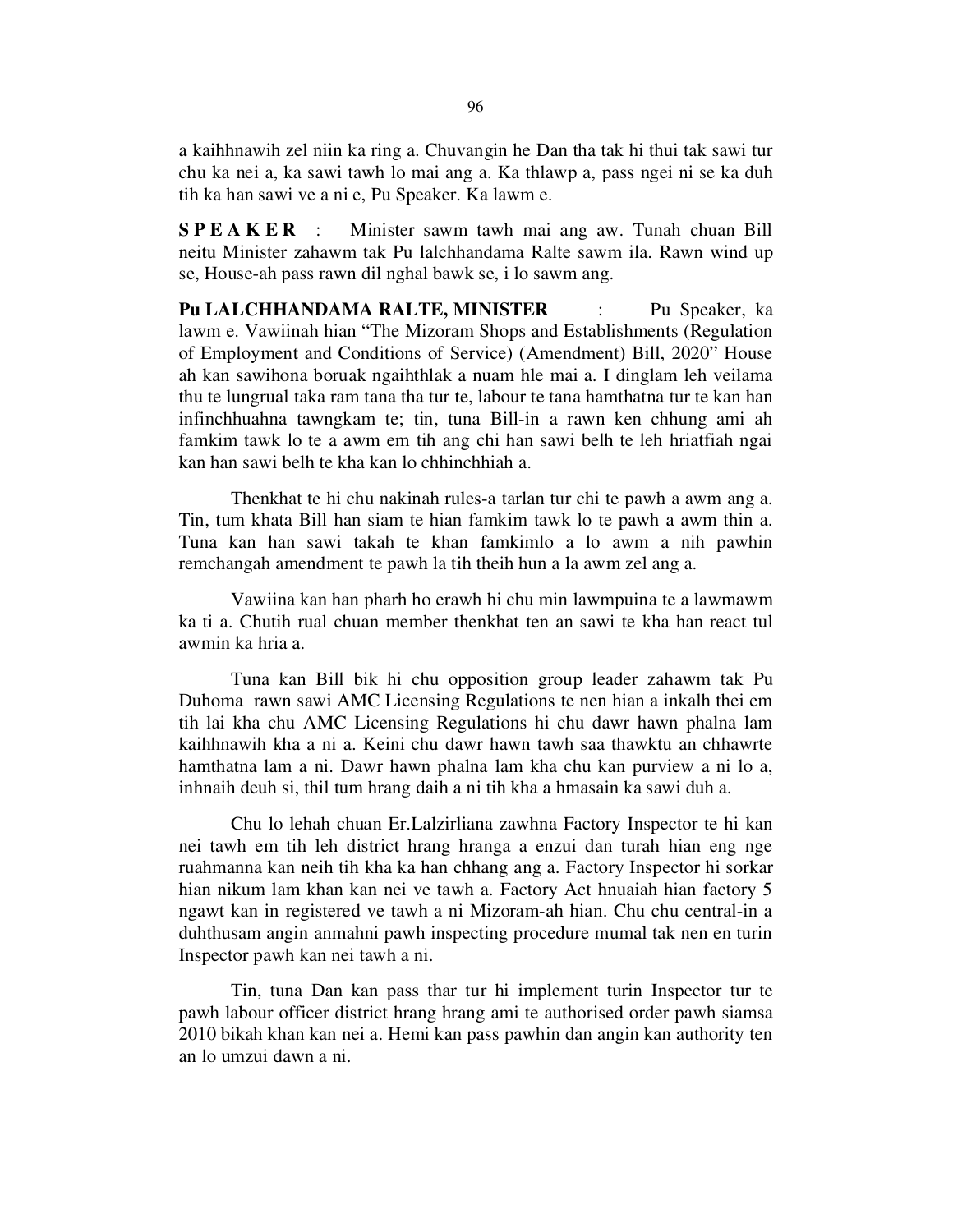Member zahawm tak Dr.Mathlanan a rawn sawi tel zing ami nau awmna/creche chungchang pawh kan Danah hian a rawn awm a. Amaherawhchu, he Dan han bihchian hian nau awmna siam thei tur chuan hnathawktu 100 tal chhawr thei tur a bakah hmeichhia 30 tal an thawk tur a ni tih kha a ni a. Chuvang chuan mi 5/6 naupawm chhawr tan khan nau awmna siamsak ngawt kha a theih chuang lo a, tlema hnathawhna hmun lian deuh a nih a ngai a ni.

 Tin, kan deputy CM zahawm tak hian vawiinah hian min tuipui em em a. Discussion-ah pawh a rawn sawi a, recess room ah pawh mi rawn zawt zui zel a, a lawm em em a ni. Chuta min zawh tel chu he kan Dan hian hospital lam thawktu te hi a huam em tih te kha min zawt a. Amaherawhchu, he kan Dan hmanah hian damlo inenkawlna hmuna thawktute, street hawkers te leh thlai leh sa zawrhna hmun te hi chu a huam lo a ni tih kha ka chhanna a ni a.

 Tin, tunlai ah private security firm kan tih ho te hi Mizoramah pawh engemaw zat kan nei ta a, tuna kan Danah chuan heng te hi a huam lo va. Anni hi chu Home Department concern hnuaiah a niin ka hria a, anni kha chu he Bill hian a huam lo a ni.

Er. H. LALZIRLIANA : Ka zawhna pakhat district headquarters-a office dah chungchang kha) District headquarters tinah hei hi hmantheih kan chak khawp mai a, chawhma lamah khan ka lo sawi a. Mizoram Shops and Establishments Act, 2010-a kan hman ah khan Aizawl Municipal Area te, Lunglei, Siaha leh Champhai kan ti a. Dan hi Mizoram pum huap tur chu ni tho mahse vawiinah hmanna bik office notification kan chhuahna chu kan department strength avangin nichina i zawhna pakhat ka chhanna tho Inspector te kha a taka hna thawka, a tul anga han hrema operate tur khan thawktu kan neih a ngai a. Tuna kan han sawi bik district-ah khan DLEO te leh Employment Officers kan neih theihna te an nih avangin kan function bik a ni. In rawt leh in duh ang khan he thil pawimawh tak hi Mizoram chhung district 11 te hi cover theiin kan hotuten Covid boruakte han ziawm se, kan ram sum leh pai dinhmunte han tha deuh sela. Employment Officer-te tam zawk han laka, chumi hnuaiah chuan kan mipuite, kan workers-te hamthatna tur hi a taka district zawng zawnga operate theih hi kan chak hle a. Hun remchang kan la neih ngei pawh ka beisei a ni.

 Tuna ka han sawi ang khan member-te thahnemngaihna kha a pawimawh ka ti khawp mai a. Mipuite hian heng Dan tha tak tak kan neih hi an hamthatna tur a ni, heng thil pawimawh tak tak hi an hre tawk lo. Awareness neih a tul hle mai tih memberten in rawn sawi kha ka thlawp khawp mai a. Nichinah kan chawlhlawk lai pawh khan kan department officer thenkhatte nen kan lo sawi a. Hei hi uar zawka kan kalpui, department ang pawhin awareness tam zawk kan neih a tul a. Chutih rual chuan department chang ni lo, keini helaia memberte hi platform nei tha kan ni a. Mipuite leh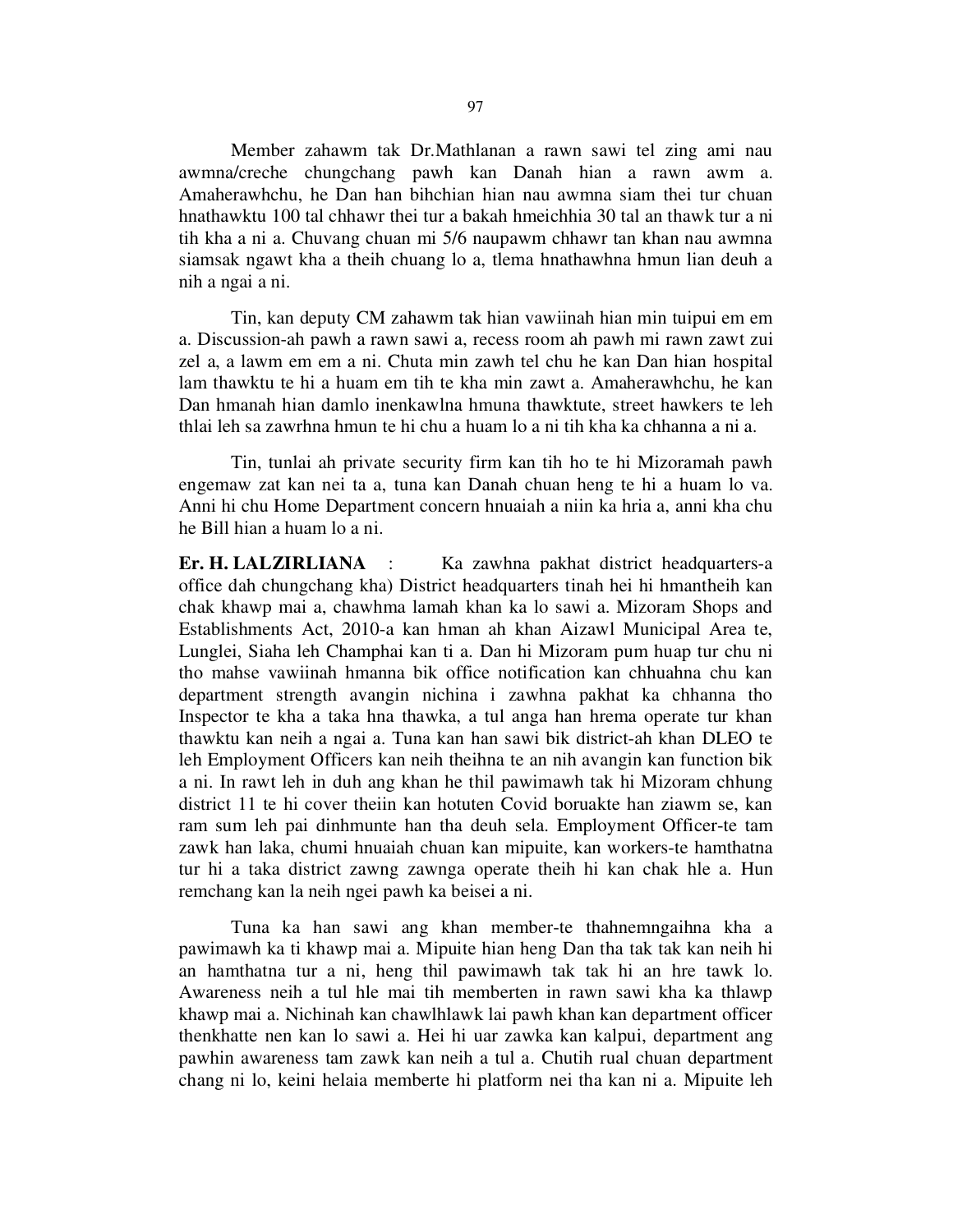kan workers-te hamthatna tur Mizoram Shops and Establishments (Amendment) Bill, 2020-in min pek ang te; hei chang ni loin, constructions workers welfare-in a cover-te; chu chang ni lo vin, hnathawktu hrang hrang hamthatna ang hi keini ho hian platform remchang kan neihah hian mipuite hnena kan zirtir uar hi a tul tak zet zetin ka hria a ni. Mizote hian kan dikna, kan chanvo tur pawh hi kan fight chhuak ngam mang lo va. Nihna ang tur pawh hi kan nihpui ngam lo fo thin. Chung zawng zawngah chuan mipuite hian an right an hriat theihna tur atan te, job security-te, facility tha te an neih theih nan keini hian kawng kan sahpui a tul a. Dan tha tak hi tangkai taka kan hman theih pawh ka duh a ni.

 Chu lo lehah chuan zawhna pakhat member zahawm tak Pu Duhoma khan a zawhbelh leh thahnemngaihna a sawi telah khan, he Dan hi kan han pass ang a, tute emaw chu in-register duh lo ta se engtin nge tih lai kha a awm thei ta a. Mizoram Shops and Establishments (Amendment) Bill, 2020 hi pass a nih a, gazette a nih hnuah, dan anga tul angte notification kan tihchhuah hnuah chuan mi 5 aia tam dawrkai mi panga aia tam chhawr nei hote register turin kan ti ang a. Chunga in register duh lo hi chu kan Dan Section 24-ah khan a inziak a. Cheng nuai hnih thleng chawitir theihna kha a awm a ni. Kan Dan hman hmasa, kan amend hma ami ah kha chuan khalai kha a inziak chiang tawk lovin a tam tawk lo va, tun ami ah kha chuan hremna, penalty pawh sang ek awkin a awm thei a ni.

 Tin, registration fee-hi an dawra chhawr, mihring chhawr an ngah dan azirin mi 5 atanga a chung lamah khan cheng za atanga cheng sangkhat vel emaw Registration Shops and Establishments (Amendment) Bill, 2020-in a hrut theih tur dawrkai hote registration fee pawh hi chutiang vel chu a ni tlangpui dawn a ni. Tukin zingah amendment section turte kan luhchilhin a tlangpui kan sawi tawh avangin Pu Speaker, khami chin kha memberte thahnemngaihnaa an rawn sawi ka han react theih tlangpuite a ni a.

 Sawi hmaih ka nei em ka hre lo a. Pu Speaker, he House zahawm tak hian 'The Mizoram Shops and Establishments (Regulations of Employment and Conditions of Service) (Amendment) Bill, 2020' hi min pass sak turin ka han dil e.

S P E A K E R : Minister zahawm takin sawifiah ngaite a rawn sawifiah a, a rawn wind up a, House-ah pass a rawn dil a. Kan buk ang a. 'The Mizoram Shops and Establishments (Regulations of Employment and Conditions of Service) (Amendment) Bill, 2020' chu House-ah pass remti apiangin "Remti" ti rawh u le (MEMBERS : Remti). Remtilo kan awm em? Kan awm chuan "Remtilo" ti ula. Kan awm lo va. 'The Mizoram Shops and Establishments (Regulations of Employment and Conditions of Service) (Amendment) Bill, 2020' chu House-in lungrual takin a pass ta a ni. (PU LALCHHANDAMA RALTE, MINISTER : Pu Speaker, Ka lawm e.)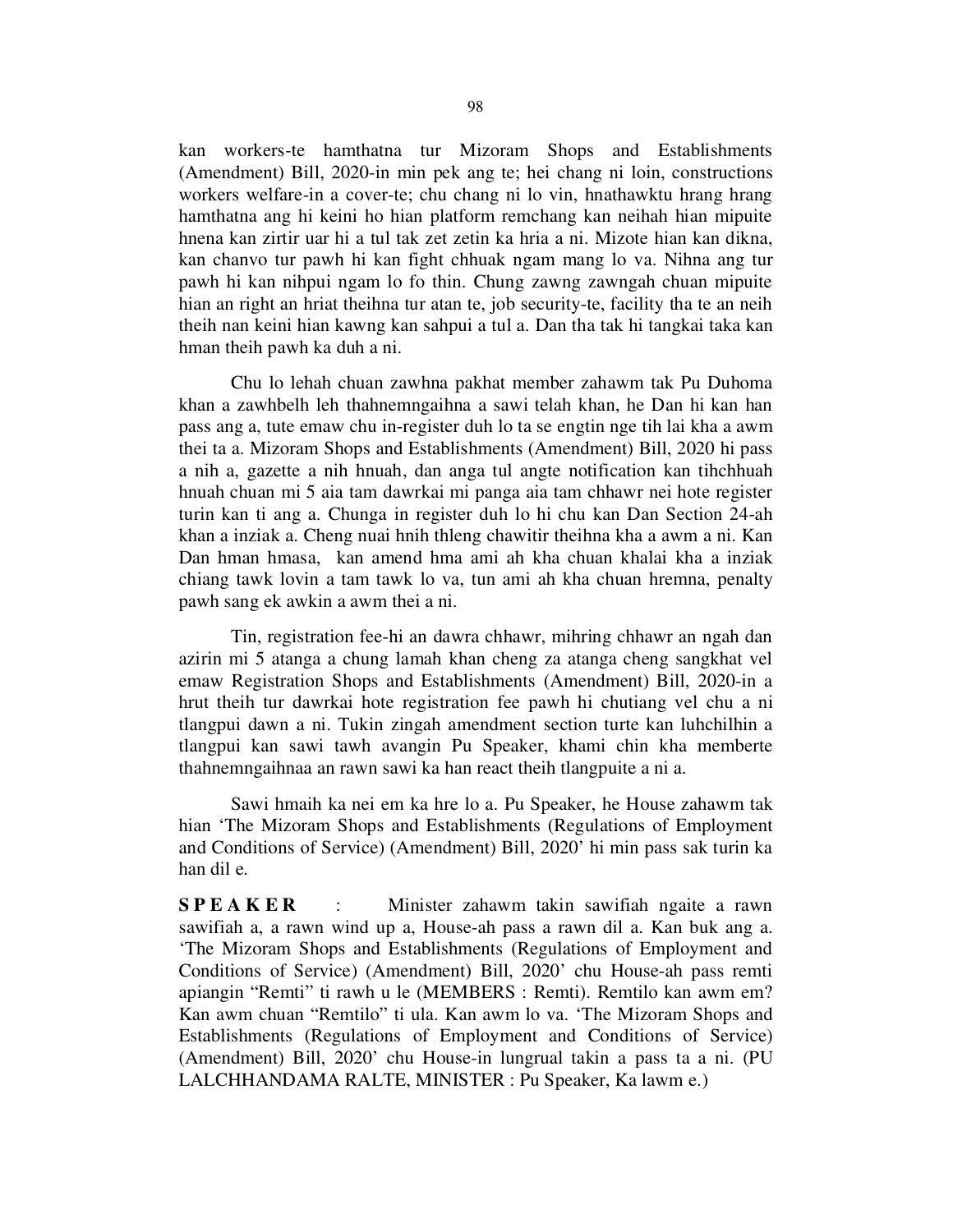Bill pakhat kan la nei a. A palinaah kan kal ang a. "The Mizoram State Sports Council (Amendment) Bill, 2020" chu Bill neitu Pu Robert Romawia Royte, Minister zahawm takin House-ah introduce phalna rawn dil se, i lo sawm ang u.

PU ROBERT ROMAWIA ROYTE, MINISTER : Pu Speaker, i phalna leh he House zahawm tak remtihnain "The Mizoram State Sports Council (Amendment) Bill, 2020" introduce ka rawn dil e.

S P E A K E R : Minister-in introduce a rawn dil a. Kan remti em? Kan remti a, Minister-in rawn introduce sela, sawiho turin rawn move nghal se, i lo sawm ang.

PU ROBERT ROMAWIA ROYTE, MINISTER : Pu Speaker, ka lawm e. Vawiina "The Mizoram State Sports Council (Amendment) Bill, 2020" kan rawn putluh hi thil lian tham leh a bill, a act awm sa, 2002-a "The Mizoram State Sports Council (Amendment) Act" lo awm sa leh tangkai taka hman chhoh mawlh mawlh reng rawn thlakthleng emaw, a then paih emaw lam zawnga amendment hi rawt a ni lo a.

 Kan rawn rawt hi chu "Mizoram State Sports Council Act, 2002" Section 11-na, phek sarihnaah hian sentence khat te mai "It shall act as technical authority for all kinds of designs of sports infrastructure" tih, sentence khat te mai han zeh luh hi he amendment kan rawn dil dan a ni tih ka han sawi hmasa duh a.

 Kan hriat angin Mizoram State Sports Council hi mahnia thuneihna nei, Act hmanga thuneihna neia exercise thei a ni a. Kum 2002 daih tawha kan hotu hmasaten Bill an lo siam hi a tha khawp mai a, kei pawhin theih ang angin ka zir chiang thin a. Tin, department pawhin uluk takin an zir chiang a. A referal department dang ti mai ang, hetiang act te thlak tura zir chiang ve tur leh comment-te pea an ngaihdante thawh ve tur department Law leh department dangte nen pawh file-a invawm mai lo deuhin meeting te pawh neih ho a ni a. Ngun taka ngaihtuahin tunlai khawvel thang chho zelah leh Zoramah pawh sports discipline hrang hrang tun hmaa a infrastructure kan la siam ngai vak lohte siam thar zel a ngaih chhohah hian Sports Council, Sports Department-in infrastructure development lamah chuan kutke bera a neih leh Mizoram pum ang pawhin Mizoram department hrang hrangte pawhin chutianga sorkar kal tawh zawng zawngah pawh an lo hman thin hi technical authority anga thuneihna a neihsa hi sang viau mah se, hei hi pek ve tha tihna a awm a. Chu chuan Sports & Youth Services Department-in Sports ministry mai ni lo, ministry hrang hranga proposal han submit nikhuaa a technical authority tute nge, chu mite chuan an sign em tih ang chi te, Sports Authority of India lamah in project chu thawn vek phawt a ngai a ni. Anni hi Govt. of India level-ah chuan technical authority an ni a, an tih ang thin kan pumpelh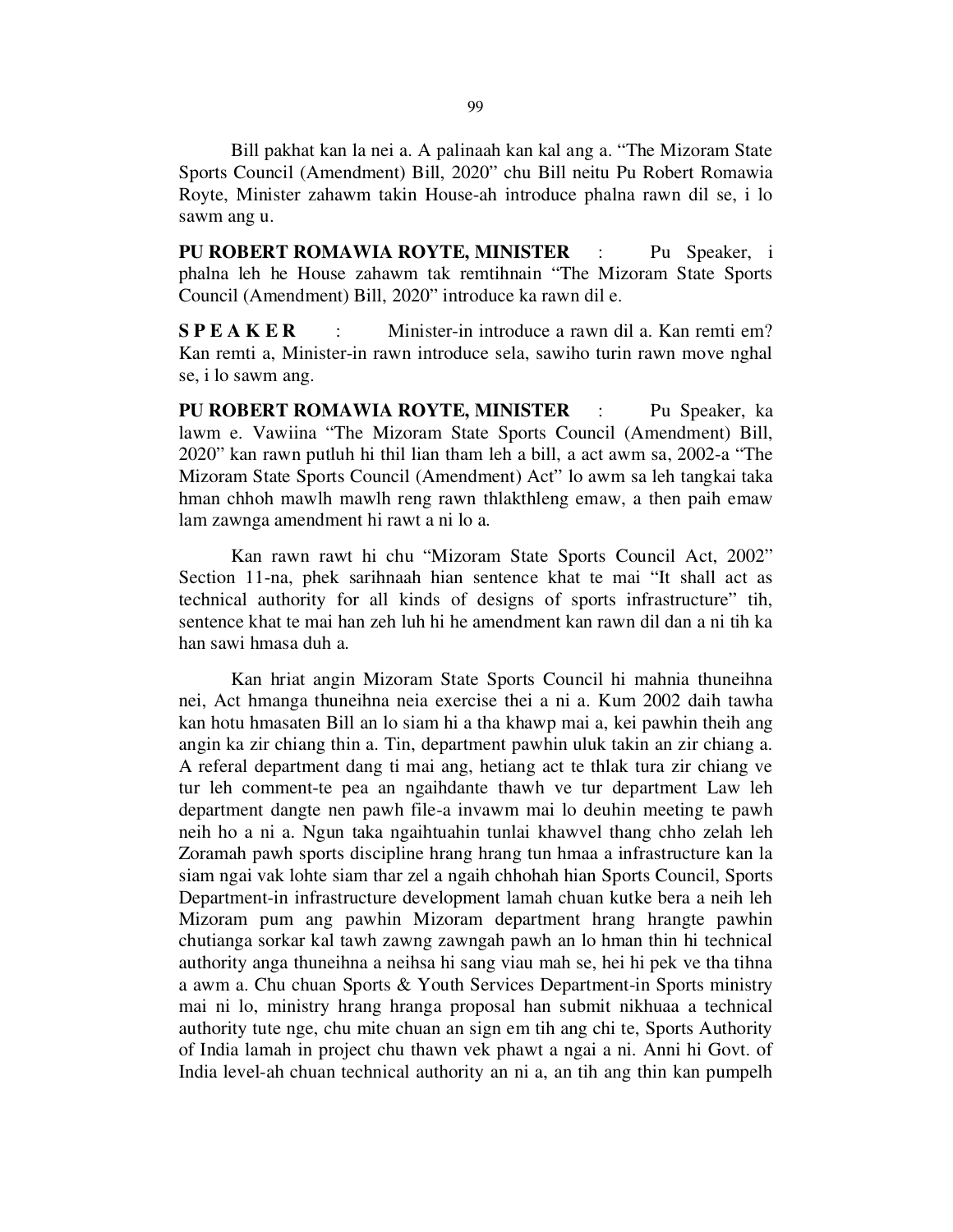mai theih thin tur ang chi, kan buai phahna tur ang chi te tihreh theihna turte pawh kha a ni a.

 Tin, kan hriat angin sports discipline kan la hriat ngai vak loh thlengin infrastructure siam ngai te siam tumin kan awm a. Hengah hian kan engineer neihsa ringawtte emaw, department lo awmsa te pawhin chulam chu kan tih chi a ni lo, kan thiam zawng pawh a ni chiah lo ve han tihte a awm a. Tin, SAI lamte nen India ram pum puia sports infrastructure-a technical authority-te nena han indawr nikhuaah pawh state level-a technical authority nihna neih ve loh chuan kan official lam pawh han khingbai deuh changte vawi tam tak an nei a. Chuvang chuan he House zahawm takah hian he Act tha tak kan hman laia sentence khat te mai, line khat han belh hian kan famkimlohna te, kan mamawh leh hmasawnna kawnga kan kal chhohnaa kan mamawh tak mai phuhrukin a awm thei dawn a, chu chu kan han rawt a ni. He Act-a amendment siam avang hian sport infrastructure atan technical authority anga lo function mek tawh department tumahin an nihna an hloh phah dawn lo a, lo supersede emaw, rawn replace emaw, he amendment hian department dang hnathawh chungchangah tihdanglam pakhatmah a nei dawn lo a. Amah leh amah thuneihna nei thei leh Mizoram sorkar hi Mizoram State Sports Council Act, 2002 anga Dante siam thaa thuneihna pawh pek belh emaw, lak thensak emaw, tihdanglam sak thei a nih angin department danga va inrawlhna lam ni lovin, he department leh he department-a kutke pawimawh ber Mizoram State Sports Council tihphuisui hi he Act in a tum a ni tih ka sawi duh bawk a.

 Tin, Mizoram Sport Policy, 2019 he House zahawm takah hian lay te pawh a ni tawh a. Chumi bawhzui chuan Mizoram sorkar chuan sports hi industry-ah te han puang chho a, tunhnaiah phei chuan private players, private firm-te, mimal ang pawhin futsal ground, basketball court-te leh badminton court te pawh court tha law law ang chite pawh private firm-in rawn siam tum zelte pawh a ni a, an la rawn siam zel turah pawh ngai ila. Chuvang chuan sorkar angchhung atang chauha sports infrastructure hi siam lova, private company-te, mimalte pawhin sports infrastructure-te an siam chhoh zel dawn avang hian regulate mumal hi a pawimawh lehzual tulh tulh a. Department chhungah pawh sport policy pawimawh tak leh lian tak te ang kengkawh tur hian keimahni hi kan in equipped a ngai a. He sentence khat te mai hian Mizoram sokar-in sport promotion atan sport infrastructure chungchanga hma a lakna atan hian nasa takin kori a tu dawn a. Chu chu he amendment kan rawn dil chhante zing ami a ni.

 Tin, sport infrastructure-ah kan hniam em em a, kan hriat angin nikum lawkah Mizoram State Games kan han organized a, infrastructure reng reng neih lohna discipline hi kan lo ngah mai a, chuvang chuan nasa taka tan a ngai a. MLA zahawm tak takte in bial tan thahnem in ngai vek a. Ka hnena rawtna lo thlen te, mamawh rawn thlen te pawh tam tak in awm a, heng zawng zawng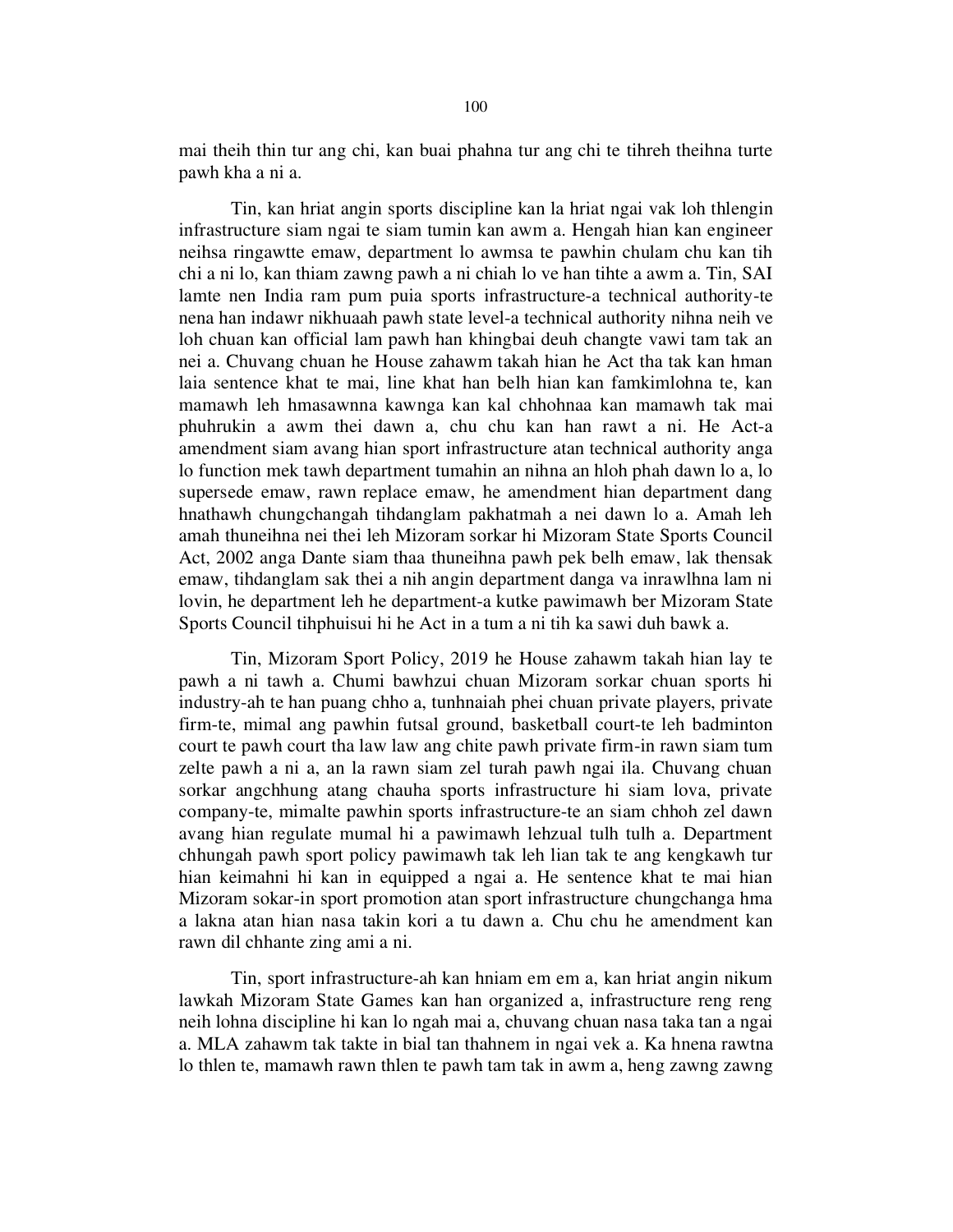kan tihhlawhtlin chhoh theihna tur hian kan Dan pawimawh tak, Dan tangkai tak, Dan tha tak kan neih laia belh zeuh ngai han belh hi a pawimawh a. Infrastructure lian zawk leh tam zawk siam tum in hma kan han la a, kan Chief Minister zahawm tak ruahmanna leh kaihhruainain, hengah pawh hian keimahni kan nihphung te, kan dan leh hraite central ministry lamahte leh Foreign Funding Agency thlengin kan thawn ve te a ngai a, kan upload-te a ngai a, rawn point out te an nei a. Chungah chuan kan insiamrem zung zung a ngai a.

 Sport policy kan lo nei hman hlauh hian nasa takin min chhan a, sports industries-te industry nihna kan lo pe hian nasa takin kan project beisei mekah pawh Mizoram talhfung a tichak a. Mizoram State Sports Council technical authority-a han dah chhoh lehna pawh hian nasa takin kan project buaipui mekah pawh hian kori a tu dawn a ni tihte pawh ka sawi duh a. Mihring chungchang pawh kan CM zahawm tak pawh hi ka sawipui tawh a, a pawisa hek zawng leh inla thar vak vak zawnga tih hi chu kan ram economy thlir hian thil harsa leh thil tih chiah pawh hian ka ngai lo a. Mahse engineer tha tak tak, Chief Engineer level-te, a aia chungte, a aia hnuai deuhte pawh Mizoram-ah mi eng emaw zat kan nei a, anni hian additional charge anga hlawh hranpa ngai belh chuang loa Sport Council-ah nihna an rawn kawp remchan theihna tur te pawh hi technical authority-a Mizoram State Sports Council dah hi a ni tihte ka sawi tel duh a ni.

 Tichuan, Pu Speaker, Dan tihdanglam buaih buaih thil a ni lo bawk a. Khati chin kha ka sawi theih ni mai sela, ka sawi nawn leh ang a, kan tih danglam duhna lai tak kha, Mizoram State Sports Council Act, 2002 section 11-a para 1, sentence 2 a awm a, sentence 2 inkarah hian 'it shall act as technical authority for all kinds of design of sports infrastructure' tih ziahluh belh mai hi kan amendment act-in a rawn rawt leh kan han dil chu a ni e. Ka lawm e.

**S P E A K E R** : Minister-in a rawn introduce a, a rawn move ta a. Sawihona kan nei ang a, minute engzat nge kan inpek leh ang? Tun tum chu 5 rate-ah kan kal deuh a ni maw? Member te 5 minutes kan inpe leh ang a, Opposition group leader-te kha chu kan pe tam leh deuh hlek ang a. Amendment a ni nain tun tum hi kan tui hlawm riau mai a, rin aiin kan thlur thlui hlawm a. Tunge sawi hmasa ang le? Member zahawm tak Pu Zodintluanga Ralte kan sawm e.

PU ZODINTLUANGA RALTE : Pu Speaker, ka lawm e. I sawi ang khan sawi tur tam vak a awm lo a, tuna amendment hi thil tih awm tak, thil tha tak a ni a. Amaherawhchu, heti teh tlawng maia kan tih chuan sorkar kalphung hi a tidanglam nasa dawn em a. Cabinet-ah hian an ngaihtuah chiang lo em ni chu aw ka ti deuh a, a chhan chu technical authority kan pe dawn rau rau a nih chuan Sport Council hi enhance zawk ta ila. Sorkar-in Dan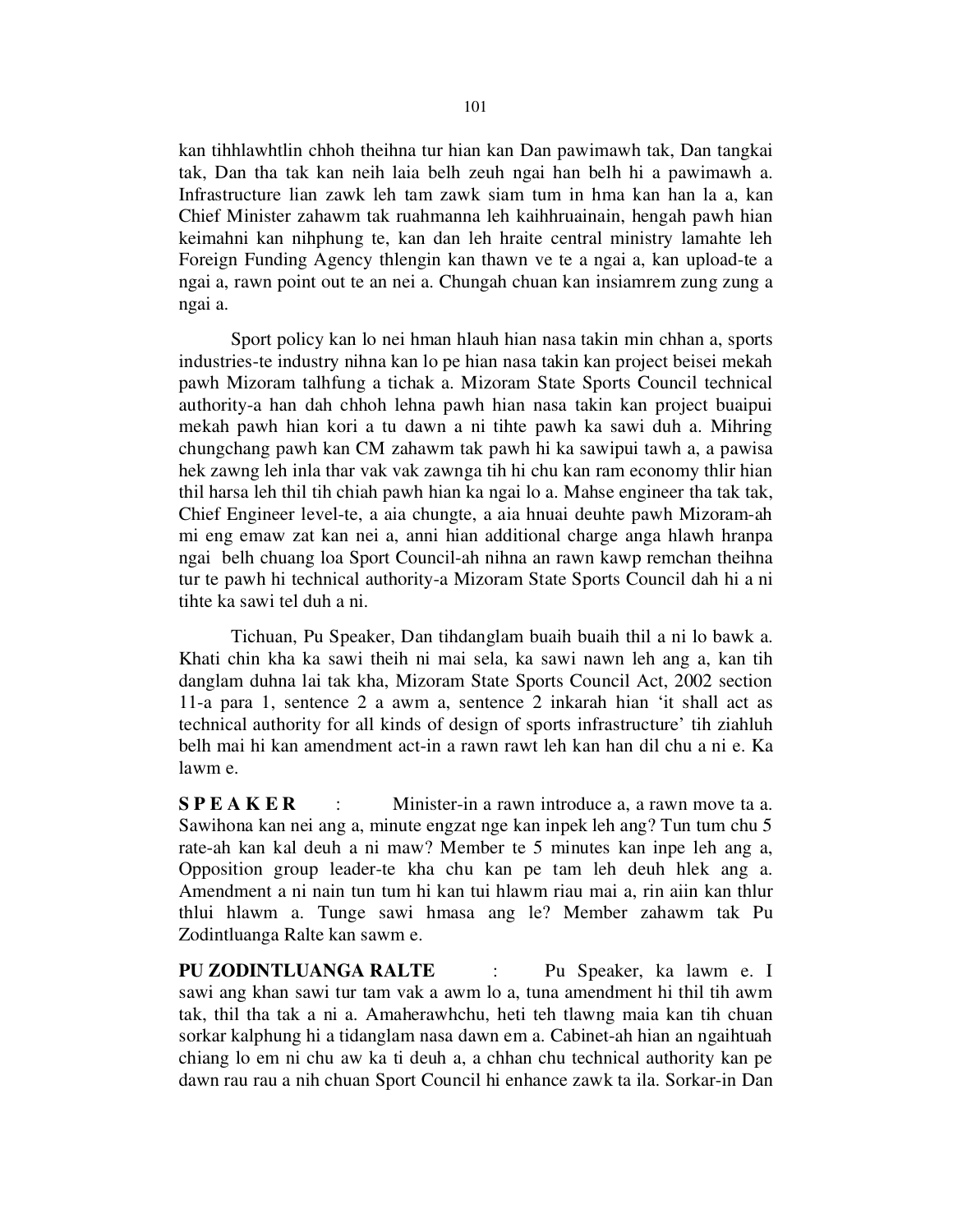kan neih sa, chumi level chuan chumi chu a tih theih tih ang khan Sport Council hi tichangtlung zawk ila. Kan project azirin SE nge, Chief Engineer thlenga tih a nih loh chuan Pu Speaker, General Financial Rules-in kan sorkar kalphung a lo sawi tawhte hi a sawi danglam vek dawn mai a.

 Entirnan, technical sanction pe theitu CPWD-in a rawn duan, an manual in an revise hnuhnung berah chuan AE hian nuai 6 chin a ni a, EE hian nuai 100 chin a ni a. Khatianga inkaihhnawih kha tam tak a awm mai a. Tuna kan nih ang rau rau ah hi chuan khami sanction theitu Sport Council hi kan enhanced si loh chuan tunah hian ka hriatsual loh chuan AE, EE level ang kha kan la ni rih mai a. Khamiina project lian tak tak, anmahnin an phak loh an sign-ah khan central lamah pawh nakinah zawhna kha a awm thei dawn. Chuvang chuan Pu Speaker, hei hi thil tha deuh pawh ni se hetianga ti tawp lo hian nakinah a Council hi kan ti duh a nih chuan upgrade zawk ta ila, a nih loh pawhin kan General Financial Rules-in kan sorkar kalphung, department hrang hrang kalphungte khatiang kha a nih loh chuan Council pakhat ringawta lo tihdanglam kha chuan department hrang hrang kha a rawn kaihhnawih chho dawn a. Entirnan, RD department-ah te pawh EE level kan nei a, chutiang chuan department hrang hrangah hemi Council nihna ai sang ang chi technical wing pawh nei tam tak kan awm a ni.

 Chutiang a nih chuan khami kha a rawn kang kai chho ve leh vek dawn a. Chuvang chuan Pu Speaker, hei hi chu nakinah uluk deuha ngaihtuaha Council hrim hrim pawh hi upgrade, a technical authority hi tisang zawk ta ila. Tuna AE hi SE level emaw, Chief Engineer level angah te emaw dah chhoh a nih loh chuan kan sorkar pawh ni lo CPWD pawhin a manual-a technical sanction pe thei chin a tih ang AE-in chuti zat, EE in chuti zat, CEin chuti zat an tih ang chi te kha a tibuai dawn a. Chuvang chuan Pu Speaker, hei hi ngaituah that leh ka rawn rawt a ni e.

S P E A K E R : Member zahawm tak Pu Lalduhoma i lo sawm ang.

PU LALDUHOMA : Pu Speaker, May ni 22-ah khan cabinet-in Sport Department hi industry-ah lo puang ta a. Hei hi sport policy leh industrial policy dung zuia kal kawp tura duan a nih ka ring a. Industry anga puan a lo nih takah chuan beiseina sang tak a lo awm ta a. Foreign funding te, Govt. of India atang te leh private company te pawhin kan ramah investment an rawn neih beiseina niin a lang a. Tin, overseas-ah te pawh pawisa puk te pawh a awlsam phah ang tih te kha a awmin ka hria a. Institutional lending-ah te pawh harsatna kan nei tlem ang a, sum te pawh kan hmu tam ang a, sum te pawh kan hailut tam thei ang a, tax free bond te, tax concession thlengin industry-a puan a lo nih takah chuan he department hian hlawkna a tel chho thei ang tihna niin a lang a.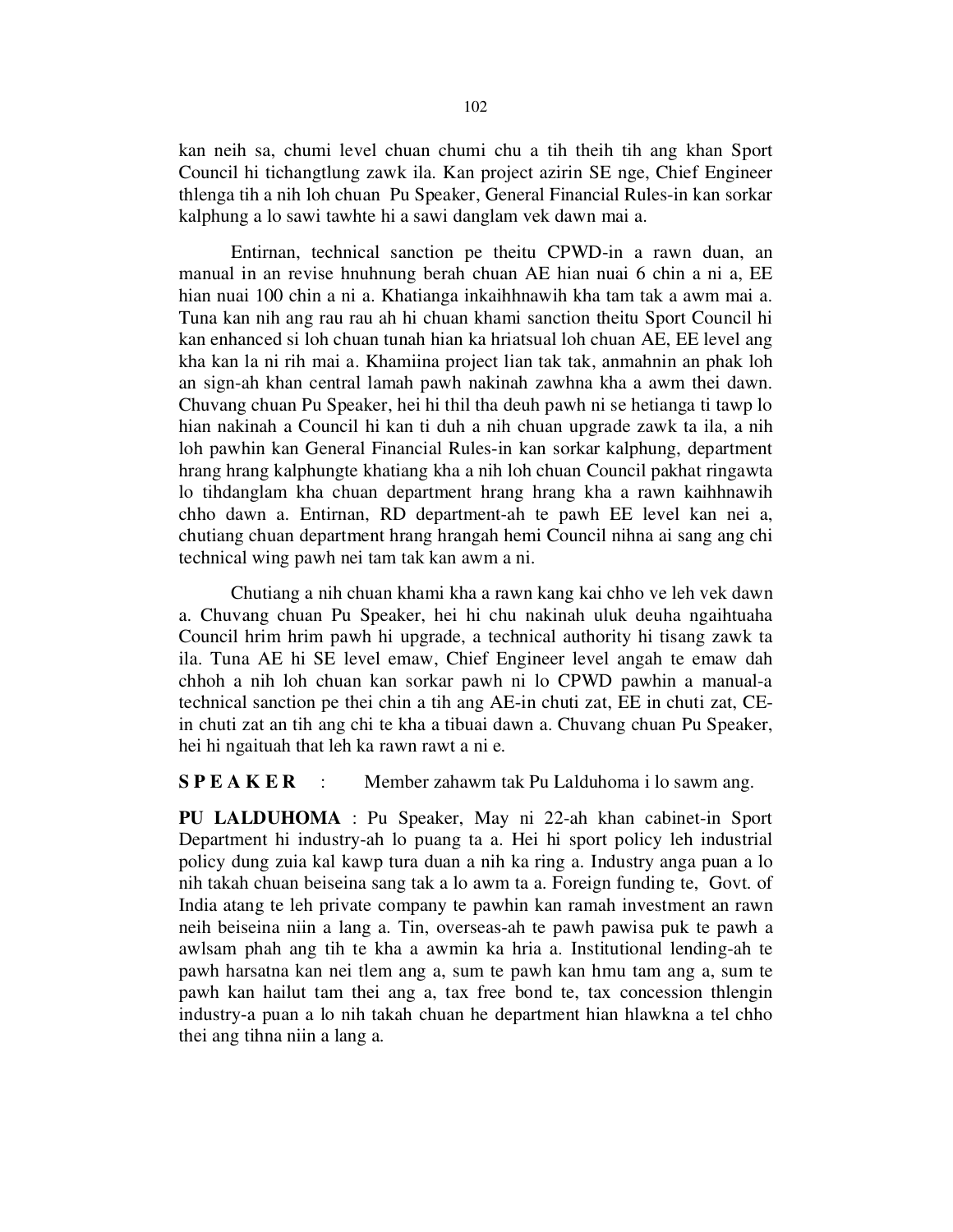Tichuan, a changtu Minister zahawm tak, rawn sawi ang khan, 'sentence khat lek a ni e', 'zuk belh zeuh' a tih kha, 'zeuh' a niloin ka hria a, 'zeuh' hi 'zoh' ah a chang chhoin ka ring a. Tun kan ministry-ah hi chuan Sport department hi kan fachuam ni te pawhin a lang a, kan duat chho hlein a lang a, ka lawmpui a. Nakin deuhah chuan EE kan mahmawh, CE kan mahmawh an la rawn ti zel lo ang tih chu sawi a har hlein ka hria a. Chutiang tak chuan tunah hian Covid 19 hripui karah he department hian duat a hlawh a, SEDP-ah te pawh a chang tam ber, a sawk hek hnem ber an ni chho zelin a lang a. Kawng leh lamah chuan revenue engzah nge an chhun kan tih thung chuan budget-a a lan danah chuan kum khatah cheng 1000 he department hian a chhunglut a, revenue-ah chuan a thawh hlawklo ber an ni a. Chuti chunga heti taka kan duat hi lawmawm ka tih pui tho a. Tin, kan tunlai hripui karah MZU mithiamte pawhin sawihona an neihah khan, kan priority te pawh hi set thar a ngai tawh a, hripui avanga sum kan hman tamna tur department te pawh hi thlanchhuah deuha, target bik neiha, kan ip deuhna tur leh kan insum deuhna tur te pawh hi a awm ta a ni e an tih zingah khan, insum ngai tur department-a kan ngaih zingah Sports Department hi a tel ve a. Amaherawhchu thalaite zinga sports sawihnawm hi a tlangtla lo khawp mai a, kan sawihnawm pawh a ni chuang lova. Mahse kan tunlai dinhmun nena han ngaihtuah hian nimin lama member zahawm tak Pu C. Lalsawivunga zawhna chhanna te kha han en ila, restricted tender pawhin hna lian pui pui nuai 500 man hna 13 lai tun hnaiah an lo pe thei a. He department hi a ropui khawp mai a. Central lam kan thlir chuan Union Finance Minister-in tun financial year tawp hma chuan budget-a kan sum lo dah zawng zawng kha engmah khawihloh tur a ni a han ti tawp mai kha a ni a. Department of expenditure-in a remtihte chauh lo chu sanction loh tur a ni tih a ni a. Tin, Prime Minister-in special package chi 2 a puante chiah hi kalpui rih tur a ni tiin department tam tak an inhrek a, an public sector undertakings lian pui pui LIC leh thil dang te pawh hralh an tum mek a. Chutiang khawpa central lam pawh an inhrek laiin helaiah erawh chuan contract hnate kan inpe a, SEDP te pawh he department bik tan hian renlo takin, phal takin kan pe mawlh mawlh niin a lang a. Chuvang chuan ka lawmpui a, he Bill pawh hi pass sak ila, sumdawng department-ah kan siam dawn a ni a. Tun atang chuan technical authority an nei tawh dawn a, department ropui tak ni dawnin ka hria a. Chuvangin he amendment hi ka thlawp e.

SPEAKER : Member zahawm tak Dr.ZR Thiamsanga sawm leh ang.

Dr. Z.R. THIAMSANGA : Pu Speaker, "The Mizoram State Sports Council Amendment Bill, 2020" vawiina kan Minister zahawm takin a rawn pulut hi ka han enchiang a. A word pawh hi a tlem khawp mai a, word 14 chiah a ni a. Amaherawhchu hei hian Mizorama sports discipline hrang hrangah awmze ril tak, thui tak a nei dawn in a lang a, a lawmawm ka ti hle a.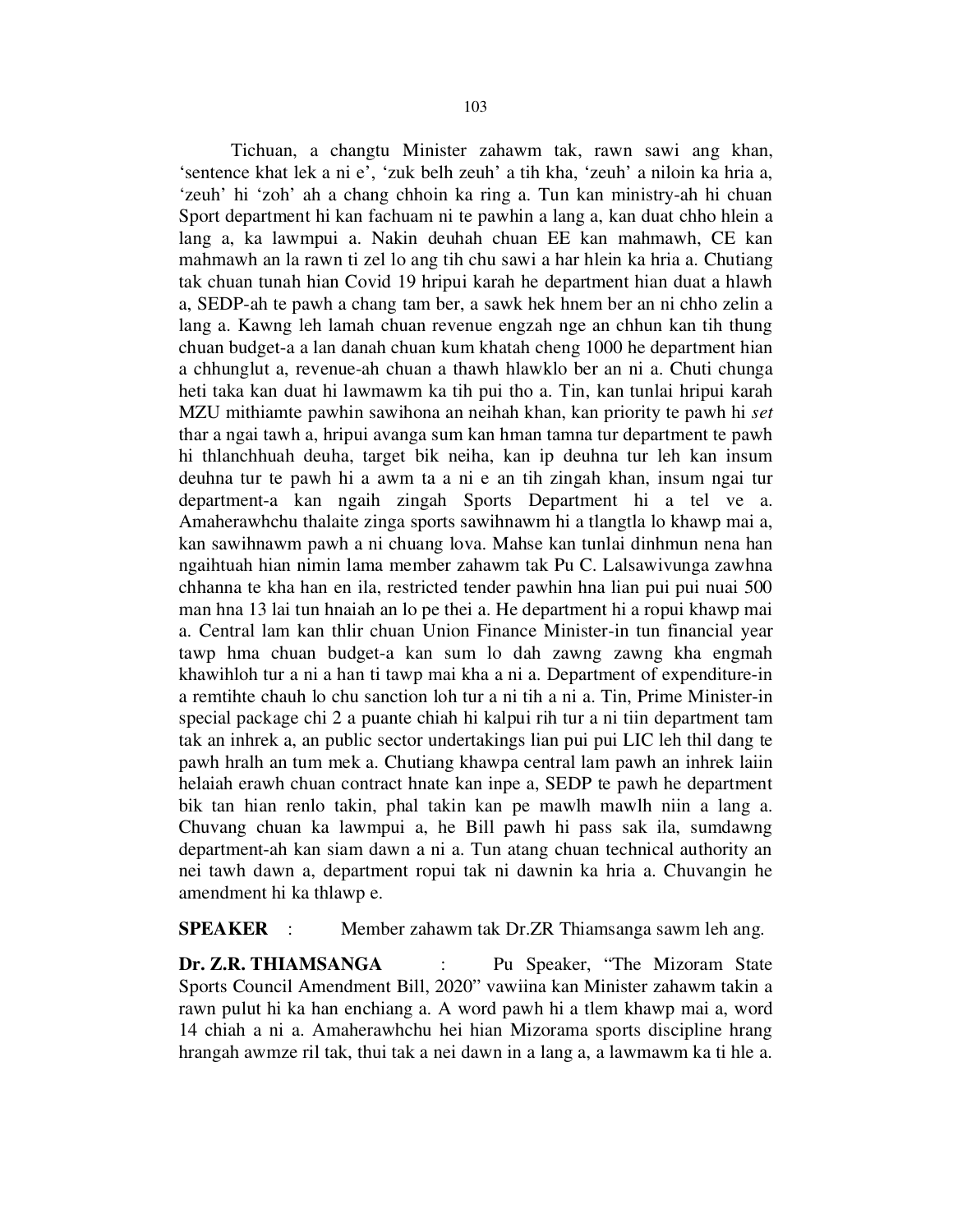Vawiinah hian thalaite sports ngaina mi leh kan Mizo thalaite lo ngaithla pha hi chuan kut an ben dur dur ka ring a ni. A lawmawm hlein ka hria.

 Mizoramah States Games kan han nei a, tunhmaa kan tih zen zen loh kan neih atang kha chuan kan thalaite leh kan Mizo rilruah hian sports chi hrang hrangah kan intuaithar a, kan piangthar chho, a lawmawm khawpin ka hria a. Tunah pawh hian, tun hunah Covid 19 a leng a, sum leh paiah chuti kan ti a ni maithei, amaherawhchu tun hun mai hi a ni lo va, tun atanga kum 100 hi Pu Speaker, kan ngaihtuah a ngai a ni lawm ni ka ti a ni. Kan hriat angin football-ah Jeje-a chu India ramah Mizote min ti hmingthangtu a ni a. Tun hun remchang hi ka han la ang a Pu Speaker, i remtihnain. Nula Lalremsiami kan hria a, Kolasib nula; FRH 'Rising star of the year' khawvel puma a han ni thei hi a chhuanawm khawp mai. Hei hi, Inernational Hockey Federation a ni a. Hengte hian Mizote India-ah mai ni lovin, khawvelah min tarchhuakin min chawimawi a ni. Tin, mipa ah pawh Jeremy Lalrinnunga kan hria a, Aizawl Sports Complex ami hi. Ani hi tunah hian youth olympic champion hmasa ber India-ah chuan a ni a. Chu mai bakah ama weight category-ah weight lifting-ah hian Asia-a champion a ni bawk a. Tunah hian Summer Olympic Tokyo-a awm turah India aiawhin a chhuak dawn a ni. Hengte te hi anmahni mimal thiamna/theihna chu a ni. Amaherawhchu a chhan tak chu kan Chief Minister zahawm tak leh kan Sports Minister chak tak hmalakna avangin anni pawh hi, anmahni promote-na turin, tunah hian Nula Lalremsiami kha nuai 20 an pe a. Tunah hian Jeremy Lalrinnunga hi nuai 15-in an pui a. Mizote tihmingthatu an ni a, a lawmawm khawp mai.

 Chutiang chuan discipline hrang hrangah pawh hian Mizote hi kan la chhuak dawn. Chu chu anmahni mimal mai ni lovin Mizoram tan pawh sum tam tak lachhuaktu an la ni dawn a ni, kan thalaite hi. Chuvangin thalaite tan kawl a eng tan dawn a ni.

 Tichuan words 14 leka Act awm sa han amend tur hi tha ka ti a. Technical authority a awmloh chuan tupawhin hockey field an rawn duh ang, football ground an rawn ti duh ang, Auditorium pawh an rawn ti duh ang, Futsal te kan ti ang. Amaherawhchu tunah hian village level mai a ni lo a, district level a ni lo a, state level mai pawh a ni lo a, international level pawh ni loin international level anga engkim hi standard kan neih a ngai tawh a ni.

 Example tawi te ka sawi ang a, Pu Speaker, tawi te ka dil belh ang che. Champhaiah kan minister zahawm tak Pu T.J. Lalnuntluanga bialah khian Sports Auditorium tha tak, nuai tam tak senga sak kan nei a, sorkar hmasaah khan, a tha khawp mai a. Amaherawhchu tunah khian tlanna tura a track te pawh a lo tawi ta lutuk a, a field pawh khi international standard pawh a ni lo a. Chuvangin ka hriat sual loh chuan Mizoram Athletic Association pawh khan hman an tum a, an han hmang chho ta a. Intlansiakah te khan international world record khum te kha an rawn awm ta mai a ni. A dik ta lo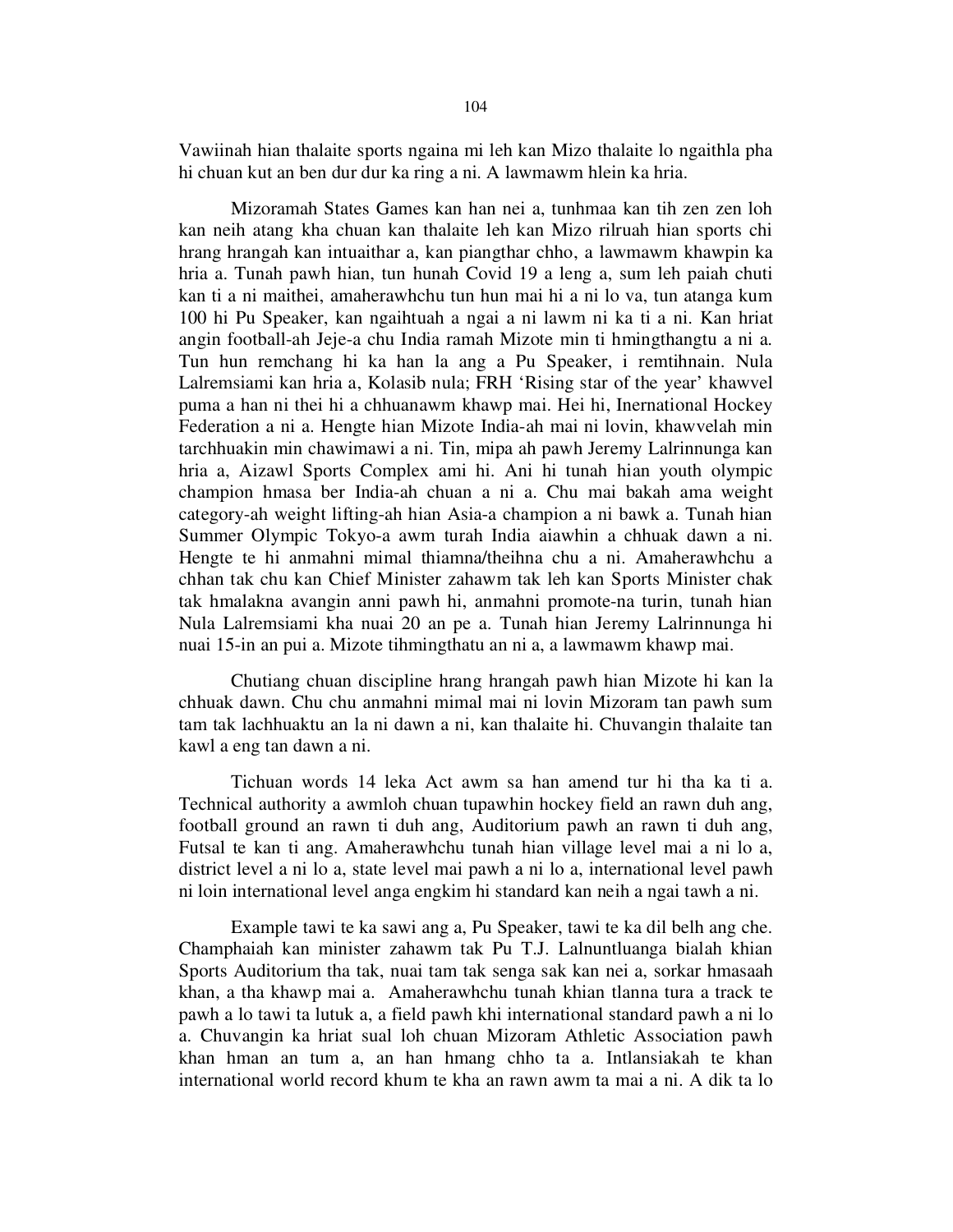em em mai a ni. Chuvang chuan, a design a ngai a, a structure tha a ngai a, engkim a dik a ngai a ni. A field neih mai kha a ni lo. A piahah hian thil tam tak a chung san zawng te, engkim mai kha tih tur a awm a. Chuvang chuan Sports Council hnuaia technical authority kan nei tur hi a lawmawm ka ti a. He Bill hi pass turin ka thlawp a ni e. Ka lawm e.

## SPEAKER : Member zahawm tak Pu B.D. Chakma kan sawm e.

PU B.D.CHAKMA : Pu Speaker, ka lawm e. "The Mizoram" State Sports Council (Amendment) Bill, 2020" hi a tha ka ti a. Amendment-ah nichina member zahawm tak Dr. Thiamsanga'n a sawi angin sentence te tak te a ni a. Mahse vawiina kan pass chuan Sports Council-in thuneihna sang tak a nei dawn a. District Council aiawhin sawi tur tlem ka nei a. Tun thlengin Mizoram Autonomous District Council 3 a awm a. Mahse state hnuaiah hian tun thlengin sports-ah thuneihna an la nei lo a. Ka proposal pakhat chu District Sports Promotion Officer pakhat hi Lai, Mara, Chakma ADC-ah a awm thin a. Anmahni hi ex-officio member-ah dah thei se tih ka ngen duh a. Chutih rual chuan amended form kan neih chuan thuneihna sang tak kan nei chungin District Council a bik takin CADC hi sports lamah hma kan sawn thei miah lo a. Mara, Lai Autonomous Council te chuan football field nalh tak, changkang tak an nei a. CADC-ah Chawngte football ground chu Pu Speaker, nang pawh vawi tam tak Chawngte-ah i kal tawh a. Chawngte football field hi kan develop theih chuan a tha viau dawnin a lang a. Technical power nei chungin (amended bill hi vawiinah kan pass dawn tho tho in a lang a). Dan tharah, a hmasa berah Chawngte 'C' football ground hi khawngaih takin artificial grass leh stadium a theih ang anga min sak sak turin Sports Minister chak tak hnenah ka ngen duh a.

 Tin, football bakah ADC-ah hian boxing-ah pawh dik takin Chakma Autonomous District Council chu hma kan sawn hle a ni. SAI (Sports Authority of India) hnuaiah hostel chu a awm in ka hria a Aizawlah. Chutah chuan Chakma tlangval pakhat class XI or XII zirlai a ni a, light boxing-ah state-ah pawh Champion-ah a hming hi a lang tawh niin a lang a. A hming chu Monurshu a ni a, a pa hi driver ringawt a ni a, an in sengso nasa a, an tuar nasa lutuk, an duh angin hma an sawn thei lo a. Engpawh ni se, tum tum chu SAI hnuaiah, an enkawlna hnuaiah hma a sawn leh tawhin ka hria a. Chu mai bakah, kan bial Chawngte 'C' bul lawkah Bagan Para atangin nula pakhat Gita, Chakma a awm a. District sports boxing-ah champion a lo ni tawh a. Mahse thurawn petu tak tak an awm loh avangin district level-ah a tawp a. Tunah hian pasal a nei tawh nge nei lo pawh kan hre lo a. Mahse, khatiang khan proper guide leh instruction kan pek theih loh avangin hma kan sawn thei miah lo a. Chuvangin, a tawp ber atan District Council pathum tan District Sports Office, Promotion Officer tal chu ex-officio member-ah min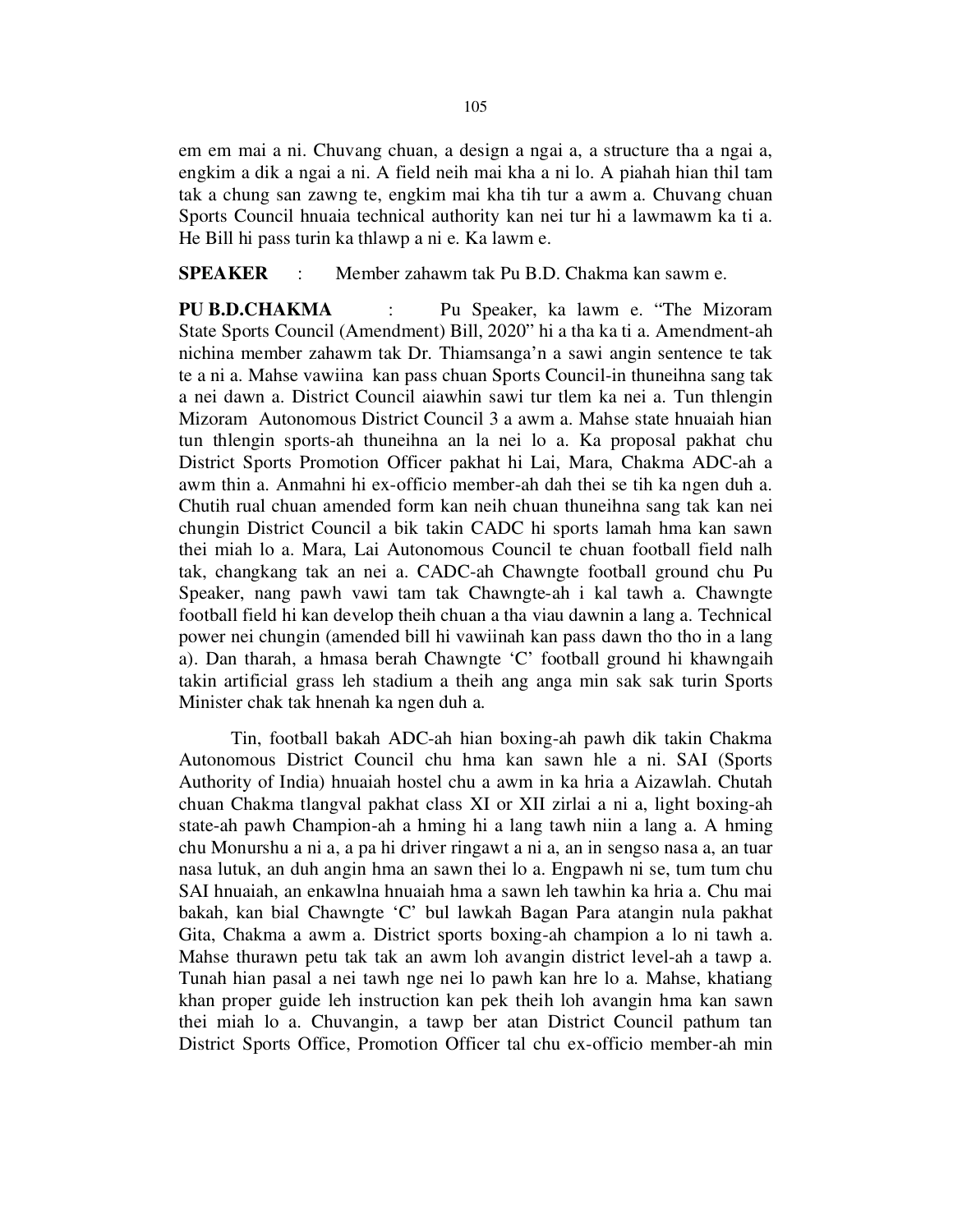dah turin ka ngen duh a. He Bill hi ka thlawp in ka support e, Pu Speaker, ka lawm e.

SPEAKER : Member zahawm tak Pu H. Biakzauva sawm ila, chumi zawhah Pu Rindika Ralte.

PU H. BIAKZAUVA : Pu Speaker, ka lawm e. "The Mizoram State Sports Council (Amendment) Bill, 2020" a lo lut hi lawmawm ka ti khawp mai a. Tin, amendment tur lai hi thil pawimawh bik tak niin ka hre bawk a. A changtu Minister hian tih dan phung tur pawh a hria a, amendment bill hi tha ka ti khawp mai. Nichina ka hmaa member zahawm tak Pu B.D.Chakma sawi kha ka rawn thlawp ang reng khawp mai a. Saw lam saw a tlangpui thu in ADC pathum area-ah hian sports lama kal thui tak tak Lai-ah te, Mara-ah te, Chakma-ah te pawh an awm a. Mahse hmunhma neih that tawk loh avangin an nih tur ang ni thei lo hi an tam niin a lang a. Pu Speaker, Bill ka sawi hma hian thil lawmawm deuh mai kan Sports Minister hmalaknain Lawngtlai-ah Lawngtlai Residential Sports School pawh din tum a ni a. A tha hle dawnin ka hria a.

PU H.BIAKZAUVA : Chutiang chuan hmalakna hrang hrang kan han nei chho ta hi a vanneihthlak dawn hlein ka hria a. Hei hian kan thalaite tunah Mizoram chu HIV AIDS-ah kan sang em em mai a, India ramah pakhatna kan ni a, kan mangang ru a, Covid – 19 hrileng ai mah hian he HIV natna hian min la run hneh zawk ang, tih turin ngaihtuahna tam tak a kal mek a ni. Chuvangin thalai te ruihlo lakah te kan ven him theihna turin counseling leh awareness kan pek hi a that rualin, sports lamah a tam thei ang ber kan hnuh luh hi helama kan venhim theihna tur kawng pawh niin a lang a. Chuvangin vawiina he Amendment Bill lo lut hi thalaite hian a nihna anga a hlutna hi chiang takin hria se an lawm hlein ka ring nghe nghe a. Kan hriat angin central sorkar-ah chuan Sports Authority fel tak a awm ta a, SAI an awm a, engkim an ruahman a, an ti a. State-ah hian MSSC kan tih Mizoram State Sports Council hian thil zawng zawng tih theih loh chin a lo nei ta a. SAI lam hotute leh mithiam te rawn tur leh ruai turin harsatna tam tak a awm bawk thin a. Chutiang a nih avang chuan kan ramah hian kan football ground te leh badminton kan khelhnate pawh hi a ni ang chu, lawn tennis te pawh kan han ti tan a, volleyball leh basket ball te leh futsal kan tih ang te pawh hi uar chhoh zel tur a ni ta a. Chutiang hmunhma remchang awm thei ang chi te, department hrang hrang atangin hma an lo la thei vek mai a. UD & PA atang te leh RD atang te pawhin a ni thei ang. Department hrang hranga sum awmna atangin thingtlangah a mamawhtute hnenah an pe mai thin a, an han siam a, tha tak leh fel tak anga lang, mahse a measurement te a nih tur ang ni thei si lo. Running track te pawh nichinah kan ngaithla tawh a, a lo tling hauhlo mai a. Tin, volleyball court khulai Ramhlun lam ami phei khu chu thu ka hriat danin a lian lutuk an ti a, a pangngai aiin a lo lian nge maw ni, chiang tak phei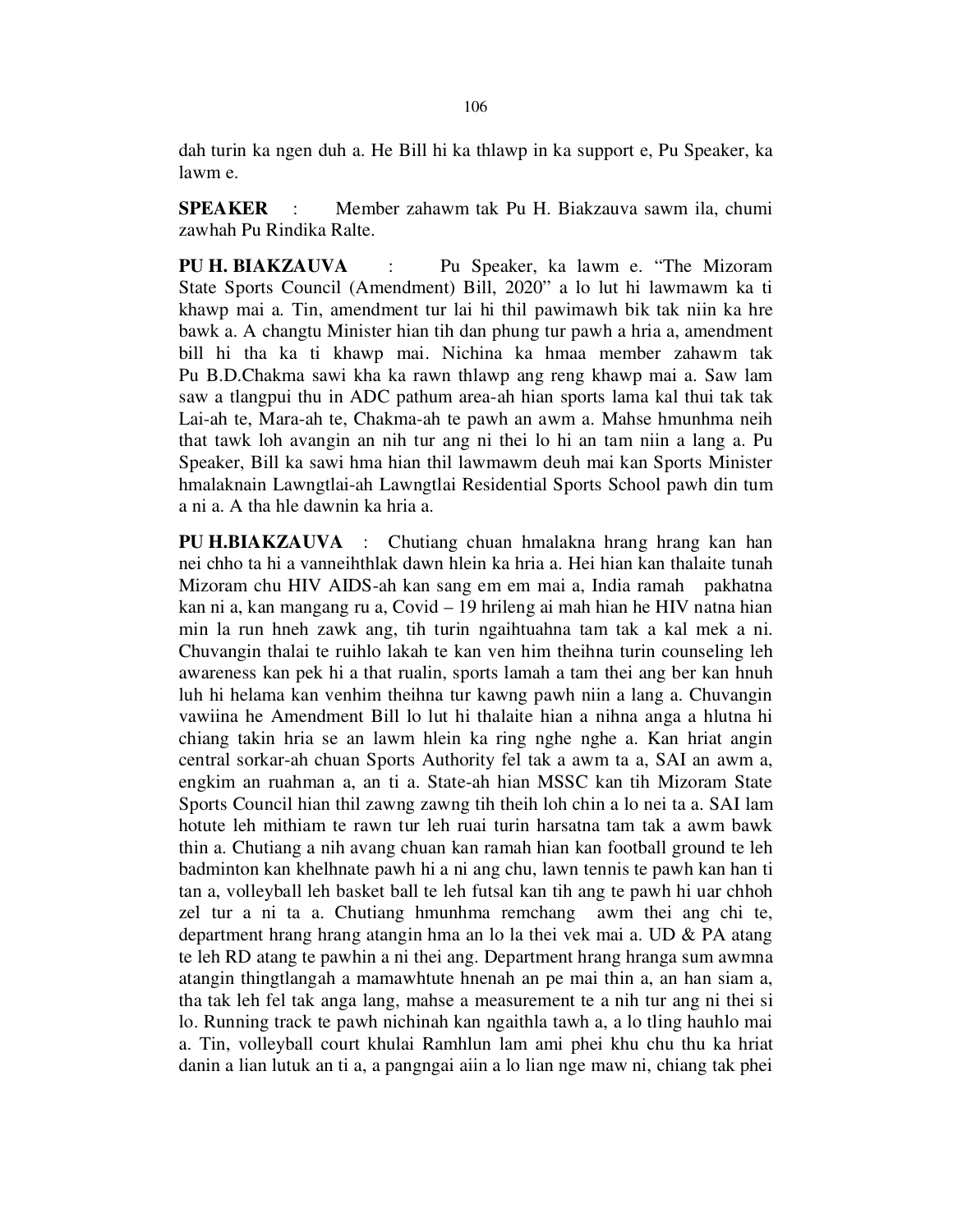chuan ka zuk hre lo a. Chutiang chuan thingtlang lama kan field neih leh eng eng emaw te hi tunah hian grass kan phah kan tihna district khawpui thenkhat ami hi a tling chiah nge tling chiah lo tih pawh hi a hriat chiah lo a. Chutiang te a nih avang chuan chumi tichiang thei tu leh chumi chunga thunei thei tu tur tuna kan Dan in a rawn sawi anga authority fel tak, technical authority, a design leh sports infrastructure kan neihna apianga MSSC-in a certify vek kha chu SAI pawhin a pawm thei mai dawn a. Tin, hmun hrang hrang atangin sum kan neih leh kan hmuh te pawh a nihna tur ang tak khan a hman theih ka ring a. Pu Speaker, kan ngaihthlak tak angin externally aided project lam atang te hian sum te hi han dil dawn ila, (hmun dang atang te pawhin) khalaiah khan technical authority eng ang mi nge an nih, an nei em, eng Dan nge an neih tih thleng khan SAI-ah ringawt pawh innghat lo ta ila. Kan state hian keimahnin Dan felfai tak kan neih ve chuan ram dang atang pawhin rin kan hlawh ang a, chutiang chuan harsatna tam tak kan tawh theih tur hi he Dan kan amend hi chuan a tikiang dawn ni pawhin a lang a. Chuvang chuan he Dan hi a tha hlein ka hria a, pass ngei chi pawh a niin ka hria a ni. Ka lawm e.

SPEAKER : Member zahawm tak Pu Lalrindika Ralte kan sawm leh e.

PU LALRINDIKA RALTE : Pu Speaker, ka lawm e. Vawiina kan Bill hi kan pass chuan a changtu Minister tan chuan hlawhtlinna ropui tak a niin ka ring a. Kan pass hmel bawk a lo duh loh kawih sawih vel kha chu a remchang lo zawkah ngai ila, ka support ve a kei pawhin, Minister pawh ka lawmpui khawp mai. Nichina kan sawi tak ang khan a thu kan thlak kha ropui chiam lo mahse a tangkai hle ka ring a. A tangkai dan tur erawh ka hrethiam chiah lo a, mahse a tangkai hle ka ring a ni. Tin, ka sawi tel duh chu Pu Speaker, hmasawnna te kan ti a, infrastructure te kan ti a, a dikna chin a awm a, amaherawhchu mihring theihna tak tak te hi chu mihring-ah a awm a, chu theihna nawr chhuaktu chu thinlung a ni. Infrastructure hi pawimawh viau mahse kan thinlung hi a pawimawhin ka hria a, he sorkar a lo din dawn khan, sorkar lo ding tur hian engnge ngaih pawimawh a neih? Manifesto te a nei a, a ngaih pawimawh kha a ngai pawimawh zui zel em? Tin, kan ram hmasawn nan hian tuna kan thil buaipui te hi kan sorkar ding tur khan tha kan ti reng em tih te hi kan ngaituah nawn a thain ka hria a. Kan sum leh pai dinhmun te kan sawi thin, engtik lai mahin Mizoram hi kan sum dinhmun a tha ngailo a. Chuvangin mipui sorkar kan ni a, mipui sum kan hmannaah hian fimkhur zawka kan kal a, mipui tak tak ngaihtuaha hma kan lak a pawimawhin ka hria a ni. Chumi tawite chu ka rawn sawi ve duh a ni. Ka lawm e.

SPEAKER : Member zahawmtak Pu Lawmawm Tochhawng ilo sawm leh ang.

PU LAWMAWMA TOCHHAWNG : Pu Speaker, ka lawm e. Vawiina kan Bill hi thalaite tana chenfakawm tak tur leh nghahhlelhawm tak, tin, infiammi tak tak te tan a hmunhma neih loh vanga sawr chhuah theihna awm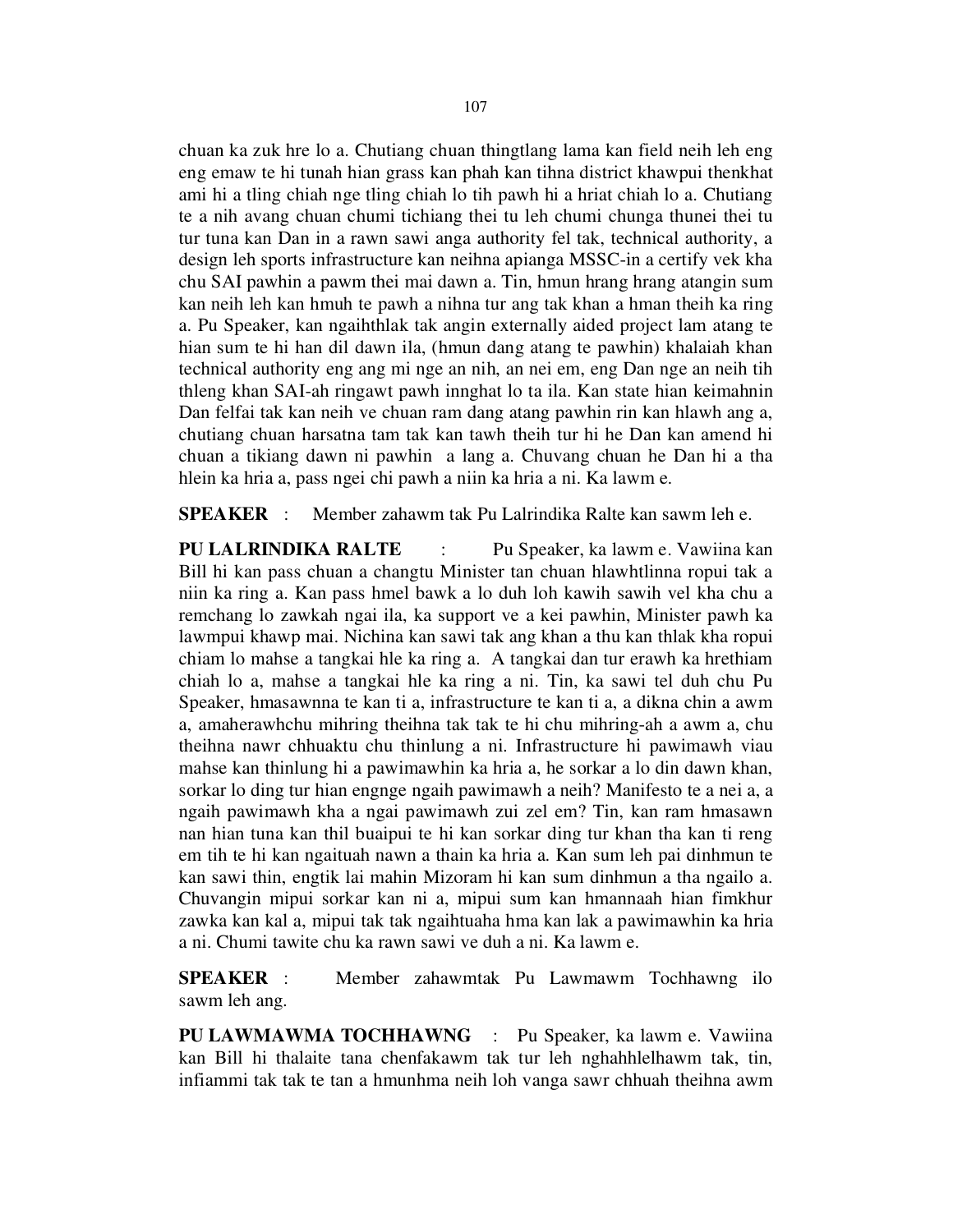loh vanga inhupbet te tan phei chuan kut benga lo lawm chi niin ka hria a. He Bill vawiina kan han chai ho thei hi lawmawm ka ti hle a ni. Sertrawk ball atanga kan sahawrbakcheh cup te, istiri cup te leh belpui inchuh hun te atanga ngaihtuah chuan tuna kan dinhmun hi chu sang tak a ni tawh e kan ti ve thei ang a. Khawi atanga teh in kan tih chuan, keimahni leh keimahniah a ni a, India ram state dang te nen han inkhaikhin ralah phei chuan keini chu khutah kan la awm a, hmabak a la ko hle a ni. Ka hmaa member zahawm takin a sawi ang khan mihring theihna tak tak chu mihringah a awm a, a chhungah a awm a, chumi hai chhuah theihna tur atan sorkar kan lo inbuatsaih hi chu sorkarin kan tih makmawh niin ka hria a ni.

 Tin, Sports hi tun hnai lawkah kan han inlalut a ni a, sum chhunluh lama teh phei chuan tih tham a ni lo ang. Amaherawhchu Mizo thalai te hi mi puitling ah, mi hmantlakah, chhawrtlakah, sual lam kawng zawh loh ah engzat nge kan chher chhuah tawh, tih lamah thung chuan Sports hi a thawh hlawk ber te zing ami niin ka hria. Chuvangin kan chawm deuh a ni pawhin a awm alawm maw le, mihring siam thatu sorkar, India tangka pawh kan neih chhan chu mihring siam thatna tur atan a ni a, mihring changkanna tur a nih avangin kan Sports Department pawh tlema kan lo duhsak a nih pawhin a awm alawm maw le ka ti. A chhan chu kan hma hun atana kan chhuan chu kan thalai te an ni a. Tin, infrastructure kan neih that loh avangin nichina kan ngaihthlak tak ang khan kan Mizo infiamite, kan thalai te an nih tur ang ni phak lo tam tak hi an awm a. Kan hupbet a, kan awp bet tlat a ni. He amendment Bill hi kan tih theih chuan changkang leh awl zawkin hmunhma kan inbuatsaih thei ang a, kan thalai te theihna tam tak hi kan sawr chhuakin kan ram hian a chhawrbawk tur tam tak hi a chhawr bawk thei ang tih hi ka ring tlat a. Chuvang chuan infiamna buatsaihtu association leh club te tan hlei hlei hian hei hi a va tha dawn em aw! Tunah hian mumal taka inkaihhruaina kan neih loh avangin Lunglei District-ah sawn infiamna hmunhma tha tak pakhat kan Deputy Chief Minister zahawm takin min hawn sak pawh kha hmang hleithei lovin kan awm a, hetiang Bill te hi lo nei tawhin thuneihna mumal tak nen chuan awm ila, chu chu thalai te pawhin tangkai takin kan hman theih ka ring a, ka beisei tlat a ni.

 Pu Speaker, hun reilote chhung hian sport policy neiin hma kan sawn deuh deuh a, hmabak erawh a la ko hle mai a. Sawi tur tam tak awm mahse he amendment Bill kan rawn putluh hi thalaite tan a tangkai dawn em avang leh Mizo mipuite pawhin kan chhawr dawn em avang hian, sum leh pai sen belhna tur pawh a awm lova. Tihtur leh thawh tur lamah mumal taka inkaihhruaina kan nei dawn a ni mai si a. Tam tak sawibelh tawh lovin he amendment Bill hi kan hmasawn zelna tur atan hawh u, lungrual taka pawm tlang in i pass ang u hminag tih ka rawn rawt ve a ni e.

SPEAKER : Deputy CM zahawm tak Pu Tawnluia i lo sawm ang.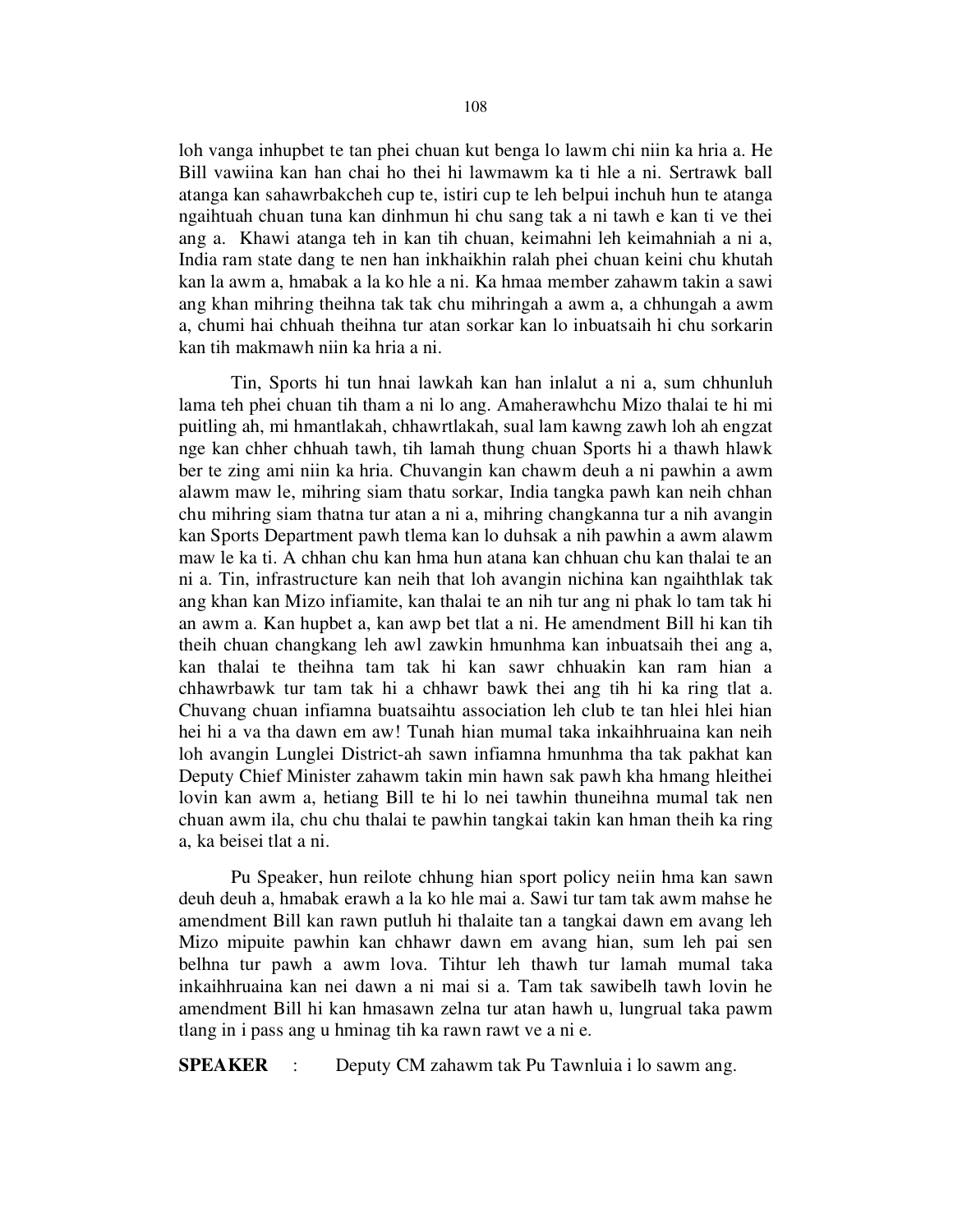Pu TAWNLUIA, DEPUTY CHIEF MINISTER : Pu Speaker, ka lawm e. Vawiina kan Bill sawi hi tawitein han sawi ve ka duh a. Sawi tak ang khan a thu chu a tawi hle a, amaherawhchu, a fun kimin a tangkai dawn hle a. A taka paltlangtu ka nih ve avangin vawiinah hian han sawi ve ka duh a ni.

 UD & PA atang hian playground te, auditorium te, indoor stadium te kan siam thin a. Tin, smart city atang hian playground te leh thil dang tam tak kha kan la hmabak a. Chutah chuan UD & PA-a kan technician te khan indoor stadium te, playground leh auditorium siam te kha an expert bik chuang lova. A funding source kha UD & PA department kan ni mai a. Tin, smart city atan Aizawl-ah hma tam tak kan han lakchhohna ah hian sports concern, kan thalaite hmasawnna tur hian nasa takin hmalak a ni a. Chuta tan chuan Sports Department-in sum an nei daih bik lova, UD & PA department atangin thawhna tur sum engemawzat buatsaih a ni thin a ni.

 Khatiang kha a nih avangin kan thaliate concern bikah Sports Department leh UD & PA hian kawng tam takah hma kan la tlang a. Tin, smart city atang pawhin. Aizawl khawpuiah hian playground 3/4 vel chu international standard tling thei tura siam kan tum a. Tunah hian DPR te buatsaih mek a ni a. Chutiang chuan Sports Department nen hian kan in coordinate vek thin a ni.

 Chulaiah chuan department khan kan sum alawm lo ti ve ngawt ila. Field te, playground te, auditorium te kha standard hrang hrang a awm a, international emaw, national emaw standard kha hriat a har a. Chuvangin anni hian a technical authority leh design-ah thu an neih khan a funding authority te nen engkim hretlangin a kal kawp thei dawn a ni. Contract work-ah hian a execution a tello a, a design leh structure-ah khan Sports Department-in authority an nei ang tih a ni. Work execution kha a tel lo a ni. Tichuan DPR buatsaihna zawng zawngah khan anni hian technical authority nei rawh se, expert an ni alawm tih lai mai kha a ni a.

 Tunah entirna atan, auditorium te pawh kan han nei a, chungah pawh chuan badminton te, volleyball te, basketball court te siam tur chuan Sports department an tel ve kha a tul em em a tichuan standard tha tak nei auditorium kan nei thei dawn a ni. Chuvangin vawiina he Bill rawn putluh hi lungrual takin i pass tlang teh ang u tih ka rawt ve duh a ni e. Ka lawm e.

SPEAKER : Member zahawm tak Dr.Vanlaltanpuia i lo sawm ang.

Dr. VANLALTANPUIA : Pu Speaker, ka lawm e. Vawiinah hian Sports Minister zahawm takin "The Mizoram State Sports Council (Amendment) Bill, 2020" a rawn pulut hi a lawmawm ka ti em em a. Hei hian a lantir chu department than tum tak, hmasawn tum tak leh Minister hmasawn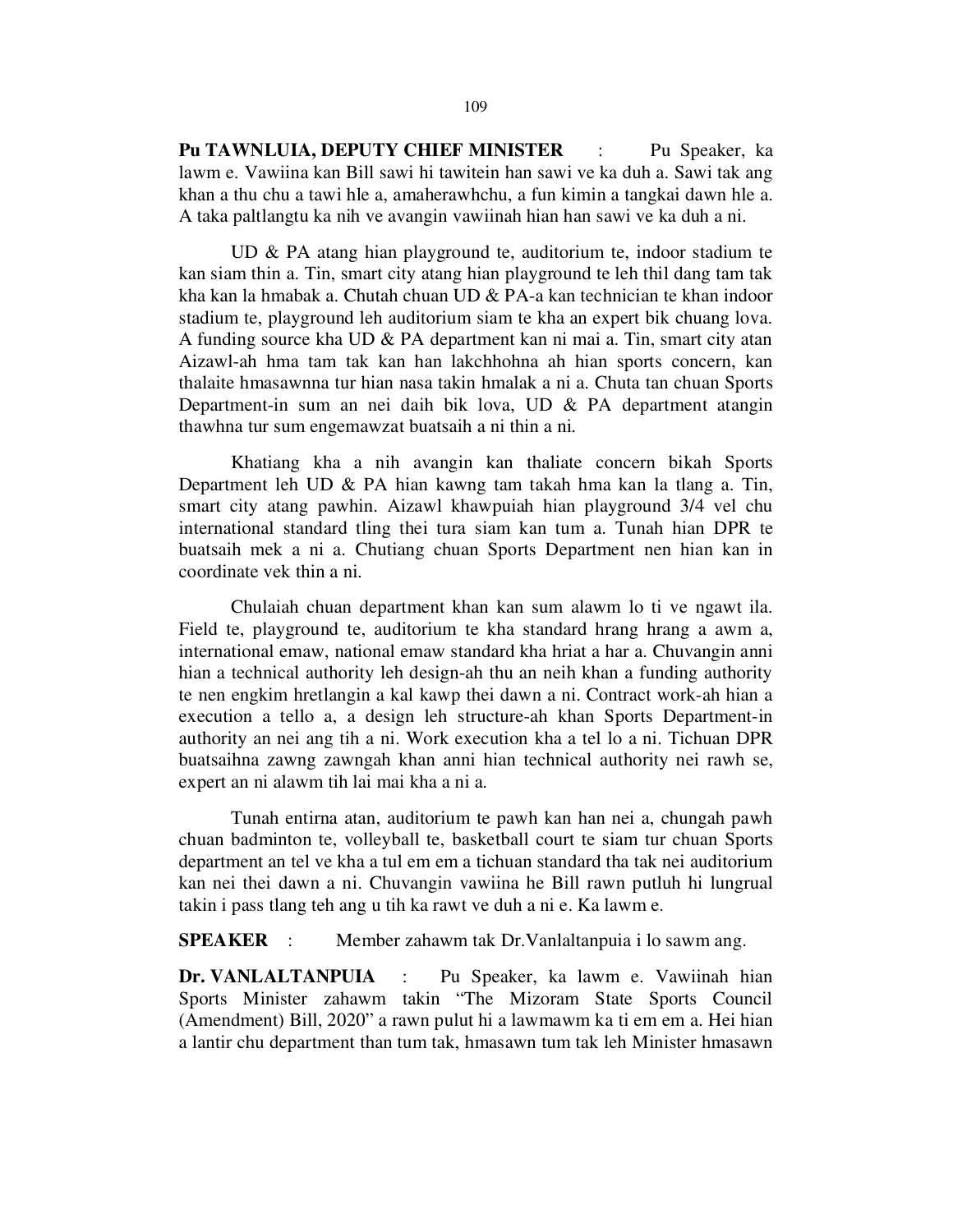tum tak a ni tih a lantirin ka hria a. A chhan chu infrastructure tha kan neihtheihna tura hmalakna tur Bill a ni deuh ber a.

 He amendment-ah hian sawi tak ang khan a lo chhuah dan nia ka phak tawka ka en ah chuan harsatna eng emaw hi khawilai emaw ah hian an tawk a. Hemi kan Act neih zulzuia thil tiha than zui an tum a, sports project hrang hrang te an han kalpui a. Chutah chuan harsatna eng eng emaw a awm niin a lang a, chumi atanga rawn chhuak chu a niin ka hria a.He amendment hi kan lo nei theia Bill hi kan pass thei a nih chuan chung harsatna chu a solve ngei dawn niin ka hria a, a lawmawm hlein ka hria a ni.

 Tin, olympic charter ang tea khawvel han chhing tur te, national levela thil han ti tak tak turin an norms leh huamchin, thlen tur chin ang te thlen a ngai a. Chung chu tuna kan infrastructure neih ten a la meet pha lo deuh a, chuvang chuan chutiang nena her rem thei turin tih kha kan hmasawn tum dan a niin ka hria a. Helai hi chutainga olympic charter tur anga infiammiten khawvel level an chuan chhuah theihna tura hmanrua a ni dawnin ka hria. A lawmawm em em a ni.

 Helaiah hian ka sawi duh pakhat chu kan sports infrastructure te kan tihchangtlun hian association thenkhat te emaw in a nawr na ang deuha kan han chak deuh te pawh a awm thei a. Chuvang chuan kan Minister zahawm tak pawhin min lo hriatpui se, prioritize thiam a tha khawpin ka ring a. Chutah chuan Zofaten kan theihna eng nge ni a, international level-ah pawh engahnge kan champion theih ang, engnge kan hlawkpui theih ang ti zawnga priority set thiam a ngai dawn hlein ka hria a. Chuti a nih loh chuan hemi te pawl hi an lian deuh a a politics zawng tak pawhin tih te kha a awm thei dawnin ka hria a. Chutiang kawngah chuan hmalakna tha tak an nei thei turah ka ngai a.

 Vawiinah pawh hian suggest duh ka neih pakhat chu kan ram geography te han en in adventure sports lam te pawh hi than a ngai viauin ka hria a. Tuna kan conventional sports item hman ho football, volleyball han tih mai piah lamah hian entirnan, tourism nen pawha inzawm thei tur ang kha zawn a thain ka hria a. Kan lui te pawh a khawkrawk em em a, white water rafting ang chi te nuam leh tha tak tak tur hi a tam ka ring a. Chuvang chuan department hian priority hi set thiam deuh se.

 Tin, kan tlangval ho te bike leh two wheeler-in kan kawtthler hi a ti khat vek hi a ni mai a. Bike tha pui pui, international level kan nei tam a. Khalhte an chak em em a. Chutiangah chuan racing circuit-te pawh pakhatmah kan la nei lo ta a. Kan thalaite tun hnaiah hian racing lamahte pawh hian hma an sawn khawp mai a. National level-ah pawh a tlan chak chak, a khalh chak chakte hi an ni tawh hlawm a. Khatiang khan priority set thiam hlawm se ka duh khawp mai tih ka han sawi nghal a.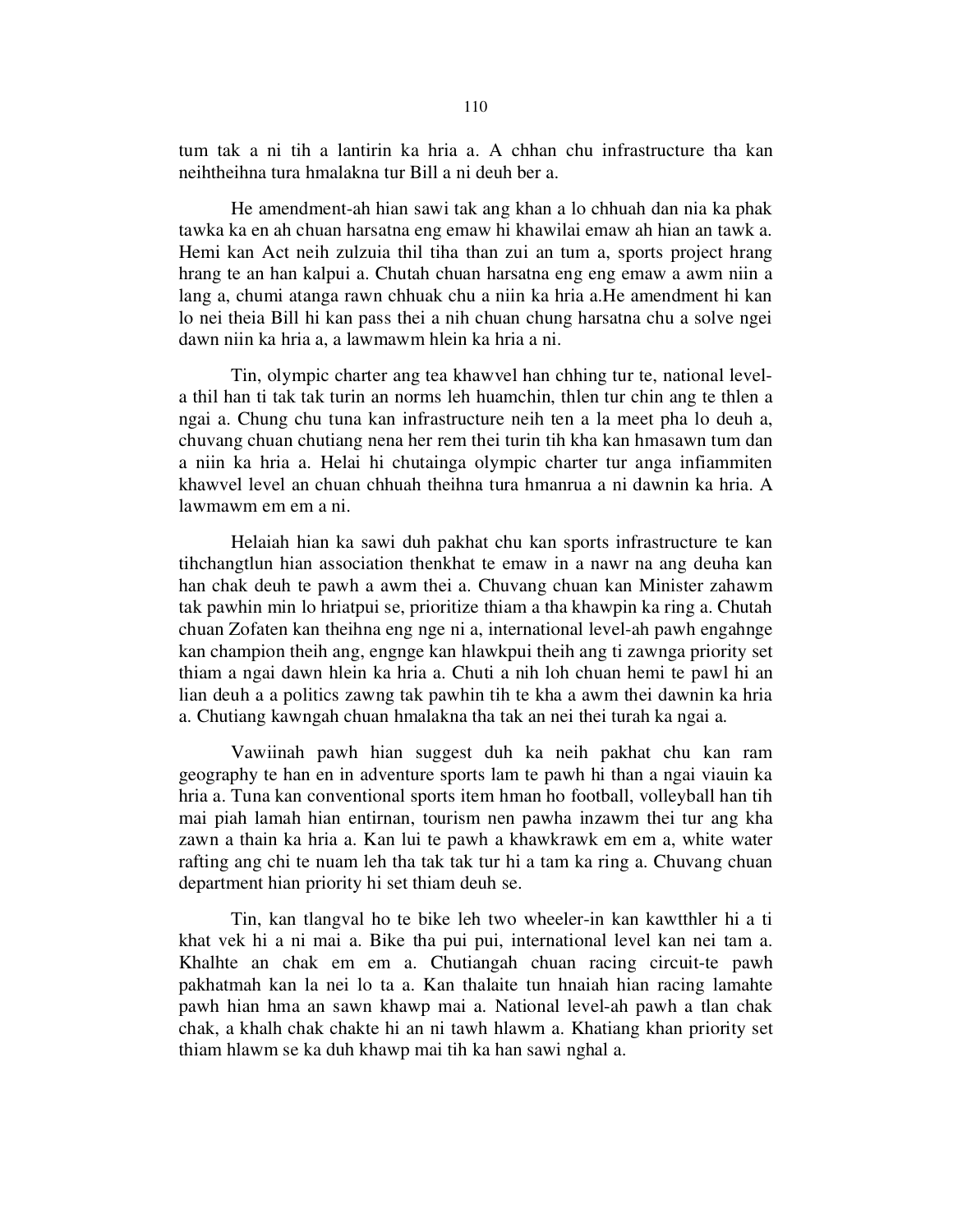Tin, kei pawh tennis khel chi ka ni a. Mizoram Tennis-ah tunah Vice President ni mek ka ni a. Tennis-te pawh hi Aizawl Tennis Club hi kan nei a, hei hi nei lo phei ila chuan, Mizoram angte pawh hian Tennis tournament han buatsihna turte hi kan nei reng reng lo a. Chuvang chuan miliante leh lo advance-te zarah tihian tennis te pawh hi kan khel mai mai a ni a. Chuvangin sorkar anga tan lakna tur hi a tam khawpin ka hria a. Chutiangah chuan priority setting hi uluk se tih hi ka han sawi leh duh bawk a. Tin, MLA bial hrang hrangte kan nei a, project lian pui puite tunah SYS pawhin kan nei niin ka hria a. Hengah pawh hian tlema inrualkhai deuha kan bial leh region angte pawh hian khawilai emaw bikahte infrastructure te dah lovin chutiangah chuan Lunglei North pawh hian kan welcome khawp mai che u tihte pawh hi ka han sawi tel duh nghal a. Lunglei North-ahte pawh hian hmun hi kan ngah em em a. Khatiang infrastructure thate kha min pek theih chuan kan lawm hle ang tihte kha ka han sawi duh a. Tichuan a thuphungin vawiina, "The Mizoram State Sports Council (Amendment) Bill, 2020" hi a tha ka ti a, pass ngei turin ka rawn thlawp e. Ka lawm e.

SPEAKER : Member zahawm tak Dr. Vanlalthlana i lo sawm leh ang.

Dr. VANLALTHLANA : Pu Speaker, ka lawm e. "The Mizoram" State Sports Council (Amendment) Bill, 2020" chungchang hi sawi tur a tam lo viau a, a thuah hi chuan. Technical authority a neih theihna tura tih a ni a. Ka hma ami Dr. Tanpuia ang khan inkhel mi tho ka ni ve a kei pawh, sports hi nuam ka ti a, ka la inkhel reng a. Ka bial chhungah Ramhlun Sports complexah sawn basketball court a awm a. An siam khan a hahthlak bik ngei mai kan ti kan ti a. Kan han teh chiang a, metre thumin a lo thui a. Kan tlan hah viau zel a, tikhan kan han siam tha leh chawt chawt a. Board pawh a nih tur ang ni loin Zarkawt ami Board hlui an lo dah kha a lo ni a.

 Mizorama swimming pool kan neih ve chhun, intihsiakna kan neih ve chhun pawh a hawi dan zawng dik lova tih an tum a. Association an inrawlh ta hial a. Khatiang vel khan hna han thawh hian technical thilah harsatna a lo awm tawh thin a. Sawi tur tam tak pawh a awm ang. Chutah chuan Sports Council a rawn inrawlh hian thil kha a fel viau zelin ka hria a. Hetah hian technical guidance ang zawngte hian ni zawk ta se tihte rilruah a awm a.

 Ka han sawi duh chhan chu consultancy thenkhat hian project an han siam a, DPR an siam a, thawk thei tura an inbeisei avang hian, (thil ka sawi deuh khawl khawl dawn a) an tana tha tur deuhten an han siam a. Chutah chuan PWD lamin an lo sign-sak a ngai a. Ngun takin an lo en a. Helai hi a fel lo an tih hian harsatnate an tawk thin a. Sports Council hian technical authority a neih chuan consultancy thenkhat tan chuan thawk huainate pawh a ni ang a. Amaherawhchu Mizoram sorkar tana sum zawng angte pawhin thawk huaina a ni ang em tihte rilruah a lo awm a.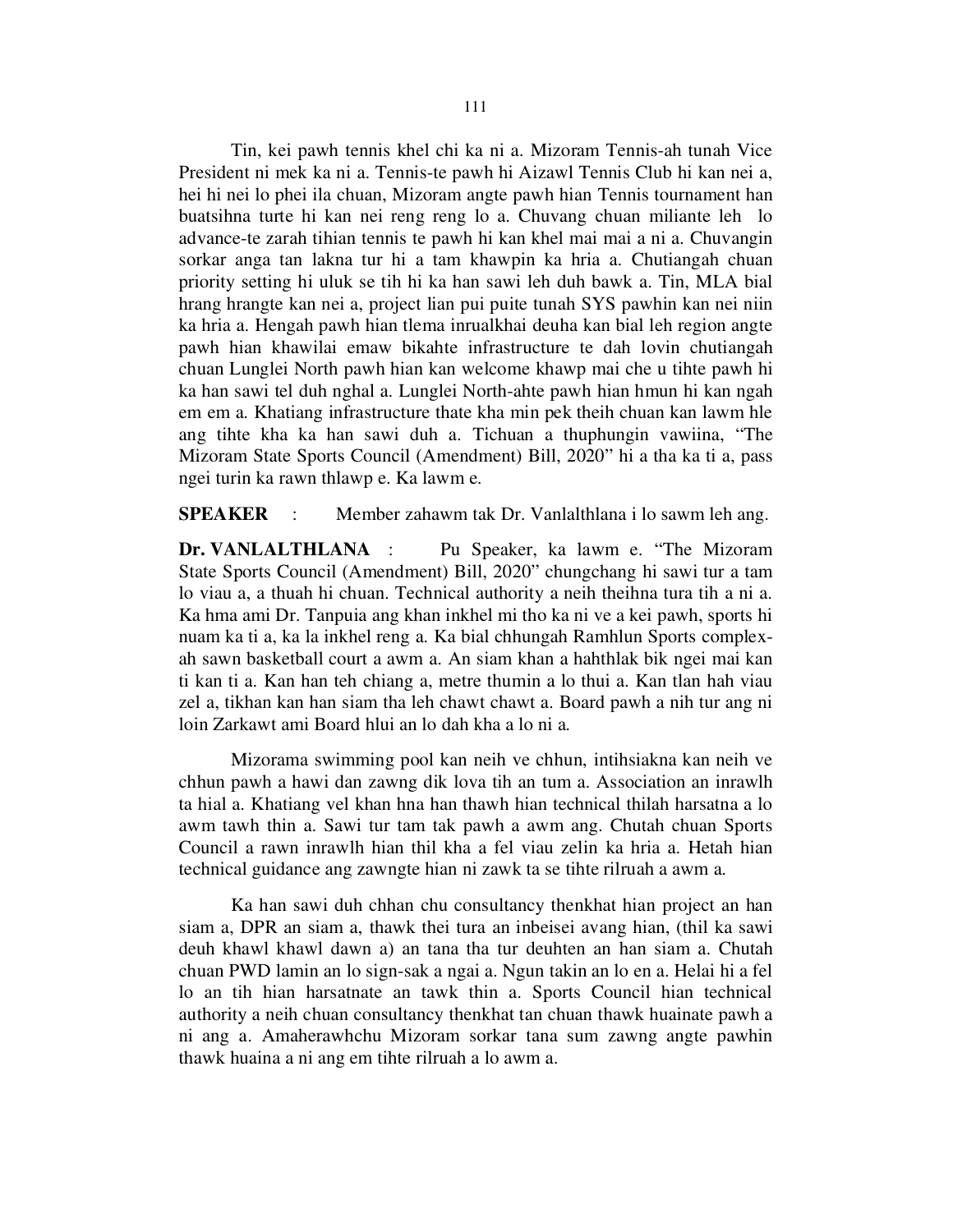Man power an tihchak a ngai khawp mai lam hian. Khatiang zawng khan a tlang tho dawn si a, lo zir chiang peih, a lo ngaihtuah peih, a buaipui peih kha kan neih a ngai a. Chumi tur pawh chuan kan Minister pawh hi a inbuatsaihin ka ring.

 Kan Minister hi a chak khawp mai a, a ngaihna pawh a hria a, a lawmawm ka ti a. Sports-ah policy kan nei a, industry-ahte puan a ni leh a. Kumin SEDP sum sanction tawh 91% tawp mai sports lamah a pawt thei a, a chak hle a ni tih kha a lang a. Sorkar hnathawk hlawhte kan han puk sak a, test man chawite a han ngai chho leh a. Khatih karah khan a chak lutuk a, brake rah sakte hi a ngai hial tawhin ka hria a. Chung vel chu rilruah a awm a. Innovation lam te, education lam te, entrepreneurship, agriculture, horticulture lam te hi tlemin a kian thei lawm ni tih rilrute a awm rum rum tawh a. A chak leh lutuk a, thil a nawr zung zung mai si a. A lawmawm letling zawngah ka ngai a, keimahah chuan. EAP zawhna ka han zawh duhah chuan tun hnaiah project an han ti chho neuh neuh a, hnate a han awm a. State sum kan seng lo, EAP-in kan ti tih kha a ni ta a. Externally Aided Project-ah hian counterpart funding-ah hian state hian 20% kan tum a ngai tawh a. A bak 80% kha 90:10-a insem leh a ngai bawk si a. Chutah chuan state sum hi 28% hi kan tum a ngai ta zawk em? State sum kha kan hmang lo tak tak nge state sum kha a lo tel ve? Hmun lia thena hmun khat aia tam kha kan lo thawh ve ta nge tih kha min han chhang hram se ka duh a. A Act-a hi keimahah chuan infiammite ka lo ni a, infiamna lam hmasawnna tur zel a ni a, a lawmawm ka ti a, pass turin ka rawn thlawp e.

SPEAKER : House Leader zahawm tak Pu Zoramthanga i lo sawm ang.

PU ZORAMTHANGA, CHIEF MINISTER : Pu Speaker, ka lawm e. Vawiina Sport Act-a amendment tur Minister zahawm takin a rawn rawt hi sentence khat lek a ni a, Mahse a pawimawh em em a ni.

 "It shall act as technical authority for all kinds of designs of sport infrastructure," sport infrastructure zawng zawngah technical authority a ni ang tih mai a ni. Hei hi a tulzia tunah kan hre tlang tawh a. An hna thawh theih tur total amount atanga teh ngawt chi pawh hi a ni tawh lo a. Football field leh a tlanna track tha tak siam dawn ila, PWD Chief Engineer a hmantlak miah lo a ni a hre lo reng reng a. Chuvangin sport infrastructure hre thangin an tih loh chuan Lunglei lamah pawh an nei a, Champhai lamah pawh an nei a, world record pel tur khawp khan kan 100 metre-te kha a lo tawi ta deuh nge maw ni khatia han design kha chuan a nuihzatthlak riau mai a ni! Fiamthua an sawi tu thal emaw kapin a ziah bial kha a hnuhnun a, a kah a hmasak a, tichuan a lai takah a bur chat zel mai, tih ang deuh khan a nih tur lo ang a nih kha chuan world record-te kha kan break fo mai ang a, sport infrastructure design thiam authority a an awm loh chuan a tak taka zu tel nikhuain eng ruai kan ni mang si lo ang tih a hlauhawm a ni. Entirnan : UD &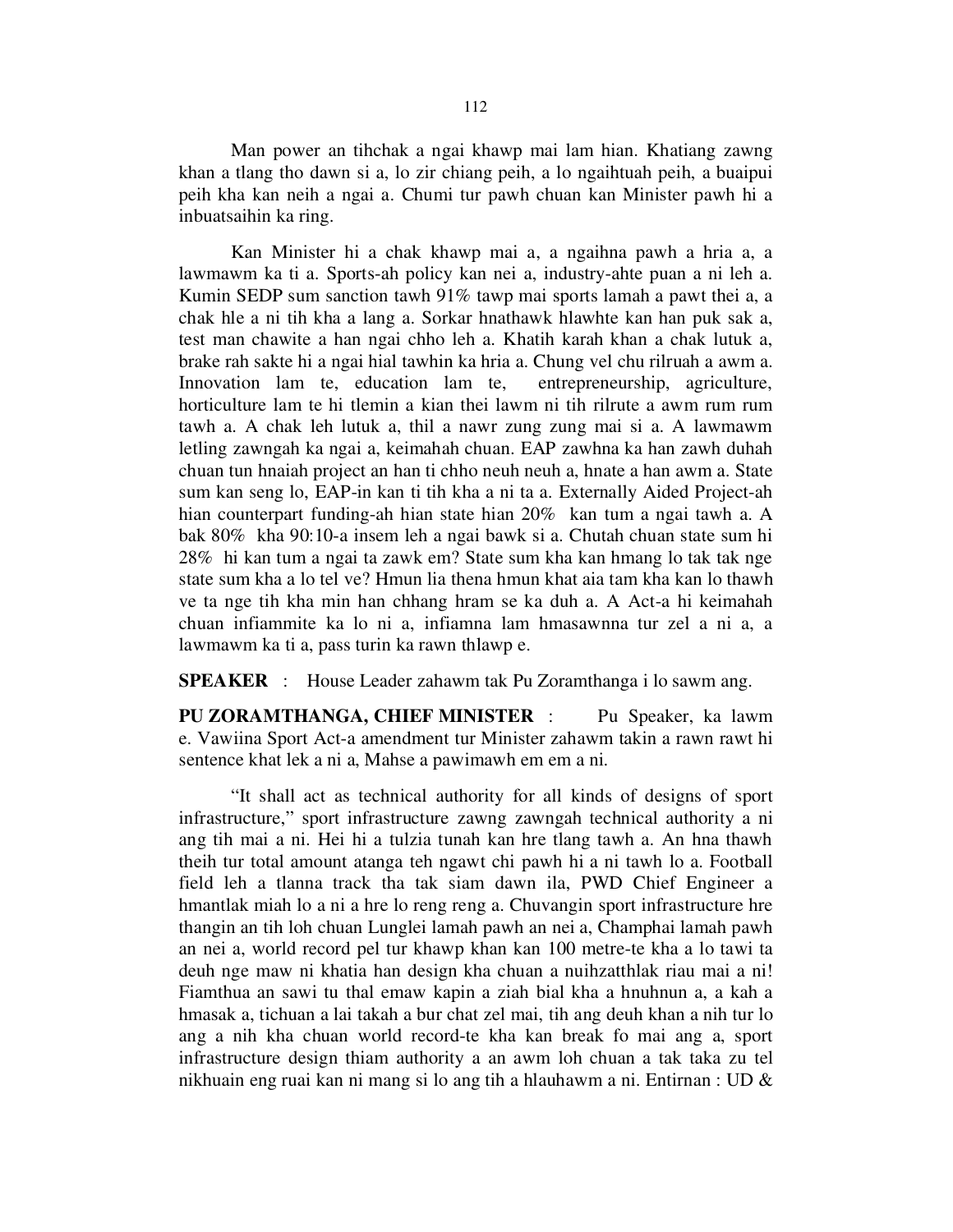PA-in, "Hei field siamna tur an nei teuh mai, engineer pawh Chief Engineer level kan nei", an ti ang a, an siam teuh ang a. Inkhelh dawn khan a then zau lutuk, a tlanna track dik si lote khan an chhuah teuh ang tihte kha a hlauhawm a. Chumi avang chuan hei hi kan rawn tih nachhan pawh a ni a. A executionah erawh chuan anmahnin EE-te an neih chuan thu dang a ni a. Kha kha chu kan insiam zel ang a, dan pangngai a awm a. Chuti a nih loh chuan sport infrastructure design-ah chuan thuneitu anni kha an nih loh chuan kan la buai ang tih a ni lo, tunah kan buai tawh a ni. Kha vanga hei hi ti kan ni a. Entirnan, department dang dang hian nichina kan Dy. CM-in a sawi ang khan anni department pawh hian sport infrastructure-a hman tur an sawi chhuah theih chuan a crore tel kha an sawi chhuak mai a ni. Mase anni chu 'lo siam mai rawh u' tia Sport Department-in a field in siam theih chuan a tha khawp alawm, Indoor stadium in siam theih chuan a tha khawp alawm tia tuten emaw lo siam ngawt chi a ni lo a. Chumi a nih avang chuan a infrastructure design / a technical design-ah khan authority kan siam a, khami ten an enpui a an approved hnuah funding source leh thil dang pawh kha kan sawi chhuak, kan kal a ngai a khamiah khan. Chuti lo chuan tunah chuan dik takin tuna kan tihsualte hi funding authority kan zuk dilna a crore tel min petu kha zuk hrilh leh ila a zahthlak deuh reuh riau tawh mai a. 'Engati nge' min ti ang tih kha a hlauhawm a.

 Chuvangin khatiang kha a awm loh nan a sport infrastructure design-ah hi chuan Sport department hi authority-ah a hria an ni a. Midangin kan hriatpui loh, lo hre ve nel nual mah ila football field-te chu lo hre viau mah ila Badminton, Tennis te thil dang kha Engineer dangin an lo hre miah lo laite a awm a, Sport department chuan an hre vek mai a ni. Chuvangin kha kha infrastructure design-ah authority-a an nih loh avanga kan buai tawh avanga hei hi siam zawk kan ni e tih kha kan rilru-ah nei ila.

 Tin, lehlamah chuan member zahawm takte sawi ang khan pawisa lam hi an rawn chhunglut em, in duhsak angreng riau si a tih kha a ni viau thei bawk a. Sorkar-a chhunluh chu tunah tak chuan an chhunglut tam lo a ni maithei a, amaherawhchu kan ramah kan football players-ten an rawn lalut tam tawh em em mai a. Midang khan pawisa an rawn lalut zel ang a international player-te chu nei phei ila chuan hausa deuh deuh Mizoram-a pawisa rawn chhunglut tur kha kan ngah em em dawn a ni. Tennis player thate nei ila, cricket player thate nei ila, hockey player thate nei ila kan ramah pawisa a nuai tel, tam tak an rawn chhunglut dawn a, chuvang chuan industry a ni. Hei hi industry tih tlak a ni tia a hming pawh hi han vuah ngat kan ni a, a ni ta reng e.

 Tunah kan football thiamte hi chu kan fapate ni ta se khawilai LDC nih ngawt ai chuan an duh daih tawh maithei a ni. An pawisa rawn lakluh, industry atanga an rawn lakluh hi nakinah phei chuan Boxer phei chu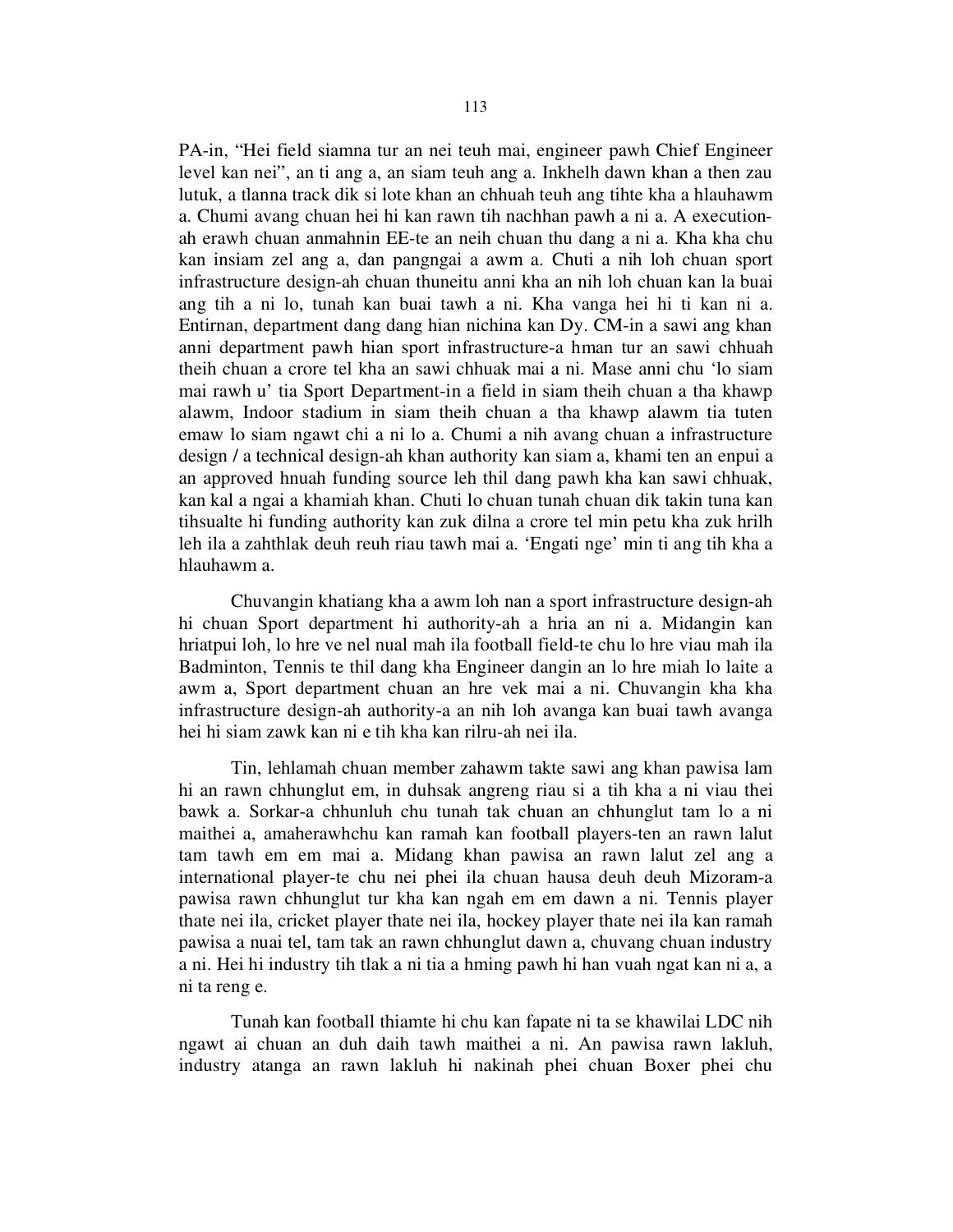khawvelah boxing thiam a hmei a pa in pawisa lalut tam deuh maite an ni zel a. Chuvangin chutiang atan chuan industry lianah Mizoram-in kan siam theih thil a ni a, chuvangin sports hi industry a ni a, a infrastructure pawh hi a tir atangin Mizoram chin te mai ringawta inkhel tur, state level te maia inkhel tur kan ni lo a, national level-a inkhel tur kan ni a. Chu chauh chu ni lo in International level-a inkhel tur kan ni a, international standard-a an tih dan thin kan neih loh chuan kha kha min pawmpui lo ang a, heta lo kal tur ten a inkhelhna tlak loh min tih khan kan awm ang a, kan infrastructure, kan intlansiakna thui lam te, kan tui hleuh tur thui lam te, kan football field awm dante kha mi rawn infiamna tlak loh infrastructure-ah kan design ang tih kan hlau a. Chuvangin, hemi technical-ah hi chuan engkim sports-ah a hretu kan neihchhun an ni a, anni in ti rawh se kan ti a ni.

 Tin, chu loah department-ah hian, Tourism-ah pawh Forest lam hian pawisa kan nei ve teuh mai a, Tourism hmingin a lakchhuah teuh theih a, Ecotourism in, 'engtin nge kan tih ang' an ti a, 'lo ti ru' kan ti a. Pawisa hi Sport thilah pawh UD&PA-in an hnuk chhuak teuh thei mai a, Tourism-ah pawh a dang dangin an hnuk chhuak thei a. Khati khan chi hrang hrang atangin kan hnuk chhuak thei a. Chuvangin a then chu EAP-ah te, a then chu chi hrang hrang tein pawisa hi hnuh chhuah theih dan a awm a.

 Chutih lai chuan ka sawi duh chu nichina member zahawm tak ten in sawi ang khan Covid avangin central sorkar pawisa an harsa a, kan dawn tur ang pawh kan dawng lo. Taxation lama kan hotuten an sawi ang khan Finance-ah pawh kan la rawn sawi ang a, kan dawn tur ang kan dawn loh avangin India sorkar pawh a strict a, hei bak hi chu an ti. Amaherawhchu, lehlamah chuan keinin kan tih turte chu project kan zuk ti a, khatia India sorkar-in an phalsak chinah anni chu hmanniah pawh Prime Minister-in hemi atang hian Vaibelchhe 500 ka phal e a ti pawh a ni lo a, Vaibelchhe 10000 kan project pawh a ti lo a. Vaibelchhe 100000 in tun Covid hnua an han project-ah pawh kan hre vek a, a lo kal a, a zuk chuh thiam nih a ngai a ni.

 Chumi a nih avang chuan keini pawh hetah hian tan kan la a. Amaherawhchu keimahni level chinah chuan kumina kan budget hi chu nichin khan Sport Department pe teuh angte khan in lo ngai palh ang tih ka hlau a, kan han pe tlem em em khawp a. Covid lo luh hma kha chuan kan pe. Amaherawhchu Covid awm tawh hnua kan budget-ah hi chuan kan pek sa pawh kha thil dangah Agriculture-ah, Horticulture-ah Covid donaah tui supply, electric, khatiang essential service-ah lo kha chuan kan renchem em em mai a. Chuvangin pawisa pawh kha kuminah Sport department phei chu Sport-a han tikhawm thei pawh an awm bik rih lo a. Chuvangin kan la pe lo khawp a nia tihte kha ka sawi tel duh a ni.

 Engpawh ni se, anni pawhin member ten an rawn sawi ang khan EAPah hian 10% ni thin kha 20% kan state-in kan pek a lo ngaih chuan, 25% te a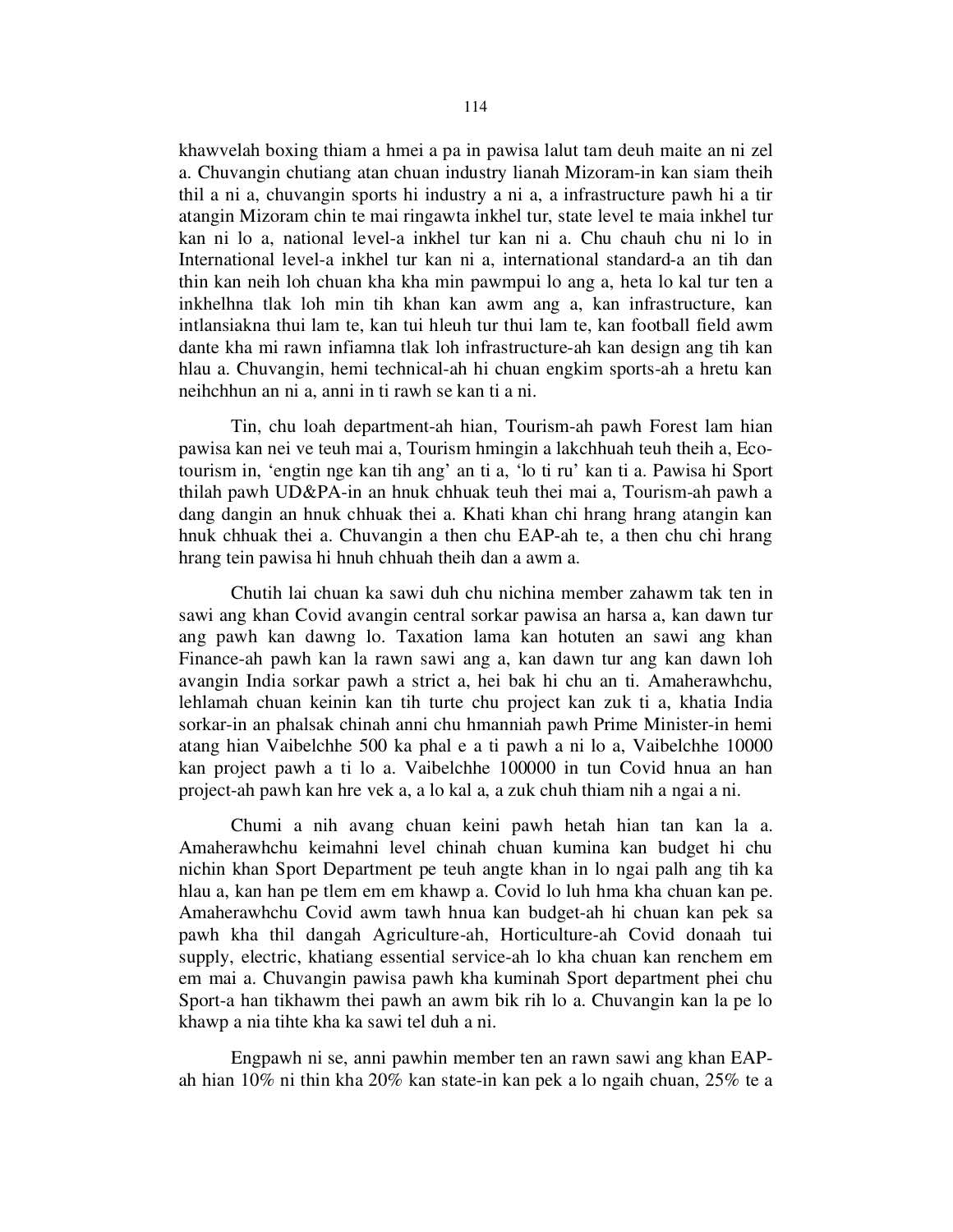lo nih chuan khami ringawt pawh kha a tam lutuk em tihte pawh kha a dik khawp mai a. Amaherawhchu khawvelin a kalpuina a nih chuan thalaite tan kan sport infrastructure kha kan modernize a khawvel han thleng pha tur leh rual pawl pha tura kan din dawn si chuan mi neih ang neih a ngai a. Chu chu EAP atangte, a nih loh leh a dang dang atangte pawhin a theih ang angin central sorkar atang pawhin kan la chho zel ang a. Hemi infrastructure kan neih that hian thalaite hi an phur em em a, tunahte phei chuan ka rilrua awm chu motor intlansiakna emaw, bike intlansiakna emaw te hi kan nei lo chung chung hian kawng tha deuhah kan intlansiak a, kan thih phah fo mai a. A tha viau emaw tha viau lo emaw engemaw chu i nei ve teh ang u tih thalaiin an rawn rawt nasa khawp mai a, chuvangin hengte pawh hi remchang a awm chuan kan dap chho ang a, khati khan lehlamah chuan pawisa drug lei nana kan hmanna tur zozai zu lei nan nu leh pa sum kan hman tur zozai kha, khami kha hman ngailo a nih chuan kan save tam khawp ang a, Sports atang hian khami kha kan zuk ti tlem thei a ni tih rilru ah nei ila. Chu lovah chuan tunlai hian central atang pawhin state-in keimahni matching share tur hi kan architect ho leh kan consultant te hi an thiam sawt khawp a. Chu lo ah leh lamah pawm thiam dan hi an lo nei a, Mizo thawnthua Lianchhiari te an sawi angin vaibel pawh hi (9:12) kan lo pawm ang e, tih ang deuh kha a ni a. Infrastructure kan thawh tur a kha matching share ah an lo pawm zel a, matching share te awm mang hauh lo in tam tak pe ang si hian min siam sak fo mai a, a lawmawm khawp mai a, kha kha tih dan te pawh kan inngaihtuah a. State te ah chuan kha kha a tih dan dan a lo awm a, keini tan a hlawk a, state lianah pawh a hlawk tho a. Chuvangin a thu ngawt ami ni lo in kan vaibel te pawh hi Tlai-a min pawm sak tum a tam khawp mai a, matching share-ah pawh hian a ziaawm a ni. Chuvangin helaia Sport Minister-in a rawn rawt ang hian mahni duh duha hetia kan lo tih vak, sport infrastructure kan lo siam hi a dik e, hetiang a nih chuan cricket-ah pawh kan rin bial chin kan lo tih dikloh chuan run 6 kan vaw thuai mai ang tih a hlauhawm a, chuvangin Sport Authority ten a infrastructure hi chu min siam sak sela. Mi ta angin min han duan sak rawh se tih kha authority-ah hetah hian sentence khat an telh hi a remchang em a, uluk taka kan ngaihtuaha kan han thawh a ni tih kha Pu Speaker, ka han sawi tel a. Chuvangin hei hi pass ngei a thain ka hria e.

SPEAKER : Sawi tur dang kan la awm em? Awm tawh lo maw. Minister kan sawm tawh ang a, rawn wind up se, pass rawn dil nghal se. Wind up tur vak pawh a awm em maw ni le, opposition lam pawhin an wind up sak vek che a ti raw! Minister zahawm tak Pu Robert Romawia ilo sawm ang.

PU ROBERT ROMAWIA ROYTE, MINISTER : Pu Speaker, ka lawm e. Vawiinah Mizoram thalai te leh sports ti mi, infiammite; tin, sports management leh sports promoter te zawng zawngin kan lungkham ti mai ang; tin sorkar ang pawha kan hriat Mizoram State Sports Council Amendment Bill kan sawiho a. Pu Speaker, thahnemngai takin i veilam amite leh i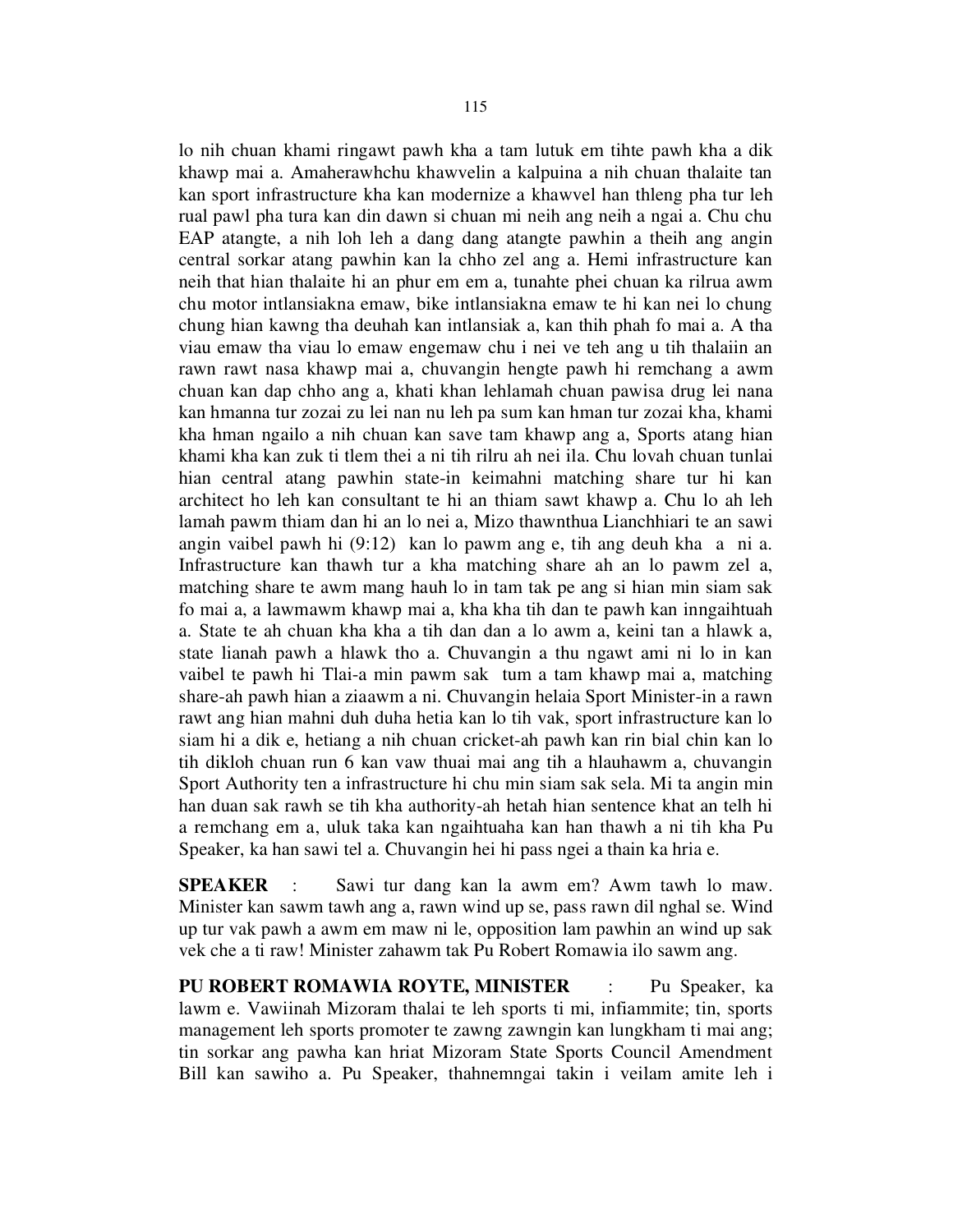dinglam amite pawhin theih ang angin an sawi hlawm a, theih ang angin ka lo chhinchhiah hlawm a. A sawitu zawng zawng chungah pawh a hmasain lawm thu ka sawi a

 A point-a kan luh hma in Pu Speaker, vawiin chu pu tha nei leh neilo hi kan in vanneih hleih dawn mang e tih hi ka rilruah a rawn lang a, a ri dup dup reng mai a. Oopposition lam unau te khan Sports Minister hi CM fachuam te kha an ti a, keini ho ah hi chuan fachuam kan inti vek a, a chuam ber bik pawh hi kan awmlo a, hei hi pu tha neih nawmna a ni a. Anni lamah hian fachuam hi an inti ve vek em aw tih te hi rilru ah a rawn lut mai mai a. Chhung inkhawma kan Chief Minister tawngtaipui te pawh hi a kal zuih mai a ni. Chuvang chuan fachuam ministry kan ni tih te pawh kha a puan ngam hial mai awm e.

 A hmasa berah khan Sports Minister chhuak ta zahawm tak Pu Zodintluang an tha a tih thu te, Sports Council tihchak a tul thu te a rawn sawi rualin a kaihhnawih dang te ngaihtuah tel a va tha em, a rawn ti kha thudik tak ni pawhin ka hria a, a lawmawm hlein ka hria. Chu chu Law Department te nena sawihonaah te pawh kan official level-ah ngaihtuah tel a ni a. Tin, Cabinet Meeting neih tum pawhin khunkhan taka khang zawng zawng kha ngaituah tel a ni tih ka sawi duh a. Sports Council tihchak a ngaih zia te, a hrechiangtu ngeiin Sports Council tihchak zawk ni se a rawn tih ang chi te kha a hminga Minister nih chuan hriat a nuam khawp mai a. Sports Minister chak tak ni thinin kan Bill a rawn support kha ka lawm hle a, a hlauhthawn ang chi kha chu kan Chief Minister zahawm tak Pu Zoramthanga kaihhruaina hnuaiah hi chuan a thleng dawn lo a. Sports Council tihchak ni se tih hi tuna kan Dan pass thar pawh hian nasa takin a tichak nghal a, he Sports Council tihchak hian department dang erawh chu a va khei miah lo. Department dang chanvo emaw, department dang nihna emaw kha a va benthlak sak miah lo a, amaha thunei thei tura Act hmanga he Council hi lo din a nih angin, he Council-in thuneihna a neih san hian emaw, technical authority niin nichinah sawitu tam takin an sawi tawh ang khan sorkar hnathawk kalphungah emaw, department kalphungah emaw a balance awmsa emaw, Allocation of Business Rules kan hriat angin department hrang hrangin an department tih tur ang chi an tih kawngah khan vawiina kan Dan pass thar hian hnawksakna a nei dawn lo a ni tih kha ka chhanna ni se.

 Tin, Pu Lalduhoma, opposition Group Leader zahawm takin point pawimawh tak tak a rawn sawi a, a chungah pawh lawmthu ka sawi a. Industry chungchang te pawh kha a rawn sawi chhuak a. Tin, foreign funding leh sports policy leh industrial policy a in co-relate a rin dan te pawh kha a rawn sawi hial a. A ni mithiam tih takah a in co-relate mai ni lo in, thlir hoin, en hoin, Mizoram Sports Policy industry-ah Sports kan puan ah khan khami kan puan hma daih, rawtna kan siam hma khan Industry department te nen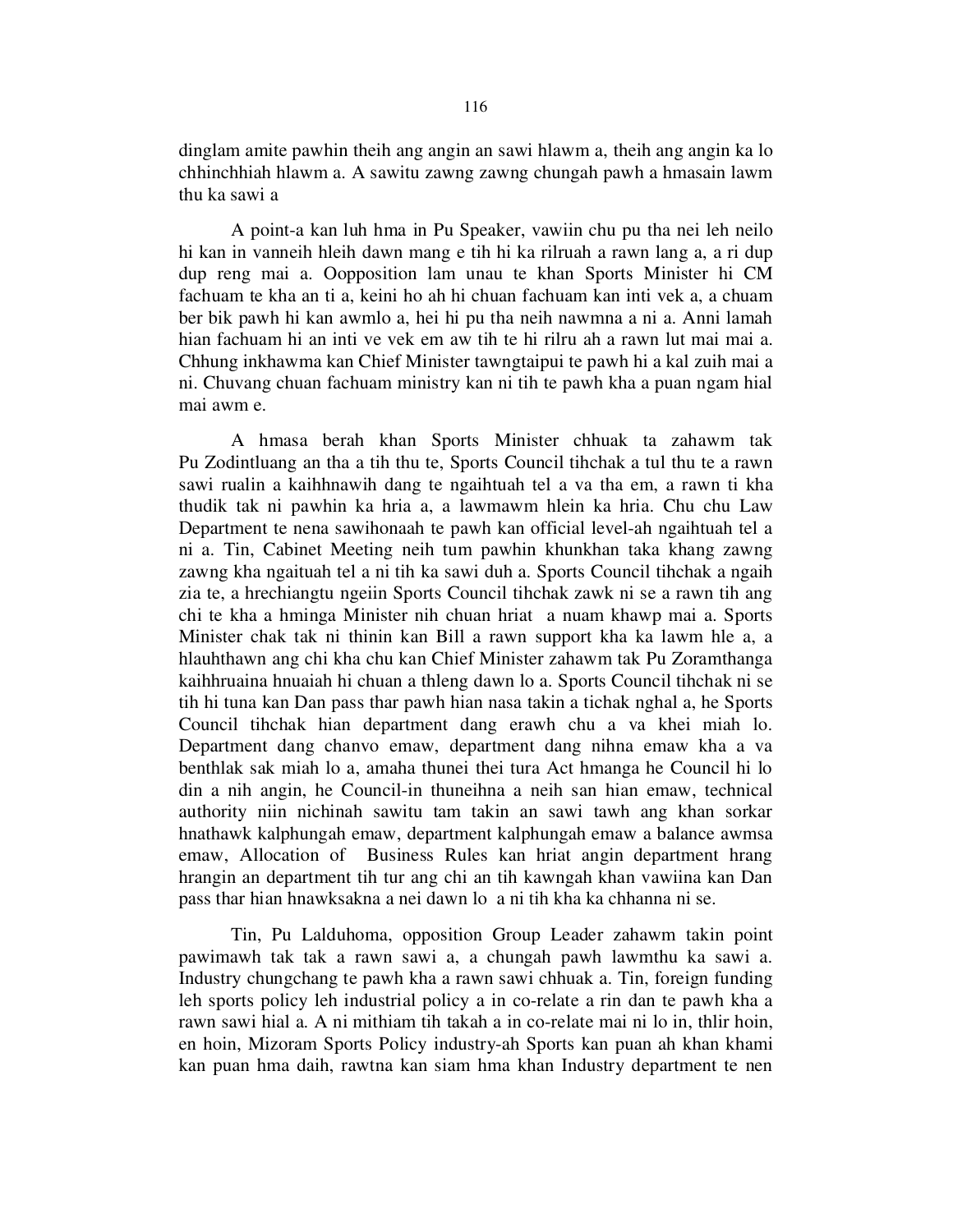sawihoin keima level-ah pawh meeting te kan nei a. Chutiang chuan innawk buai tur emaw awmloin in support tawn turin he sports industry-a kan puanna hian Industry department te pawh a va strengthen zawk turah te pawh kan ngai a, industrial earning te pawh hi a titam chho zawk turah kan ngai a ni.

 Tin, SEDP ah a chang tam ber tih kha chu \*dawt muhlum\* a ni a, ka comment lo mai ang. Nimin lawk pawh khan SEDP-ah (S P E A K E R : Ngawi rawh aw, 'dawt' ti kha thaichhia ang aw..

\* Expunged as ordered by the Speaker.

Sorry, Pu Speaker, i ngaihdamna ka dil e.

Dr. VANLALTHLANA : Finance-ah zawhna ka zawt a tah chuan 91%, 90.99% kha Sports & Youth Services-ah a kal, chu chu duh chuan nakinah ka rawn pe ang che, ( Speaker : Nichina an sawi tawh ah khan SEDP kha i ti kher a,) SEDP kha ka ti kher a, SEDP sum an sem tawh ah ka ti a, an sanction tawh ah 91% a chang.

PU ROBERT ROMAWIA ROYTE, MINISTER : Pu Speaker, nimin lawkah pawh khan SEDP-a sum tihchhuah zat te pawh kha he House paper-ah ngei khan a lang a, chuvang chuan khalai kha thudiklo niin ka hria a, kha chu kan hriat zawng tak a ni ve a. SEDP-ah Sports-in chuti zah tih lai kha ka han sawi thui law law ang e, Congress sorkar lai 2018 – '19 khan Mamit-a indoor stadium siamna turin SPP special project hnuaiah cheng nuai 462 dah a ni a, chumi kal zel chu tuna opposition lamin Sports Minister-in a chang tam bik, fachuam a ni min tihna chu a ni. A rei tawh khawp mai, 2018-19 pawisa kal zel kha a ni a, cheng 462 ka sawi sual loh chuan a ni a. Pu Speaker, kan la ti thang lo a, kha, dawt tih tawngkam te kha ka han hmang a khawngaih takin min thai reh sak turin ka ngen a. Chuvang chuan Sports Minister, Sports Department duhsak uchuak bik anga han sawi kha kum 2018 sum la kal chho zel, technical thil avanga tihsual chu kum khat chu a lo awm deuh chu niin ka hria a. Khami la kal zel pawisa kha kuminah Finance department-in min han release ta chauh a, chu chu kan lo hmuh len em em kha a ni a. Cheng nuai 462 niin ka hria, Congress hun laia sum kal chho zel kha a ni e. Tunah chuan a hmingte a lo inthlak tawh a, tunah chuan SPP tih kha SEDP a lo ni a, khami project kal chho zel kha, chuti lutuka lo thik tur ni lo deuh in ka hria a.

 Mamit District hi kan hriat angin Hall puitling pakhatmah nei lo district an ni a. SEDP hmanga kan Chief Minister zahawm tak duhsaknaa Hall an nei tur hi a district pum pui pawhin hahipa an sawi a ni a. Khami lo hmuh mawh em em leh lo ngaih theih loh ang em em chi emaw, a chhuanchhe zawng lek lek te pawh a ni thei em aw tih mai tura lo sawi fo thin kha district mipuite rilru a na dawn mange aw tih ka rilruah a awm a. Chungte chu ka han sawi tel duh lawk a ni.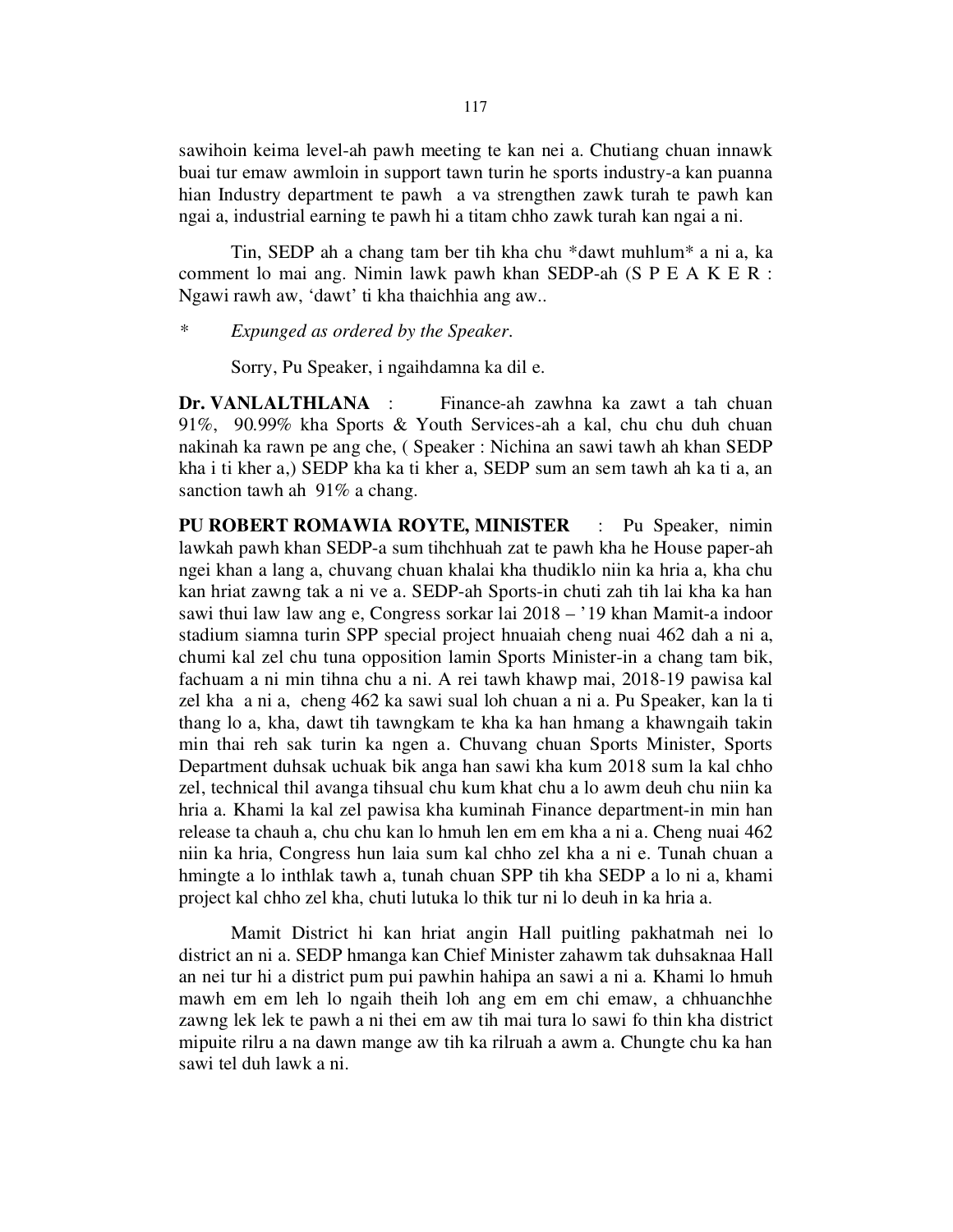Tin, Union Budget chungchangte opposition group Leader zahawm tak Pu Lalduhoma khan a rawn sawi chhuak a. Sum hman miah loh tur tih ang chi te. Hei pawh hi hriatsual deuh hlek niin ka hria a. Nimin ngeiah pawh Union Ministry pahnih nen kan inbia a. Ministry tam tak khu thla tin 5% of the budget, an Ministry-a 5% thla tina hman phal chin khu an nei a. Unlimited a hmang thei Ministry te pawh an awm a. Chuvang chuan sorkar ang te pawha kan chuh thiam te pawh a ngai a. (PU LALDUHOMA : 'Department of Expenditure, Ministry of Finance remtihna lak zel a ngai an ti', ka ti mai a ni. Tunhma angin an budget pangngai kha duh duhin an hmang thei lo).

 A lawmawm e. Chulai chu ka sawi lai tak kha a ni ve chiah a. Chuvang chuan, khatia a tlachawpa lak ngai lo khan 5% hmang thei chin Ministry an siam a. A percent-a Ministry, prioritization mumal taka siamin chutiang chuan an budget pum pui pawh hmang thei tur chi Home te, Health Ministry te, chutianga siam thlap chu a ni a. 5% hi inchuh chak pawh a ngai khawp mai. Keini pawh ICT lam atangin kan vannei a, nimin lamah pawh an 5% thla tawp ni kha a ni si a, niminpiah kha a nih chu, khalaia chan loh kha kan hlau khawp a, 6 crore chu ICT lamah pawh kha 5% atang khan kan han chang hlauh a. Chutiang chuan department dang ah pawh hian beiseina kan nei chho ve mek a ni. Chuvang chuan central sorkar atanga sum hmuh tur hi bo ta daih lam emaw, in restrict vek a ni lo ve tih ka sawiduh a ni.

 Tin, sumdawng department-ah kan siam tih lai opposition group Leader-in a sawi kha a dikna chen pawh a awm a. Sports infrastructure hi an sum hmuhna lian te pawh a ni. Hyderabad-ah te khuan an field chhawng hnuai lam te tangkai takin an hmang a. An Council pawhin budget dang kan mamawh lo ve ti hial te pawh an tawngkama ka hriatdan chuan a ni a. Chu mai piah lamah chuan Chief Minister zahawm tak, kan House Leader-in a rawn sawi ang khan football atanga Mizoram-in sum a lakluh hi a tam khawp mai a. A ti mi lo chuan kan hre lo palh mai thei, tunhnaiah pawh tleirawl te te Aizawl Football Club atanga khel 5 in ISL-ah contract an sign thar a. Social media lam atanga kan hmuh danah kha chuan 1 crore, pakhat pawh season 1-a nuai 100 aia tlemlo hlawh vek tur ni te pawh khan kan hriat dan a ni a, a detail tak chu ka hre lo nachungin. Khatiang a nih kha chuan kan industry dang zawng zawng ai hian sports industry hian Mizoramah hian sum a rawn lalut tam zawk lawm ni? Subsidy pawh kan pek si loh, loan pawh kan pek si loh, kan players te hian sum tam tak an rawn lalut a. Hei hi promote nahawm tak a ni tih ka sawi lang duh a ni.

 Tin, Dr. ZR.Thiamsanga khan kan amendment rawt a rawn propose a, ka lawm khawp mai a. Sports person te hamthatna, kan policy-ah te lo awm sa tihhlawhtlin a nih dan te a rawn sawi lang a. Khalai kha kam hnih khat lekin ka sawi zui ang a. Jeremy Lalrinnunga hi kum naupangte a nihin Youth Olympics-a India ram mi vaibelchhe tam tak awmna atanga Youth Olympics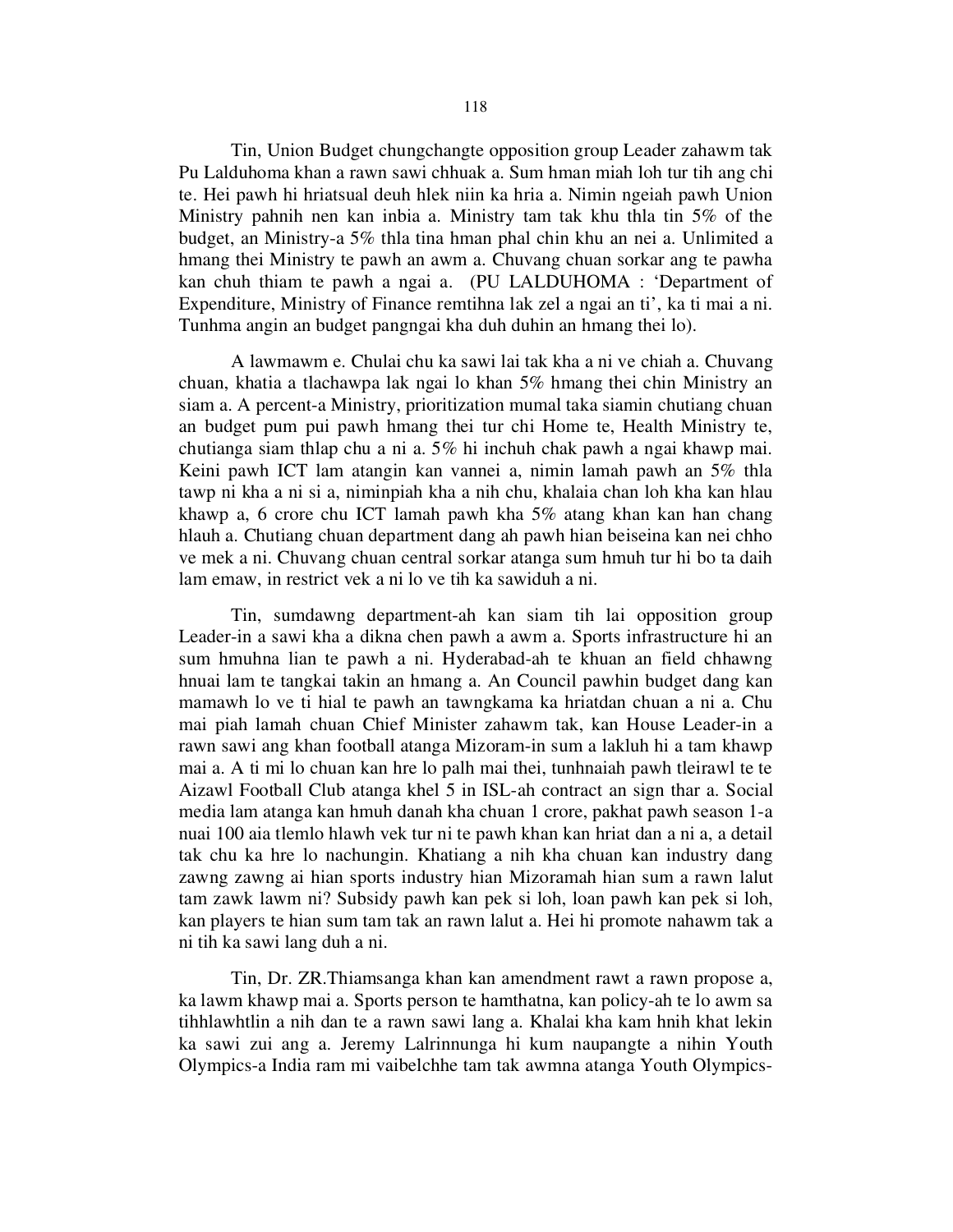a champion hmasa ber a ni. SAI hqrs.-ah te, Sports Ministry-ah te kan kal chuan a thlalak pawh hi a tam khawp mai a. Olympic-ah hian chhuak pha ve se tih hi kan sorkar-in a duh ngawih ngawih a, kan Chief Minister pawhin a duh a. Chuvang chuan Olympic-a kan hual nan leh India-in Youth Olympic a neih hmasa ber kan lawmpuina ni pah fawm in Olympic-ah te a chhuah phak ve ngei nan tiin incentive pawh kan pe a. Dr. ZR. Thiamsanga'n a rawn sawi nuai 15 kan pe a, kha khan amah pawh a tiphur hle a, lawm pawh a lawm thiam hle a. Tunah hian beiseina sang tak kan nei a ni.

 Tin, Lalremsiami pawh kha Asian Games-ah Silver Medalist a ni a. Tin, a la naupan ve tho avangin Youth Olympics (Speaker : Kan hun a tawp a, chhunzawm se a laklawh bawk a kan ti em? Chhunzawm leh rawh le). Pu Speaker, ka lawm e. Lalremsiami pawh chutiang tho chuan Olympic-a chhuak pha turin kan fuih a. 2019 kumtir lam khan kan Chief Minister zahawm tak ruahmanna angin  $\bar{\tau}$  nuai 20 fai kan pe a. Chu chuan a tiphur a, tan pawh a lak tir nasa a. Nichina kan ngaihthlak ang khan Hockey-ah chuan 'Rising Star of the Year' nihna hi nihna sang ber ang te pawh a ni thei ang chu. Chu chu hmeichhe category-ah tunah hian khawvelah awardee ni lai chu a ni.

 Tin, Dr. BD Chakma khan ADC lam aiawh Sports Council-ah member ni se tih kha kan lo chhinchhiah phawt ang a. Tunah Sports Council membership hi Sports Association zawng a rawn inthlang chhuak a, chutiang chu a ni a. Kha kha kan lo note a. Tin, Chakma Autonomous District Council chhungah artificial football ground te hi kan mamawh ve a. Siaha lamah Dy. CM hmalaknain an siam a, Lawngtlai-in an lo nei sa tawh bawk a tih lai kha kan ngai pawimawh, a he House-ah ngei pawh hmanah khan a sawi tawh a. Kan tum dawn nia te kha kan han ti ve ngawt a. Pu Chakma, sanction order kha ka hum reng tawh a nia, don't worry, okay. Chuvang chuan Chawngte-a artificial football ground hi chu kan Chief Minister zahawm tak hmalakna leh Minority Affairs leh District Council Affairs Minister Pu R. Lalzirliana te nen kan CM hoa tangho-in hma kan la a. Project te kan siam a, Chawngte artificial football ground atan nuai 532.5 central sorkar atangin sanction kan nei tawh a, kan sa thuai dawn e tih Pu Chakma kha ka hriattir ni se la.

 Kal chak deuh ka tum tawh ang e. Pu H.Biakzauva, MLA zahawm takin dan fel hnuaia kal a tul zia a rawn tih te kha kan rilru mitthla leh kan dan rawn siam chhan hi a ni a. SAI chungchang a rawn sawi kha a pawimawh khawp mai a. Govt. of India level-ah hian Ministry of Youth Affairs & Sports hi awm bawk mahse, a infrastructure lam leh a technical lam hi chu SAI kutah hian a awm a ni. Chuvang chuan Ministry hrang hrangin DPR emaw, eng emaw ang chi, a Ministry a phut dan erawh chu a inanglo a. SAI in an vet, SAI vetting han phut tlat te, SAI an sponsor phut tlat te an awm a. Chu chuan sanction te pawh hi a delay kual nasa a. Tunhnaia kan project lian pakhat kan han buaipuiah pawh hian kan buai zar zar ve a ni. Mizoram-a technical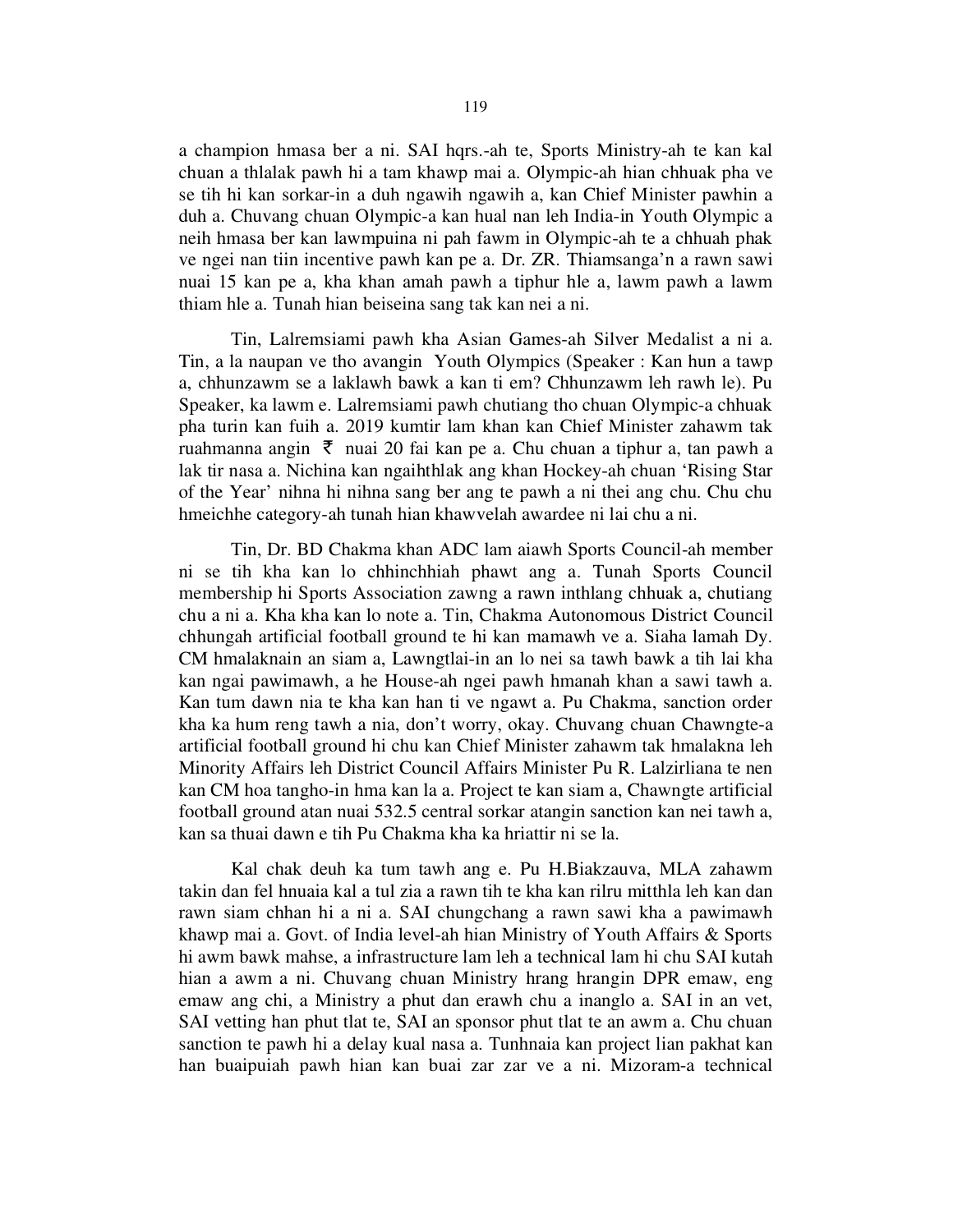authority kan neih chuan khang kual fo thin te pawh kha a ngai lo ang a. Tin, helai state level-a an counterpart ten vetting mumal tak, technical authority nei chunga khatiang mumal tak an siam a an tih tawh chuan SAI lam tan pawh khan an lo en dan leh an lo check dan kha an tizangkhai viauin ka ring a. Pu H. Biakzauva'n a rawn sawi chhuak kha a lawmawm in ka hria a. Kan nau te pawh duh angin an la experience lo ang. Mahse technical authority organization chhunga an awm chuan SAI hnuaiah te leh khawvel huap organization lian zawkah te pawh training te neih a rem ve tawh ang a, kan eligible ve tawh dawn a ni.

 Tin, Pu Rindika Ralte in infrastructure aiin thinlung a tih kha a dik em em a. Chutih mek lai chuan thinlung a taka kan materialize na atan pawh infrastructure hi a pawimawh a ni tih hrechiangtu a nih ka ring a, infiam mi a ni a. (A lo awm lo a ni maw) Engpawh ni se, a thusawi kha kan chhinchhiah e.

 Tin, Pu Lawmawma Tochhawng khan Lunglei Lena Stadium chungchang te kha a rawn sawi a. Sawi a hrehawm khawp mai a sawlai saw. Kan Dy. CM zahawm tak pawhin a hrechiang a. Vawiin ngeiah pawh sawichhuah palh te a awm takin tiin kan hotute, District Sports Officer te pawh ka va bia a. Lena Stadium saw a innerline, a tlan kawng chhung ber saw 43 meters nge aw, chutiang vel zet chuan a lo tawi a. Champhai Zotlang-ah pawh world record an han siam thluah chuan Lena Stadium-ah phei chuan universe record te pawh kan siam mai ang tih a hlauhawm ang reng a. Sum tam tak seng siin stadium te kan han siamah hian mumal taka inkaihruai hi a lo ngai mang e tih kan CM leh Dy. CM zahawm tak ten an rawn sawi a kha helai pawh hian a rawn tilang niin ka hria a.

 Kan Dy. CM sawi kha chu khalai kha a ni a. Kan Dy. CM chungah hian Sports Department hian a bik taka lawmthu sawi pawh kan duh a. Aizawl Smart City hnuaiah rawtna te kan han siam ve a, kan thalaite tuihalna te hriain aniin min lo pawmpui a, hetiang hian kan CM nen inrawnin Aizawl Smart City hnuaiah pawh project lian tak tak 9, thalaite (sports related) project kalpui a han ni tur hi a lawmawmin ka hria a. Pute'n a nachang an hriat hi chuan a zuitu nih pawh hi a nuam viau a ni. Tin, sawihonaah te, meeting nikhuaah te official level-ah pawh Sports Department-in kan ngaidan duhdante engkim la zelin tha takin kan ti ho a. Tin, CM level-a sawihonaah pawh bang lovin tihian kan han inko tawn thin a. He Aizawl khawpui tih smart-na kawnga stadium thate, hall thate kan nei tur hi, vawiin hi remchanga lain kan CM leh Dy. CM zahawm tak pahnih te chungah hian kan thalaite leh infiammite aiawh pawhin lawmthu ka sawi a. State share chungchangah pawh, sorkar hmasa lam khan state share avangin implement ngam loh tih te kha a awm deuh a. Kei pawh min sawipuitu thenkhatte chuan chutiang zawng chuan min hrilh dan a ni a. Mahse, pute'n nachang hriain Mizoram sorkar-in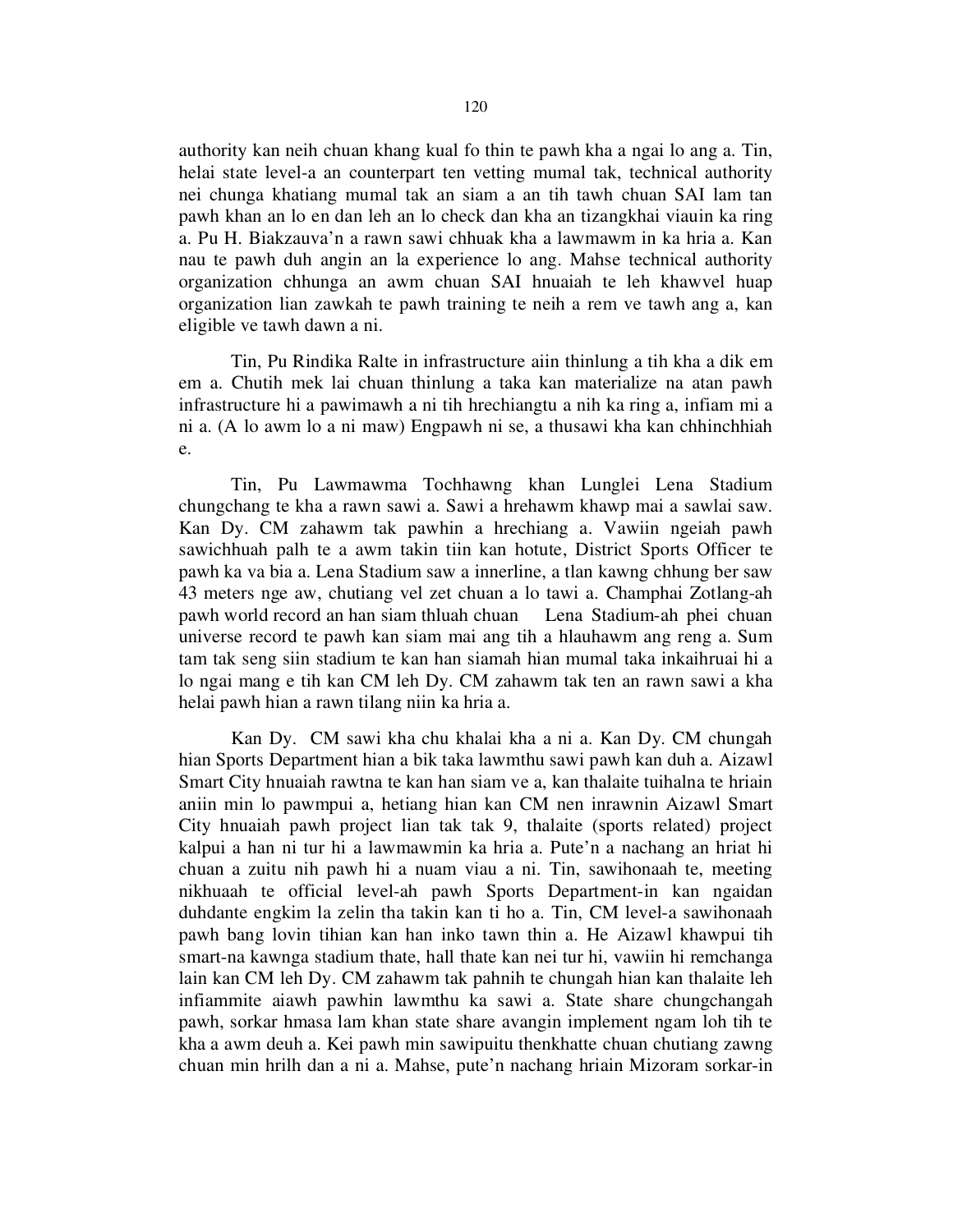infrastructure hrang hrang kan lo siam tawh te hi state share-a ringin Aizawl Smart City hi smart taka implement chhoh mek a ni tih ka sawi duh bawk a. Sports Department hi a zarzotu pawh kan ni.

 Tin, Dr. Vanlaltanpuia, Lunglei North bialtu khan sports chi hrang hrang a awm a, prioritize thiam a tha, adventure sports lam leh racing te, tennis te pawh a tih kha a pawimawh khawp mai a, prioritization ti hleitheilo khawp hian sports-ah hian gaps a tam lutuk a. Sawi ang khan Mizoram State Games 2019-a kan neih khan high jump zuanna tura tun leh a kham ang chi hi Mizoramah a lo awm miah lo a nih chu! Chuti khawp chuan infrastructure-ah hian gap hi kan lo nei nasa em em a, kan prioritization boruakte pawh kha la awm theilo nite pawhin a lang a. Tunah erawh chuan project te a lo chhuak ve zel a, chhuak leh turte pawh beisei kan nei a. Dr. Vanlaltanpuia, Lunglei North bialtu in a sawite hi kan ngaihpawiawh a ni a, kan lo chhinchiah ang, a bial pawh a banglo tawp ang tih te pawh kha commitment/assurance chu ni chiahlo mahse constituency zawng zawng cover kan tum avangin ka han sawi tel hram duh a ni.

 Tin, Dr. Vanlalthlana, Aizawl North-II bialtu khan infiammi a nih te a sawi kha kei pawhin ka hriatpui a, basketball lamah te thawh hlawk tak a ni thin a, a la khel reng bawk a. Sawlai Ramhlun-a basketball court chei that chungchangah te pawh sawn a tangkai hle a, a maintain chungchang thleng pawhin kan sawi dun thin a ni. Hetianga ngaihtuahna lo hmang a, SEDP-a sports chin tih te pawh kha a lo chhutchhuak tel te kha a tha khawp mai a. Mahse hei hi nichina sawi ang khan, helaia induhsak uchuakna lam boruak ni lovin, a zawh hun boruak a zirte pawh kha a ni ve thei ang a. Sports hian sum hi SEDP hnuaiah kan ngah lo khawp mai a, kan vui lova, hmun dang atangin kan zawng ve zel a ni.

 Tin, EAP funding chungchanga a sharing system a rawn sawite pawh kha kalphung pangngaiah chuan khatiang kha a ni a, mahse terms & conditions te leh agreement te kan han duang chho ang a, beiseina sang tak, khatianglo deuha tih khan kan inbeisei a. Chungte pawh chu NE state nihna laiah tun angah chuan kha kha ni mai mahse, kan CM zahawm tak ten 90:10 tura rawtna te pawh siamin a han thlen a. Khatiang kha a tawpa kan tlukpui dan tur chu nilovah te pawh kan inngai a. Tunah hian sum a taka hmuh a la awm lova, chumi zah sharing a ni tih kha kan la sawi thei lova, agreement pawh la sign loh a ni a. Chuti mek lai erawh chuan hmalakna hi an active khawp mai a, EAP project enkawltute hi; nitin correspondence te pawh a kal a, heng project te hi kan hmu a nih ngat chuan, state share chu awm bawk mahse GST-ah te tam tak sorkarah a lut dawn a. Khatiang ang te nena ngun taka chhuta, Finance Department ten an chhuta an recommend ngam ang kha Sports Ministry tan hian min recommend sak a. Kha kha an state tana hlawkna leh hausakna zawk tur a ni a, loss tur lam a ni lo a ni.